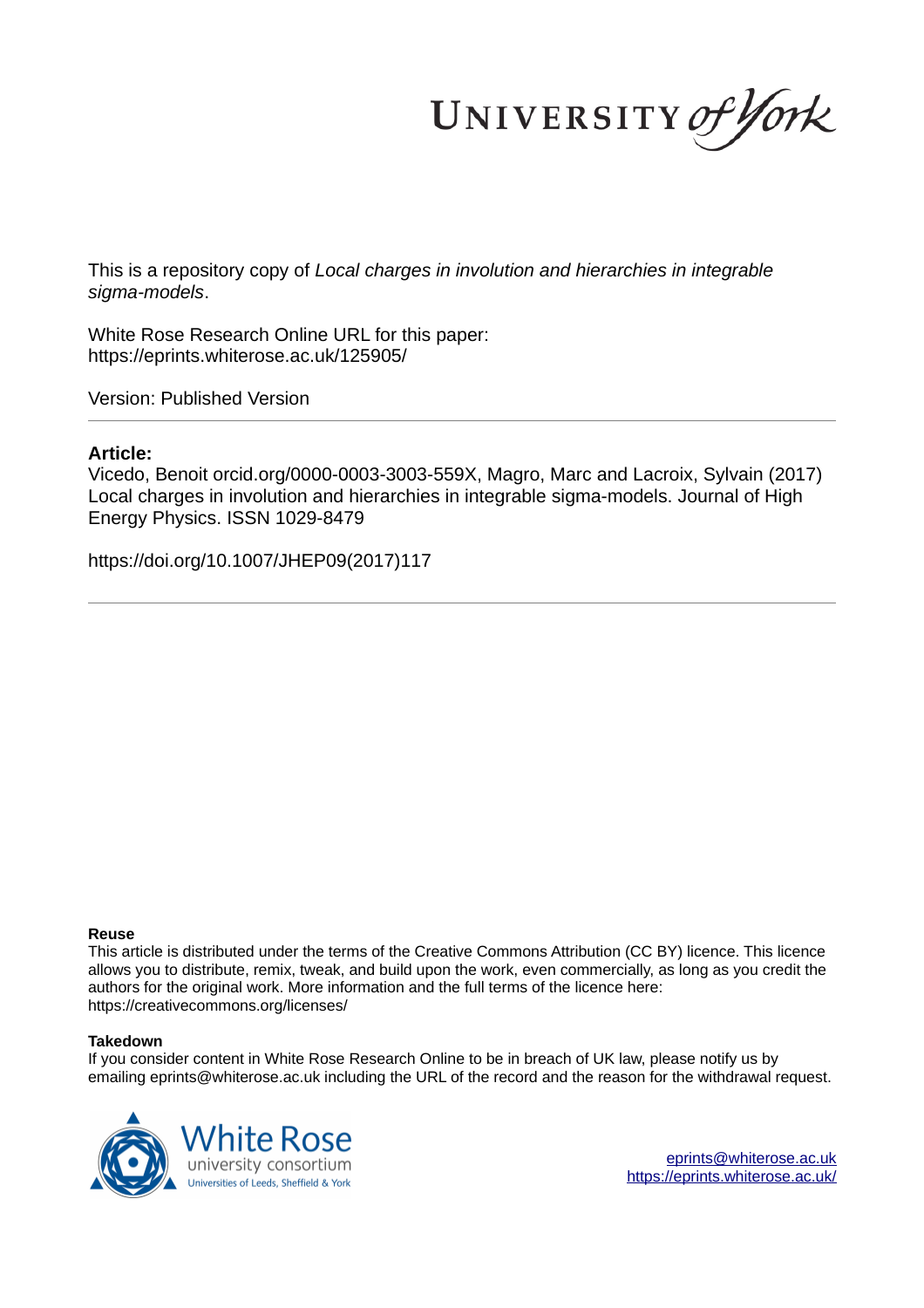PUBLISHED FOR SISSA BY 2 SPRINGER

RECEIVED: March 20, 2017 Revised : July 6, 2017 ACCEPTED: September 5, 2017 PUBLISHED: September 25, 2017

# Local charges in involution and hierarchies in integrable sigma-models

# S. Lacroix, ${}^a$  M. Magro ${}^a$  and B. Vicedo ${}^b$

E-mail: [Sylvain.Lacroix@ens-lyon.fr](mailto:Sylvain.Lacroix@ens-lyon.fr), [Marc.Magro@ens-lyon.fr](mailto:Marc.Magro@ens-lyon.fr), [Benoit.Vicedo@gmail.com](mailto:Benoit.Vicedo@gmail.com)

ABSTRACT: Integrable  $\sigma$ -models, such as the principal chiral model,  $\mathbb{Z}_T$ -coset models for  $T \in \mathbb{Z}_{\geq 2}$  and their various integrable deformations, are examples of non-ultralocal integrable field theories described by  $r/s$ -systems with twist function. In this general setting, and when the Lie algebra  $\mathfrak g$  underlying the  $r/s$ -system is of classical type, we construct an infinite algebra of local conserved charges in involution, extending the approach of Evans, Hassan, MacKay and Mountain developed for the principal chiral model and symmetric space  $\sigma$ -model. In the present context, the local charges are attached to certain 'regular' zeros of the twist function and have increasing degrees related to the exponents of the untwisted affine Kac-Moody algebra  $\hat{\mathfrak{g}}$  associated with  $\mathfrak{g}$ . The Hamiltonian flows of these charges are shown to generate an infinite hierarchy of compatible integrable equations.

Keywords: Integrable Field Theories, Integrable Hierarchies, Sigma Models

ArXiv ePrint: [1703.01951](https://arxiv.org/abs/1703.01951)



 $a$ Université Lyon, Ens de Lyon, Université Claude Bernard, CNRS, Laboratoire de Physique, F-69342 Lyon, France

 $b$  School of Physics, Astronomy and Mathematics, University of Hertfordshire, College Lane, Hatfield AL10 9AB, United Kingdom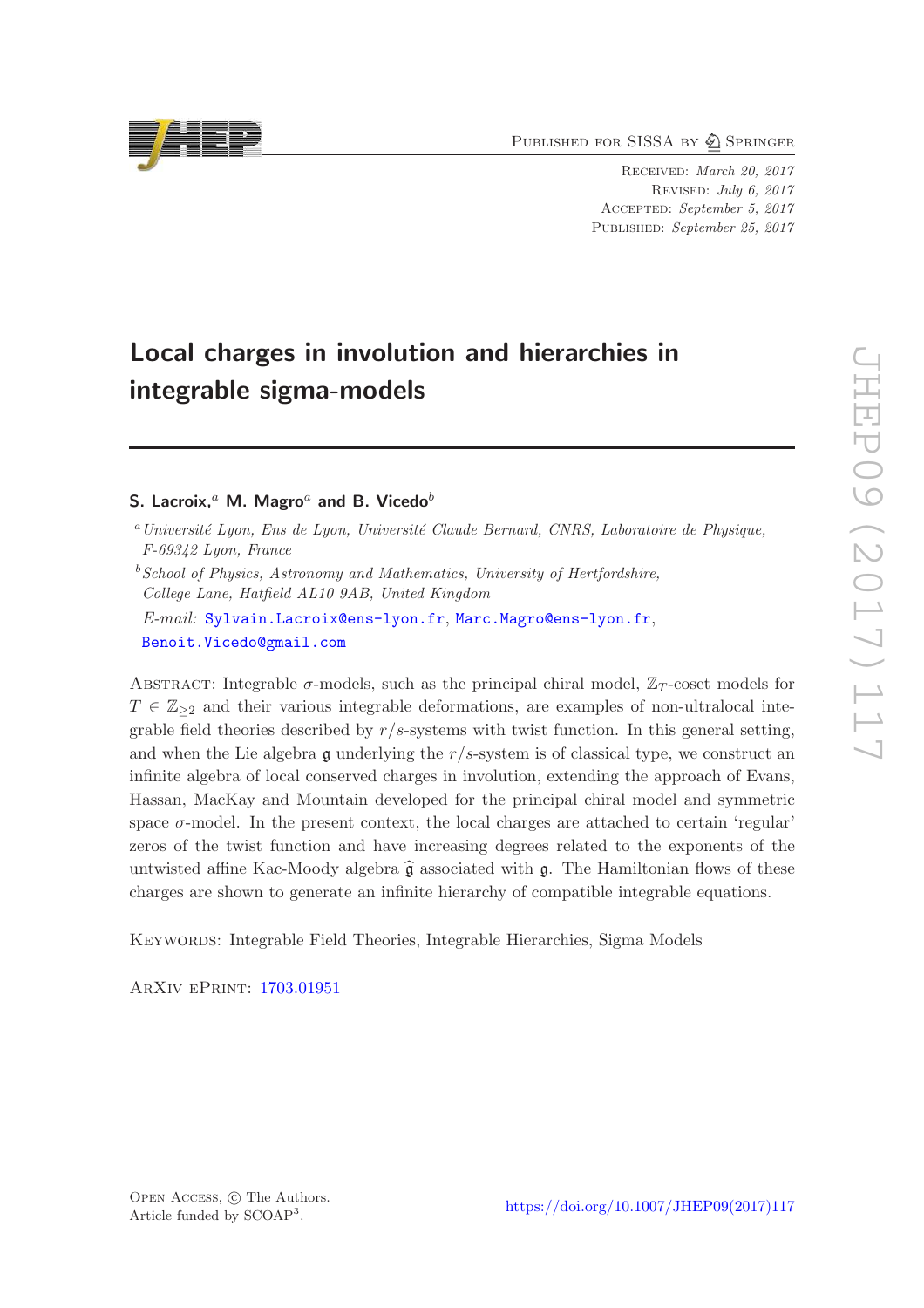# Contents

| $\mathbf{1}$ | Introduction                                        |                                                                     |                  |  |
|--------------|-----------------------------------------------------|---------------------------------------------------------------------|------------------|--|
| $\bf{2}$     | Framework and general results                       |                                                                     |                  |  |
|              | 2.1                                                 | Non-ultralocal models with twist function                           | $\bf{6}$<br>6    |  |
|              |                                                     | Non-ultralocal models<br>2.1.1                                      | 6                |  |
|              |                                                     | R-matrices and twist functions<br>2.1.2                             | $\boldsymbol{6}$ |  |
|              |                                                     | 2.1.3 Equivariance properties                                       | $\overline{7}$   |  |
|              |                                                     | 2.1.4 Examples                                                      | 8                |  |
|              | 2.2                                                 | Infinity and inversion of the spectral parameter                    | 10               |  |
|              | 2.3                                                 | Poisson brackets of traces of powers of $\mathcal L$                | 13               |  |
| $\bf{3}$     | Charges at non-cyclotomic zeros                     |                                                                     |                  |  |
|              | 3.1                                                 | Poisson algebra of the currents                                     | 15               |  |
|              | 3.2                                                 | Type B, C and D algebras                                            | 15               |  |
|              | 3.3                                                 | Type A algebras                                                     | 17               |  |
|              | 3.4                                                 | Generating functions                                                | 18               |  |
|              | $3.5\,$                                             | Summary                                                             | 20               |  |
| 4            | Charges at cyclotomic zeros                         |                                                                     |                  |  |
|              | 4.1                                                 | Equivariance properties                                             | 21               |  |
|              | 4.2                                                 | Poisson algebra of the currents                                     | 22               |  |
|              | 4.3                                                 | Algebra of type B, C or D                                           | 23               |  |
|              | 4.4                                                 | Algebra of type A and $\sigma$ inner                                |                  |  |
|              | 4.5                                                 | Algebra of type A and $\sigma$ not inner                            |                  |  |
|              | 4.6                                                 | Generating function for type A with $\sigma$ not inner              |                  |  |
|              | 4.7                                                 | Summary                                                             |                  |  |
| $\bf{5}$     |                                                     | Properties of the local charges                                     | 30               |  |
|              | 5.1                                                 | Algebra of local charges in involution                              | 30               |  |
|              | $5.2\,$                                             | Gauge invariance                                                    | 32               |  |
|              | 5.3                                                 | Reality conditions                                                  | 33               |  |
| 6            | Integrable hierarchies and zero curvature equations |                                                                     |                  |  |
|              | 6.1                                                 | Zero curvature equations with $\mathcal L$                          | 35               |  |
|              | 6.2                                                 | Involution with non-local charges                                   |                  |  |
|              | 6.3                                                 | Zero curvature equations between the $\mathcal{M}_n^{\lambda_0}$ 's |                  |  |
|              |                                                     | Some general results<br>6.3.1                                       | 39               |  |
|              |                                                     | 6.3.2<br>Zero curvature equation at different regular zeros         | 41               |  |
|              |                                                     | 6.3.3<br>Zero curvature equations at a non-cyclotomic regular zero  | 41               |  |
|              |                                                     | 6.3.4<br>Zero curvature equations at a cyclotomic regular zero      | 43               |  |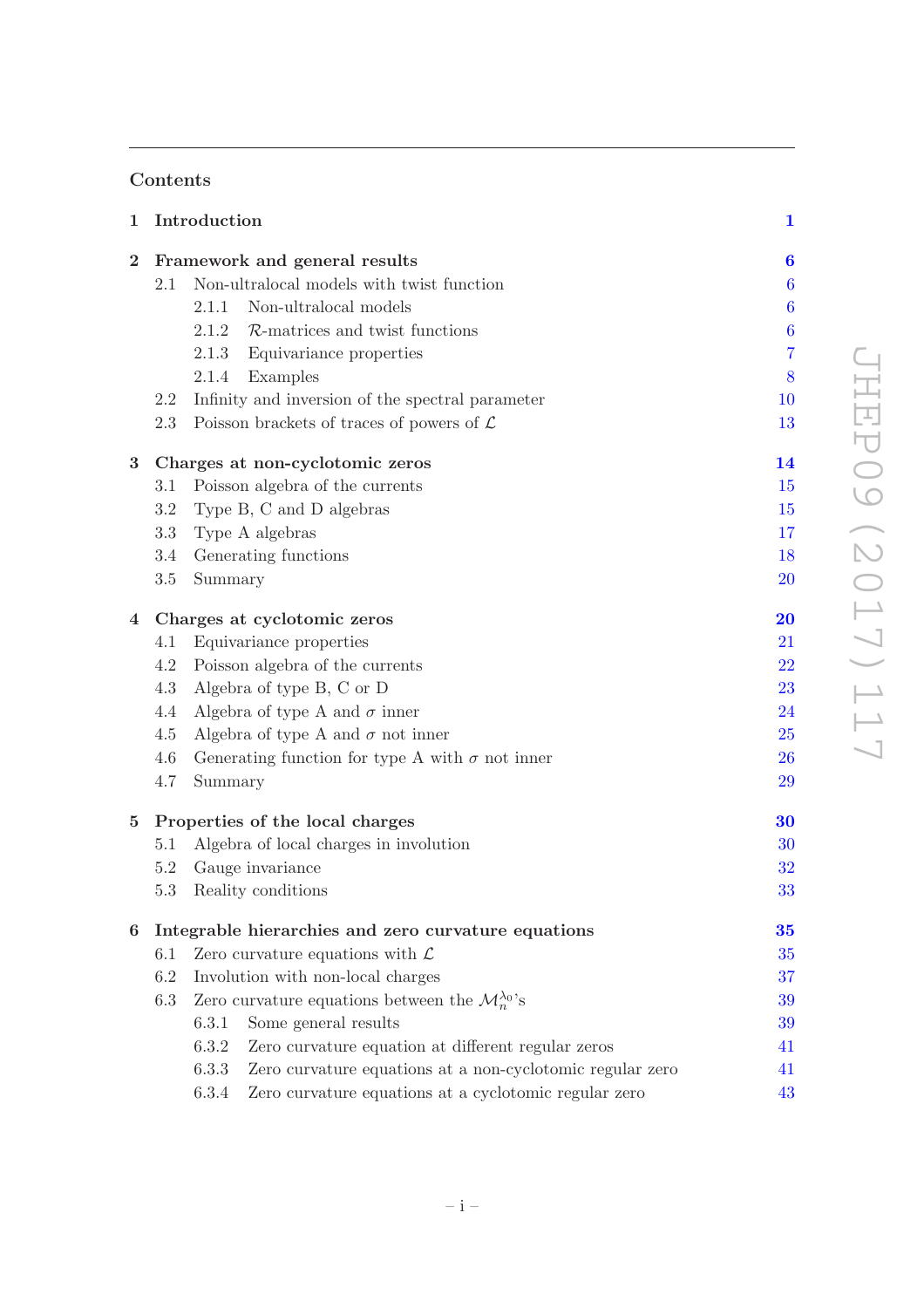| 7        | Applications                                                   |                                                     | 44       |  |
|----------|----------------------------------------------------------------|-----------------------------------------------------|----------|--|
|          | 7.1                                                            | Principal chiral model and its deformations         | 44       |  |
|          | 7.2                                                            | Bi-Yang-Baxter $\sigma$ -model                      | 46       |  |
|          | 7.3                                                            | $\mathbb{Z}_T$ -coset models and their deformations | 48       |  |
|          | 7.4                                                            | Dihedral affine Gaudin models                       | $50\,$   |  |
| 8        | Outlook                                                        |                                                     |          |  |
|          | A Extension of the automorphism to the whole space of matrices |                                                     |          |  |
|          |                                                                | A.1 The conjugacy case                              | 53       |  |
|          |                                                                | A.2 The transpose case                              | 54       |  |
|          | Computation of $\Xi$                                           |                                                     |          |  |
| $\bf{B}$ |                                                                |                                                     |          |  |
|          |                                                                | B.1 At a non-cyclotomic regular zero                | 54<br>55 |  |

# <span id="page-3-0"></span>1 Introduction

One of the hallmarks of integrability in a  $(1 + 1)$ -dimensional field theory is the existence of an infinite number of conserved charges. At the classical level, this property can be attributed to the existence of a Lax connection, depending on some auxiliary complex spectral parameter  $\lambda$ , whose zero curvature equation for all  $\lambda$  is equivalent to the equations of motion of the field theory. In principle, the conserved charges can all be obtained by expanding the monodromy of the Lax connection in  $\lambda$  around specific points. Depending on the chosen point of expansion, the resulting charges can be either local or non-local in the fields entering the Lax connection.

When passing to the Hamiltonian formalism, one requires additionally that the conserved charges be in involution with respect to the Poisson bracket of the theory, namely that they Poisson commute not only with the Hamiltonian but also between themselves. It is known since the mid-eighties that a sufficient condition guaranteeing the involution of the charges built from the monodromy is that the Poisson bracket of the Lax matrix  $\mathcal{L}(\lambda, x)$ , the spatial component of the Lax connection, be of Maillet's general  $r/s$ -form [\[1,](#page-61-0) [2\]](#page-61-1). In most cases of interest, the pair of matrices  $r_{12}(\lambda,\mu)$  and  $s_{12}(\lambda,\mu)$ , giving the form its name, are rational functions on  $\mathbb{C}^2$  valued in the two-fold tensor product  $\mathfrak{g} \otimes \mathfrak{g}$  of some finite-dimensional Lie algebra g. The mathematical formalism underlying this particular case was pinned down by Semenov-Tian-Shansky in [ [3](#page-61-2)] where the r- and s-matrices were understood to be the skew-symmetric and symmetric parts of a single solution  $\mathcal{R}_{12}(\lambda,\mu)$ of the classical Yang-Baxter equation. In general, the latter is related to the standard solution  $\mathcal{R}_{12}^0(\lambda,\mu)$  on the (twisted) loop algebra over g by

$$
\mathcal{R}_{\mathbf{12}}(\lambda,\mu) = \mathcal{R}^0_{\mathbf{12}}(\lambda,\mu)\varphi(\mu)^{-1},
$$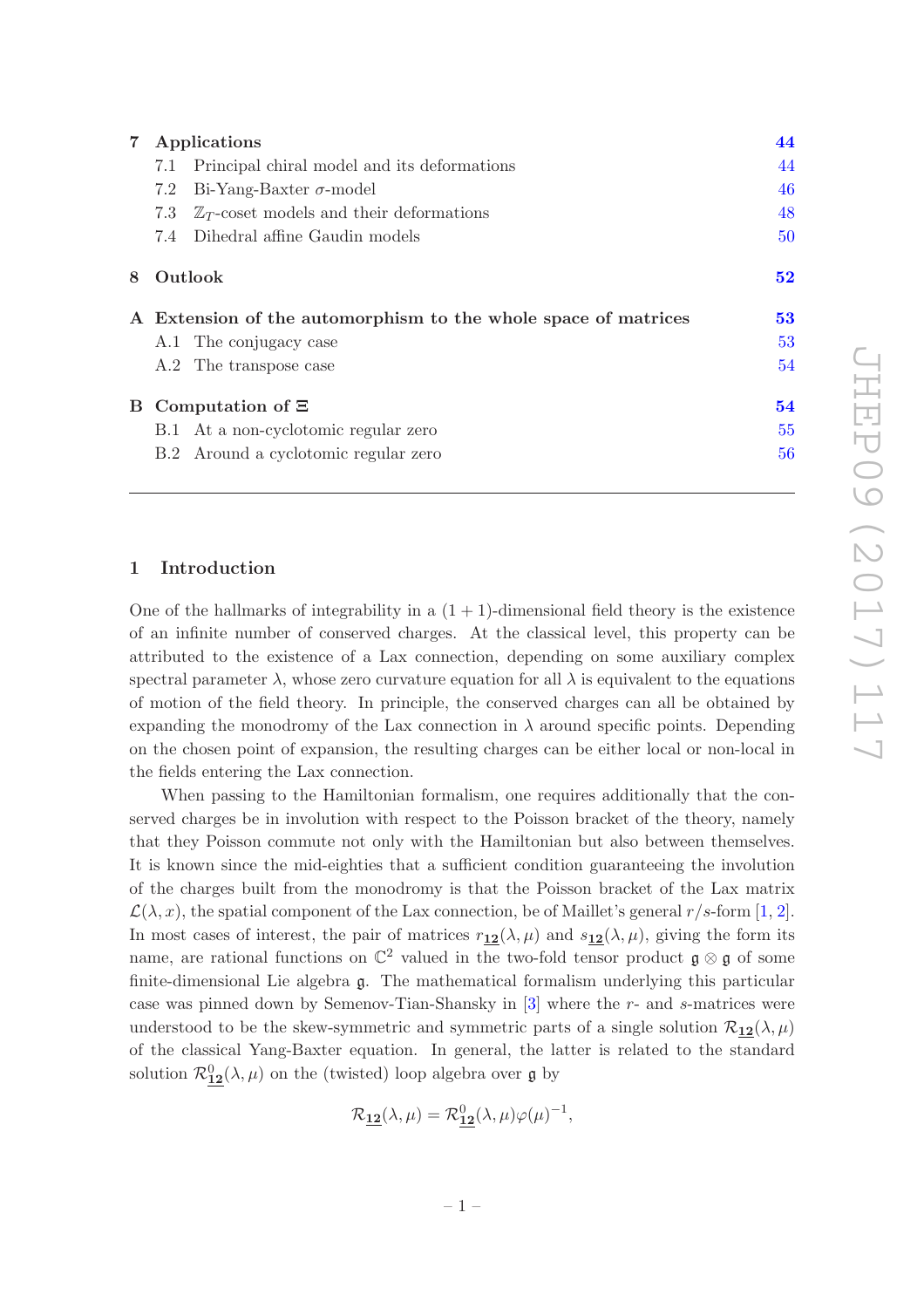where  $\varphi(\lambda)$  is a rational function  $[4-6]$  $[4-6]$  $[4-6]$  $[4-6]$  (see also [[7\]](#page-61-5)), known as the twist function. The loop algebra over **g** is twisted by some automorphism  $\sigma$  of order  $T \in \mathbb{Z}_{\geq 1}$ , with the nontwisted case corresponding to  $T = 1$ . Recall that the twist function plays an essential role in characterising a given integrable field theory. In fact, it was shown recently in [ [8\]](#page-61-6) to form an integral part of the Lax matrix itself, viewed as a rational function valued in the untwisted affine Kac-Moody algebra associated with g .

The principal chiral model serves as the prototypical example of an integrable  $\sigma$ -model which fits the general formalism of  $r/s$ -systems with twist function [[5\]](#page-61-7). As such, it has proved extremely fruitful over the past couple of years to try and reinterpret some of its properties in terms of its twist function. Indeed, once a given property has been understood algebraically at the level of the twist function, it almost immediately generalises to other integrable field theories described within this formalism. The first illustration of this general philosophy came about from the desire to generalise the Faddeev-Reshetikhin construction [ [9\]](#page-61-8), initially developed in the context of the SU(2) principal chiral model, to other integrable  $\sigma$ -models with twist function. Specifically, it was shown in [\[10\]](#page-61-9) that the key initial step of this construction can be naturally reformulated in the language of twist functions. This led to a proposal for extending the Faddeev-Reshetikhin approach to a wide range of other models of interest, including the symmetric and semi-symmetric space  $\sigma$ -models, as well as the Green-Schwarz superstring on  $AdS_5 \times S^5$  in [\[11\]](#page-61-10). The prospect of extending the subsequent steps in the Faddeev-Reshetikhin construction to these other models remains an exciting open problem. It is interesting to note that, despite its usefulness in the case of the principal chiral model, the relevance of the twist function was first appreciated in [[6](#page-61-4)], following [\[12](#page-61-11), [13](#page-61-12)], on the much more elaborate  $AdS_5 \times S^5$  superstring both within the Green-Schwarz [\[14](#page-61-13)] and the pure spinor [\[15](#page-61-14)] formulations.

Another important application of the formalism of the twist function ties in with the great effort made in recent years [\[16](#page-61-15) [–27](#page-62-0)] towards deforming some well known integrable field theories, such as the principal chiral model as well as symmetric and semi-symmetric space  $\sigma$ -models, while preserving their integrability. Specifically, it was realised in [\[18](#page-61-16)] that the so called Yang-Baxter  $\sigma$ -model, first introduced by Klimčík in [\[16\]](#page-61-15) as a certain one-parameter deformation of the principal chiral model on any real Lie group  $G_0$ , could be naturally obtained by deforming the poles of the twist function of the principal chiral model. This led to an immediate broadening of the landscape of Yang-Baxter type deformations to include also one-parameter deformations of the symmetric and semi-symmetric space  $\sigma$ -models, incorporating, in particular, the Green-Schwarz superstring on  $AdS_5 \times S^5$  in [\[21](#page-62-1)]. In fact, many other deformations were also understood a posteriori to arise in this fashion [\[28\]](#page-62-2). It is worth noting in passing that the bi-Yang-Baxter  $\sigma$ -model [\[17](#page-61-17), [29\]](#page-62-3) is special in this regard. Although it was originally devised as a two-parameter deformation of the principal chiral model on any real Lie group  $G_0$ , it can equally be regarded as a two-parameter deformation of the symmetric space  $\sigma$ -model on  $G_0 \times G_0/G_{0,\text{diag}}$  with  $G_{0,\text{diag}}$  the diagonal subgroup of  $G_0 \times G_0$ . It was shown in [\[30](#page-62-4)] that it is this latter formulation which fits within the general framework of  $r/s$ -systems with twist function. The original description of the model as a double deformation of the principal chiral model can be recovered by fixing the  $G_{0,\text{diag}}$ gauge symmetry, at the expense of losing the formulation in terms of a twist function [\[30](#page-62-4) ] (see, however, subsection [7.2](#page-48-0) below).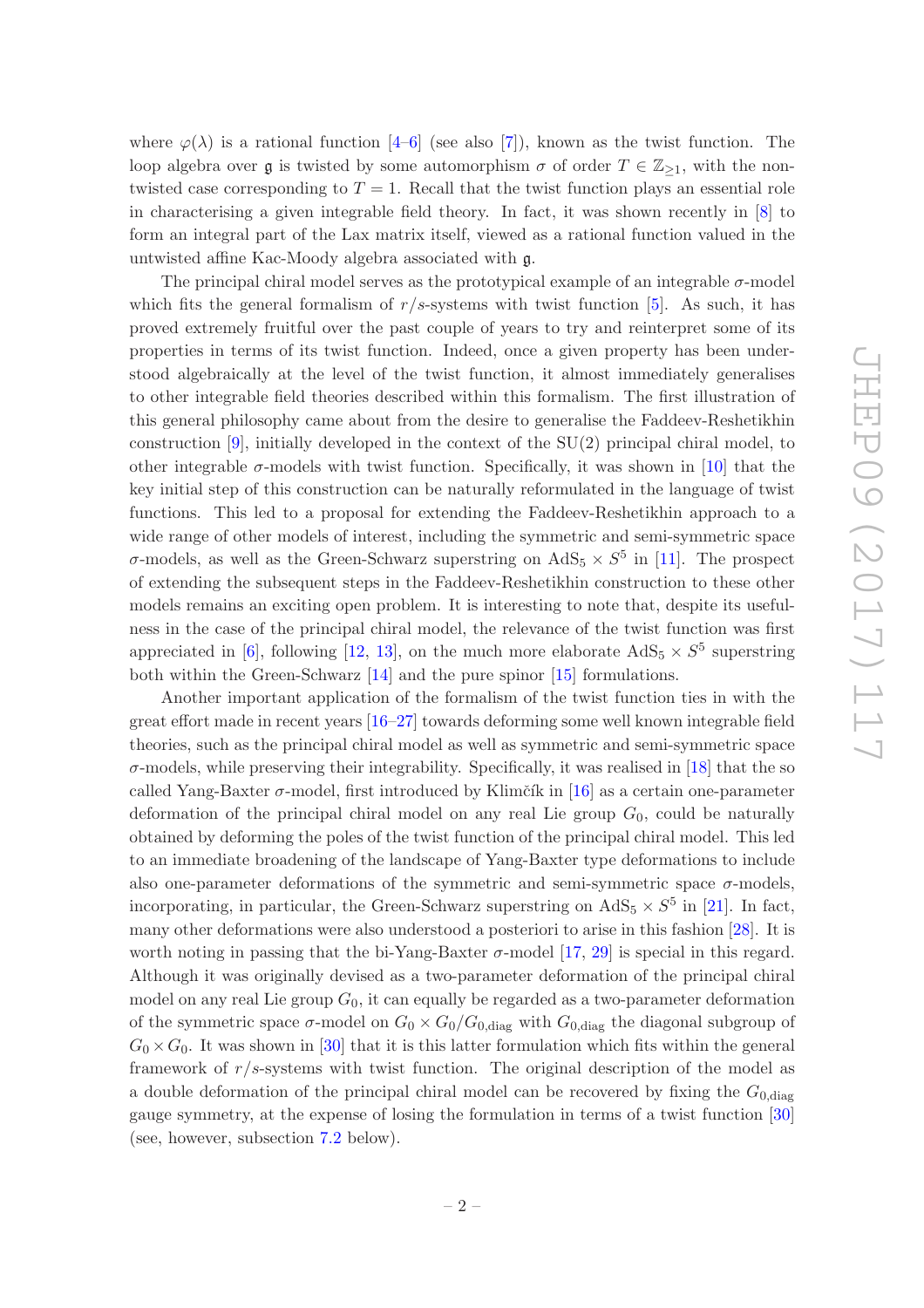Aside from providing a systematic way of constructing integrable deformations, the idea of deforming the pole structure of the twist function of a given integrable field theory has also played a pivotal role in establishing and characterising the symmetry algebras of the resulting deformed models. Specifically, the principal chiral model and (semi-)symmetric space  $\sigma$ -models all have a double pole in their twist function which splits up into a pair of simple poles when their Yang-Baxter type deformation is switched on. It was shown in  $[18, 21]$  $[18, 21]$ , based on earlier work  $[31-38]$  (see also more recent related results  $[39-41]$ ), that the charges extracted from the leading order in the expansion of the monodromy at this pair of simple poles satisfy all the relations of a Poisson algebra  $\mathscr{U}_q(\mathfrak{g})$ , the semiclassical counterpart of the quantum group  $U_{\hat{q}}(\mathfrak{g})$  with  $\hat{q} = q^{\hbar}$ . This general feature of Yang-Baxter type deformations of double poles in the twist function was subsequently related to Poisson-Lie G-symmetries in [\[42](#page-63-2)]. Amongst the charges spanning the Poisson algebra  $\mathscr{U}_q(\mathfrak{g})$ , those associated to non-Cartan generators are all non-local. In the example of the Yang-Baxter  $\sigma$ -model, the level zero charges together with two additional non-local charges coming from the next order in the expansion of the monodromy around the simple poles of the twist function, have been shown [\[43\]](#page-63-3) to satisfy all the defining relations of the semiclassical counterpart of the quantum affine algebra  $U_{\widehat{q}}(\widehat{\mathfrak{g}})$ .

The purpose of the present article is to provide another application of the general formalism of  $r/s$ -systems with twist function. Specifically, we will describe how, in this general framework, infinite towers of local charges can be associated with certain zeros of the twist function, all of which are in pairwise involution. Following the same spirit as recalled above, the starting point of our approach was to reinterpret the construction of local charges in the principal chiral model due to Evans, Hassan, MacKay and Mountain [\[44](#page-63-4)] in the present language of twist functions. In fact, this construction had soon been generalised to include also the (supersymmetric) principal chiral model with a Wess-Zumino term in [\[45\]](#page-63-5), symmetric space  $\sigma$ -models in [\[46](#page-63-6)] as well as supersymmetric coset  $\sigma$ -models in [\[47](#page-63-7)]. Each of these generalisations can be regarded as further evidence that such a construction should hold for any integrable field theory with twist function, while at the same time providing indications on how to do so. In the remainder of this introduction we will briefly summarise the main results of the paper.

Let us first note that in all of the integrable  $\sigma$ -models with twist function described above, every zero of  $\varphi(\lambda)$  is such that  $\varphi(\lambda) \mathcal{L}(\lambda, x)$  is regular there. In a general integrable field theory with twist function  $\varphi(\lambda)$  we shall say that any zero of  $\varphi(\lambda)$  with this property is regular. We denote by  $\mathcal Z$  the set of regular zeros of  $\varphi(\lambda)$  in  $\mathbb C$ . As discussed in subsec-tion [7.4,](#page-52-0) the regularity property of the zeros of the twist function in an integrable  $\sigma$ -model is related to a general condition used for describing these models as dihedral affine Gaudin models [ [8\]](#page-61-6). We shall further distinguish between two types of zeros: cyclotomic ones and non-cyclotomic ones. This notion depends on the order T of the automorphism  $\sigma$ . In a model with  $T = 1$ , every point is by definition non-cyclotomic, whereas in a model with  $T > 1$ , every point is non-cyclotomic except for the origin and infinity. As explained in subsection [2.2,](#page-12-0) throughout our analysis the point at infinity will be treated in much the same way as the origin by using an inversion of the spectral parameter.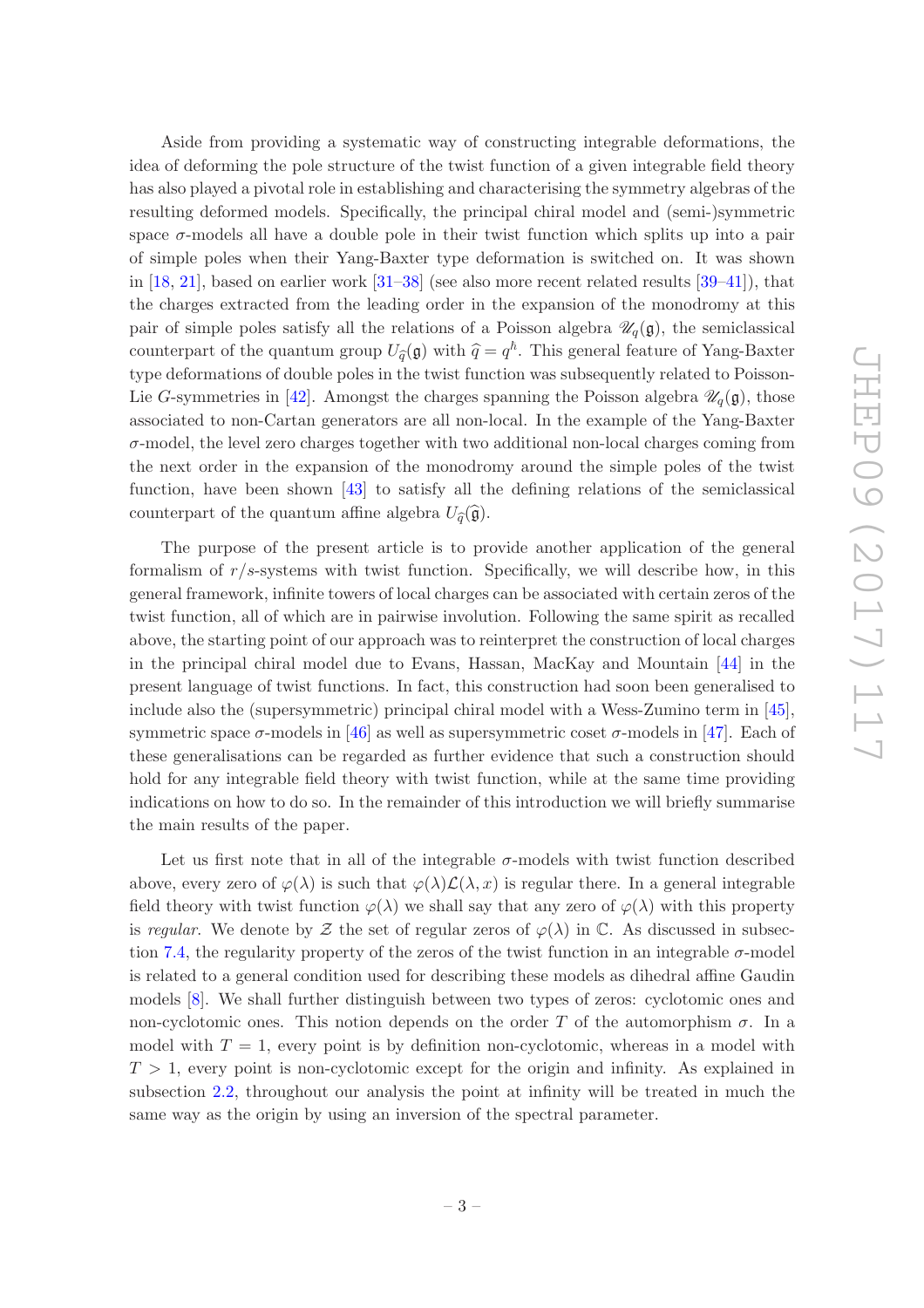To every  $\lambda_0 \in \mathcal{Z}$ , or every  $\lambda_0 \in \mathcal{Z} \cup \{\infty\}$  if infinity is also a regular zero, we will associate a subset of integers  $\mathcal{E}_{\lambda_0} \subset \mathbb{Z}_{\geq 2}$  and a corresponding tower of local charges  $\mathcal{Q}_n^{\lambda_0}$ labelled by  $n \in \mathcal{E}_{\lambda_0}$ . The first main property of these charges which we will establish is that any two such charges  $\mathcal{Q}_n^{\lambda_0}$  and  $\mathcal{Q}_m^{\mu_0}$  for any  $\lambda_0, \mu_0 \in \mathcal{Z}$  and  $n \in \mathcal{E}_{\lambda_0}, m \in \mathcal{E}_{\mu_0}$  are in involution. Moreover, if infinity is a regular zero and either  $\lambda_0$  or  $\mu_0$  is taken to be the point at infinity, the corresponding local charges will only Poisson commute up to a certain field  $\mathcal{C}(x)$  which will coincide with the coset constraint in  $\mathbb{Z}_T$ -coset  $\sigma$ -models. Following the standard terminology from the theory of constrained Hamiltonian systems, we will refer to equalities as being weak when they hold only after setting this particular field to zero, see subsection [5.1.](#page-32-1) Furthermore, we show that in every example of integrable  $\sigma$ -model considered, the Hamiltonian can be expressed as a particular linear combination of the collection of quadratic local charges  $\mathcal{Q}_2^{\lambda_0}$  for  $\lambda_0 \in \mathcal{Z} \cup \{\infty\}$  and the momentum of the model. It then follows that all of the local charges are conserved.

Let us briefly outline the construction of the local charges by considering first the case when  $\lambda_0 \in \mathcal{Z}$  is non-cyclotomic. If the Lie algebra  $\mathfrak{g}$  is of type B, C or D then the density of the local charge  $\mathcal{Q}_n^{\lambda_0}$  is obtained simply by evaluating

<span id="page-6-0"></span>
$$
\operatorname{Tr}\left(\varphi(\lambda)^n \mathcal{L}(\lambda, x)^n\right) \tag{1.1}
$$

at the regular zero  $\lambda_0$ . When  $\mathfrak g$  is of type A, on the other hand, the density of the local charge  $\mathcal{Q}_n^{\lambda_0}$  is given instead by a certain polynomial in the above expressions, determined as in [\[44](#page-63-4)] with the help of a generating function. In either case,  $\mathcal{E}_{\lambda_0}$  is given here by the set of exponents of the affine Kac-Moody algebra  $\hat{\mathfrak{g}}$  associated with  $\mathfrak{g}$ , shifted by one (we do not treat the case of the Pfaffian in type D). In the example of the principal chiral model on a real Lie group  $G_0$  treated in [\[44\]](#page-63-4), the twist function has simple zeros at  $\pm 1$ and the evaluation of  $\varphi(\lambda) \mathcal{L}(\lambda, x)$  at  $\lambda = \pm 1$  produces the currents  $j_{\pm} = g^{-1} \partial_{\pm} g$  of the theory, where g is the  $G_0$ -valued field of the principal chiral model and  $\partial_{\pm}$  are the partial derivatives along light-cone coordinates on the worldsheet. We recover in this way the higher spin local charges in involution of the principal chiral model constructed in [\[44\]](#page-63-4).

When the regular zero  $\lambda_0 \in \mathcal{Z}$  is cyclotomic, i.e.  $\lambda_0 = 0$ , it may happen, as a result of the equivariance properties of both the Lax matrix and twist function, that the evaluation of  $(1.1)$  at the point  $\lambda_0$  vanishes identically. More precisely, the first non-vanishing term in the power series expansion of [\(1.1\)](#page-6-0) around  $\lambda = 0$  is of order  $\lambda^{r_n}$  for some  $0 \le r_n \le T - 1$ . If the Lie algebra  $\mathfrak g$  is of type B, C or D, or also of type A with an inner automorphism  $\sigma$ , then we define the density of the local charge  $\mathcal{Q}_n^0$  as the coefficient of this leading term. The case when  $\mathfrak g$  is of type A and the automorphism  $\sigma$  is not inner is treated in a similar fashion to the case of a non-cyclotomic point in type A, with the densities of the local charges  $\mathcal{Q}_n^0$ being obtained by means of a generating function. In each case it turns out that we need to restrict attention to indices n such that  $0 \le r_n < T - 1$ . As a result, and in contrast to the case of a non-cyclotomic regular zero, some exponents of the affine Kac-Moody algebra  $\hat{\mathfrak{g}}$  are 'dropped' in the construction of the subset  $\mathcal{E}_0$ , specifically those such that  $r_n = T - 1$ . In the case of a symmetric space  $\sigma$ -model, for which  $T = 2$  so that only charges for which  $r_n = 0$  are kept, we recover in this way the local charges found in [\[46\]](#page-63-6).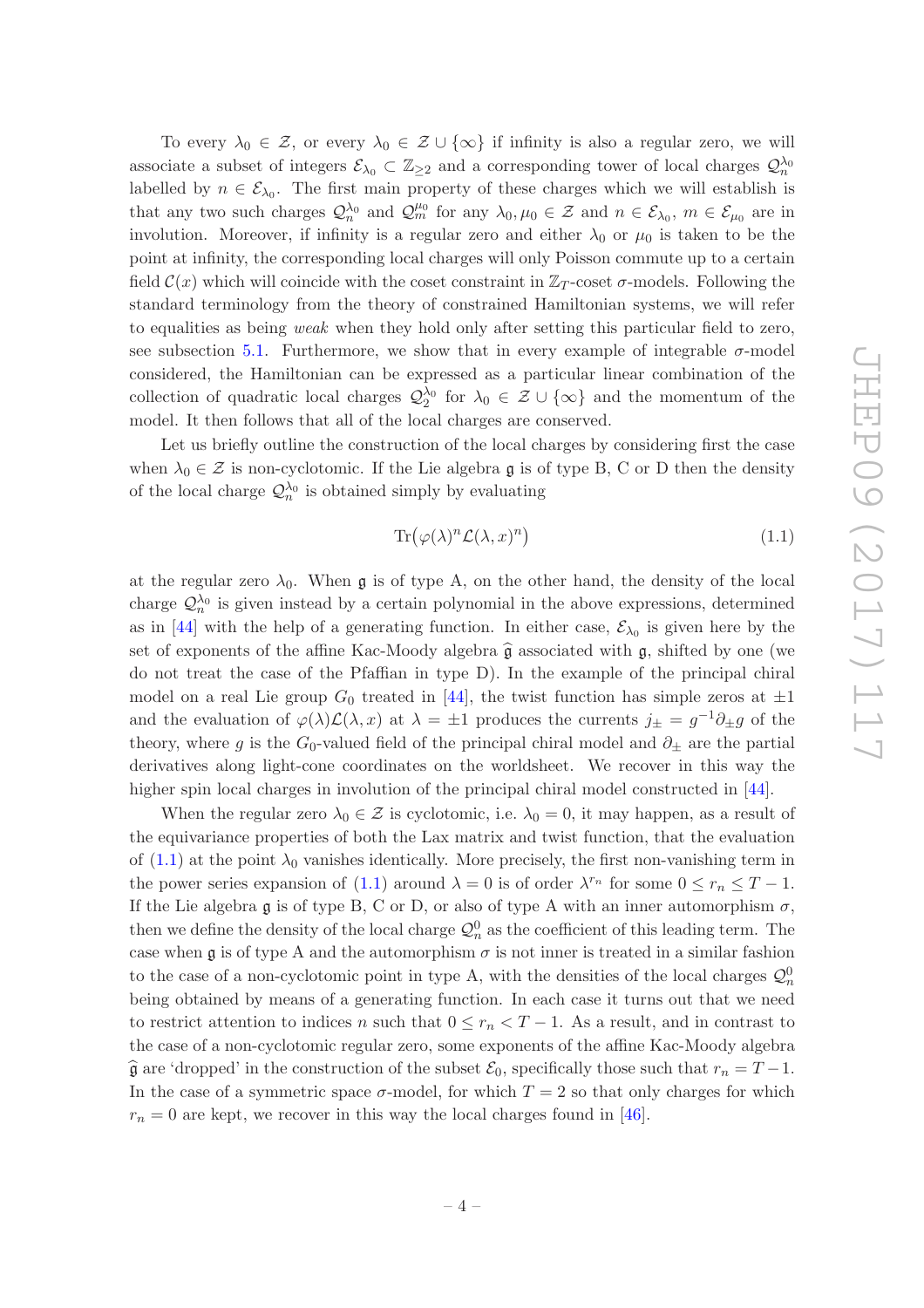The collection of local charges  $\mathcal{Q}_n^{\lambda_0}$ ,  $\lambda_0 \in \mathcal{Z}$ ,  $n \in \mathcal{E}_{\lambda_0}$  in involution generate an infinite set of Poisson commuting Hamiltonian flows  $\{\mathcal{Q}_n^{\lambda_0},\cdot\}$  on the phase space of the model. To every such flow we then associate a corresponding  $\mathfrak{g}\text{-valued}$  connection  $\nabla_n^{\lambda_0} = \left\{ \mathcal{Q}_n^{\lambda_0}, \cdot \right\} + \mathcal{M}_n^{\lambda_0}(\lambda, x)$  for some g-valued matrix  $\mathcal{M}_n^{\lambda_0}(\lambda, x)$  depending on the spectral parameter  $\lambda$ . The second main property of the local charges  $\mathcal{Q}_n^{\lambda_0}$ ,  $\lambda_0 \in \mathcal{Z}$ ,  $n \in \mathcal{E}_{\lambda_0}$ which we establish is that the connection  $\nabla_n^{\lambda_0}$  for any  $\lambda_0 \in \mathcal{Z}$  and  $n \in \mathcal{E}_{\lambda_0}$  commutes with the connection  $\nabla_x = \partial_x + \mathcal{L}(\lambda, x)$ . In this sense, the local charges generate a hierarchy of integrable equations. We use this result to deduce that the local charges  $\mathcal{Q}_n^{\lambda_0}$ ,  $\lambda_0 \in \mathcal{Z}$ ,  $n \in \mathcal{E}_{\lambda_0}$  are in involution with the non-local charges extracted from the monodromy of  $\mathcal{L}(\lambda,x)$ . Moreover, we go on to show that when  $\mathfrak g$  is of type B, C or D, any two such connections  $\nabla_n^{\lambda_0}$  and  $\nabla_m^{\mu_0}$  for  $\lambda_0, \mu_0 \in \mathcal{Z}$  and  $n \in \mathcal{E}_{\lambda_0}, m \in \mathcal{E}_{\mu_0}$  also commute with one another. Finally, we have also checked these results in the case of type A for low values of  $n$  and  $m$  and on this basis we conjecture it to hold in general. If infinity is a regular zero then the majority of these results still hold in the weak sense when we consider also the local charges associated with infinity.

This article is organised as follows. The general framework of  $r/s$ -systems with twist function which we employ throughout the article is reviewed in section [2.](#page-8-0) In particular, we introduce the notion of a regular zero in the complex plane which plays a central role in our analysis. In subsection [2.1,](#page-8-1) we define the  $R$ -matrices entering the  $r/s$ -systems of interest and discuss their equivariance properties, as well as those of the Lax matrix and the twist function. We will make extensive use of these properties when discussing local charges extracted from cyclotomic regular zeros of the twist function. The list of examples we shall consider is given in paragraph [2.1.4.](#page-10-0) In subsection [2.2,](#page-12-0) we define the notion of a regular zero at infinity and relate it to that of a regular zero at the origin by inversion of the spectral parameter. Finally, we establish some general results in subsection [2.3.](#page-15-0) Section [3](#page-16-0) is devoted to the procedure for extracting local charges in involution in the case of a non-cyclotomic regular zero. In particular, we present in subsection [3.4](#page-20-0) an explicit construction of the currents  $\mathscr{K}_n^{\lambda_0}$  for type A algebras using generating functions in the spirit of [\[44\]](#page-63-4). Section [4](#page-22-1) deals with charges at cyclotomic zeros. We explain how the equivariance properties of the various objects affect the construction of local conserved charges in involution. Here the Lie algebras of type B, C and D can still be treated uniformly but in type A we need to consider separately the cases when the automorphism  $\sigma$  is inner or not. The generating function for Lie algebras of type A with non-inner automorphism is presented in subsection [4.6.](#page-28-0) A list of properties of these local charges is collated in section [5,](#page-32-0) including the fact that the local charges extracted from different regular zeros Poisson commute (weakly when the point at infinity is involved). Moreover, we show that all the local charges commute with the field  $\mathcal{C}(x)$  which will play the role of the constraint in  $\mathbb{Z}_T$ -coset  $\sigma$ -models, therefore showing that they are gauge invariant. We also discuss the reality conditions of all the local charges. The Hamiltonian flows of the local charges  $\mathcal{Q}_n^{\lambda_0}$  are studied in detail in section [6.](#page-37-0) The main result that any two of the g-valued connections  $\nabla_n^{\lambda_0}$  and  $\nabla_m^{\mu_0}$  satisfy a zero curvature equation is established in subsection [6.3.](#page-41-0) Finally, in section [7](#page-46-0) we apply all these results to the examples listed in paragraph [2.1.4.](#page-10-0) In paragraph [7.4](#page-52-0) we interpret some of our results and assumptions in terms of dihedral affine Gaudin models [ [8](#page-61-6)]. We end with an outlook and two appendices.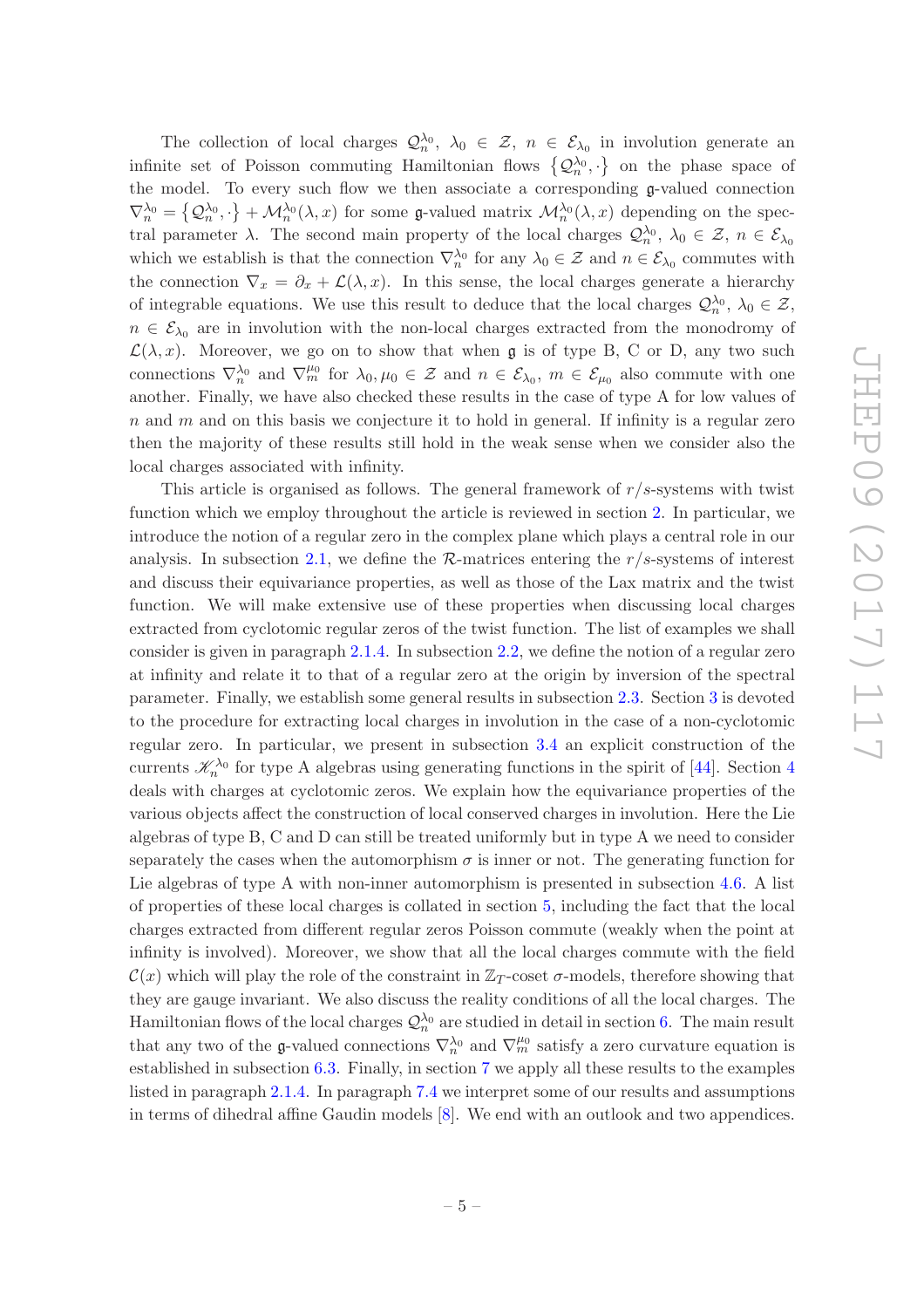| Type | Algebra                                                                                             |
|------|-----------------------------------------------------------------------------------------------------|
| A    | $\mathfrak{sl}(n,\mathbb{C})=\{M\in M_n(\mathbb{C})\mid \text{Tr}(M)=0\}$                           |
| B,D  | $\mathfrak{so}(n,\mathbb{C})=\left\{M\in M_n(\mathbb{C})\mid M^{\mathsf{T}}+M=0\right\}$            |
|      | $\mathfrak{sp}(2n,\mathbb{C}) = \{ M \in M_{2n}(\mathbb{C}) \mid M^{\mathsf{T}} J_n + J_n M = 0 \}$ |

<span id="page-8-7"></span>Table 1. Defining representations of classical Lie algebras.

#### <span id="page-8-1"></span><span id="page-8-0"></span>2 Framework and general results

### <span id="page-8-2"></span>2.1 Non-ultralocal models with twist function

#### 2.1.1 Non-ultralocal models

In this section we begin by outlining the general framework which we will work in. We consider a two dimensional field theory with spatial coordinate  $x$  taking values on the circle  $S<sup>1</sup>$  or the real line R. The dynamics of the model is described by a Hamiltonian  $H$  and a Poisson bracket  $\{\cdot,\cdot\}$  on the phase space. Let  $P$  denote the conserved momentum of the model, whose Poisson bracket generates the derivative  $\partial_x$  with respect to x on the phase space.

We suppose that the model is integrable with Lax matrix  $\mathcal L$  valued in a Lie algebra  $\mathfrak g$  and depending on a complex spectral parameter  $\lambda$ . Moreover, we also suppose that the Poisson bracket of the Lax matrix with itself assumes the form of Maillet's  $r/s$ -system, i.e.

<span id="page-8-5"></span>
$$
\left\{ \mathcal{L}(\lambda, x)_{\mathbf{\underline{1}}}, \mathcal{L}(\mu, y)_{\mathbf{\underline{2}}} \right\} = \left[ \mathcal{R}_{\mathbf{\underline{12}}}(\lambda, \mu), \mathcal{L}(\lambda, x)_{\mathbf{\underline{1}}} \right] \delta_{xy} - \left[ \mathcal{R}_{\mathbf{\underline{21}}}(\mu, \lambda), \mathcal{L}(\mu, y)_{\mathbf{\underline{2}}} \right] \delta_{xy} \tag{2.1}
$$

$$
- \left( \mathcal{R}_{\mathbf{\underline{12}}}(\lambda, \mu) + \mathcal{R}_{\mathbf{\underline{21}}}(\mu, \lambda) \right) \delta'_{xy},
$$

using the standard tensorial notations  $\underline{i}$ . In this equation,  $\mathcal{R}_{12}$  is a  $\mathfrak{g} \otimes \mathfrak{g}$ -valued matrix depending on the spectral parameters  $\lambda$  and  $\mu$ ,  $\delta_{xy}$  is the Dirac distribution and  $\delta'_{xy} = \partial_x \delta_{xy}$ . When the R-matrix is skew-symmetric, the term containing  $\delta'_{xy}$  vanishes and the model is said to be ultralocal. In general,  $\mathcal R$  is non skew-symmetric and the model is then non-ultralocal.

In this article, we will focus on the case where the Lie algebra  $\mathfrak g$  is simple. More precisely, we will restrict to the classical types A, B, C and D of the Cartan classification, seen in their defining representations.<sup>[1](#page-8-4)</sup>

#### <span id="page-8-3"></span>2.1.2 R-matrices and twist functions

A sufficient condition to ensure the Jacobi identity of the Poisson bracket  $(2.1)$  is for R to verify the classical Yang-Baxter Equation (CYBE)

<span id="page-8-6"></span>
$$
[\mathcal{R}_{\mathbf{12}}(\lambda_1, \lambda_2), \mathcal{R}_{\mathbf{13}}(\lambda_1, \lambda_3)] + [\mathcal{R}_{\mathbf{12}}(\lambda_1, \lambda_2), \mathcal{R}_{\mathbf{23}}(\lambda_2, \lambda_3)] + [\mathcal{R}_{\mathbf{32}}(\lambda_3, \lambda_2), \mathcal{R}_{\mathbf{13}}(\lambda_1, \lambda_3)] = 0.
$$
\n(2.2)

<span id="page-8-4"></span><sup>&</sup>lt;sup>1</sup>Here  $J_n$  is the standard symplectic structure on  $\mathbb{C}^{2n}$  given by  $J_n = \begin{pmatrix} 0 & \text{Id} \\ 0 & \text{Id} \end{pmatrix}$ −Id 0 and  $M<sup>T</sup>$  denotes the transpose of M.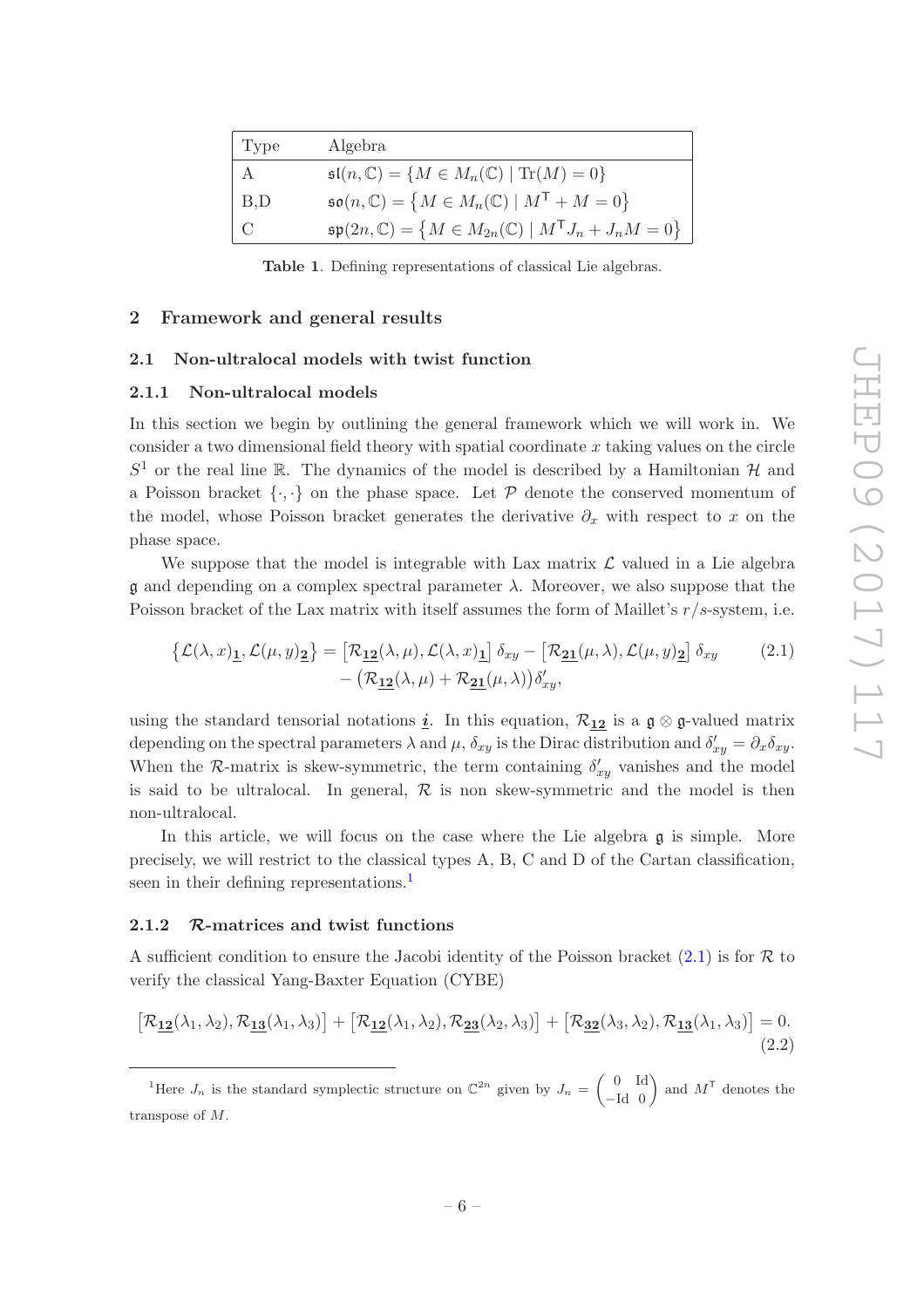Let us recall the family of solutions of this equation that we shall consider. Let T be a positive integer,  $\sigma : \mathfrak{g} \to \mathfrak{g}$  an automorphism of  $\mathfrak{g}$  of finite order  $T$  and  $\omega$  a primitive  $T^{\text{th}}$  root of unity. We fix a basis  $T^a$  of  $\mathfrak g$  and its dual basis  $T_a$  normalised such that  $\text{Tr}(T^aT_b) = \delta^a_b$ . We define the Casimir tensor on g to be

$$
C_{12} = T^a \otimes T_a,\tag{2.3}
$$

where here and throughout we use summation convention on repeated Lie algebra indices. The standard R-matrix

<span id="page-9-4"></span>
$$
\mathcal{R}_{\mathbf{\underline{12}}}^{0}(\lambda,\mu) = \frac{1}{T} \sum_{k=0}^{T-1} \frac{\sigma_{\mathbf{\underline{1}}}^{k} C_{\mathbf{\underline{12}}}}{\mu - \omega^{-k} \lambda}
$$
(2.4)

is then a solution of the CYBE [\(2.2\)](#page-8-6). Note that  $\sigma_1 C_{12} = \sigma_2^{-1} C_{12}$ , as the Killing form on  $\mathfrak g$  is  $\sigma$ -invariant. In this article, we will consider a matrix  $\mathcal R$  obtained by "twisting" this cyclotomic matrix, namely

<span id="page-9-3"></span>
$$
\mathcal{R}_{\mathbf{\underline{12}}}(\lambda,\mu) = \mathcal{R}_{\mathbf{\underline{12}}}^0(\lambda,\mu)\varphi(\mu)^{-1},\tag{2.5}
$$

where  $\varphi$  is a rational function, called the twist function of the model. It is easy to check that R is also a solution of the CYBE  $(2.2)$ . We shall call a Poisson bracket  $(2.1)$  with such an  $\mathcal{R}$ -matrix an  $r/s$ -system with twist function.

As  $\sigma^T =$  Id, the eigenvalues of  $\sigma$  are of the form  $\omega^p$  where, by convention, we take  $p \in \{0, \ldots, T-1\}$ . We denote by  $\mathfrak{g}^{(p)}$  the corresponding eigenspace and by  $\pi^{(p)}$  the projection on  $\mathfrak{g}^{(p)}$  in the direct sum  $\mathfrak{g} = \bigoplus_{n=0}^{T-1}$  $_{p=0}^{T-1}$   $\mathfrak{g}^{(p)}$ . One then has the identity

$$
\pi^{(p)} = \frac{1}{T} \sum_{k=0}^{T-1} \omega^{-kp} \sigma^k.
$$

Defining  $C_{12}^{(p)} = \pi_1^{(p)} C_{12} = C_{21}^{(-p)}$ , we can rewrite  $\mathcal{R}^0$  as

<span id="page-9-5"></span>
$$
\mathcal{R}_{\mathbf{\underline{12}}}^{0}(\lambda,\mu) = \sum_{p=0}^{T-1} \frac{\lambda^p \mu^{T-1-p}}{\mu^T - \lambda^T} C_{\mathbf{\underline{12}}}^{(p)}.
$$
\n(2.6)

#### <span id="page-9-0"></span>2.1.3 Equivariance properties

As  $\sigma$  is of order T, it defines an action of the cyclic group  $\mathbb{Z}_T = \mathbb{Z}/T\mathbb{Z}$  on  $\mathfrak{g}$ . On the other hand,  $\mathbb{Z}_T$  can be seen as acting on the complex numbers  $\mathbb C$  *via* multiplication by  $\omega$ . We then remark that the matrix  $\mathcal{R}^0$  is equivariant under these two actions, in the sense that

<span id="page-9-6"></span>
$$
\sigma_{\underline{\mathbf{1}}} \mathcal{R}^0_{\underline{\mathbf{12}}}(\lambda, \mu) = \mathcal{R}^0_{\underline{\mathbf{12}}}(\omega \lambda, \mu). \tag{2.7}
$$

We will suppose that the Lax matrix  $\mathcal L$  possesses a similar equivariance property, namely

<span id="page-9-1"></span>
$$
\sigma(\mathcal{L}(\lambda, x)) = \mathcal{L}(\omega \lambda, x). \tag{2.8}
$$

The compatibility of these two properties with the Poisson bracket [\(2.1\)](#page-8-5) imposes that

<span id="page-9-2"></span>
$$
\varphi(\omega \lambda) = \omega^{-1} \varphi(\lambda), \tag{2.9}
$$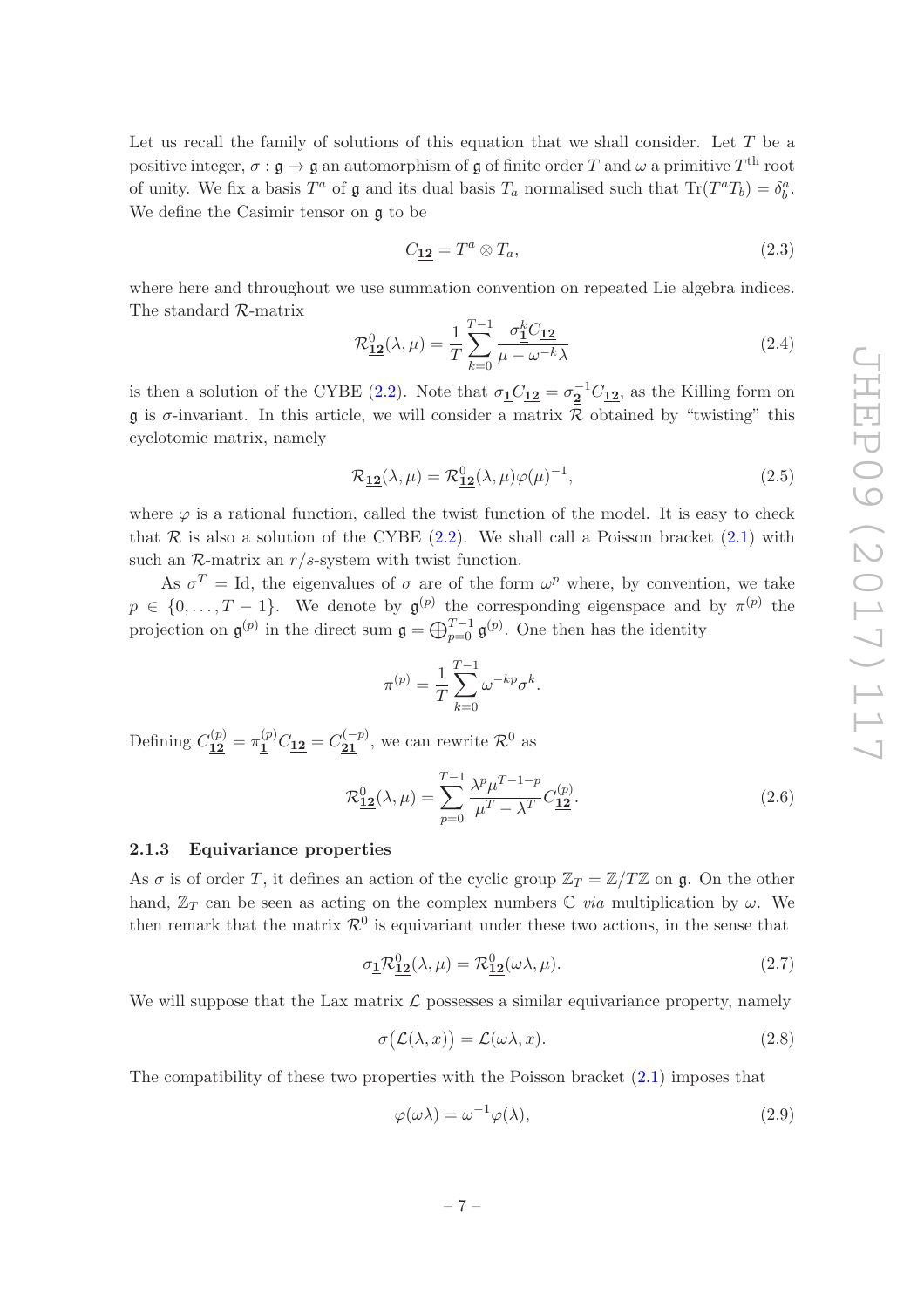from which we deduce that  $\lambda \varphi(\lambda)$  is invariant under the action of  $\mathbb{Z}_T$ . Thus, there exists a rational function  $\zeta$  such that

<span id="page-10-3"></span>
$$
\lambda \varphi(\lambda) = \zeta(\lambda^T). \tag{2.10}
$$

In this article, we will be interested in the zeros of the twist function  $\varphi$  in  $\mathbb C$ . We will say that such a zero  $\lambda_0$  is regular if  $\varphi(\lambda) \mathcal{L}(\lambda, x)$  is holomorphic at  $\lambda = \lambda_0$ . By virtue of the equivariance properties  $(2.8)$  and  $(2.9)$ , if  $\lambda_0$  is a regular zero, all points of the orbit  $\mathbb{Z}_T\lambda_0$  are also regular zeros. Let us pick (arbitrarily) one of them. We then form a set  $\mathcal Z$ of regular zeros of  $\varphi$  such that for every pair of distinct points  $\lambda_0$  and  $\mu_0$  in  $\mathcal{Z}$ , the orbits  $\mathbb{Z}_T\lambda_0$  and  $\mathbb{Z}_T\mu_0$  are disjoint. As explained in subsection [2.2,](#page-12-0) we will also be interested in the case where the differential form  $\varphi(\lambda)d\lambda$  has a zero at infinity, i.e. where

<span id="page-10-2"></span>
$$
\psi(\alpha) = -\frac{1}{\alpha^2} \varphi\left(\frac{1}{\alpha}\right) \tag{2.11}
$$

has a zero at  $\alpha = 0$ . We will also see that the appropriate notion of a regular zero at infinity corresponds to requiring that  $\frac{1}{0}$  $\frac{1}{\alpha}\varphi\left(\frac{1}{\alpha}\right)$  $\frac{1}{\alpha}$ )  $\mathcal{L}$   $\left(\frac{1}{\alpha}\right)$  $(\frac{1}{\alpha}, x)$  be holomorphic at  $\alpha = 0$ .

#### <span id="page-10-0"></span>2.1.4 Examples

To end this subsection we list some examples of models which fit the framework of this article. We consider a real Lie group  $G_0$  whose Lie algebra  $\mathfrak{g}_0$  is a real form of  $\mathfrak{g}$ . The space of fields valued in the cotangent bundle  $T^*G_0$  is naturally equipped with a canonical Poisson bracket. One can parametrise this phase space by two fields  $g$  and  $X$ , respectively  $G_0$ -valued and  $\mathfrak{g}_0$ -valued. The Poisson bracket then reads

$$
\begin{aligned}\n\{g(x)_{\mathbf{1}}, g(y)_{\mathbf{2}}\} &= 0, \\
\{X(x)_{\mathbf{1}}, g(y)_{\mathbf{2}}\} &= g(x)_{\mathbf{2}}C_{\mathbf{12}}\delta_{xy}, \\
\{X(x)_{\mathbf{1}}, X(y)_{\mathbf{2}}\} &= [C_{\mathbf{12}}, X(x)_{\mathbf{1}}] \delta_{xy}.\n\end{aligned}
$$

Models with  $T = 1$ . The first class of examples of non-ultralocal models with twist function consists of the principal chiral model (PCM) and its integrable deformations (dPCM). Among these models are the so-called Yang-Baxter deformation (or  $\eta$ -deformation) [\[16](#page-61-15)[–18\]](#page-61-16), the PCM with Wess-Zumino term and the combination of these two deformations [\[23](#page-62-7)]. The Lax matrix of these models all have the form

<span id="page-10-1"></span>
$$
\mathcal{L}_{\text{dPCM}}(\lambda, x) = \frac{j_1(x) + \lambda j_0(x)}{1 - \lambda^2}.
$$
\n(2.13)

The  $\mathfrak{g}_0$ -valued fields  $j_0$  and  $j_1$  are expressed in terms of  $(g, X)$ , in a model dependent way. In the simplest case, the PCM, we have

$$
j_0 = g^{-1} X g,
$$
  

$$
j_1 = -g^{-1} \partial_x g.
$$

For the deformed models, these relations are modified and involve two parameters  $\eta$  and  $k$ (which are zero for the PCM).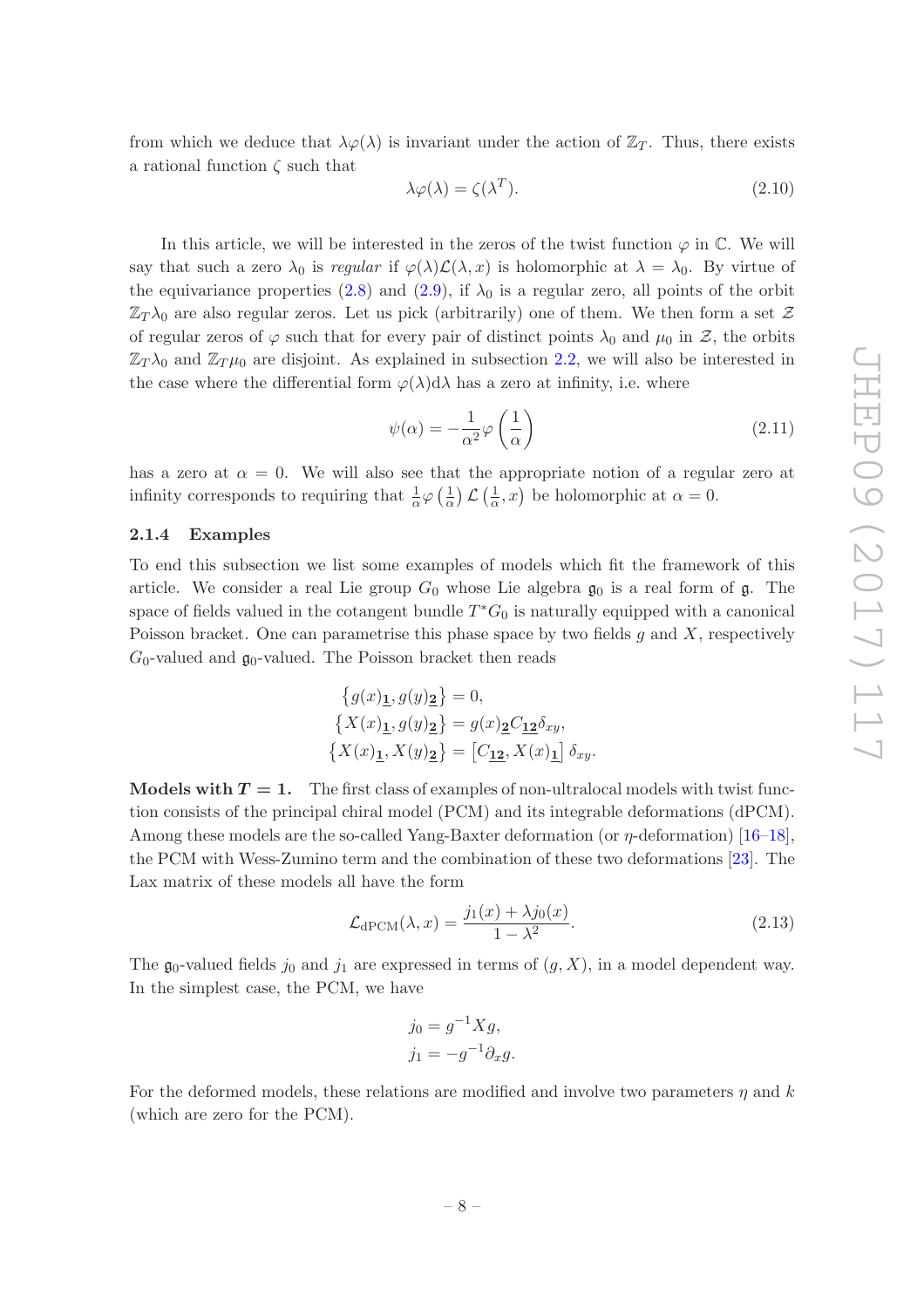In all these models, the Lax matrix  $(2.13)$  satisfies the Maillet bracket  $(2.1)$  with an R-matrix of the form [\(2.5\)](#page-9-3). The matrix  $\mathcal{R}^0$  is given by equation [\(2.4\)](#page-9-4) for  $T=1$  (and thus  $\sigma = Id$ ) and the twist function is [\[23](#page-62-7)]

<span id="page-11-2"></span><span id="page-11-0"></span>
$$
\varphi_{\rm dPCM}(\lambda) = \frac{1 - \lambda^2}{(\lambda - k)^2 + A^2},\tag{2.15}
$$

where A is a certain function of  $\eta$  and k, which vanishes when  $\eta = 0$ . The Hamiltonian and the momentum of the model are given by

$$
\mathcal{H}_{\text{dPCM}} = \frac{B}{2} \int \text{d}x \, \text{Tr}\left( (A^2 + k^2 + 1)(j_0^2 + j_1^2) + 4k j_0 j_1 \right),\tag{2.16a}
$$

$$
\mathcal{P}_{\text{dPCM}} = B \int \text{d}x \, \text{Tr}\big(k(j_0^2 + j_1^2) + (A^2 + k^2 + 1)j_0j_1\big),\tag{2.16b}
$$

with B a global factor depending on A and k via the relation  $B = -\frac{1}{4} \varphi_{\text{dPCM}}'(1) \varphi_{\text{dPCM}}'(-1)$ . The twist function  $\varphi_{\text{dPCM}}$  has two zeros at  $+1$  and  $-1$ . Moreover, these are regular zeros, i.e.  $\varphi(\lambda)\mathcal{L}(\lambda,x)$  is regular at  $\lambda = \pm 1$ . Note that the evaluation of the latter at  $\pm 1$  gives

<span id="page-11-1"></span>
$$
J_{\pm}(x) = \frac{j_1(x) \pm j_0(x)}{(k \pm 1)^2 + A^2}.
$$
\n(2.17)

There exists another two-parameter deformation of the PCM, the so-called bi-Yang-Baxter model [\[17](#page-61-17)]. It depends on two parameters  $\eta$  and  $\tilde{\eta}$ , such that the case  $\eta = \tilde{\eta} = 0$ corresponds to the PCM. It is integrable [\[29](#page-62-3) , [30\]](#page-62-4) and has a Lax matrix which satisfies a Poisson bracket of Maillet type  $(2.1)$ . The associated  $\mathcal{R}$ -matrix is not of the form  $(2.5)$  and so the bi-Yang-Baxter model does not quite fit within the above framework. However, we will see in subsection [7.2](#page-48-0) how the method discussed here can be adapted to apply also to the bi-Yang-Baxter model.

Models with  $T > 1$ . The second class of examples that we will consider are the  $\sigma$ models on  $\mathbb{Z}_T$ -coset spaces [\[48](#page-63-8)]. Consider first the case of symmetric spaces, i.e. of  $\mathbb{Z}_2$ coset spaces, which possess a family of one-parameter deformations (that we shall call  $d\mathbb{Z}_2$ ) models). These models are constructed as follows. Let  $\sigma$  be an involutive automorphism of  $G_0$  and let  $H = G_0^{\sigma}$  denote the fixed-point subgroup of  $G_0$  under the action of  $\sigma$ . The symmetric space is then the quotient  $G_0/H$ . Differentiating  $\sigma$  at the identity, we induce an automorphism of  $\mathfrak{g}_0$ . We extend it linearly to the complex algebra  $\mathfrak{g}$  and thus obtain an automorphism of  $\mathfrak g$  of order 2, that we shall still denote  $\sigma$ . As a vector space,  $\mathfrak g$ then decomposes as the direct sum of the eigenspaces  $\mathfrak{g}^{(0)}$  and  $\mathfrak{g}^{(1)}$ , corresponding to the eigenvalues  $+1$  and  $-1$  (cf. paragraph [2.1.2\)](#page-8-3).

The symmetric space  $\sigma$ -model and its deformation are expressed in terms of fields  $A^{(k)}$ and  $\Pi^{(k)}$  valued in the eigenspaces  $\mathfrak{g}^{(k)}$ , for each  $k = 0, 1$ . These fields are defined in terms of the canonical fields  $g$  and  $X$  in a model dependent way (in particular, this definition depends on the deformation parameter  $\eta$ ). The Lax matrix of the model (deformed or not) is then [\[18](#page-61-16) ]

$$
\mathcal{L}_{d\mathbb{Z}_2}(\lambda, x) = A^{(0)}(x) + \frac{1}{2} \left( \frac{1}{\lambda} + \lambda \right) A^{(1)}(x) + \frac{1}{2} (\lambda^2 - 1) \Pi^{(0)}(x) + \frac{1}{2} \left( \lambda - \frac{1}{\lambda} \right) \Pi^{(1)}(x).
$$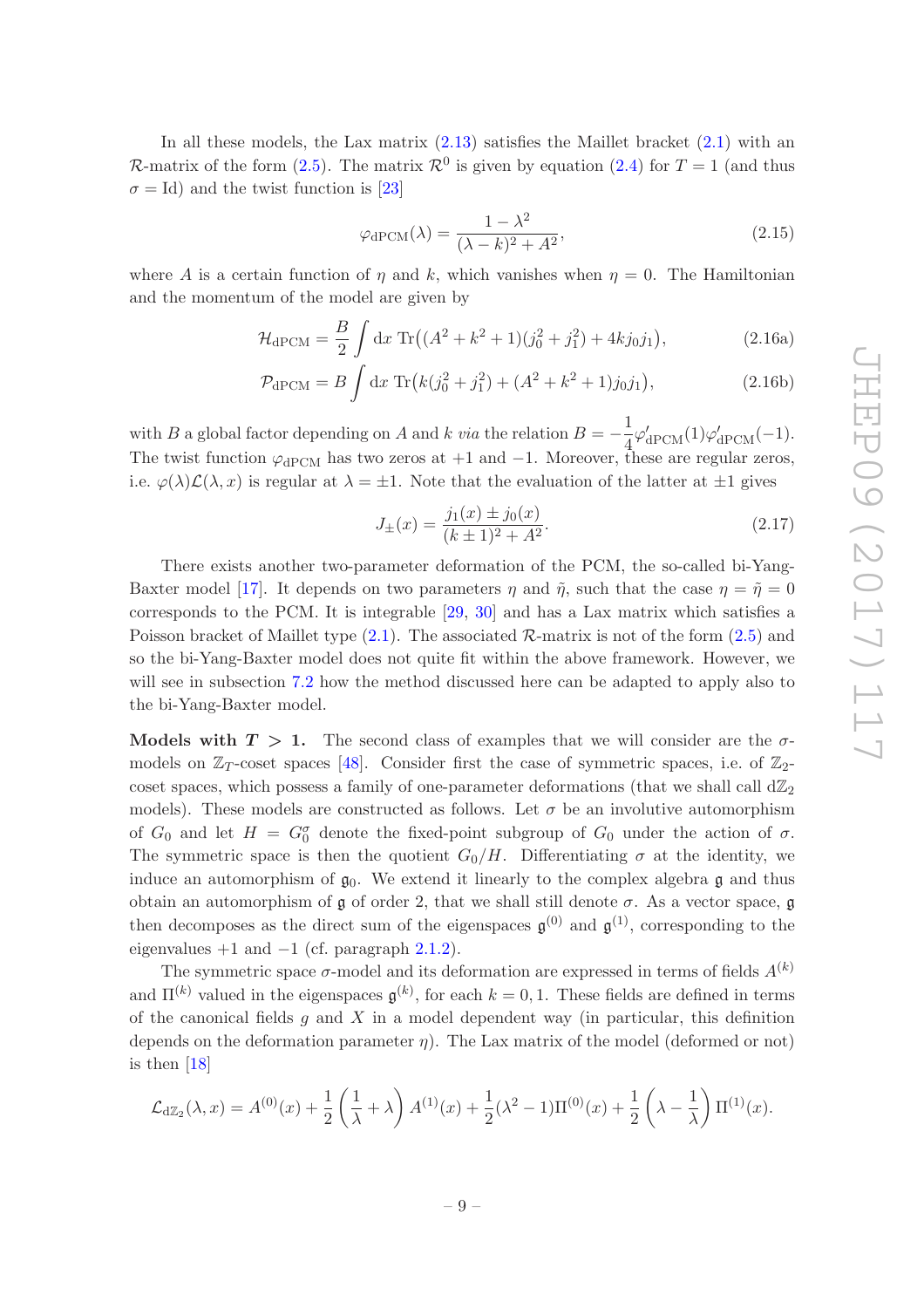The Poisson bracket of this Lax matrix with itself is of Maillet type  $(2.1)$  with a  $\mathcal{R}$ -matrix of the form [\(2.5\)](#page-9-3). The matrix  $\mathcal{R}^0$  is given by equation [\(2.4\)](#page-9-4) with  $T=2$  and  $\sigma$  the above involutive automorphism of g. The twist function is [\[18](#page-61-16) ]

<span id="page-12-2"></span>
$$
\varphi_{d\mathbb{Z}_2}(\lambda) = \frac{2\lambda}{(1 - \lambda^2)^2 + \eta^2 (1 + \lambda^2)^2}.
$$
\n(2.18)

The regular zeros of these models are thus the origin 0 and the infinity  $\infty$ .

To conclude the list of examples let us discuss briefly the general  $\mathbb{Z}_T$ -coset model, for any  $T \in \mathbb{Z}_{\geq 2}$ . Let  $\sigma$  be an automorphism of the complexified group G, of order T. The coset space is then  $G_0/H$ , where  $H = G^{\sigma} \cap G_0$ . We will still denote by  $\sigma$ the corresponding automorphism of  $\mathfrak{g}$ , which induces an eigenspace decomposition  $\mathfrak{g} =$  $\bigoplus_{n=0}^{T-1}$  $_{p=0}^{T-1}$  g<sup>(p)</sup> (see paragraph [2.1.2](#page-8-3) for details). The phase space of the model is expressed in terms of fields  $A^{(k)}$  and  $\Pi^{(k)}$ , for  $k = 0, \ldots, T-1$ , which are defined in terms of the canonical fields g and X and belong to  $\mathfrak{g}^{(k)}$ . The Lax matrix is then [[8](#page-61-6), [49](#page-63-9)]

<span id="page-12-1"></span>
$$
\mathcal{L}_{\mathbb{Z}_T}(\lambda, x) = \sum_{k=1}^T \frac{(T-k) + k\lambda^{-T}}{T} \lambda^k A^{(k)}(x) + \sum_{k=1}^T \frac{1 - \lambda^{-T}}{T} \lambda^k \Pi^{(k)}(x).
$$
 (2.19)

Note that in this equation, and in general, we consider the exponents  $(k)$  only modulo  $T$ , so that  $A^{(T)} = A^{(0)}$  for example.

All  $\mathbb{Z}_T$ -coset models possess a gauge symmetry under the action of the subgroup H of  $G_0$ . In the Hamiltonian formulation presented above,  $A^{(0)}$  plays the role of a gauge field and  $\Pi^{(0)}$  is the constraint associated with the gauge symmetry. In those models also, the Poisson bracket of the Lax matrix [\(2.19\)](#page-12-1) with itself is non-ultralocal with a twist function. The associated matrix  $\mathcal{R}^0$  is the one in equation [\(2.4\)](#page-9-4), with the automorphism  $\sigma$  introduced above. The twist function is [ [8](#page-61-6) , [49](#page-63-9) ]

<span id="page-12-3"></span>
$$
\varphi_{\mathbb{Z}_T}(\lambda) = \frac{T\lambda^{T-1}}{(1-\lambda^T)^2}.
$$
\n(2.20)

<span id="page-12-0"></span>As for the  $\mathbb{Z}_2$ -coset, the regular zeros are 0 and  $\infty$ .

#### 2.2 Infinity and inversion of the spectral parameter

In this article we will construct a tower of local charges associated with each regular zero of the twist function. As mentioned in paragraph [2.1.3,](#page-9-0) the set of regular zeros can include the point at infinity, although the sense in which infinity can be a regular zero is slightly different from the definition of finite regular zeros. In this subsection, we show how the notion of a regular zero at infinity is related to that of a regular zero at the origin through inversion of the spectral parameter, i.e. by the change of parameter  $\lambda \mapsto \alpha = \lambda^{-1}$ . Under such a change of spectral parameter we have

$$
\varphi(\lambda)d\lambda = \psi(\alpha)d\alpha,
$$

where  $\psi(\alpha)$  is defined in equation [\(2.11\)](#page-10-2). Suppose that infinity is a zero of the twist function, i.e. that  $\psi(0) = 0$ , and define

<span id="page-12-4"></span>
$$
P(\alpha, x) = \frac{1}{\alpha} \varphi \left(\frac{1}{\alpha}\right) \mathcal{L}\left(\frac{1}{\alpha}, x\right). \tag{2.21}
$$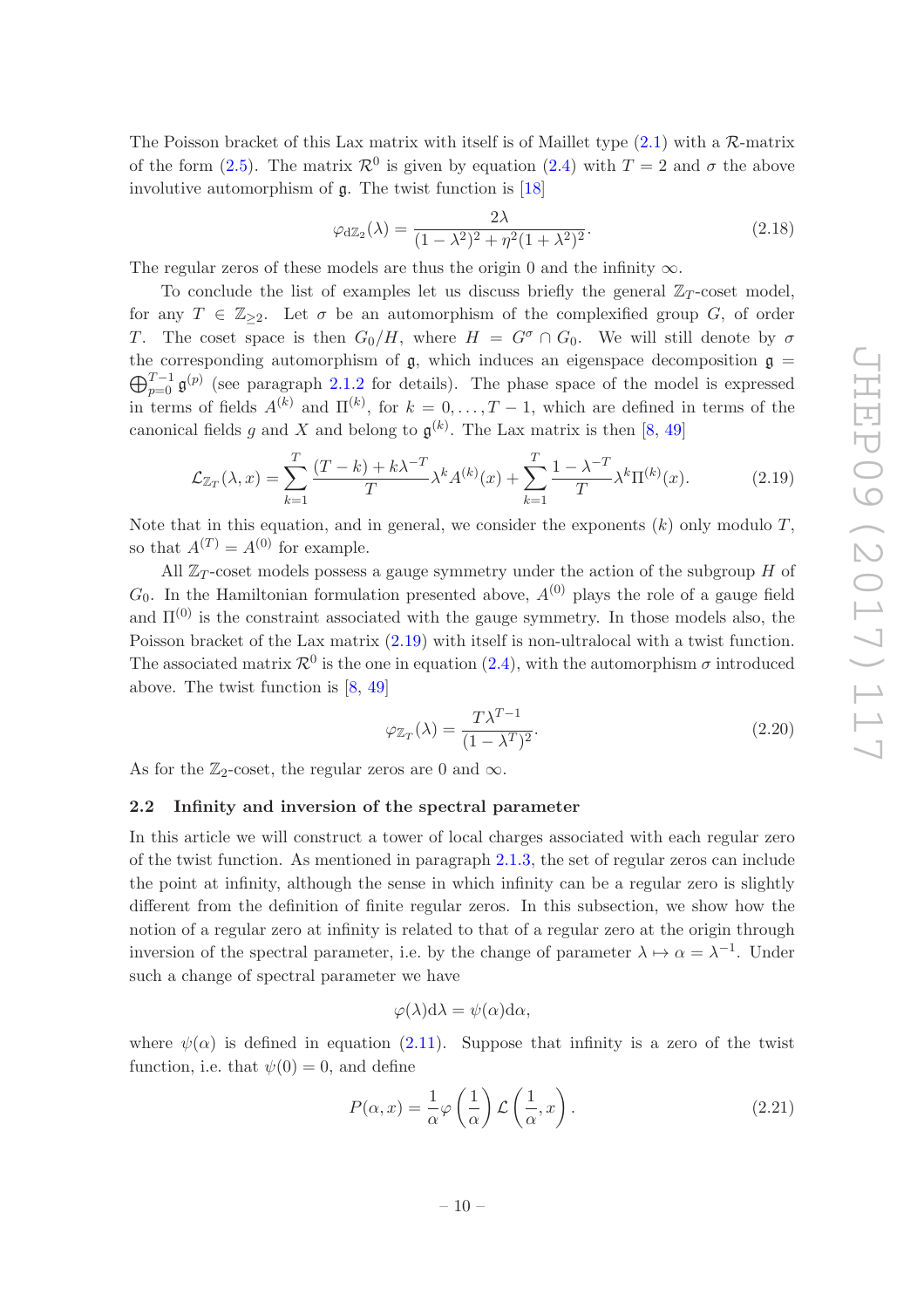We will say that infinity is a *regular zero* if  $P(\alpha, x)$  is regular at  $\alpha = 0$ . In the remainder of this subsection we will assume this to be the case. We then set

<span id="page-13-6"></span>
$$
\mathcal{C}(x) = P(0, x). \tag{2.22}
$$

From the equivariance properties [\(2.8\)](#page-9-1) and [\(2.9\)](#page-9-2) of  $\mathcal L$  and  $\varphi$ , we deduce that  $\mathcal C$  is valued in the grading  $\mathfrak{g}^{(0)}$ . Let us note here that in the  $\mathbb{Z}_T$ -coset models, described in paragraph [2.1.4](#page-10-0), this field C coincides with the gauge constraint  $\Pi^{(0)}$ .

Starting from the Poisson bracket  $(2.1)$  and using the form  $(2.5)$  of the R-matrix, we find

$$
\{\mathcal{L}(\lambda, x)_{\mathbf{\underline{1}}}, P(\alpha, y)_{\mathbf{\underline{2}}}\} = \left[\alpha^{-1} \mathcal{R}_{\mathbf{\underline{12}}}^{0}(\lambda, \alpha^{-1}), \mathcal{L}(\lambda, x)_{\mathbf{\underline{1}}}\right] \delta_{xy} - \left[\mathcal{R}_{\mathbf{\underline{21}}}^{0}(\alpha^{-1}, \lambda) \varphi(\lambda)^{-1}, P(\alpha, x)_{\mathbf{\underline{2}}}\right] \delta_{xy} - \left(\alpha^{-1} \mathcal{R}_{\mathbf{\underline{12}}}^{0}(\lambda, \alpha^{-1}) - \alpha \psi(\alpha) \mathcal{R}_{\mathbf{\underline{21}}}^{0}(\alpha^{-1}, \lambda) \varphi(\lambda)^{-1}\right) \delta'_{xy}
$$

Using the expression  $(2.4)$  of  $\mathcal{R}^0$ , we have

<span id="page-13-5"></span>
$$
\alpha^{-1}\mathcal{R}_{\underline{\mathbf{12}}}^{0}\left(\lambda,\alpha^{-1}\right) \xrightarrow{\alpha \to 0} \frac{1}{T} \sum_{k=0}^{T-1} \sigma_{\underline{\mathbf{1}}}^{k} C_{\underline{\mathbf{12}}} = C_{\underline{\mathbf{12}}}^{(0)}, \quad \mathcal{R}_{\underline{\mathbf{21}}}^{0}\left(\alpha^{-1},\lambda\right) \xrightarrow{\alpha \to 0} 0. \tag{2.23}
$$

As  $P(\alpha, x)$  and  $\alpha \psi(\alpha)$  are regular at 0, taking the limit  $\alpha \to 0$  in the above Poisson bracket, we then obtain

<span id="page-13-0"></span>
$$
\left\{ \mathcal{L}(\lambda, x)_{\mathbf{\underline{1}}}, \mathcal{C}(y)_{\mathbf{\underline{2}}} \right\} = \left[ C_{\mathbf{\underline{12}}}^{(0)}, \mathcal{L}(\lambda, x)_{\mathbf{\underline{1}}} \right] \delta_{xy} - C_{\mathbf{\underline{12}}}^{(0)} \delta'_{xy}.
$$
 (2.24)

Applying the same kind of reasoning we also find

<span id="page-13-1"></span>
$$
\left\{ \mathcal{C}(x)_{\mathbf{1}}, \mathcal{C}(y)_{\mathbf{2}} \right\} = \left[ C_{\mathbf{12}}^{(0)}, \mathcal{C}(x)_{\mathbf{1}} \right] \delta_{xy}.
$$
 (2.25)

Let us define a new Lax matrix

$$
\widetilde{\mathcal{L}}(\lambda, x) = \mathcal{L}(\lambda, x) - \lambda^{-1} \varphi(\lambda)^{-1} \mathcal{C}(x).
$$

From the fact that  $[C_{12}^{(k)}, Z_1] = -[C_{12}^{(k)}, Z_2]$  for any  $Z \in \mathfrak{g}^{(0)}$ , we find that

$$
\lambda \left[ \mathcal{R}_{\mathbf{21}}^0(\mu, \lambda), Z_{\mathbf{2}} \right] - \mu \left[ \mathcal{R}_{\mathbf{12}}^0(\lambda, \mu), Z_{\mathbf{1}} \right] = \left[ C_{\mathbf{12}}^{(0)}, Z_{\mathbf{2}} \right].
$$

Using this identity and the Poisson brackets  $(2.1)$ ,  $(2.24)$  and  $(2.25)$ , we prove that the Poisson bracket of  $\mathcal L$  with itself is also of the  $r/s$ -form, namely

$$
\left\{ \widetilde{\mathcal{L}}(\lambda, x)_{\mathbf{\underline{1}}}, \widetilde{\mathcal{L}}(\mu, y)_{\mathbf{\underline{2}}} \right\} = \left[ \widetilde{\mathcal{R}}_{\mathbf{\underline{12}}}(\lambda, \mu), \widetilde{\mathcal{L}}(\lambda, x)_{\mathbf{\underline{1}}} \right] \delta_{xy} - \left[ \widetilde{\mathcal{R}}_{\mathbf{\underline{21}}}(\mu, \lambda), \widetilde{\mathcal{L}}(\mu, y)_{\mathbf{\underline{2}}} \right] \delta_{xy} \qquad (2.26)
$$

$$
- \left( \widetilde{\mathcal{R}}_{\mathbf{\underline{12}}}(\lambda, \mu) + \widetilde{\mathcal{R}}_{\mathbf{\underline{21}}}(\mu, \lambda) \right) \delta'_{xy},
$$

where  $\widetilde{\mathcal{R}}_{\mathbf{\underline{12}}}(\lambda,\mu) = \widetilde{\mathcal{R}}_{\mathbf{\underline{12}}}^{0}(\lambda,\mu)\varphi(\mu)^{-1}$  and

<span id="page-13-4"></span>
$$
\widetilde{\mathcal{R}}_{\mathbf{12}}^{0}(\lambda,\mu) = \mathcal{R}_{\mathbf{12}}^{0}(\lambda,\mu) - \mu^{-1} C_{\mathbf{12}}^{(0)}.
$$
\n(2.27)

We now define

<span id="page-13-2"></span>
$$
\mathcal{L}^{\infty}(\alpha, x) = \widetilde{\mathcal{L}}\left(\frac{1}{\alpha}, x\right).
$$

<span id="page-13-3"></span>The following theorem is the main result of this subsection.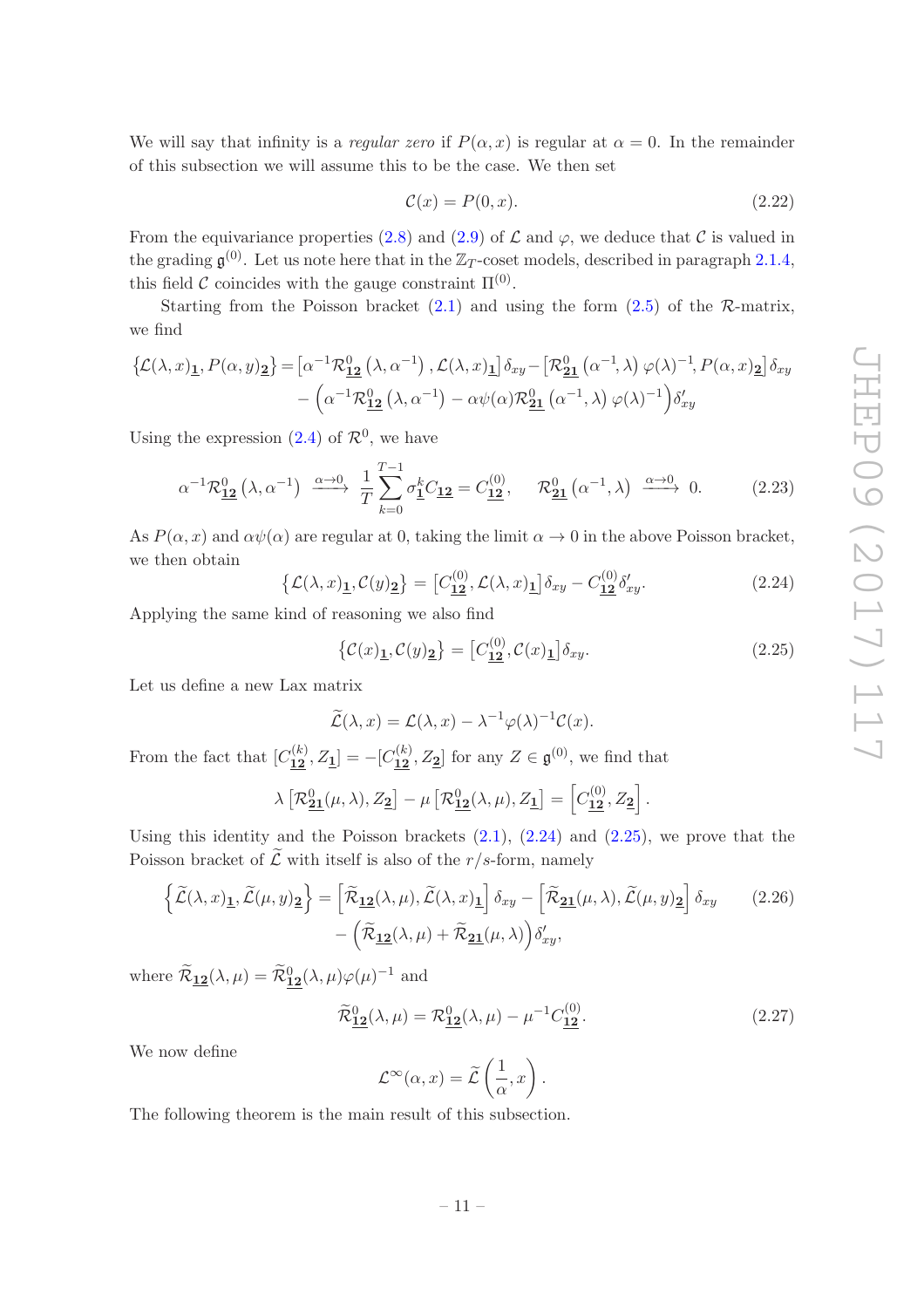$\Box$ 

**Theorem 2.1.** The Poisson bracket of  $\mathcal{L}^{\infty}$  with itself reads

$$
\left\{\mathcal{L}^{\infty}(\alpha,x)_{\mathbf{1}},\mathcal{L}^{\infty}(\beta,y)_{\mathbf{2}}\right\} = \left[\mathcal{R}^{\infty}_{\mathbf{12}}(\alpha,\beta),\mathcal{L}^{\infty}(\alpha,x)_{\mathbf{1}}\right]\delta_{xy} - \left[\mathcal{R}^{\infty}_{\mathbf{21}}(\beta,\alpha),\mathcal{L}^{\infty}(\beta,y)_{\mathbf{2}}\right]\delta_{xy} - \left(\mathcal{R}^{\infty}_{\mathbf{12}}(\alpha,\beta) + \mathcal{R}^{\infty}_{\mathbf{21}}(\beta,\alpha)\right)\delta'_{xy},\tag{2.28}
$$

where

$$
\mathcal{R}_{\mathbf{\underline{12}}}^{\infty}(\alpha,\beta) = \mathcal{R}_{\mathbf{\underline{21}}}^{0}(\alpha,\beta)\psi(\beta)^{-1}
$$

satisfies the classical Yang-Baxter equation  $(2.2)$  $(2.2)$ .

Proof. Using equation [\(2.6\)](#page-9-5), we find that

<span id="page-14-0"></span>
$$
\widetilde{\mathcal{R}}_{\mathbf{\underline{12}}}^{0}(\lambda,\mu) = \sum_{k=1}^{T} \frac{\lambda^k \mu^{T-1-k}}{\mu^T - \lambda^T} C_{\mathbf{\underline{12}}}^{(p)}.
$$
\n(2.29)

The theorem follows from the Poisson bracket [\(2.26\)](#page-13-2) and the identity

$$
\widetilde{\mathcal{R}}_{\underline{\mathbf{12}}}^{0}\left(\frac{1}{\alpha},\frac{1}{\beta}\right) = -\beta^2 \mathcal{R}_{\underline{\mathbf{21}}}^{0}(\alpha,\beta),\tag{2.30}
$$

which is a consequence of equation  $(2.29)$ .

To interpret Theorem [2.1,](#page-13-3) let us note that the matrix  $\mathcal{R}_{21}^0$  is nothing but the matrix  $\mathcal{R}_{12}^0$  for the automorphism  $\sigma^{-1}$ . Moreover, from the equivariance properties [\(2.8\)](#page-9-1) and [\(2.9\)](#page-9-2), we find that the corresponding properties of  $\mathcal{L}^{\infty}$  and  $\psi$  are

<span id="page-14-1"></span>
$$
\sigma^{-1}(\mathcal{L}^{\infty}(\alpha, x)) = \mathcal{L}^{\infty}(\omega \alpha, x) \quad \text{and} \quad \psi(\omega \alpha) = \omega^{-1} \psi(\alpha). \quad (2.31)
$$

The Poisson bracket of  $\mathcal{L}^{\infty}$  is thus an r/s-system with twist function  $\psi$ , automorphism  $\sigma^{-1}$  and spectral parameter  $\alpha = \lambda^{-1}$ . Moreover, the point  $\alpha = 0$  is a regular zero of this r/s-system. Indeed, we supposed that  $\alpha$  was a zero of  $\psi(\alpha)$  and one can check explictly that  $\psi(\alpha) \mathcal{L}^{\infty}(\alpha, x)$  is regular at  $\alpha = 0$ .

It is worth noting that the procedure just described is involutive, in the following sense. If  $\varphi(\lambda) \mathcal{L}(\lambda, x)$  is regular at  $\lambda = 0$ , one can check that  $\alpha = \infty$  (which corresponds to  $\lambda = 0$ ) is a regular zero of the r/s-system of  $\mathcal{L}^{\infty}$  and, moreover, that the corresponding field  $\mathcal{C}^{\infty}$ obtained by evaluating  $\lambda^{-1}\psi(\lambda^{-1})\mathcal{L}^{\infty}(\lambda^{-1},x)$  at  $\lambda=0$  is equal to C. Re-inverting the spectral parameter  $\alpha$  to  $\lambda = \alpha^{-1}$ , we can thus construct a "new" Lax matrix  $\mathcal{L}^{\infty}(\lambda^{-1}, x)$  –  $\lambda \psi(\lambda^{-1})^{-1} C(x)$ . According to Theorem [2.1,](#page-13-3) this Lax matrix should satisfy an r/s-system with twist function  $\varphi$  and automorphism  $\sigma$ . A direct computation reveals that this Lax matrix is actually equal to the initial Lax matrix  $\mathcal{L}$ .

Let us end this subsection by illustrating the inversion of spectral parameter on the example of  $\mathbb{Z}_T$ -coset models. As noted above, for these models the field  $\mathcal C$  coincides with the constraint  $\Pi^{(0)}$ . After performing the change of spectral parameter  $\lambda \mapsto \alpha = \lambda^{-1}$ , we find a twist function

$$
\psi_{\mathbb{Z}_T}(\alpha) = -\frac{T\alpha^{T-1}}{(1-\alpha^T)^2} = -\varphi_{\mathbb{Z}_T}(\alpha).
$$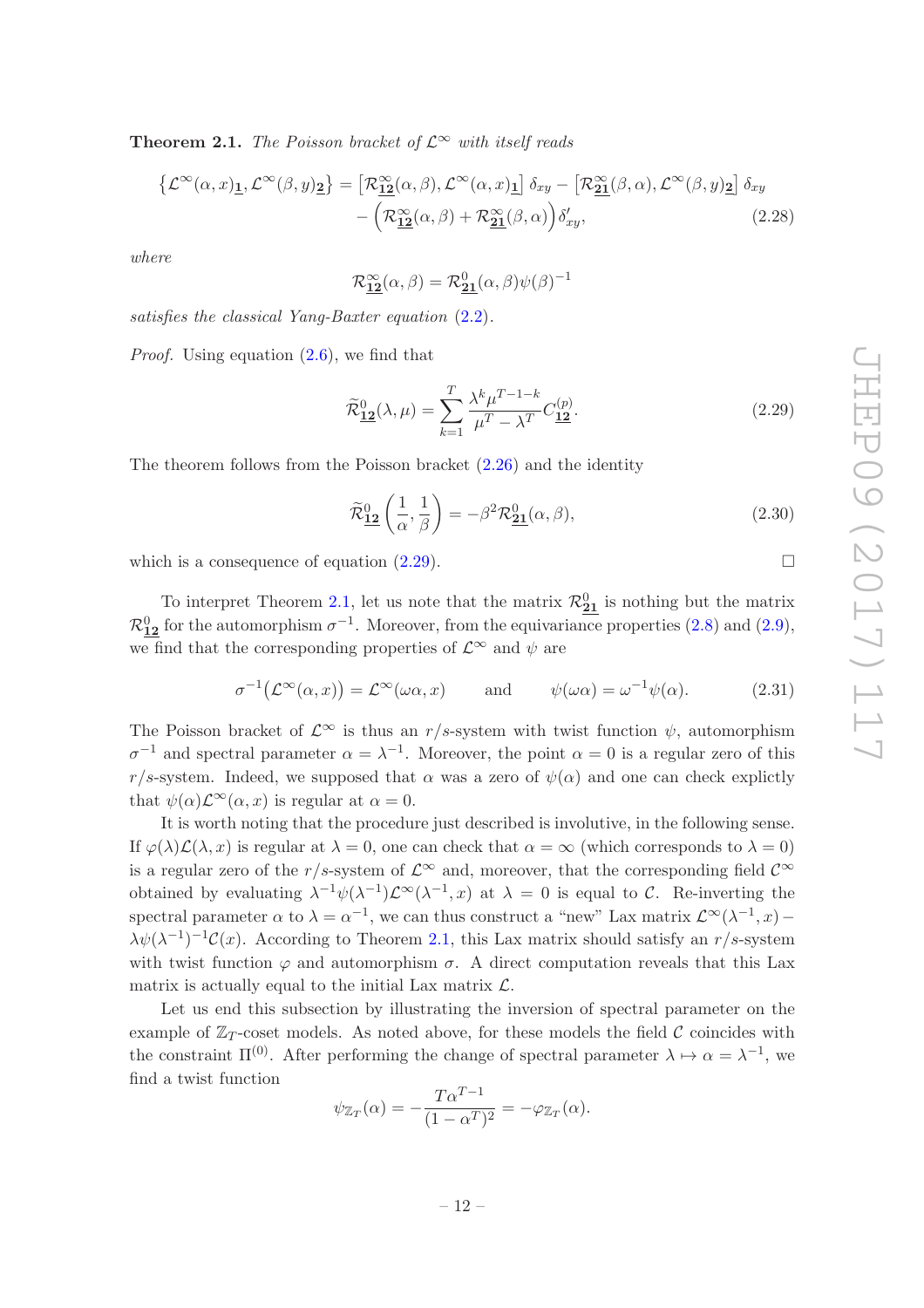$\Box$ 

Note that the property  $\psi(\alpha) = -\varphi(\alpha)$  is also true for the twist function  $(2.18)$  of the  $\eta$ -deformed  $\mathbb{Z}_2$ -model. The new Lax matrix is

$$
\mathcal{L}_{\mathbb{Z}_T}^{\infty}(\alpha, x) = \sum_{k=1}^T \frac{(T-k) + k\alpha^{-T}}{T} \alpha^k A^{(T-k)}(x) - \sum_{k=1}^T \frac{1 - \alpha^{-T}}{T} \alpha^k \Pi^{(T-k)}(x).
$$

Comparing this to the initial Lax matrix [\(2.19\)](#page-12-1), we see that it simply corresponds (up to a minus sign on terms involving  $\Pi^{(k)}$  to changing every grading  $(k)$  to  $(T - k)$ , which is equivalent to considering the automorphism  $\sigma^{-1}$  instead of  $\sigma$ .

# <span id="page-15-0"></span>2.3 Poisson brackets of traces of powers of  $\mathcal L$

Recall that we consider the Lie algebra  $\mathfrak g$  in its defining matrix representation (see table [1\)](#page-8-7). We may therefore take powers of elements of  $\mathfrak g$  and traces of these matrices. In the following sections, we will extract local charges in involution from the traces of powers of the Lax matrix  $\mathcal{L}$ . In this subsection, we will establish general results on the Poisson brackets of powers of  $\mathcal L$  and their traces.

<span id="page-15-1"></span>**Lemma 2.2.** Suppose that X and Y are  $\mathfrak{g}\text{-valued quantities such that}$ 

$$
\{X_{\underline{1}}, Y_{\underline{2}}\} = [a_{\underline{1}\underline{2}}, X_{\underline{1}}] + [b_{\underline{1}\underline{2}}, Y_{\underline{2}}] + c_{\underline{1}\underline{2}}.
$$

Then the Poisson brackets of powers of  $X$  and  $Y$  are

$$
\left\{X^{\underline{n}}_{\underline{1}},Y^{\underline{m}}_{\underline{2}}\right\}=\left[a^{(nm)}_{\underline{1}\underline{2}},X_{\underline{1}}\right]+\left[b^{(nm)}_{\underline{1}\underline{2}},Y_{\underline{2}}\right]+c^{(nm)}_{\underline{1}\underline{2}},
$$

where, for  $t = a, b, c$ , we defined

$$
t_{\underline{12}}^{(nm)} = \sum_{k=0}^{n-1} \sum_{l=0}^{m-1} X_{\underline{1}}^k Y_{\underline{2}}^l t_{\underline{12}} X_{\underline{1}}^{n-1-k} Y_{\underline{2}}^{m-1-l}.
$$

Proof. The Poisson bracket being a derivation, we can use the Leibniz rule yielding

$$
\left\{X_{\underline{\mathbf{1}}}^{n}, Y_{\underline{\mathbf{2}}}^{m}\right\} = \sum_{k=0}^{n-1} \sum_{l=0}^{m-1} X_{\underline{\mathbf{1}}}^{k} Y_{\underline{\mathbf{2}}}^{l} \left\{X_{\underline{\mathbf{1}}}, Y_{\underline{\mathbf{2}}}\right\} X_{\underline{\mathbf{1}}}^{n-1-k} Y_{\underline{\mathbf{2}}}^{m-1-l}.
$$

We conclude observing that  $X_1^k Y_2^l$  and  $X_1^{n-1-k} Y_2^{m-1-l}$  commute with  $X_1$  and  $Y_2$  and using the identity

$$
M_1[M_2, N]M_3 = [M_1M_2M_3, N],
$$

<span id="page-15-2"></span>true for any matrices  $M_1$ ,  $M_2$ ,  $M_3$  and N such that  $[M_1, N] = [M_3, N] = 0$ .

**Corollary 2.3.** Suppose that  $X$  and  $Y$  are  $\mathfrak{g}\text{-valued quantities such that}$ 

$$
\{X_{\underline{1}}, Y_{\underline{2}}\} = [a_{\underline{1}\underline{2}}, X_{\underline{1}}] + [b_{\underline{1}\underline{2}}, Y_{\underline{2}}] + c_{\underline{1}\underline{2}}.
$$

Then we have

$$
\begin{aligned} \left\{ \text{Tr}(X^n), \text{Tr}(Y^m) \right\} &= nm \, \text{Tr}_{\mathbf{12}} \big( c_{\mathbf{12}} X^{n-1}_{\mathbf{\underline{1}}} Y^{m-1}_{\mathbf{\underline{2}}} \big), \\ \left\{ X, \text{Tr}(Y^m) \right\} &= m \left[ \text{Tr}_{\mathbf{\underline{2}}} \big( a_{\mathbf{12}} Y^{m-1}_{\mathbf{\underline{2}}}\big), X \right] + m \, \text{Tr}_{\mathbf{\underline{2}}} \big( c_{\mathbf{12}} Y^{m-1}_{\mathbf{\underline{2}}} \big). \end{aligned}
$$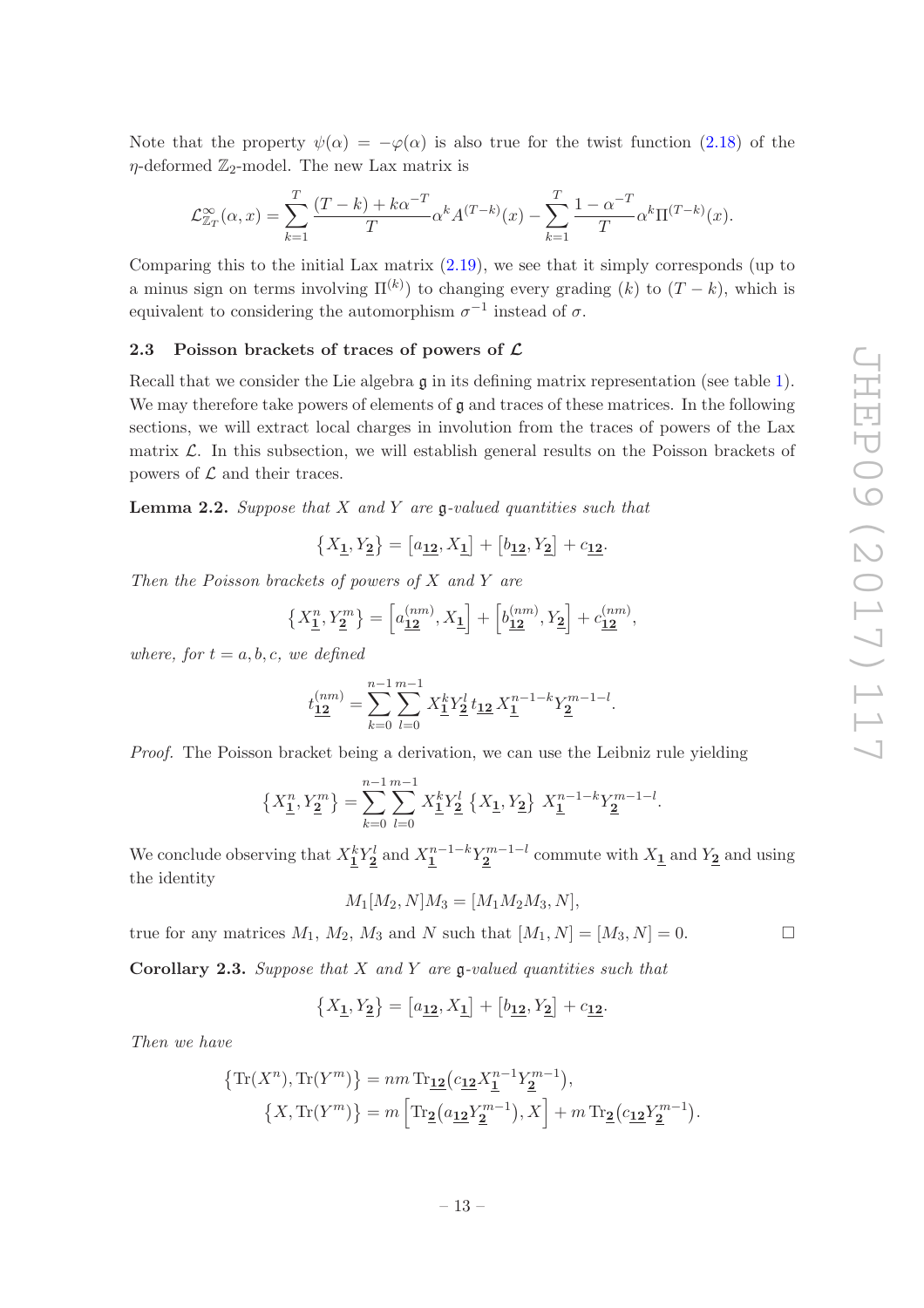Proof. Starting with Lemma [2.2,](#page-15-1) the corollary follows from the cyclicity of the trace and the vanishing of traces of commutators.  $\Box$ 

Let us now apply these results to the Lax matrix  $\mathcal{L}$ . We work in the framework described in subsection [2.1.](#page-8-1) We define

<span id="page-16-1"></span>
$$
S_n(\lambda, x) = \varphi(\lambda)^n \mathcal{L}(\lambda, x)^n \tag{2.33}
$$

and

<span id="page-16-2"></span>
$$
\mathcal{F}_n(\lambda, x) = \text{Tr}(S_n(\lambda, x)).\tag{2.34}
$$

Starting with the Poisson bracket  $(2.1)$  and the expression  $(2.5)$  of the R-matrix, we apply Corollary [2.3.](#page-15-2) We find that

<span id="page-16-4"></span>
$$
\{\mathcal{S}_n(\lambda, x), \mathcal{S}_m(\mu, y)\} = -nm \operatorname{Tr}_{\mathbf{12}}\Big(U_{\mathbf{12}}(\lambda, \mu)S_{n-1}(\lambda, x)\mathbf{1}_{\mathbf{2}}S_{m-1}(\mu, y)\mathbf{2}\Big)\delta'_{xy},\tag{2.35}
$$

with

<span id="page-16-5"></span>
$$
U_{\mathbf{12}}(\lambda,\mu) = \varphi(\lambda)\mathcal{R}_{\mathbf{12}}^{0}(\lambda,\mu) + \varphi(\mu)\mathcal{R}_{\mathbf{21}}^{0}(\mu,\lambda).
$$
\n(2.36)

#### <span id="page-16-0"></span>3 Charges at non-cyclotomic zeros

The purpose of this section is to describe the procedure for extracting local charges in involution from non-cyclotomic regular zeros of the twist function  $\varphi$ . Let us first explain what we mean here by a *non-cyclotomic* point. If  $T = 1$ , i.e. if  $\sigma = Id$  and there is no cyclotomic invariance, we define any point as being non-cyclotomic. If  $T \in \mathbb{Z}_{\geq 1}$ , a noncyclotomic point is a point which is not fixed by the action of the cyclic group  $\mathbb{Z}_T$ , i.e. which is not the origin or infinity.

Throughout this section we fix a non-cyclotomic regular zero  $\lambda_0$ . We will focus here on the case where  $\lambda_0$  is different from infinity. The case  $\lambda_0 = \infty$  is treated by the same method, just replacing  $\mathcal L$  by  $\mathcal L^{\infty}$  and  $\varphi$  by  $\psi$  (cf. subsection [2.2\)](#page-12-0). The fact that  $\lambda_0$  is a regular zero implies that  $S_n(\lambda, x)$  and  $\mathcal{T}_n(\lambda, x)$ , defined in equations [\(2.33\)](#page-16-1) and [\(2.34\)](#page-16-2), are both holomorphic at  $\lambda = \lambda_0$ . Thus, we can define the current

<span id="page-16-3"></span>
$$
\mathscr{J}_n^{\lambda_0}(x) = \mathcal{I}_n(\lambda_0, x). \tag{3.1}
$$

Let us briefly comment on the explicit expression of these currents in the case of the PCM. As explained in paragraph [2.1.4,](#page-10-0) the PCM has two regular zeros at +1 and −1. The corresponding currents are

$$
\mathscr{J}_{n,\text{PCM}}^{\pm 1}(x) = \text{Tr}(j_{\pm}^n(x)),
$$

where  $j_{\pm}(x) = \frac{1}{2}(j_1(x) \pm j_0(x))$ . These currents are the one investigated in [\[44\]](#page-63-4), from which local charges in involution for the PCM are constructed. In this section, we will follow the method developed in  $[44]$ , generalising it to any current  $(3.1)$  associated with a non-cyclotomic regular zero  $\lambda_0$  of the model.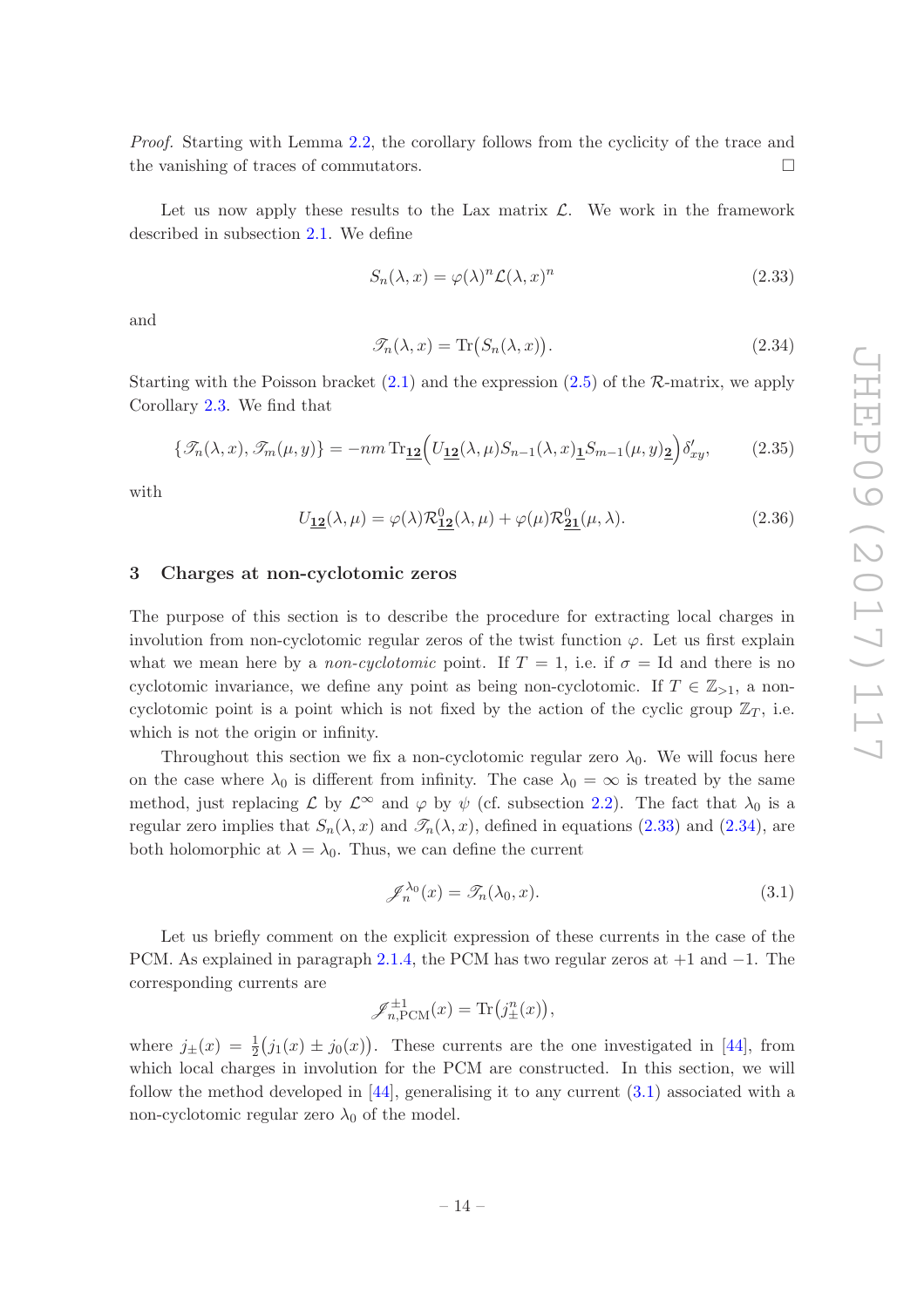#### <span id="page-17-0"></span>3.1 Poisson algebra of the currents

We begin by computing the Poisson bracket of the currents  $\mathscr{J}_n^{\lambda_0}(x)$  and  $\mathscr{J}_m^{\lambda_0}(y)$ . Specifi-cally, we would like to evaluate equation [\(2.35\)](#page-16-4) at  $\lambda = \mu = \lambda_0$ . Since  $\lambda_0$  is a regular zero,  $S_{n-1}(\lambda_0, x)$  and  $S_{m-1}(\lambda_0, y)$  are well defined. Thus, it remains to determine  $U_{12}(\lambda_0, \lambda_0)$ . Starting with the definition [\(2.36\)](#page-16-5) of U and using  $\varphi(\lambda_0) = 0$ , one has

$$
U_{\mathbf{12}}(\lambda, \lambda_0) = \varphi(\lambda) \mathcal{R}_{\mathbf{12}}^0(\lambda, \lambda_0).
$$

Recall from equation [\(2.4\)](#page-9-4) that  $\mathcal{R}_{12}^0(\lambda, \lambda_0)$  is not regular at  $\lambda = \lambda_0$ , so that we cannot simply evaluate the above equation at  $\lambda = \lambda_0$ . However, as  $\lambda_0$  is a non-cyclotomic point, the matrix  $\mathcal{R}^0$  has the following local behaviour

<span id="page-17-4"></span>
$$
\mathcal{R}_{\mathbf{\underline{12}}}^{0}(\lambda,\lambda_0) = -\frac{1}{T} \frac{C_{\mathbf{\underline{12}}}}{\lambda - \lambda_0} + A_{\mathbf{\underline{12}}}^{\lambda_0}(\lambda),\tag{3.2}
$$

where  $A_{12}^{\lambda_0}(\lambda)$  is regular at  $\lambda = \lambda_0$ . Using again  $\varphi(\lambda_0) = 0$ , we then obtain

$$
U_{\mathbf{12}}(\lambda_0, \lambda_0) = -\frac{\varphi'(\lambda_0)}{T} C_{\mathbf{12}},
$$

where  $\varphi'$  denotes the derivative of  $\varphi$  with respect to the spectral parameter  $\lambda$ . Thus, one has

<span id="page-17-2"></span>
$$
\left\{\mathcal{J}_n^{\lambda_0}(x), \mathcal{J}_m^{\lambda_0}(y)\right\} = \frac{nm}{T}\varphi'(\lambda_0) \operatorname{Tr}_{\mathbf{12}}\Big(C_{\mathbf{12}}S_{n-1}(\lambda_0, x) \mathbf{1}_{\mathbf{2}}S_{m-1}(\lambda_0, y) \mathbf{2}\Big)\delta'_{xy}.\tag{3.3}
$$

Recall the completeness relation

<span id="page-17-3"></span>
$$
\operatorname{Tr}_{\mathbf{2}}(C_{\mathbf{12}}Z_{\mathbf{2}}) = Z,\tag{3.4}
$$

for Z in  $\mathfrak g$ . We cannot directly apply this identity to equation [\(3.3\)](#page-17-2) as  $S_{m-1}(\lambda_0, y)$  does not belong to  $\mathfrak g$  in general (recall that  $S_{m-1}$  is defined as the  $(m-1)^{st}$  power of a matrix in  $\mathfrak g$ ).

Following [\[44\]](#page-63-4), we will show in the next subsections how to circumvent this difficulty. We will treat separately the case where  $\mathfrak g$  is of type B, C or D and the case where  $\mathfrak g$  is of type A.

### <span id="page-17-1"></span>3.2 Type B, C and D algebras

Let us first consider the case where  $\mathfrak g$  is of type B, C or D, i.e. where  $\mathfrak g$  is an orthogonal or a symplectic algebra (cf. table [1\)](#page-8-7). One can check that, for these algebras, if X belongs to  $\mathfrak{g}, X^n$  also belongs to  $\mathfrak{g}$  if n is odd. Moreover, all matrices in  $\mathfrak{g}$  are traceless. We then deduce that the currents  $\mathscr{J}_n^{\lambda_0}$  are zero for *n* odd. Thus, we will only extract local charges from the traces of even powers of  $\mathcal{L}$ , i.e. from the currents  $\mathscr{J}_{2n}^{\lambda_0}$ .

The Poisson bracket of such currents is given by equation [\(3.3\)](#page-17-2). The right hand side contains  $\text{Tr}_{\mathbf{2}}(C_{12}S_{2m-1}(\lambda_0, y)_{\mathbf{2}}),$  and since  $2m-1$  is odd we have  $S_{2m-1}(\lambda_0, y) \in \mathfrak{g}$ . Hence, we can apply the completeness relation [\(3.4\)](#page-17-3), which yields

$$
\left\{\mathscr{J}_{2n}^{\lambda_0}(x),\mathscr{J}_{2m}^{\lambda_0}(y)\right\} = 4nm\frac{\varphi'(\lambda_0)}{T}\operatorname{Tr}\Big(S_{2n-1}(\lambda_0,x)S_{2m-1}(\lambda_0,y)\Big)\delta'_{xy}.
$$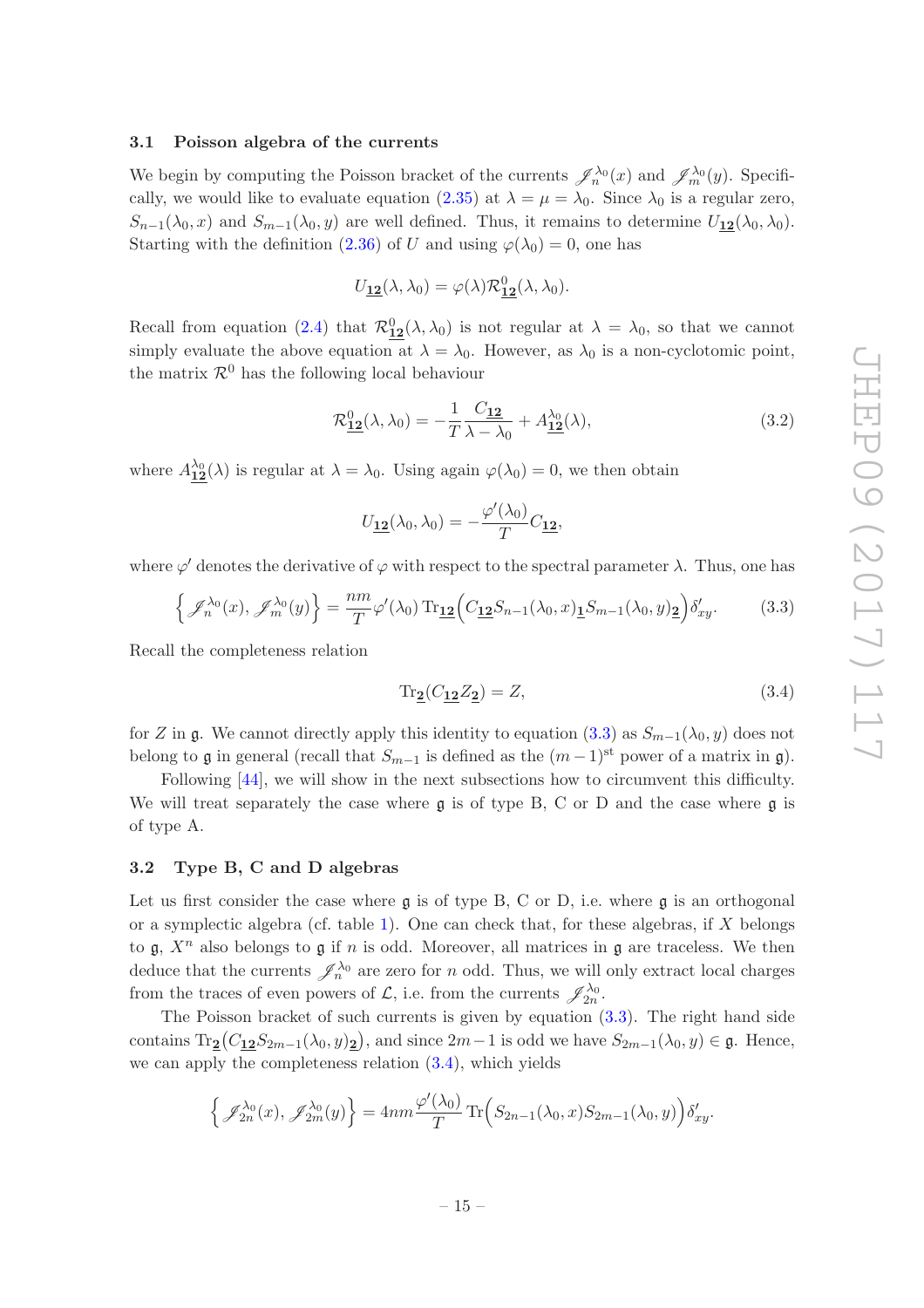Using the definition  $(2.33)$  of S, one has

<span id="page-18-0"></span>
$$
\text{Tr}\big(S_p(\lambda, x)\partial_x S_q(\lambda, x)\big) = \frac{q}{p+q} \partial_x \mathcal{F}_{p+q}(\lambda, x). \tag{3.5}
$$

Using the identities  $f(y)\delta'_{xy} = \partial_x(f(x))\delta_{xy} + f(x)\delta'_{xy}$  and [\(3.5\)](#page-18-0), we obtain

<span id="page-18-1"></span>
$$
\left\{\mathcal{J}_{2n}^{\lambda_0}(x),\mathcal{J}_{2m}^{\lambda_0}(y)\right\} = 4nm\frac{\varphi'(\lambda_0)}{T}\left(\mathcal{J}_{2n+2m-2}^{\lambda_0}(x)\delta'_{xy} + \frac{2m-1}{2n+2m-1}\partial_x\left(\mathcal{J}_{2n+2m-2}^{\lambda_0}(x)\right)\delta_{xy}\right). \tag{3.6}
$$

Define the local charges

<span id="page-18-3"></span>
$$
\mathcal{Q}_{2n}^{\lambda_0} = \int \mathrm{d}x \; \mathscr{J}_{2n}^{\lambda_0}(x), \tag{3.7}
$$

where the integration is over the whole domain of the spatial coordinate  $x$  (i.e. the real line R or the circle  $S^1$ ). Once integrated over y, the right hand side of  $(3.6)$  is a total derivative with respect to x. Assuming the periodicity of the fields if  $x \in S^1$  or that they decrease at infinity if  $x \in \mathbb{R}$ , we then conclude that

$$
\left\{\mathcal{Q}_{2n}^{\lambda_0},\mathcal{Q}_{2m}^{\lambda_0}\right\}=0.
$$

In conclusion, we have constructed a tower of local charges  $\mathcal{Q}_{2n}^{\lambda_0}$  in involution, as integrals of the currents  $\mathscr{J}_{2n}^{\lambda_0}(x)$ . These currents are polynomials in the fields appearing in the Lax matrix  $\mathcal{L}(\lambda, x)$ . More precisely, the current  $\mathscr{J}_{2n}^{\lambda_0}$  is a homogeneous polynomial of degree  $2n$ .

Up to a global factor, the Poisson bracket  $(3.6)$  is the same as the bracket  $(4.16)$  of  $[44]$ . Thus, we can apply the methods developed in [\[44](#page-63-4)]. In particular, this allows to construct a more general tower of local charges  $\mathcal{Q}_{2n}^{\lambda_0}(\xi)$  in involution, depending on a free parameter  $\xi \in \mathbb{R}$ . These charges are defined as integrals

<span id="page-18-2"></span>
$$
\mathcal{Q}_{2n}^{\lambda_0}(\xi) = \int \mathrm{d}x \; \mathscr{K}_{2n}^{\lambda_0}(\xi, x)
$$

of some currents  $\mathscr{K}_{2n}^{\lambda_0}(\xi)$ . These currents are given by homogeneous polynomials in the  $\mathscr{J}_{2k}^{\lambda_0}$ 's, depending on the free parameter  $\xi \in \mathbb{R}$ . In particular, the first currents  $\mathscr{K}_{2n}^{\lambda_0}(\xi)$ are given by:

$$
\mathcal{K}_2^{\lambda_0}(\xi) = \mathcal{J}_2^{\lambda_0}, \qquad \mathcal{K}_4^{\lambda_0}(\xi) = \mathcal{J}_4^{\lambda_0} - \frac{3\xi}{2} (\mathcal{J}_2^{\lambda_0})^2,
$$
  

$$
\mathcal{K}_6^{\lambda_0}(\xi) = \mathcal{J}_6^{\lambda_0} - \frac{15\xi}{4} \mathcal{J}_2^{\lambda_0} \mathcal{J}_4^{\lambda_0} + \frac{25\xi^2}{8} (\mathcal{J}_2^{\lambda_0})^3.
$$
 (3.8)

The expression of the current  $\mathscr{K}_{2n}^{\lambda_0}(\xi)$  is determined (up to a global factor) recursively from equation [\(3.6\)](#page-18-1) by demanding that the charge  $\mathcal{Q}_{2n}^{\lambda_0}(\xi)$  be in involution with all the charges  $\mathcal{Q}_{2m}^{\lambda_0}(\xi)$   $(m=2,\ldots,n-1)$  constructed thus far. It can also be found without recursion with the help of a generating function, which allows a general proof of the involution of the charges  $\mathcal{Q}_{2n}^{\lambda_0}(\xi)$ : we refer the reader to the subsection [3.4](#page-20-0) for more details.

Taking  $\xi = 0$  in equation [\(3.8\)](#page-18-2), we get  $\mathscr{K}_{2n}^{\lambda_0}(\xi = 0) = \mathscr{J}_{2n}^{\lambda_0}$ . Hence, we recover the local charges  $\mathcal{Q}_{2n}^{\lambda_0}$  introduced in equation [\(3.7\)](#page-18-3) as a special case of this one-parameter family of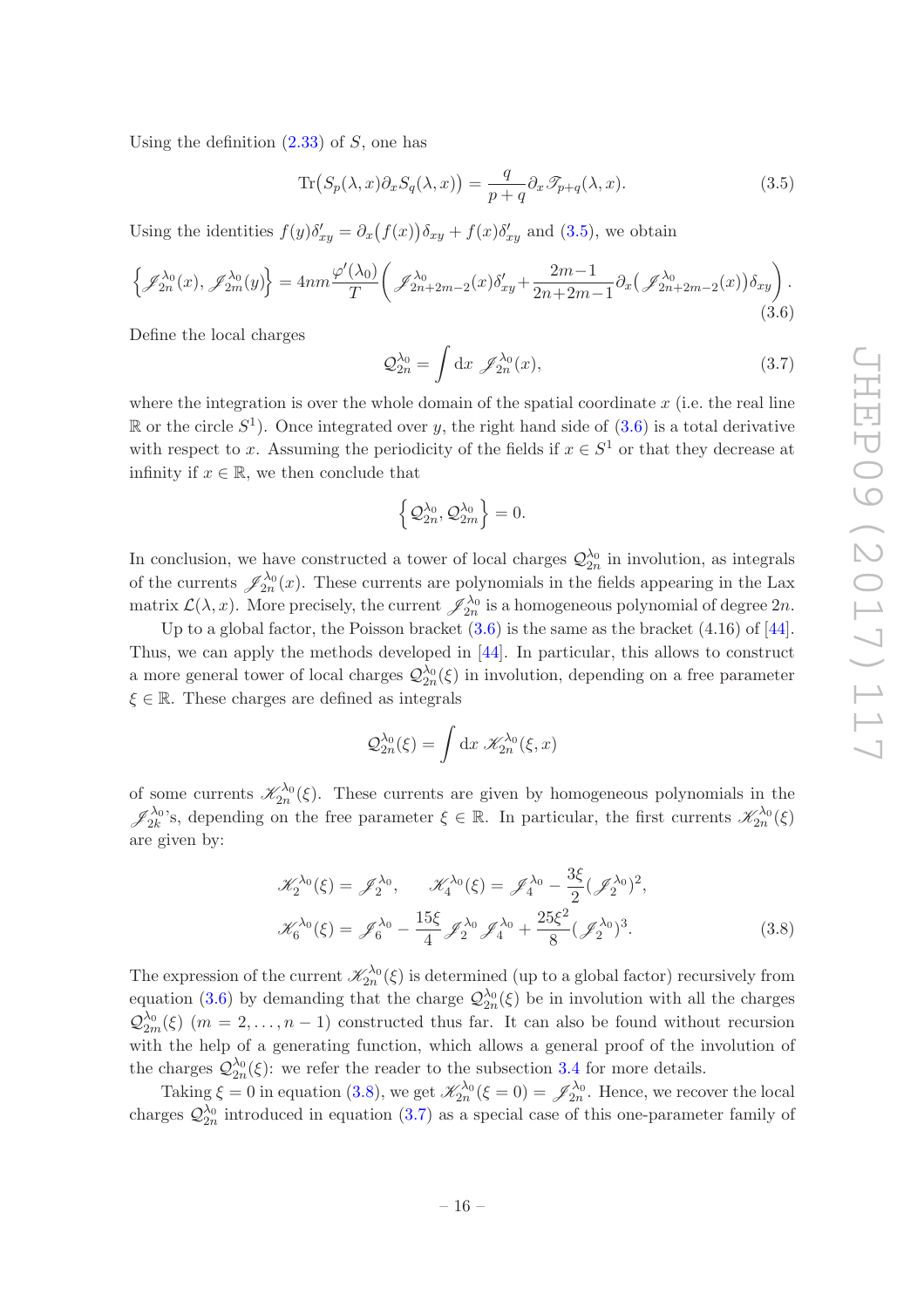local charges. For different parameters  $\xi$  and  $\xi'$ , the towers of charges  $\mathcal{Q}_{2n}^{\lambda_0}(\xi)$  and  $\mathcal{Q}_{2n}^{\lambda_0}(\xi')$ do not commute with one another. We thus have to work with a fixed value of ξ: in the rest of this article, we will mainly focus on the simplest case  $\xi = 0$ . This choice is justified first by simplicity, but also because the proof of the existence of an integrable hierarchy associated to the charges  $\mathcal{Q}_{2n}^{\lambda_0}(\xi)$ , presented in section [6,](#page-37-0) works only for the case  $\xi = 0$ .

#### <span id="page-19-0"></span>3.3 Type A algebras

Let us now consider the case where  $\mathfrak g$  is of type A, i.e. where  $\mathfrak g = \mathfrak{sl}(d,\mathbb C)$  for some  $d \in \mathbb Z_{\geq 2}$ (see table [1\)](#page-8-7). If  $X \in \mathfrak{g}$ , we have  $\text{Tr}(X) = 0$  by definition, but in general  $X^n \notin \mathfrak{g}$  and  $\text{Tr}(X^n) \neq 0$  for  $n \geq 2$ . Thus, we consider the currents  $\mathscr{J}_n^{\lambda_0}$  for  $n \geq 2$ . The Poisson bracket between two such currents is given by equation [\(3.3\)](#page-17-2). Since in general  $S_{m-1}(\lambda_0, y)$  does not belong to  $\mathfrak{g}$ , we cannot use the completeness relation  $(3.4)$  to simplify this equation. However, a variant of the identity [\(3.4\)](#page-17-3) exists for any matrix  $Z \in M_d(\mathbb{C})$ . Indeed, using the facts that  $Z - \frac{1}{d}\text{Tr}(Z)$ Id belongs to  $\mathfrak g$  and that  $\text{Tr}_{\mathbf 2}(C_{\mathbf{12}}) = 0$ , we find that

<span id="page-19-4"></span>
$$
\operatorname{Tr}_{\mathbf{\underline{2}}}(C_{\mathbf{\underline{12}}}Z_{\mathbf{\underline{2}}}) = Z - \frac{1}{d}\operatorname{Tr}(Z)\operatorname{Id}.\tag{3.9}
$$

Applying this relation to equation [\(3.3\)](#page-17-2) and using the identities  $f(y)\delta'_{xy} = \partial_x (f(x))\delta_{xy} +$  $f(x)\delta_{xy}'$  and [\(3.5\)](#page-18-0), we obtain

$$
\left\{\mathcal{J}_n^{\lambda_0}(x), \mathcal{J}_m^{\lambda_0}(y)\right\} = nm \frac{\varphi'(\lambda_0)}{T} \left(\mathcal{J}_{n+m-2}^{\lambda_0}(x)\delta'_{xy} - \frac{1}{d}\mathcal{J}_{n-1}^{\lambda_0}(x)\mathcal{J}_{m-1}^{\lambda_0}(x)\delta'_{xy}\right)
$$
(3.10)

$$
+\frac{m-1}{n+m-2}\partial_x\left(\mathscr{J}_{n+m-2}^{\lambda_0}(x)\right)\delta_{xy}-\frac{1}{d}\mathscr{J}_{n-1}^{\lambda_0}(x)\partial_x\left(\mathscr{J}_{m-1}^{\lambda_0}(x)\right)\delta_{xy}\bigg).
$$

Integrating both sides over  $x$  and  $y$ , we see that the right hand side does not vanish identically as it did in subsection [3.2.](#page-17-1) Nevertheless, following the method of [\[44](#page-63-4)] we will be able to construct new currents  $\mathscr{K}_n^{\lambda_0}$  such that the charges

<span id="page-19-3"></span><span id="page-19-2"></span><span id="page-19-1"></span>
$$
\mathcal{Q}_n^{\lambda_0} = \int \mathrm{d}x \; \mathcal{K}_n^{\lambda_0}(x) \tag{3.11}
$$

Poisson commute with one another.

The Poisson bracket  $(3.10)$  is to be compared to equation  $(4.5)$  of  $[44]$ , from which it differs only by an overall factor. We can therefore directly apply the procedure developed in [\[44](#page-63-4)] to the present case so as to construct the desired currents  $\mathscr{K}_n^{\lambda_0}$ 's. The expression for the first  $\mathscr{K}_n^{\lambda_0}$ 's read

$$
\mathcal{K}_2^{\lambda_0} = \mathcal{J}_2^{\lambda_0}, \quad \mathcal{K}_3^{\lambda_0} = \mathcal{J}_3^{\lambda_0}, \quad \mathcal{K}_4^{\lambda_0} = \mathcal{J}_4^{\lambda_0} - \frac{3}{2d} (\mathcal{J}_2^{\lambda_0})^2, \quad \mathcal{K}_5^{\lambda_0} = \mathcal{J}_5^{\lambda_0} - \frac{10}{3d} \mathcal{J}_2^{\lambda_0} \mathcal{J}_3^{\lambda_0},
$$

$$
\mathcal{K}_6^{\lambda_0} = \mathcal{J}_6^{\lambda_0} - \frac{5}{3d} (\mathcal{J}_3^{\lambda_0})^2 - \frac{15}{4d} \mathcal{J}_2^{\lambda_0} \mathcal{J}_4^{\lambda_0} + \frac{25}{8d^2} (\mathcal{J}_2^{\lambda_0})^3.
$$
(3.12)

These currents are similar to the currents  $\mathscr{K}_n^{\lambda_0}(\xi)$  described in [\(3.8\)](#page-18-2) for  $\mathfrak g$  of type B, C or D. More precisely, the current [\(3.12\)](#page-19-2) coincide with the currents  $\mathscr{K}_n^{\lambda_0}$  ( $\frac{1}{d}$ )  $\frac{1}{d}$ , recalling that for type B, C and D, the  $\mathscr{J}_{2k+1}^{\lambda_0}$ 's vanish. As for  $\mathscr{K}_n^{\lambda_0}(\xi)$  in type B, C and D, the expression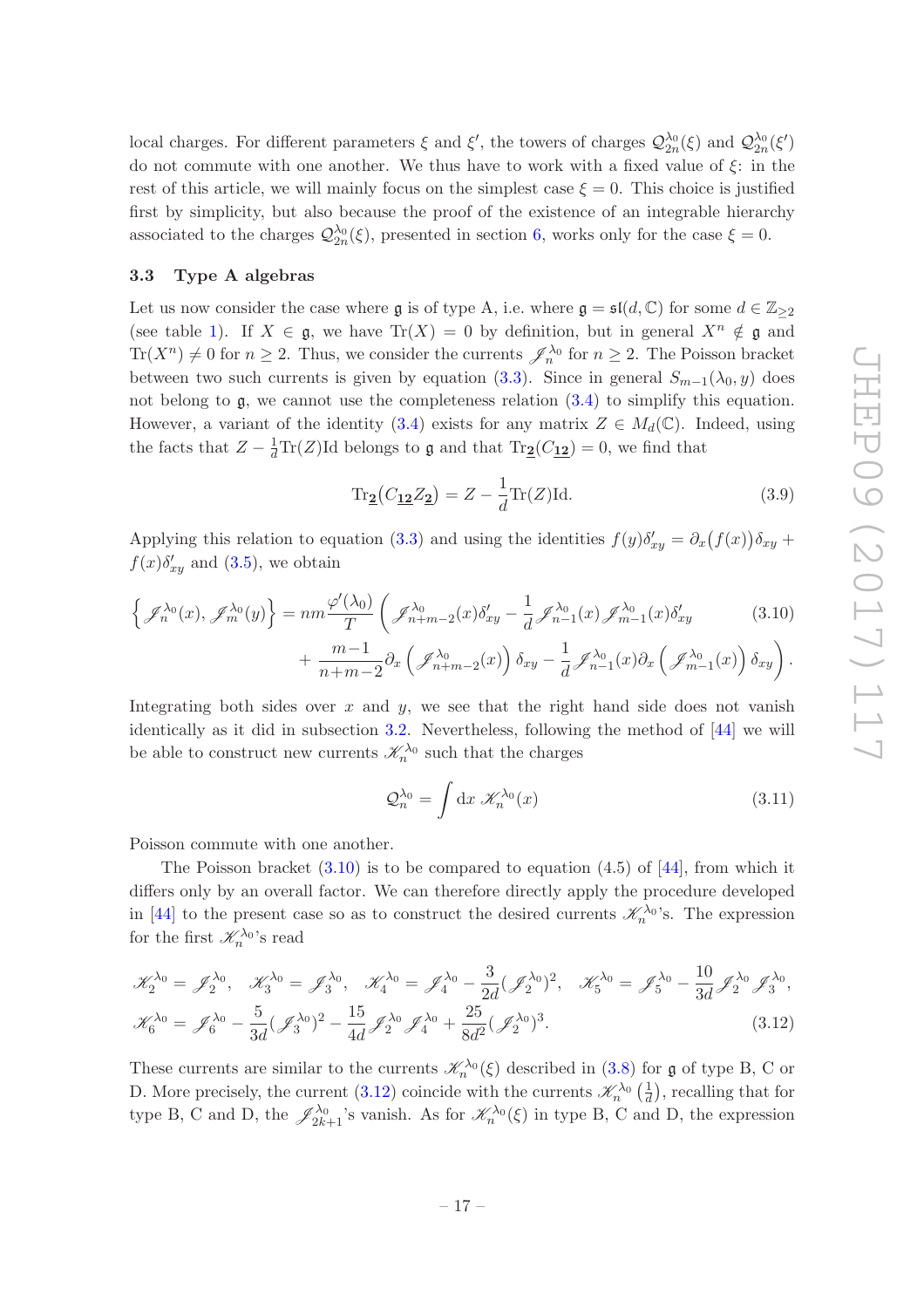of the current  $\mathcal{K}_n^{\lambda_0}$  for type A is determined (up to a global factor) recursively from equation [\(3.10\)](#page-19-1) by demanding that the charge  $\mathcal{Q}_n^{\lambda_0}$  be in involution with all the charges  $\mathcal{Q}_m^{\lambda_0}$  ( $m = 2, \ldots, n-1$ ) constructed thus far. However, in the present case, one does not have the freedom of a free parameter  $\xi$  in the definition of  $\mathscr{K}_n^{\lambda_0}$ : there is a unique tower of charges in involution  $\mathcal{Q}_n^{\lambda_0}$ .

As in the case of type B, C and D algebras, the current  $\mathscr{K}_n^{\lambda_0}(x)$  is a homogeneous polynomial of degree *n* in the fields appearing in the Lax matrix  $\mathcal{L}(\lambda, x)$ . And as explained in [\[44](#page-63-4)], the degrees n for which the current  $\mathscr{K}_n^{\lambda_0}(x)$  is non-zero are the exponents of the untwisted affine Kac-Moody algebra  $\widehat{\mathfrak{g}}$  plus one.

At this stage, we do not have a proof that the recursive algorithm described above can be applied indefinitely. We shall now recall from [\[44\]](#page-63-4) how to construct explicitly the current  $\mathcal{K}_n^{\lambda_0}$  without a recursive algorithm, using generating functions.

# <span id="page-20-0"></span>3.4 Generating functions

In the previous subsections [3.2](#page-17-1) and [3.3,](#page-19-0) we introduced currents  $\mathscr{K}_n^{\lambda_0}(\xi)$  (for types B, C and D) and  $\mathcal{K}_n^{\lambda_0}$  (for type A), constructed recursively from the currents  $\mathcal{J}_n^{\lambda_0}$  (and which depended on a free parameter  $\xi$  for types B, C and D). In this subsection, we will show how to construct these currents using generating functions .

We will mainly focus on the case where  $\mathfrak g$  is of type A and will briefly comment on types B, C and D at the end of the subsection. Let us then suppose that  $\mathfrak{g} = \mathfrak{sl}(d, \mathbb{C})$ , so that we can use the notations and results of subsection [3.3.](#page-19-0) We introduce

<span id="page-20-1"></span>
$$
F(\lambda, \mu, x) = \text{Tr} \log(\text{Id} - \mu \varphi(\lambda) \mathcal{L}(\lambda, x))
$$
\n(3.13)

and

<span id="page-20-3"></span>
$$
A(\lambda, \mu, x) = \det(\text{Id} - \mu \varphi(\lambda) \mathcal{L}(\lambda, x)), \tag{3.14}
$$

so that  $A(\lambda, \mu, x) = \exp(F(\lambda, \mu, x))$ . By expanding the matricial logarithm in [\(3.13\)](#page-20-1) as a power series in  $\mu$  one finds

<span id="page-20-4"></span>
$$
F(\lambda, \mu, x) = -\sum_{k=2}^{\infty} \frac{\mu^k}{k} \mathcal{F}_k(\lambda, x),
$$
\n(3.15)

with  $\mathcal{T}_n(\lambda, x)$  defined in equation [\(2.34\)](#page-16-2). We are interested in the evaluations of  $F(\lambda, \mu, x)$ and  $A(\lambda,\mu,x)$  at  $\lambda = \lambda_0$ , which are well defined as  $\lambda_0$  is a regular zero. Following [\[44\]](#page-63-4), we look for  $\mathscr{K}_n^{\lambda_0}(x)$  in the form of

<span id="page-20-2"></span>
$$
\mathcal{K}_n^{\lambda_0}(x) = A(\lambda_0, \mu, x)^{p_n} \Big|_{\mu^n} \tag{3.16}
$$

for some rational number  $p_n$ , where  $f(\mu)|_{\mu^n}$  denotes the coefficient of  $\mu^n$  in the power series expansion of  $f(\mu)$ .

The Poisson brackets of the currents  $\mathcal{T}_n(\lambda_0, x) = \mathcal{J}_n^{\lambda_0}(x)$  are given by equation [\(3.10\)](#page-19-1). This allows one to compute  $\{F(\lambda_0,\mu,x), F(\lambda_0,\nu,y)\}\$  and  $\{A(\lambda_0,\mu,x), A(\lambda_0,\nu,y)\}\$ . As equation  $(3.10)$  coincides with the equation  $(4.5)$  of  $[44]$  up to a global factor, these Poisson brackets are the same as in  $[44]$  (equations  $(4.13)$  and  $(4.14)$ ), still up to the global factor.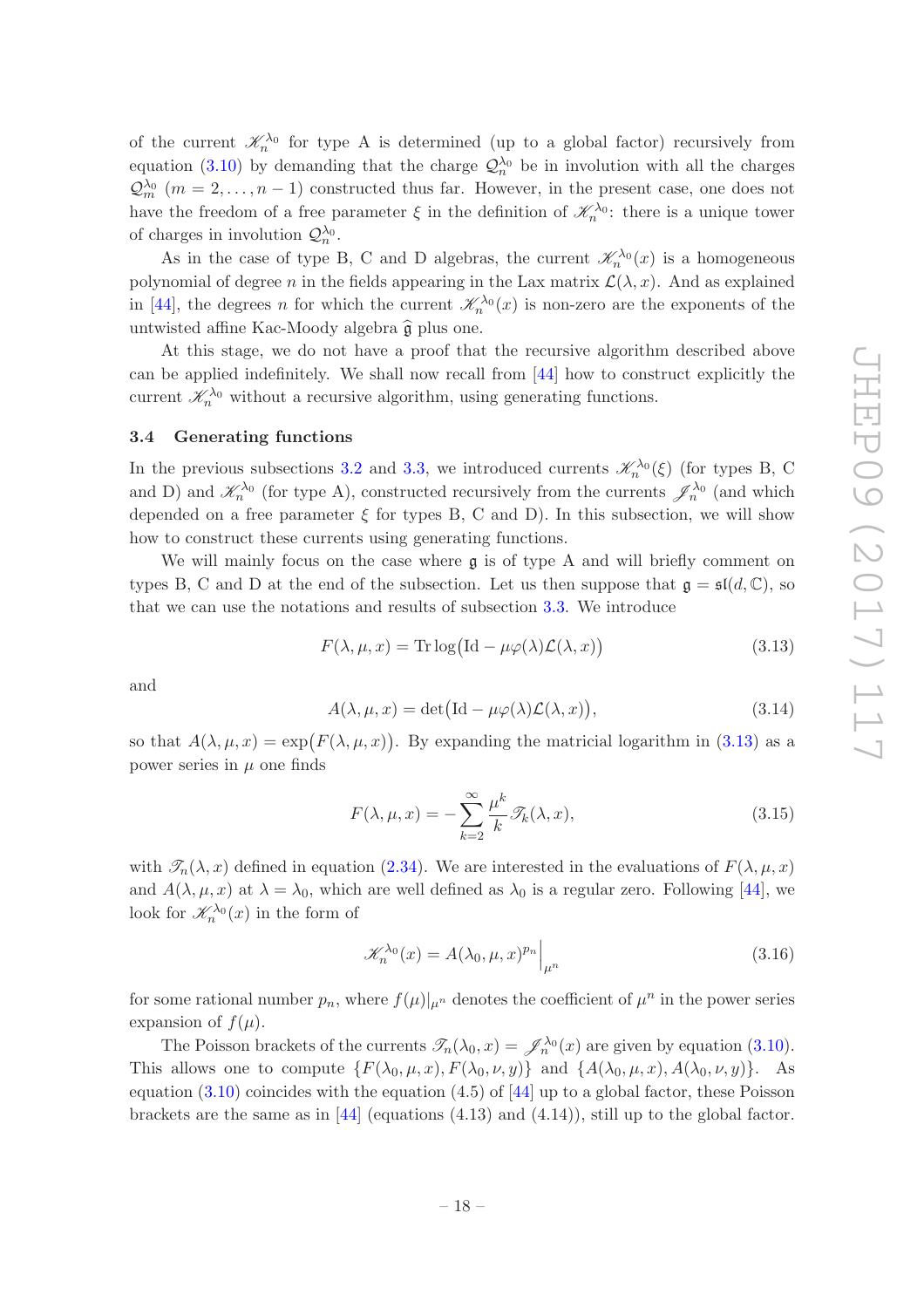Thus, the procedure of [\[44\]](#page-63-4) applies and we conclude that the Poisson bracket of the loca l charges [\(3.11\)](#page-19-3) defined in terms of the currents [\(3.16\)](#page-20-2) is

$$
\left\{\mathcal{Q}_n^{\lambda_0},\mathcal{Q}_m^{\lambda_0}\right\} = p_n p_m \mu \nu \frac{\varphi'(\lambda_0)}{T} \int \mathrm{d}x \, A(\lambda_0,\mu,x)^{p_n} \partial_x \big(A(\lambda_0,\nu,x)^{p_m}\big) h_{mn}(\mu,\nu) \Big|_{\mu^n \nu^m},
$$

where

<span id="page-21-2"></span>
$$
h_{nm}(\mu,\nu) = \left[ \left( \frac{n-1}{p_n} \nu - \frac{m-1}{p_m} \mu \right) \frac{1}{\mu - \nu} + \frac{1}{d} \frac{(n-1)(m-1)}{p_n p_m} \right].
$$
 (3.17)

It follows that the charges  $\mathcal{Q}_n^{\lambda_0}$  are in involution if we choose, for any  $k \in \mathbb{Z}_{\geq 2}$ ,  $p_k = \frac{k-1}{d}$  $\frac{-1}{d}$ . The corresponding currents are given by

<span id="page-21-0"></span>
$$
\mathscr{K}_n^{\lambda_0}(x) = \exp\left(-\frac{n-1}{d}\sum_{k=2}^{\infty} \frac{\mu^k}{k} \mathscr{J}_k^{\lambda_0}(x)\right)\Big|_{\mu^n}.
$$
 (3.18)

One can check that the first currents defined by this generating function are given by equation [\(3.12\)](#page-19-2), up to overall global factors. The current  $\mathscr{K}_n^{\lambda_0}(x)$  is the evaluation at  $\lambda = \lambda_0$  of the more general current

<span id="page-21-3"></span>
$$
\mathcal{W}_n(\lambda, x) = A(\lambda, \mu, x)^{(n-1)/d} \Big|_{\mu^n},
$$
\n(3.19)

which we will need later. The equation

<span id="page-21-1"></span>
$$
\mathcal{W}_n(\lambda, x) = \exp\left(-\frac{n-1}{d} \sum_{k=2}^{\infty} \frac{\mu^k}{k} \mathcal{F}_k(\lambda, x)\right)\Big|_{\mu^n}
$$
\n(3.20)

allows one to compute  $W_n(\lambda, x)$  as a polynomial in the  $\mathcal{T}_k(\lambda, x)$ . More precisely,  $W_n$  is related to the  $\mathcal{T}_k$ 's in the same way that  $\mathcal{K}_n^{\lambda_0}$  is related to the  $\mathcal{J}_k^{\lambda_0}$ 's.

We end this subsection by saying a few words on Lie algebras g of type B, C or D. In this case, we saw in subsection [3.2](#page-17-1) that the local charges in involution can be taken as integrals of currents  $\mathscr{K}_{2n}^{\lambda_0}(\xi)$ , depending on a free parameter  $\xi$  (see equation [\(3.8\)](#page-18-2)). These currents can be obtained from the  $\mathscr{J}_{2k}^{\lambda_0}$ 's using a generating function, similar to the one presented above for type A. We will not enter into details here and will just present the final result, based on reference [\[44](#page-63-4)]. The current  $\mathscr{K}_{2n}^{\lambda_0}(\xi)$  can be computed as:

$$
\mathscr{K}_{2n}^{\lambda_0}(\xi, x) = \exp\left(-\frac{\xi(n-1)}{2} \sum_{k=1}^{\infty} \frac{\mu^k}{k} \mathscr{J}_{2k}^{\lambda_0}(x)\right)\Big|_{\mu^n}.
$$
 (3.21)

Starting from the Poisson bracket [\(3.6\)](#page-18-1), one can show that the corresponding charges  $\mathcal{Q}_{2n}^{\lambda_0}(\xi)$  are in involution, using similar techniques as above for type A. We refer the interested reader to reference [\[44](#page-63-4)] for details on the proof. An explicit computation shows that the first currents  $\mathscr{K}_{2n}^{\lambda_0}(\xi)$  obtained from the above equation are given by equation [\(3.8\)](#page-18-2), up to overall global factors.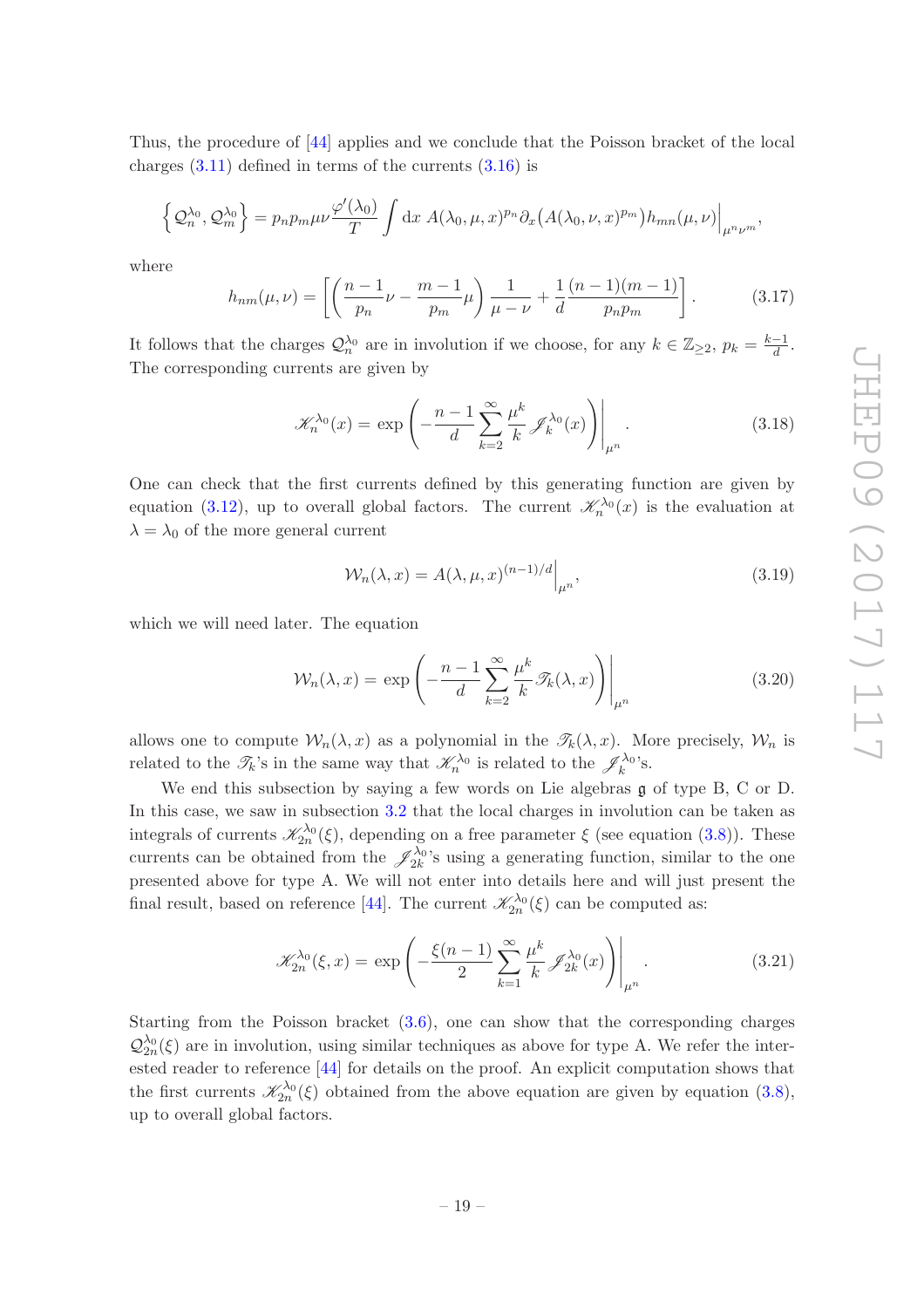#### <span id="page-22-0"></span>3.5 Summary

To conclude this section, let us summarise the results that we obtained. In particular, we will use this as an opportunity to extend the notations  $\mathscr{K}_n^{\lambda_0}$  and  $\mathcal{W}_n$ , defined for a type A algebra in the previous subsections, to other types. This will serve to uniformise the notation in the rest of the article.

When **g** is of type A, the currents  $\mathscr{K}_n^{\lambda_0}(x)$  are given in subsection [3.4](#page-20-0) through equa-tion [\(3.18\)](#page-21-0). We also defined a current  $\mathcal{W}_n(\lambda, x)$  depending on the spectral parameter  $\lambda$  in equation [\(3.20\)](#page-21-1). For a Lie algebra g of type B, C or D (as treated in subsection [3.2\)](#page-17-1), we introduced currents  $\mathscr{K}_n^{\lambda_0}(\xi)$ , depending on a free parameter  $\xi$ . However, as explained at the end of susbection [3.2,](#page-17-1) we will only use the currents  $\mathscr{J}_n^{\lambda_0}(x) = \mathscr{K}_n^{\lambda_0}(\xi = 0, x)$  in the rest of this paper. In order to employ uniform notations throughout the paper, we shall define in this case  $\mathscr{K}_n^{\lambda_0}(x) = \mathscr{J}_n^{\lambda_0}(x)$  and  $\mathcal{W}_n(\lambda, x) = \mathscr{T}_n(\lambda, x)$ .

With these conventions, independently of the type of  $\mathfrak{g}$ , the current  $\mathscr{K}_n^{\lambda_0}(x)$  is the evaluation of  $\mathcal{W}_n(\lambda, x)$  at  $\lambda = \lambda_0$  and the charge  $\mathcal{Q}_n^{\lambda_0}$  is given by

$$
\mathcal{Q}_n^{\lambda_0} = \int \mathrm{d}x \; \mathcal{K}_n^{\lambda_0}(x). \tag{3.22}
$$

Recall also that we restrict the degrees n of the currents  $\mathscr{K}_n^{\lambda_0}$  to some subset  $\mathcal{E}_{\lambda_0}$  of  $\mathbb{Z}_{\geq 2}$ . In fact, independently of the type of  $\mathfrak{g}, \mathcal{E}_{\lambda_0}$  can (almost) be seen as the set of exponents of the affine algebra  $\hat{\mathfrak{g}}$  plus one. This was already observed for type A in subsection [3.3](#page-19-0), based on the results of [\[44\]](#page-63-4). For types B, C and D, we saw in subsection [3.2](#page-17-1) that  $\mathcal{E}_{\lambda_0}$  is the set of all even numbers, which turns out to coincide with the exponents of  $\hat{\mathfrak{g}}$  plus one for types B and C [\[44](#page-63-4)]. For type D, there are some exponents missing in this construction (the rank modulo the Coxeter number), which are related to the Pfaffian (see [\[44](#page-63-4)]). Although we do not consider the Pfaffian here, we expect that it should be possible to construct a corresponding local charge in the present framework too.

Having introduced these type-independent notations, we can summarise the results of this section by the following theorem.

**Theorem 3.1.** Let  $\lambda_0$  be a non-cyclotomic regular zero of the model. Then, for any m and n in  $\mathcal{E}_{\lambda_0}$ , the charges  $\mathcal{Q}_n^{\lambda_0}$  and  $\mathcal{Q}_m^{\lambda_0}$  are in involution, i.e. we have

$$
\{\mathcal{Q}_n^{\lambda_0},\mathcal{Q}_m^{\lambda_0}\}=0.
$$

The notations and results summarised above will be generalised to the case of cyclotomic zeros in the following section. Let us note here that there will be some subtlety in the definition of the current  $\mathcal{W}_n$  for an algebra of type A in the case when the automorphism  $\sigma$  is inner, compared to the definition given above. We shall discuss this in subsection [4.7](#page-31-0).

#### <span id="page-22-1"></span>4 Charges at cyclotomic zeros

In this section, we explain how to construct towers of local charges in involution attached to cyclotomic regular zeros of the twist function  $\varphi$ . Recall that a cyclotomic point is a point fixed by the action of the cyclic group  $\mathbb{Z}_T$ , i.e. the origin or infinity. Suppose we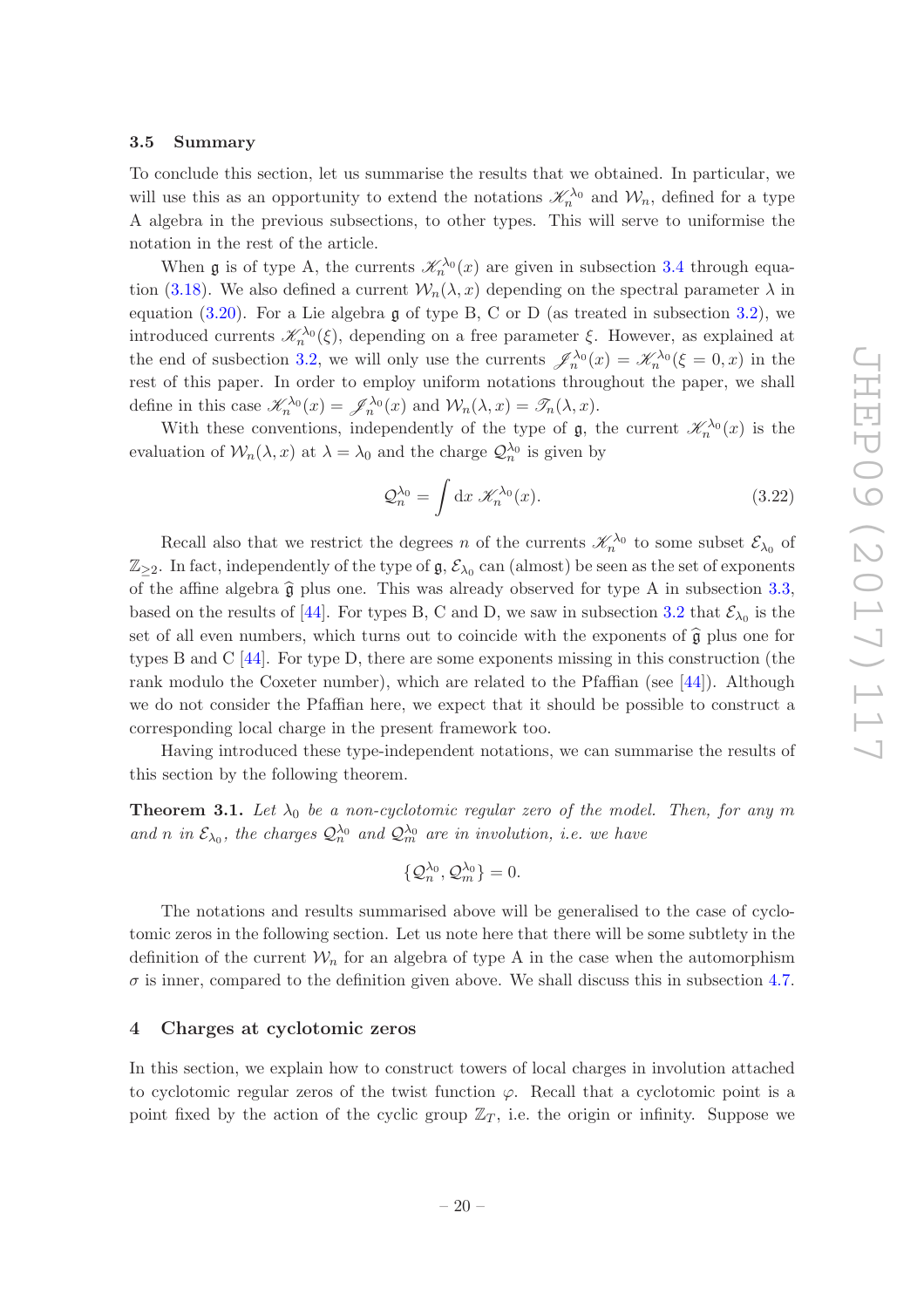are considering a model with a regular zero at infinity. As explained in subsection [2.2](#page-12-0) , working in the new spectral parameter  $\alpha = \lambda^{-1}$  and with the new Lax matrix  $\mathcal{L}^{\infty}$  amounts to treating, instead, a model with a regular zero at  $\alpha = 0$  and automorphism  $\sigma^{-1}$ . Hence it is sufficient to describe the extraction of local charges at the origin.

Throughout this section we therefore consider a model with  $T > 1$  and a regular zero at the origin. We thus have  $\varphi(0) = 0$  and  $\varphi(\lambda) \mathcal{L}(\lambda, x)$  regular at 0. Using the equivariance property  $(2.9)$ , we see that the smallest power of  $\lambda$  in  $\varphi$  is of the form  $\alpha T - 1$ , for some  $\alpha \in \mathbb{Z}_{\geq 1}$ . In terms of the function  $\zeta$ , defined in equation [\(2.10\)](#page-10-3), this implies that  $\zeta(\lambda^T) = O(\lambda^{\alpha T})$ . We will mostly need the fact that  $\zeta(\lambda^T) = O(\lambda^T)$ , i.e. that  $\varphi(\lambda) = O(\lambda^{T-1})$ , and more precisely the asymptotic property

<span id="page-23-4"></span>
$$
\zeta(\lambda^T) = \zeta'(0)\lambda^T + O(\lambda^{2T}).\tag{4.1}
$$

Recall that in the previous section we extracted local charges by evaluating the traces of powers of  $\varphi(\lambda) \mathcal{L}(\lambda, x)$  at the regular zeros. In the case of a cyclotomic point, this method is not sufficient to extract all charges, as such traces can vanish. To understand how to construct the whole algebra of local charges, we will first need to establish equivariance properties of  $S_n(\lambda, x)$ .

#### <span id="page-23-0"></span>4.1 Equivariance properties

Recall the equivariance properties [\(2.9\)](#page-9-2) and [\(2.8\)](#page-9-1) of  $\varphi$  and  $\mathcal{L}$ . In this subsection, we look for a similar relation for  $S_n(\lambda, x)$ . In general,  $S_n(\lambda, x)$  does not belong to the Lie algebra  $\mathfrak g$ since it is defined as the power of an element of g seen in the fundamental representation. Thus, one cannot consider directly the action of  $\sigma$  on  $S_n(\lambda, x)$ .

We refer here to the discussion of appendix [A.](#page-55-0) We will restrict to the case where  $\sigma$ is not one of the special automorphisms of  $D_4 = \mathfrak{so}(8,\mathbb{C})$ . In this case, we can extend  $\sigma$  to a linear endomorphism on the space F of all matrices acting on the fundamental representation, that we shall still denote  $\sigma$  (see details in appendix [A\)](#page-55-0). Note that this new endomorphism  $\sigma$  of F is still of order T. We will also need the following properties of  $\sigma$ . For any  $Z \in F$  we have

<span id="page-23-2"></span><span id="page-23-1"></span>
$$
\sigma(Z^n) = \epsilon^{n-1} \sigma(Z)^n,\tag{4.2a}
$$

$$
Tr(\sigma(Z)) = \epsilon Tr(Z),\tag{4.2b}
$$

for some  $\epsilon$  in  $\{1,-1\}$ . Note that  $\epsilon$  is always 1 except when  $\mathfrak{g} = \mathfrak{sl}(d,\mathbb{C})$  and  $\sigma$  has a non-trivial outer part, in which case T is even. We shall write  $\epsilon = \omega^{\frac{\eta T}{2}}$ , with  $\eta$  in  $\{0,1\}$ .

From equations [\(2.9\)](#page-9-2) and [\(2.8\)](#page-9-1) and the identity [\(4.2a\)](#page-23-1), we deduce that  $S_n$  satisfies the equivariance property

<span id="page-23-5"></span>
$$
\sigma\big(S_n(\lambda, x)\big) = \omega^{\kappa(n-1)+1} S_n(\omega \lambda, x),\tag{4.3}
$$

with  $\kappa = 1 + \frac{\eta T}{2}$ . Let us consider the power series expansion

<span id="page-23-3"></span>
$$
S_n(\lambda, x) = \sum_{r=0}^{\infty} A_{n,r}(x) \lambda^r.
$$
 (4.4)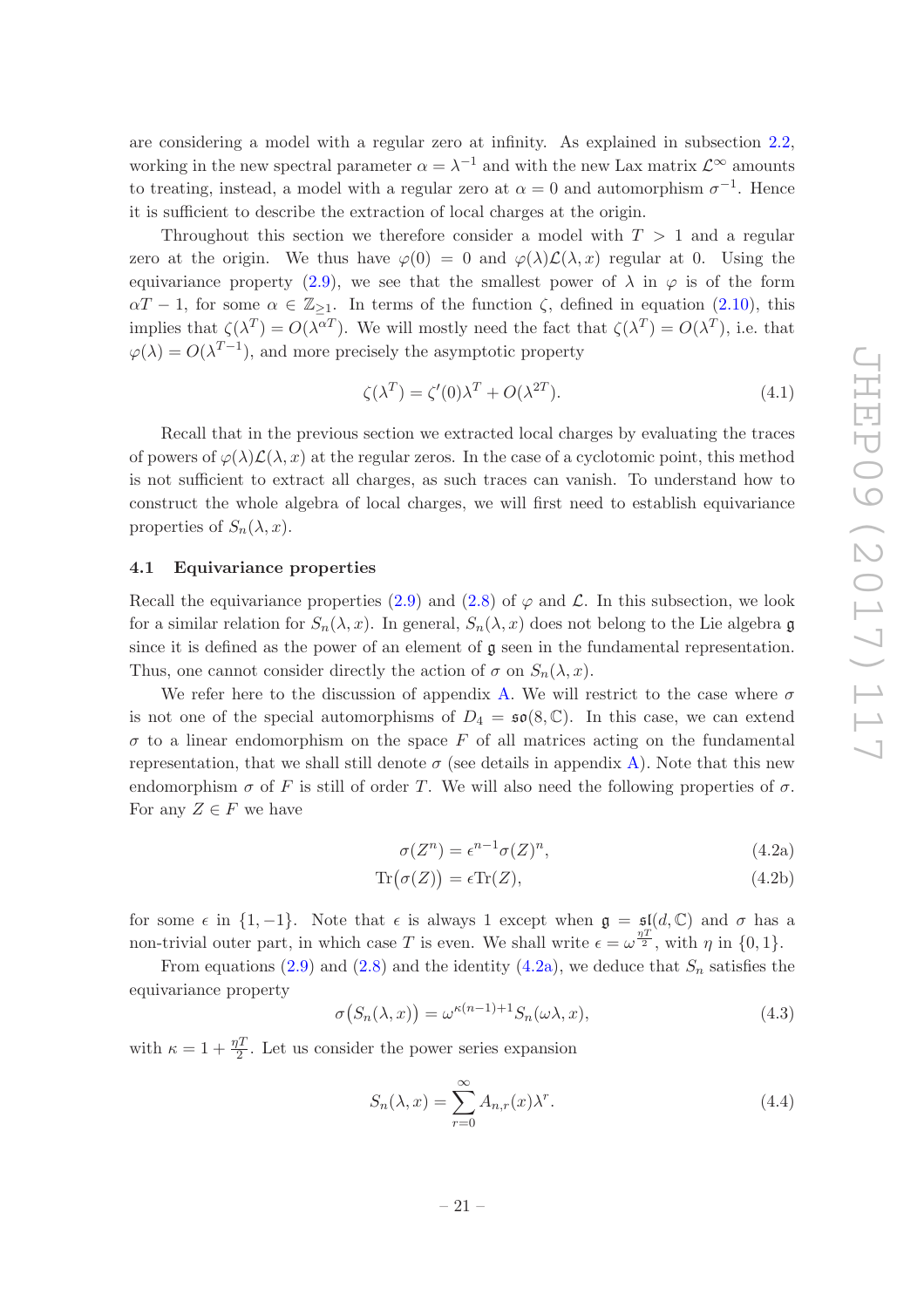We then find

<span id="page-24-3"></span>
$$
\sigma(A_{n,r}) = \omega^{r+\kappa(n-1)+1} A_{n,r}.\tag{4.5}
$$

Taking the trace and using equation [\(4.2b\)](#page-23-2), we find

<span id="page-24-1"></span>
$$
\text{Tr}(A_{n,r}) = \omega^{r+n\kappa} \text{Tr}(A_{n,r}).\tag{4.6}
$$

Thus, Tr $(A_{n,r})$  vanishes except if  $r \equiv r_n[T]$ , where  $r_n$  is the remainder of the euclidian division of  $-n\kappa$  by T. We define

$$
\mathscr{J}_n^0(x) = \text{Tr}\big(A_{n,r_n}(x)\big).
$$

In particular, the first term in the power series expansion of  $\mathcal{I}_n(\lambda,x)$  is  $\lambda^{r_n} \mathcal{J}_n^0(x)$ . Note that  $\mathscr{J}_n^0(x)$  is the evaluation of  $\mathscr{T}_n(\lambda, x)$  at  $\lambda = 0$  if and only if  $r_n = 0$ , i.e. if T divides  $n\kappa$ . Note also, as  $-2\kappa \equiv -2[T]$ , that  $r_2 = T - 2$ . Thus, we find

$$
\mathcal{J}_2^0(x) = \zeta'(0) \operatorname{res}_{\lambda=0} \varphi(\lambda) \operatorname{Tr}(\mathcal{L}(\lambda, x)^2),
$$

where  $\zeta$  was defined in equation [\(2.10\)](#page-10-3). Finally, let us remark that equation [\(4.6\)](#page-24-1) implies that  $\mathcal{T}_n(\lambda, x)$  has the following equivariance property

<span id="page-24-5"></span>
$$
\mathcal{F}_n(\omega \lambda, x) = \omega^{r_n} \mathcal{F}_n(\lambda, x). \tag{4.7}
$$

#### <span id="page-24-0"></span>4.2 Poisson algebra of the currents

One can extract the Poisson brackets of the currents  $\mathscr{J}_n^0(x)$  and  $\mathscr{J}_m^0(y)$  as the coefficient of  $\lambda^{r_n+r_m}$  in the power series expansion of  $\{\mathcal{T}_n(\lambda,x), \mathcal{T}_m(\lambda,y)\}$ . The latter can be computed from equation  $(2.35)$ . Specifically, using the identity  $(2.6)$  we find

$$
\lambda \mu U_{\mathbf{12}}(\lambda, \mu) = -\frac{\zeta(\lambda^T) - \zeta(\mu^T)}{\lambda^T - \mu^T} \sum_{k=0}^{T-1} \lambda^k \mu^{T-k} C_{\mathbf{12}}^{(k)} + \zeta(\mu^T) C_{\mathbf{12}}^{(0)},
$$

with  $\zeta$  defined in equation [\(2.10\)](#page-10-3). Taking the limit  $\mu \to \lambda$  we obtain

<span id="page-24-6"></span>
$$
U_{\mathbf{12}}(\lambda,\lambda) = -\lambda^{T-2} \zeta'(\lambda^T) C_{\mathbf{12}} + \lambda^{-2} \zeta(\lambda^T) C_{\mathbf{12}}^{(0)},\tag{4.8}
$$

so that

$$
\begin{aligned}\n\{\mathcal{I}_n(\lambda, x), \mathcal{I}_m(\lambda, y)\} &= n m \lambda^{T-2} \zeta'(\lambda^T) \text{Tr}_{\mathbf{12}} \Big( C_{\mathbf{12}} S_{n-1}(\lambda, x) \mathbf{1} S_{m-1}(\lambda, y) \mathbf{2} \Big) \delta'_{xy} \\
&- n m \lambda^{-2} \zeta(\lambda^T) \text{Tr}_{\mathbf{12}} \Big( C_{\mathbf{12}}^{(0)} S_{n-1}(\lambda, x) \mathbf{1} S_{m-1}(\lambda, y) \mathbf{2} \Big) \delta'_{xy}.\n\end{aligned} \tag{4.9}
$$

The first term of this Poisson bracket has the same structure as the Poisson bracket [\(3.3\)](#page-17-2). The main difference coming from cyclotomy is thus the second term, which involves the partial Casimir  $C_{12}^{(0)}$ . We recall that we have the partial completeness relation

<span id="page-24-4"></span><span id="page-24-2"></span>
$$
\operatorname{Tr}_{\mathbf{\underline{2}}}(C_{\mathbf{\underline{12}}}^{(0)}Z_{\mathbf{\underline{2}}}) = \pi^{(0)}(Z),\tag{4.10}
$$

for any  $Z \in \mathfrak{g}$ .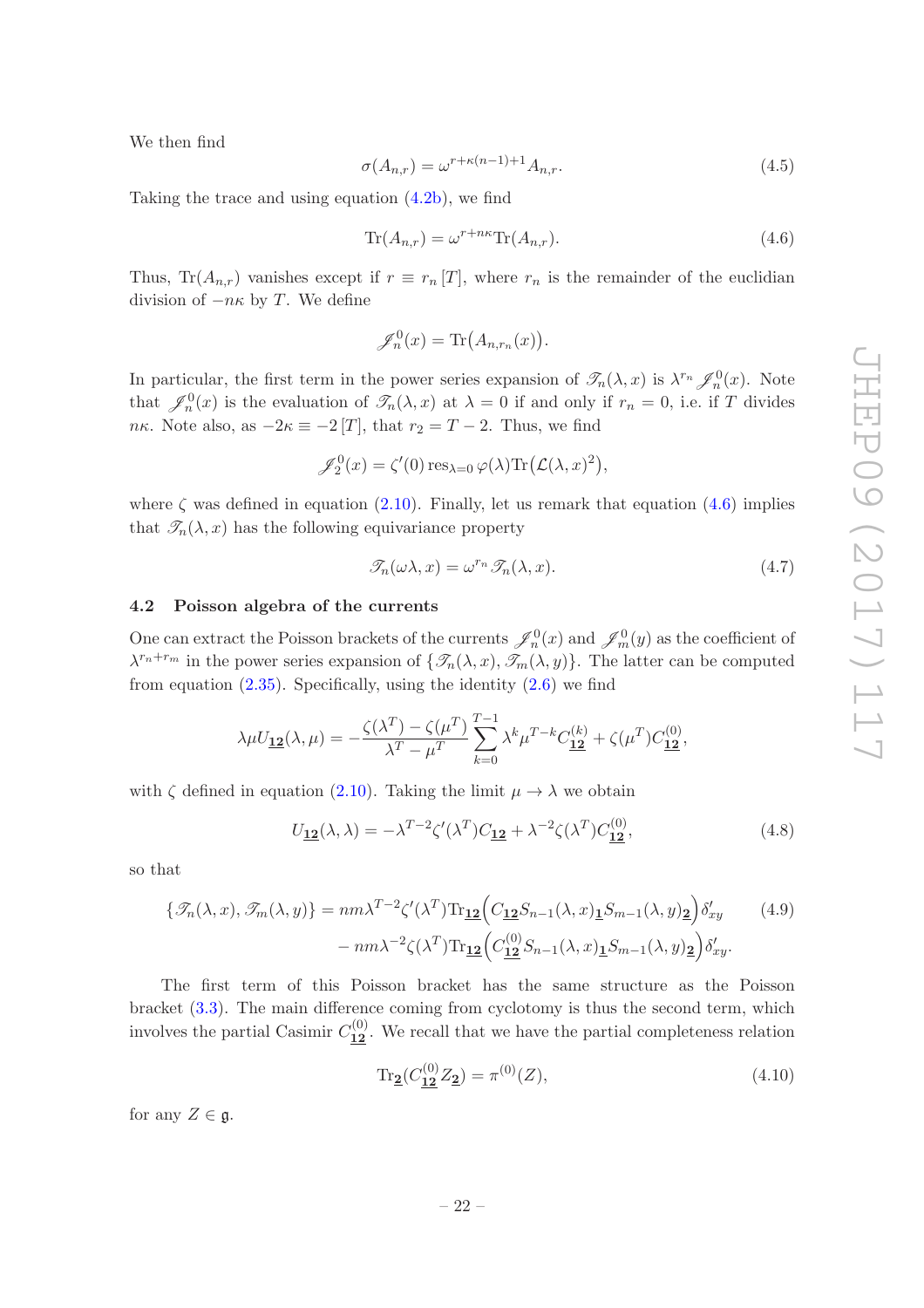The second term in [\(4.9\)](#page-24-2) will therefore involve the projection  $S_{n-}^{(0)}$  $S_{n-1}(\lambda, x)$  of  $S_{n-1}(\lambda, x)$ onto the grading zero  $F^{(0)} = \{ Z \in F \mid \sigma(Z) = Z \}.$  To determine these projections, we can make use of the power series expansion  $(4.4)$  and equation  $(4.5)$ . In particular, one finds that  $A_{n-1,r+T}$  is in  $F^{(0)}$  if and only if  $A_{n-1,r}$  also belongs to  $F^{(0)}$ . Let us then define  $q_n$  to be the unique integer between 0 and  $T-1$  such that  $A_{n-1,r}$  belongs to  $F^{(0)}$  if and only if  $r \equiv q_n[T]$ . Using equation [\(4.5\)](#page-24-3) we find  $q_n \equiv r_n + 1[T]$ . So  $q_n = r_n + 1$  if  $r_n \leq T - 2$  and  $q_n = 0$  if  $r_n = T - 1$ .

To simplify the Poisson bracket  $(4.9)$ , we will need to distinguish between three cases:

- g is of type B, C or D,
- g is of type A and  $\sigma$  is inner,
- g is of type A and  $\sigma$  is not inner.

#### <span id="page-25-0"></span>4.3 Algebra of type B, C or D

We first consider  $\mathfrak g$  to be of type B, C or D. Recall that in this case  $S_{2n-1}(\lambda, x)$  belongs to the Lie algebra so that  $\mathcal{I}_{2n-1}(\lambda,x)$  is zero and hence we consider only the currents  $\mathcal{J}_{2n}^{0}(x)$ . Moreover, we can use the completeness relations  $(3.4)$  and  $(4.10)$  in  $(4.9)$ . We then find

$$
\begin{aligned} \{\mathcal{I}_{2n}(\lambda,x),\mathcal{I}_{2m}(\lambda,y)\} &= 4nm\lambda^{T-2}\zeta'(\lambda^T)\text{Tr}\Big(S_{2n-1}(\lambda,x)S_{2m-1}(\lambda,y)\Big)\delta'_{xy} \\ &- 4nm\lambda^{-2}\zeta(\lambda^T)\text{Tr}\Big(S_{2n-1}^{(0)}(\lambda,x)S_{2m-1}^{(0)}(\lambda,y)\Big)\delta'_{xy}.\end{aligned} \tag{4.11}
$$

After integration over  $y$ , the first term becomes a total derivative with respect to  $x$  by virtue of equation  $(3.5)$  and thus vanishes when integrated over x.

Recall moreover that the Poisson bracket of  $\mathscr{J}_{2n}^{0}(x)$  with  $\mathscr{J}_{2m}^{0}(y)$  is obtained from [\(4.11\)](#page-25-1) by keeping only the term  $\lambda^{r_{2n}+r_{2m}}$  in the power series expansion. We note that the smallest power of  $\lambda$  in the second term of  $(4.11)$  is  $\alpha T - 2 + q_{2n} + q_{2m}$  (cf. equa-tion [\(4.1\)](#page-23-4) and above). As we saw in the previous subsection,  $q_k = r_k + 1$  if  $r_k \leq T - 2$  and  $q_k = 0$  if  $r_k = T - 1$ . In the case where  $r_{2n}$  and  $r_{2m}$  are different from  $T - 1$ , the smallest power of  $\lambda$  is then  $r_{2n} + r_{2m} + \alpha T$  so the second term of  $(4.11)$  does not contribute to the Poisson bracket of  $\mathcal{J}_{2n}^0(x)$  with  $\mathcal{J}_{2m}^0(y)$ , as  $\alpha \geq 1$ .

If  $r_{2n}$  or  $r_{2m}$  is equal to  $T-1$  then there will be a contribution from this term involving other objects than only the  $\mathscr{J}_k^{0}$ 's, preventing us from constructing charges in involution. Thus, we will only consider the currents  $\mathscr{J}_{2k}^{0}(x)$  such that  $r_{2k} \neq T-1$ . We then have

<span id="page-25-1"></span>
$$
\left\{ \mathcal{Q}_{2n}^{0},\mathcal{Q}_{2m}^{0}\right\} =0,
$$

where  $\mathcal{Q}_{2k}^0$  is the integral of the current  $\mathscr{J}_{2k}^0(x)$ .

We have thus extracted a tower of local charges in involution from the Lax matrix around the origin. Just as in the non-cyclotomic case, these charges are integrals of some polynomials of even degrees in the fields appearing in the Lax matrix. The main difference with the non-cyclotomic case is the fact that, in general, we do not have a current of any even degree. More precisely, we 'dropped' the currents of degree  $2n$ , for all  $n$  such that  $r_{2n} = T - 1$ . Recall from appendix [A](#page-55-0) that in the case of an algebra of type B, C or D, we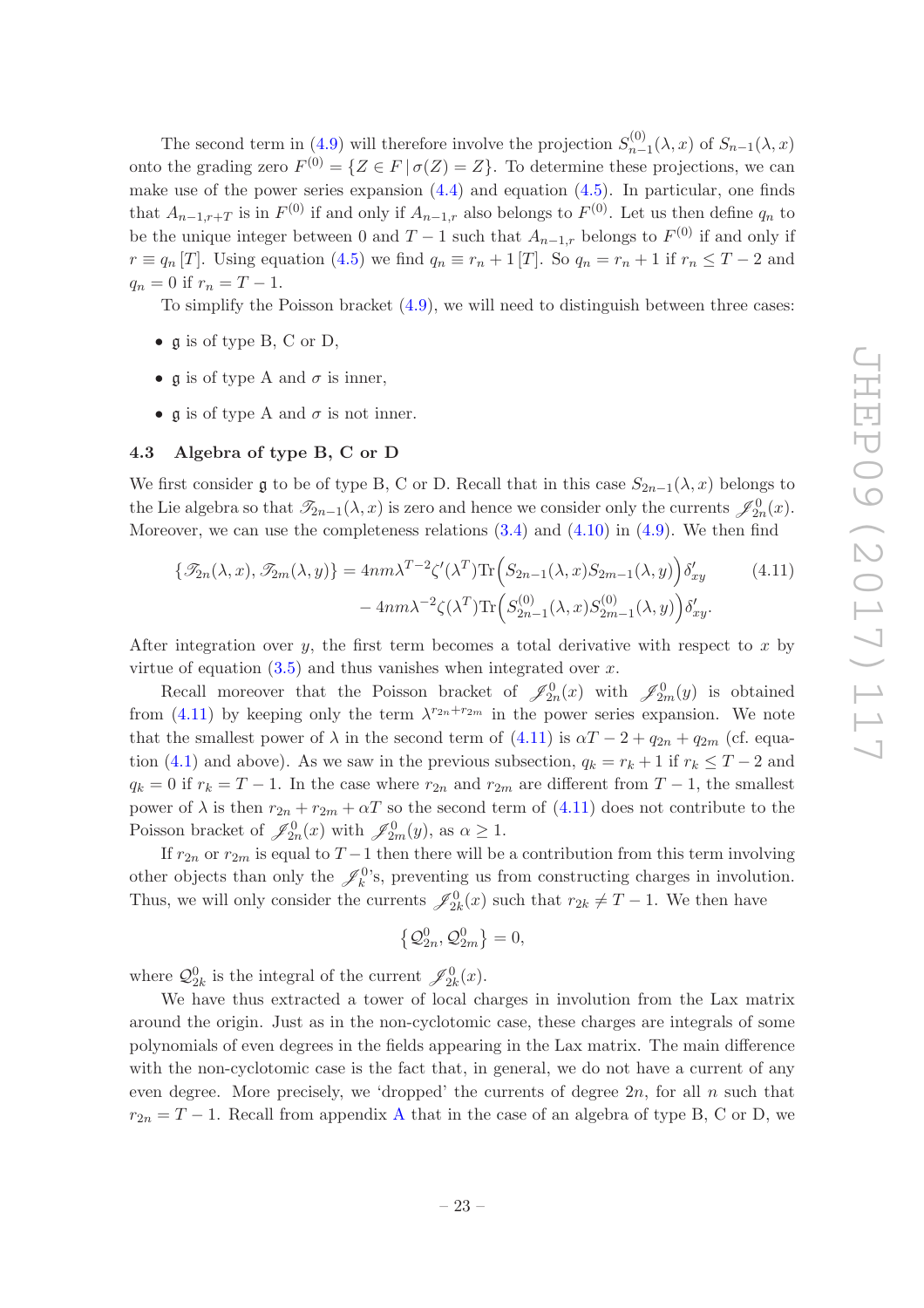have  $\epsilon = 1$  and  $\kappa = 1$ . Thus  $r_{2n}$  is the remainder of the euclidian division of  $-2n$  by T, which means that  $r_{2n} = T - 1$  if and only if  $2n \equiv 1$  [T]. In particular, we see that there is no drop of any degrees if  $T$  is even.

# <span id="page-26-0"></span>4.4 Algebra of type A and  $\sigma$  inner

Let us now suppose that  $\mathfrak g$  is  $\mathfrak{sl}(d,\mathbb C)$  and  $\sigma$  is inner. In this case, we have the generalised completeness relation [\(3.9\)](#page-19-4). Moreover, we also have a similar identity for the partial Casimir  $C_{\mathbf{12}}^{(0)}$ , derived as follows. Recall that for any  $Z \in F$ ,  $Z - \frac{1}{d} \text{Tr}(Z)$ Id belongs to  $\mathfrak{g}$ . Moreover, we note that the identity Id is in the grading zero  $F^{(0)}$  for  $\sigma$  inner (cf. appendix [A\)](#page-55-0). Using equation  $(4.10)$ , we then have

<span id="page-26-2"></span><span id="page-26-1"></span>
$$
\operatorname{Tr}_{\mathbf{2}}\left(C_{\mathbf{12}}^{(0)}Z_{\mathbf{2}}\right) = \pi^{(0)}(Z) - \frac{1}{d}\operatorname{Tr}(Z)\operatorname{Id}.\tag{4.12}
$$

Using equations  $(3.9)$  and  $(4.12)$  in the Poisson bracket  $(4.9)$ , we obtain

$$
\{\mathcal{F}_n(\lambda, x), \mathcal{F}_m(\lambda, y)\} = nm\lambda^{T-2} \zeta'(\lambda^T) \text{Tr}\Big(S_{n-1}(\lambda, x)S_{m-1}(\lambda, y)\Big) \delta'_{xy}
$$
\n
$$
- nm\lambda^{-2} \zeta(\lambda^T) \text{Tr}\Big(S_{n-1}^{(0)}(\lambda, x)S_{m-1}^{(0)}(\lambda, y)\Big) \delta'_{xy}
$$
\n
$$
+ \frac{nm}{d} \frac{\zeta(\lambda^T) - \lambda^T \zeta'(\lambda^T)}{\lambda^2} \mathcal{F}_{n-1}(\lambda, x) \mathcal{F}_{m-1}(\lambda, y) \delta'_{xy}
$$
\n(4.13)

The Poisson bracket of  $\mathscr{J}_n^0(x)$  with  $\mathscr{J}_m^0(y)$  is obtained by extracting the coefficient of  $\lambda^{r_n+r_m}$  in the above equation. To treat the second term on the right hand side of this equation, we follow the discussion of the previous subsection [4.3.](#page-25-0) The smallest power of  $\lambda$  appearing in this term is  $\alpha T - 2 + q_n + q_m$  and if we restrict to n and m such that  $r_n$ and  $r_m$  are different from  $T-1$ , this power is strictly greater than  $r_n + r_m$ . The term then does not contribute to the Poisson bracket  $\{\mathscr{J}_n^0(x), \mathscr{J}_m^0(y)\}$ . Let us turn to the third term on the right hand side of equation  $(4.13)$ . It can be seen from equation  $(4.1)$  that  $\zeta(\lambda^T) - \lambda^T \zeta'(\lambda^T) = O(\lambda^{2T}).$  The smallest power of  $\lambda$  that can appear in this term is thus  $2T-2+r_{n-1}+r_{m-1}$ , which is always greater than  $2T-2$  and therefore strictly greater than  $r_n + r_m$  if  $r_n$  and  $r_m$  are different from  $T - 1$ .

In conclusion, only the first term of the right hand side of  $(4.13)$  contributes to the Poisson bracket  $\{\mathcal{J}_n^0(x), \mathcal{J}_m^0(y)\}\$ , which then has the same structure as in the previous subsection. Integrating this bracket over  $x$  and  $y$ , we recognise the integral of a total derivative proportional to  $\partial_x \mathcal{I}_{n+m-2}(\lambda, x)$ , which then vanishes, assuming appropriate boundary conditions. Thus, for any n and m such that  $r_n$  and  $r_m$  are different from  $T-1$ , we have

$$
\left\{\mathcal{Q}_n^0, \mathcal{Q}_m^0\right\}=0
$$

with  $\mathcal{Q}_k^0$  the integral of the current  $\mathscr{J}_k^0(x)$ . As in the subsection [4.3,](#page-25-0) we have  $\epsilon = 1$  and  $\kappa = 1$  for  $\sigma$  inner. It follows that the integers n such that  $r_n = T - 1$  (for which we do not consider the charge  $\mathcal{Q}_n^0$  are the ones equal to 1 modulo T.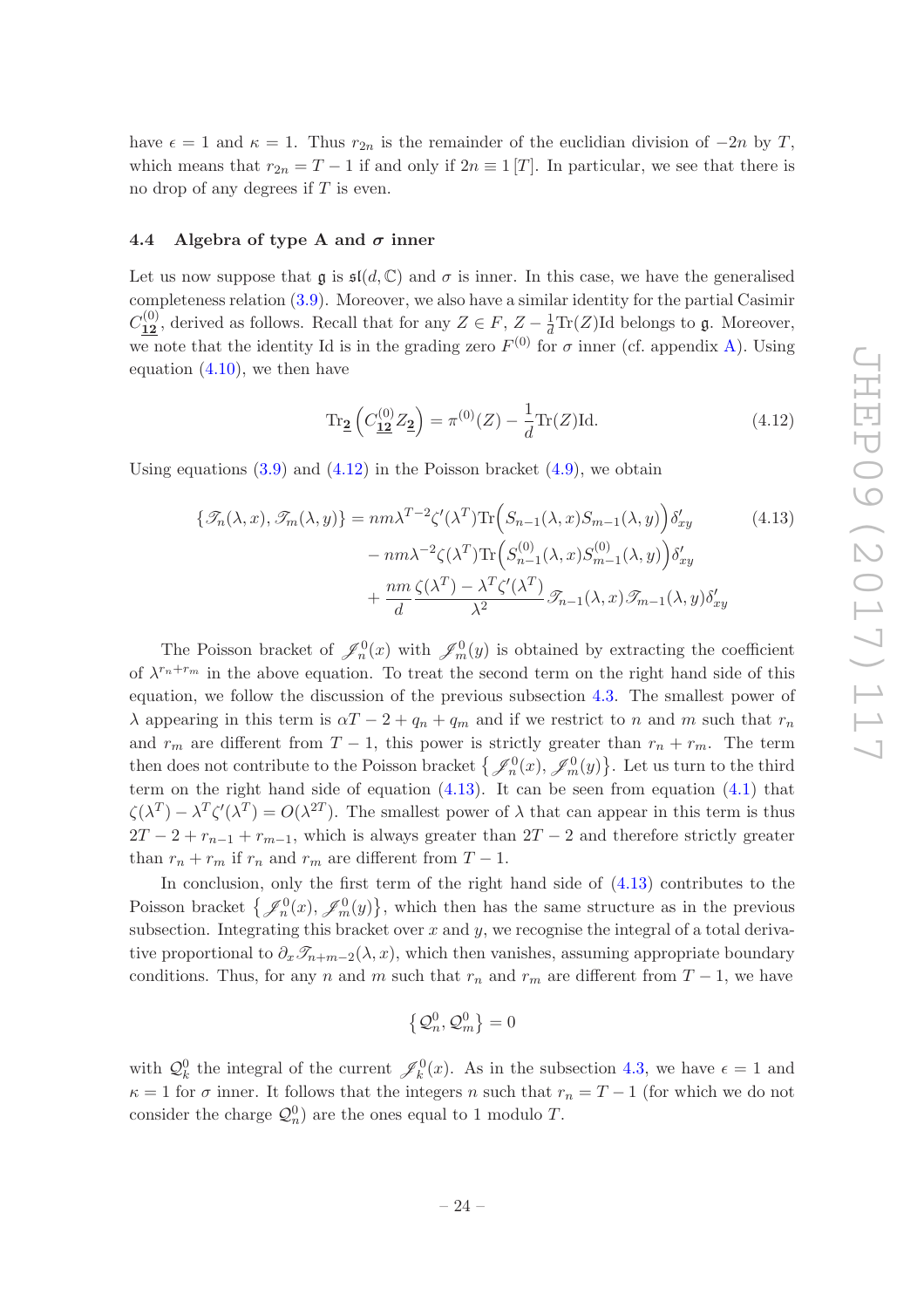# <span id="page-27-0"></span>4.5 Algebra of type A and  $\sigma$  not inner

Finally, let us treat the case where  $\mathfrak{g} = \mathfrak{sl}(d, \mathbb{C})$  and  $\sigma$  not inner. In particular, this implies that T is even and we shall write  $T = 2S$  in this subsection. We still have the generalised completeness relation [\(3.9\)](#page-19-4). As  $\sigma$  is not inner, we have  $\sigma(\text{Id}) = -\text{Id}$  and hence  $\pi^{(0)}(\text{Id}) = 0$ . We deduce that in this case, the partial completeness relation  $(4.10)$  actually holds for any  $Z \in F$ . Equation [\(4.9\)](#page-24-2) then gives

<span id="page-27-1"></span>
$$
\{\mathcal{F}_n(\lambda, x), \mathcal{F}_m(\lambda, y)\} = nm\lambda^{T-2} \zeta'(\lambda^T) \text{Tr}\Big(S_{n-1}(\lambda, x)S_{m-1}(\lambda, y)\Big) \delta'_{xy}
$$
\n
$$
- nm\lambda^{-2} \zeta(\lambda^T) \text{Tr}\Big(S_{n-1}^{(0)}(\lambda, x)S_{m-1}^{(0)}(\lambda, y)\Big) \delta'_{xy}
$$
\n
$$
- \frac{nm}{d} \lambda^{T-2} \zeta'(\lambda^T) \mathcal{F}_{n-1}(\lambda, x) \mathcal{F}_{m-1}(\lambda, y) \delta'_{xy}.
$$
\n(4.14)

We follow the method of the previous subsections and look for the power  $r_n + r_m$  of  $\lambda$  in the right hand side of this bracket. As explained in subsection [4.3,](#page-25-0) the second term does not contribute when we restrict to  $r_n$  and  $r_m$  different from  $T-1$ .

The first term is treated as in the case of a non-cyclotomic point: using the identity  $f(y)\delta'_{xy} = f(x)\delta'_{xy} + \partial_x(f(x))\delta_{xy}$  and the equation [\(3.5\)](#page-18-0), we find

<span id="page-27-3"></span>
$$
\operatorname{Tr}\Big(S_{n-1}(\lambda,x)S_{m-1}(\lambda,y)\Big)\delta'_{xy} = \mathcal{I}_{n+m-2}(\lambda,x)\delta'_{xy} + \frac{m-1}{n+m-2}\partial_x(\mathcal{I}_{n+m-2}(\lambda,x))\delta_{xy}.
$$
\n(4.15)

The powers of  $\lambda$  appearing in the power series expansion of the first term are then of the form  $r_{n+m-2}-2+aT$ , with  $a \in \mathbb{Z}_{\geq 1}$ . One has  $r_{n+m-2} \equiv r_n + r_m + 2[T]$  and  $0 \leq r_{n+m-2} \leq$ T – 1. Moreover,  $r_n + r_m + 2$  is always between 0 and  $2T - 2$  if we suppose  $r_n$  and  $r_n$ different from  $T-1$ . If  $0 \le r_n + r_m + 2 < T$ , we have  $r_{n+m-2} = r_n + r_m + 2$  and the powers  $r_{n+m+2}-2+aT$  are then all strictly greater than  $r_n+r_m$ . If  $T \le r_n+r_m+2 \le 2T-2$ then  $r_{n+m-2} = r_n + r_m + 2 - T$  and the power  $r_{n+m-2} - 2 + aT$  is equal to  $r_n + r_m$  if and only if  $a=1$ .

Finally, let us consider the third term on the right hand side of [\(4.14\)](#page-27-1). The powers of  $\lambda$  in its power series expansion are of the form  $r_{n-1} + r_{m-1} - 2 + aT$ , with  $a \in \mathbb{Z}_{\geq 1}$ . Note that  $r_{k-1} \equiv r_k + 1 + S \equiv r_k + 1 - S[T]$ . Thus,  $r_{k-1} = r_k + 1 + S$  if  $0 \le r_k < S - 1$  and  $r_{k-1} = r_k + 1 - S$  if  $S - 1 \le r_k \le T - 1$ . We then conclude that the power  $r_{n-1} + r_{m-1} - 2 + aT$ is equal to  $r_n + r_m$  if and only if  $r_n + 1 - S \geq 0$ ,  $r_m + 1 - S \geq 0$  and  $a = 1$ .

Combining all the above results, we find a closed expression for the Poisson bracket of the currents  $\mathscr{J}_n^0(x)$  and  $\mathscr{J}_m^0(y)$  when  $r_n$  and  $r_m$  are different form  $T-1$ , specifically

<span id="page-27-2"></span>
$$
\{\mathcal{J}_{n}^{0}(x), \mathcal{J}_{m}^{0}(y)\}\
$$
\n
$$
= \theta_{r_{n}+r_{m}+2-T} n m \zeta'(0) \left(\mathcal{J}_{n+m-2}^{0}(x)\delta_{xy}' + \frac{m-1}{n+m-2} \partial_{x}\left(\mathcal{J}_{n+m-2}^{0}(x)\right) \delta_{xy}\right)
$$
\n
$$
- \theta_{r_{n}+1-S} \theta_{r_{m}+1-S} \frac{n m}{d} \zeta'(0) \left(\mathcal{J}_{n-1}^{0}(x)\mathcal{J}_{m-1}^{0}(x)\delta_{xy}' + \mathcal{J}_{n-1}^{0}(x)\partial_{x}\left(\mathcal{J}_{m-1}^{0}(x)\right) \delta_{xy}\right),
$$
\n(4.16)

where  $\theta_k = 1$  if  $k \in \mathbb{Z}_{\geq 0}$  and  $\theta_k = 0$  if  $k \in \mathbb{Z}_{\leq 0}$ .

As in the case of a non-cyclotomic zero, one can construct charges in involution by taking integrals of new currents  $\mathscr{K}_n^0(x)$ , constructed as polynomials of the currents  $\mathscr{J}_m^0(x)$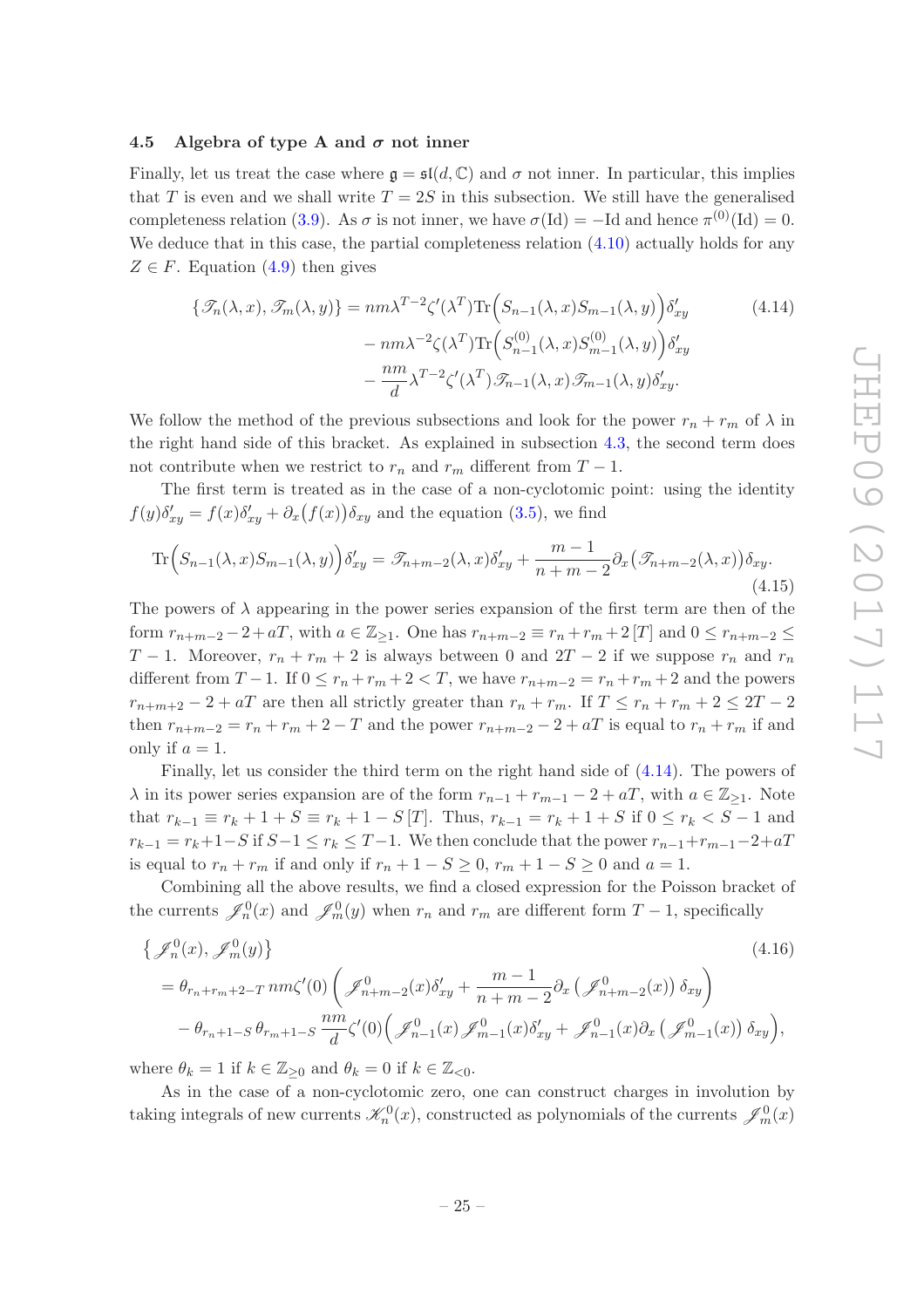for  $m \leq n$ . The method in the present case is similar: one can construct the currents  $\mathscr{K}_n^0$ recursively by asking that the corresponding charge  $\mathcal{Q}_n^0$  Poisson commutes with  $\mathcal{Q}_m^0$  for all  $m < n$ . One of the main difference with the non-cyclotomic case is the fact that we do not consider a current  $\mathcal{K}_n^0$  when  $r_n = T - 1$  (we say that such a degree n drops from the construction). The second difference is the presence of the terms  $\theta_k$  in the Poisson bracket [\(4.16\)](#page-27-2) compared to [\(3.10\)](#page-19-1). Since these terms depend on the numbers  $r_k$ , the construction of the  $\mathcal{K}_n^{0}$ 's will depend on T. As an illustration, we give here the expression of the first  $\mathscr{K}_n^{0}$ 's for T equal to 2 and 4.

In the case  $T = 2$ , we have  $\kappa = 2$  hence  $r_n = 0$  for all  $n \ge 2$ . Thus, there is no drop of any current due to the condition  $r_n \neq T-1$  and the current  $\mathscr{J}_n^0(x)$  is simply the evaluation of  $\mathcal{I}_n(\lambda, x)$  at  $\lambda = 0$ . Moreover, since  $2 - T$  and  $1 - S$  are both zero for  $T = 2$ , we note that all  $\theta_k$  terms in the Poisson bracket [\(4.16\)](#page-27-2) are equal to 1. The construction for the  $\mathcal{K}_n^{0}$ 's is therefore the same as in the non-cyclotomic case and their expression is given by [\(3.12\)](#page-19-2).

Let us now consider the case  $T = 4$ . We find  $\kappa = 3$  and  $r_n \equiv n[4]$  and therefore drop the currents  $\mathscr{J}_{4k+3}^{0}(x)$ . Constructing the  $\mathscr{K}_{n}^{0}$ 's recursively we find

$$
\mathcal{K}_2^0 = \mathcal{J}_2^0, \quad \mathcal{K}_4^0 = \mathcal{J}_4^0, \quad \mathcal{K}_5^0 = \mathcal{J}_5^0,
$$
  

$$
\mathcal{K}_6^0 = \mathcal{J}_6^0 - \frac{15}{4d} \mathcal{J}_2^0 \mathcal{J}_4^0, \quad \mathcal{K}_8^0 = \mathcal{J}_8^0 - \frac{7}{4d} (\mathcal{J}_4^0)^2
$$
 (4.17)

where we dropped the currents  $\mathcal{K}_3^0$  and  $\mathcal{K}_7^0$  and more generally all currents  $\mathcal{K}_{4k+3}^0$ .

Comparing these currents to the ones constructed in the non-cyclotomic case [\(3.12\)](#page-19-2), one can observe a pattern in the cyclotomic procedure. Here also, the current  $\mathcal{K}_n^0$  is constructed by correcting  $\mathscr{J}_n^0$  with monomials  $\mathscr{J}_{m_1}^0 \cdots \mathscr{J}_{m_p}^0$  such that  $m_1 + \ldots + m_p = n$ . We observe that not all the monomials in the non-cyclotomic corrections appear among the cyclotomic ones but the ones that do have the same coefficients (for example  $15/4d$  for the  $\mathscr{J}_2 \mathscr{J}_4$  correction of  $\mathscr{J}_6$ ). Moreover, we note that a monomial  $\mathscr{J}_{m_1}^0 \dots \mathscr{J}_{m_p}^0$  appearing in the non-cyclotomic procedure is also present in the cyclotomic expression if and only if  $r_{m_1} + \ldots + r_{m_p} = r_n.$ 

The above observations are still found to hold for larger values of T and n (although we do not include the corresponding expression of  $\mathcal{K}_n^0$  for conciseness). This allows one to find the currents  $\mathscr{K}_n^0(x)$  without going through the recursive procedure if one already knows the result for the non-cyclotomic case. A more systematic approach to constructing higher conserved charges in involution in the cyclotomic case would be to find a generating function for the  $\mathcal{K}_n^{0}$ 's, generalising the results of subsection [3.4.](#page-20-0) This will be the subject of the next subsection.

# <span id="page-28-0"></span>4.6 Generating function for type A with  $\sigma$  not inner

In subsection [3.4](#page-20-0) we presented, following [\[44](#page-63-4)], the generating function for constructing the currents  $\mathscr{K}_n(x)$  in the non-cyclotomic setting. In particular, we found that the relation between the  $\mathscr{K}_n(x)$ 's and the  $\mathscr{J}_m(x)$ 's is given by equation [\(3.18\)](#page-21-0). In the previous subsection we showed how the currents  $\mathcal{K}_n^0(x)$  could be constructed in the cyclotomic case from the knowledge of the corresponding result in the non-cyclotomic case. In particular, starting from the expression of  $\mathcal{K}_n$  as a polynomial of the  $\mathcal{J}_m$ 's, we observed that  $\mathcal{K}_n^0$  can be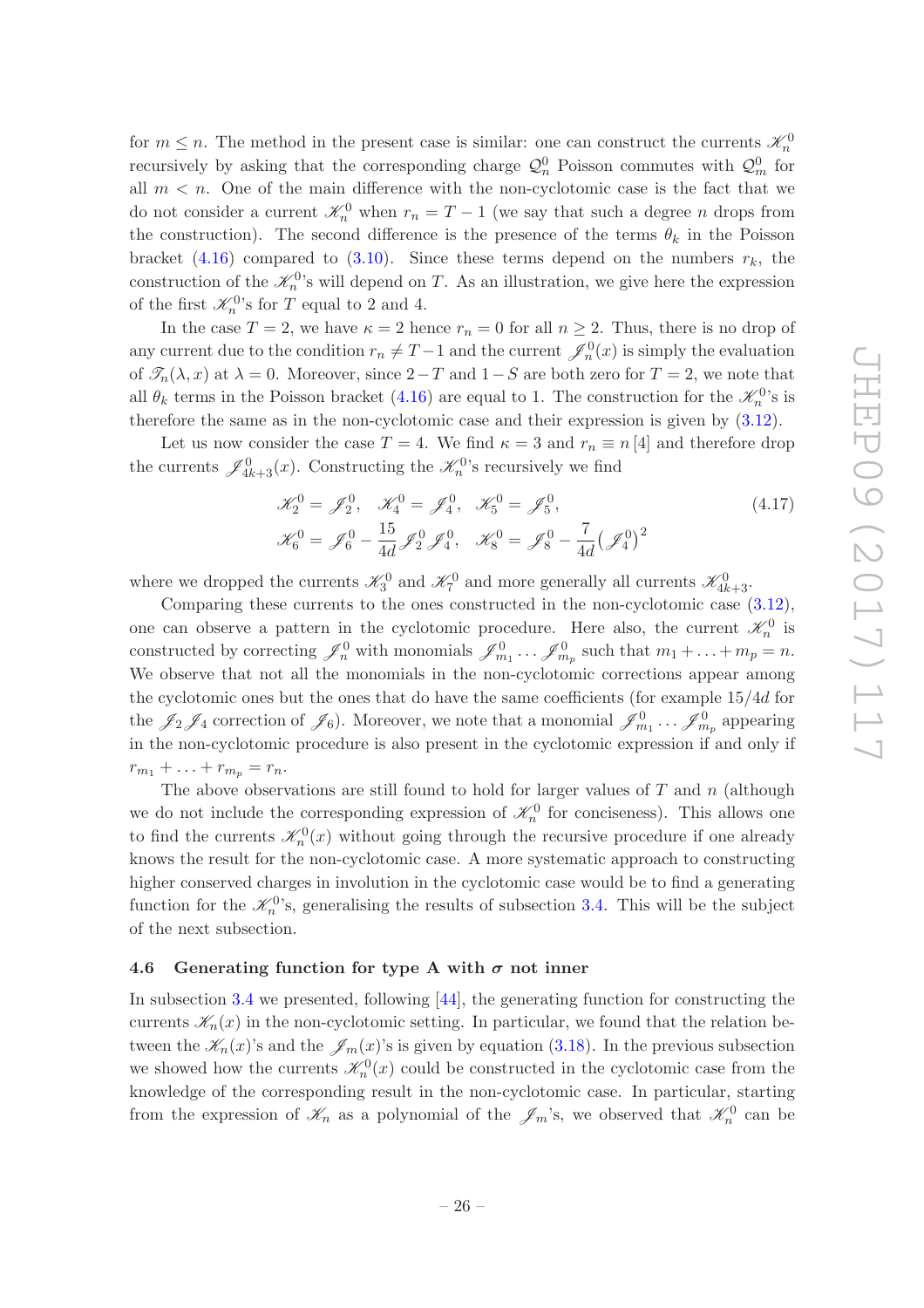constructed in the same way by keeping monomials  $\mathscr{J}_{m_1}^0 \cdots \mathscr{J}_{m_p}^0$  with the same coefficient if and only if  $r_n = r_{m_1} + \ldots + r_{m_p}$ . This procedure for going from the non-cyclotomic to the cyclotomic setting has a natural interpretation in terms of equation [\(3.18\)](#page-21-0). Indeed, the current  $\mathcal{K}_n^0$  constructed above is equal to

<span id="page-29-0"></span>
$$
\mathcal{K}_n^0(x) = \exp\left(-\frac{n-1}{d}\sum_{k=2}^\infty \frac{\mu^k}{k} \lambda^{r_k} \mathcal{J}_k^0(x)\right)\Big|_{\mu^n \lambda^{r_n}},\tag{4.18}
$$

where the projection onto the term  $\lambda^{r_n}$  ensures that we keep only the monomials satisfying the condition  $r_n = r_{m_1} + \ldots + r_{m_p}$ .

Recall that  $\lambda^{r_k} \mathcal{J}_k^0(x)$  is the first term in the power series expansion of  $\mathcal{F}_k(\lambda, x)$ . Moreover, the next terms start with a  $(r_k+T)$ <sup>th</sup> power of  $\lambda$ . Since  $r_n < T$ , such terms can be added to the exponent in equation [\(4.18\)](#page-29-0) without changing the left hand side as they cannot contribute to a  $\lambda^{r_n}$ -term. We may therefore also write

<span id="page-29-1"></span>
$$
\mathcal{K}_n^0(x) = \exp\left(-\frac{n-1}{d}\sum_{k=2}^\infty \frac{\mu^k}{k} \mathcal{F}_k(\lambda, x)\right)\Big|_{\mu^n \lambda^{r_n}}.\tag{4.19}
$$

In terms of the definitions [\(3.13\)](#page-20-1) and [\(3.14\)](#page-20-3) of  $F(\lambda, \mu, x)$  and  $A(\lambda, \mu, x)$  and equation [\(3.15\)](#page-20-4), we can further re-express equation  $(4.19)$  as

<span id="page-29-2"></span>
$$
\mathscr{K}_n^0(x) = A(\lambda, \mu, x)^{(n-1)/d} \Big|_{\mu^n \lambda^{r_n}}, \tag{4.20}
$$

<span id="page-29-5"></span>.

or again

$$
\mathscr{K}_n^0(x) = \exp\left(\frac{n-1}{d}F(\lambda,\mu,x)\right)\bigg|_{\mu^n \lambda^{r_n}}
$$

Starting from equation [\(4.14\)](#page-27-1), using equation [\(4.15\)](#page-27-3) and the identity  $f(y)\delta'_{xy} = f(x)\delta'_{xy} +$  $\partial_x(f(x))\delta_{xy}$ , we get

<span id="page-29-3"></span>
$$
\{\mathcal{I}_n(\lambda, x), \mathcal{I}_m(\lambda, y)\} = nm \,\Omega_{nm}(\lambda, x, y) + nm \,\Delta_{nm}(\lambda, x, y) \tag{4.21}
$$

where

$$
\Omega_{nm}(\lambda, x, y) = \lambda^{T-2} \zeta'(\lambda) \left( \mathcal{F}_{n+m-2}(\lambda, x) \delta'_{xy} - \frac{1}{d} \mathcal{F}_{n-1}(\lambda, x) \mathcal{F}_{m-1}(\lambda, x) \delta'_{xy} \right)
$$
\n
$$
+ \frac{m-1}{m+m-2} \partial_x \left( \mathcal{F}_{n+m-2}(\lambda, x) \right) \delta_{xy} - \frac{1}{d} \mathcal{F}_{n-1}(\lambda, x) \partial_x \left( \mathcal{F}_{m-1}(\lambda, x) \right) \delta_{xy} \right),
$$
\n(4.22a)

$$
n + m - 2^{C_x(C_n + m - 2\lambda, C_n, \omega)} d^{C_n - 1\lambda, \omega} \mathcal{L}^{C_n - 1\lambda, \omega} \mathcal{L}^{C_n - 1\lambda, \omega}.
$$
  
\n
$$
\Delta_{nm}(\lambda, x, y) = \lambda^{-2} \zeta(\lambda^T) \text{Tr}\Big(S_{n-1}^{(0)}(\lambda, x) S_{m-1}^{(0)}(\lambda, y)\Big) \delta'_{xy}.
$$
\n(4.22b)

We want to compute the Poisson brackets between the charges  $\mathcal{Q}_n^0$  defined as integrals of the currents [\(4.20\)](#page-29-2). To begin with, note that the Poisson bracket between  $F(\lambda, \mu, x)$  and  $F(\lambda, \nu, y)$  can be obtained from equations [\(3.15\)](#page-20-4) and [\(4.21\)](#page-29-3). We then find that

<span id="page-29-4"></span>
$$
\{A(\lambda,\mu,x)^p, A(\lambda,\nu,y)^q\} = pq A(\lambda,\mu,x)^p A(\lambda,\nu,y)^q \sum_{k,l=2}^{\infty} \left(\Omega_{kl}(\lambda,x,y) + \Delta_{kl}(\lambda,x,y)\right) \mu^k \nu^l.
$$
\n(4.23)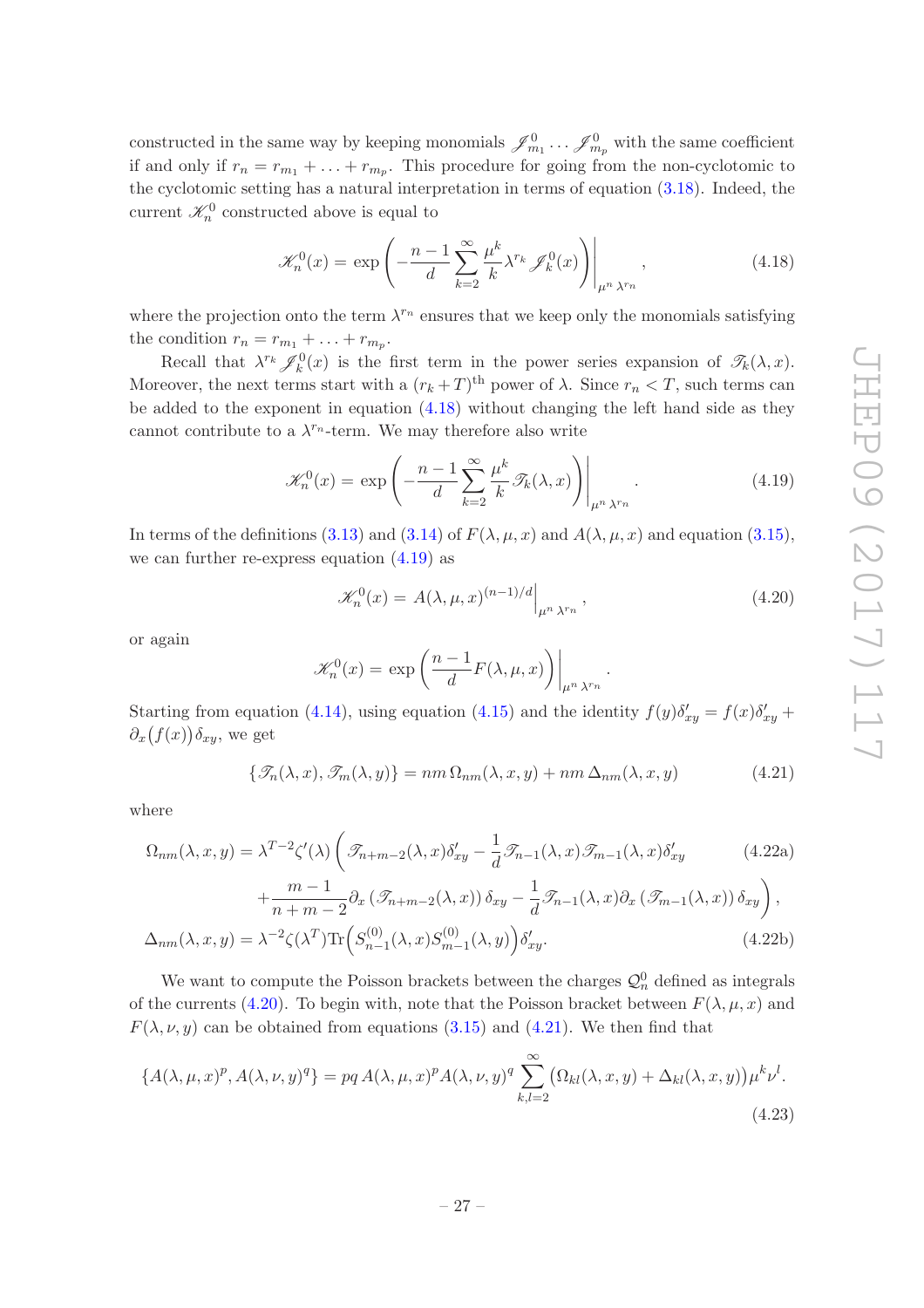Up to a global factor and treating the spectral parameter  $\lambda$  as an external parameter,  $\Omega_{nm}(\lambda, x, y)$  has the same structure as the right hand side of equation [\(3.10\)](#page-19-1), which as we saw already had the same structure as equation  $(4.5)$  of  $[44]$ . This equation  $(4.5)$  is used in [\[44\]](#page-63-4) to compute the Poisson brackets of the generating functions (equations (4.13) to (4.15)). The method developed in [\[44\]](#page-63-4) for computing these Poisson brackets then applies to the terms  $\Omega_{kl}$  in equation [\(4.23\)](#page-29-4) and gives a similar result, up to the global factor and the dependence on  $\lambda$  that we keep. Specifically, we find

$$
\int dx \int dy \left\{ A(\lambda, \mu, x)^{p_n} \Big|_{\mu^n}, A(\lambda, \nu, y)^{p_m} \Big|_{\nu^m} \right\}
$$
\n
$$
= p_n p_m \lambda^{T-2} \zeta'(\lambda) \mu \nu \int dx A(\lambda, \mu, x)^{p_n} \partial_x \left( A(\lambda, \nu, x)^{p_m} \right) h_{nm}(\mu, \nu) \Big|_{\mu^n \nu^m}
$$
\n
$$
+ p_n p_m \int dx \int dy \sum_{k=2}^n \sum_{l=2}^m \Delta_{kl}(\lambda, x, y) A(\lambda, \mu, x)^{p_n} \Big|_{\mu^{n-k}} A(\lambda, \nu, y)^{p_m} \Big|_{\nu^{n-l}},
$$
\n(4.24)

where  $h_{nm}(\mu, \nu)$  was defined in equation [\(3.17\)](#page-21-2).

The first term on the right hand side of  $(4.24)$ , proportional to  $h_{nm}(\mu, \nu)$ , vanishes when  $p_k = \frac{k-1}{d}$  $\frac{-1}{d}$  for all  $k \in \mathbb{Z}_{\geq 2}$ , as expected. It therefore remains to show that the second term also does not contribute when we restrict to the  $(r_n + r_m)$ -th power of  $\lambda$ . From equation [\(4.22b\)](#page-29-5), we see that the powers of  $\lambda$  appearing in the power series expansion of  $\Delta_{kl}(\lambda, x, y)$  are of the form  $q_k + q_l - 2 + aT$ , with  $a \ge \alpha \ge 1$  and  $q_n$  defined in subsection [4.2](#page-24-0).

The equivariance property [\(4.7\)](#page-24-5) can be rewritten as  $\mathscr{T}_n(\omega \lambda, x) = \omega^{-n\kappa} \mathscr{T}_n(\lambda, x)$ . In terms of the generating function  $F(\lambda, \mu, x)$ , this can be re-expressed as  $F(\omega \lambda, \mu, x) =$  $F(\lambda, \omega^{-\kappa}\mu, x)$ . Thus, we also have  $A(\omega\lambda, \mu, x)^p = A(\lambda, \omega^{-\kappa}\mu, x)^p$ . Finally, we deduce that

<span id="page-30-2"></span><span id="page-30-0"></span>
$$
A(\omega \lambda, \mu, x)^p \Big|_{\mu^k} = \omega^{r_k} A(\lambda, \mu, x)^p \Big|_{\mu^k}.
$$
 (4.25)

In particular, this implies that the powers of  $\lambda$  appearing in  $A(\lambda,\mu,x)^p|_{\mu^k}$  are of the form  $r_k + bT$  with  $b \ge 0$ . In conclusion, the powers of  $\lambda$  in

<span id="page-30-1"></span>
$$
\Delta_{kl}(\lambda, x, y) A(\lambda, \mu, x)^p \Big|_{\mu^{n-k}} A(\lambda, \nu, y)^q \Big|_{\nu^{n-l}} \tag{4.26}
$$

are of the form  $q_k + r_{n-k} + q_l + r_{m-l} - 2 + cT$ , with  $c \ge 1$ .

Recall from subsection [4.2](#page-24-0) that  $q_k \equiv r_k + 1$  [T], and therefore  $q_k + r_{n-k} \equiv r_n + 1$  [T]. Suppose now that  $r_n$  and  $r_m$  are different from, and so in particular strictly less than,  $T-1$ . As  $q_k + r_{n-k}$  is always positive and congruent to  $r_n + 1$  modulo T, which is strictly less than T, it then follows that  $q_k + r_{n-k} \ge r_n + 1$ . Similarly, we have  $q_l + r_{m-l} \ge r_m + 1$  and we thus deduce that  $q_k + r_{n-k} + q_l + r_{m-l} - 2 + cT$  is greater than or equal to  $r_n + r_m + T$ . We deduce that the term [\(4.26\)](#page-30-1) cannot contribute to the  $(r_n + r_m)$ <sup>th</sup> power of  $\lambda$ , as required.

In conclusion, we have found that, for any  $n$  and  $m$  such that  $r_n$  and  $r_m$  are different from  $T-1$ , one has  $\{Q_n^0, Q_m^0\} = 0$ , where the charge  $Q_k^0$  is defined as the integral of the current  $\mathscr{K}_k^0(x)$  given by [\(4.20\)](#page-29-2). Recall that the current  $\mathscr{J}_n^0(x)$  is constructed as the coefficient of  $\lambda^{r_n}$  in the power series expansion of  $\mathcal{T}_n(\lambda, x)$ . Similarly, one can rewrite equation  $(4.20)$  as

$$
\mathcal{K}_n^0(x) = \mathcal{W}_n(\lambda, x) \Big|_{\lambda^{r_n}},\tag{4.27}
$$

with  $\mathcal{W}_n$  defined in equation [\(3.19\)](#page-21-3).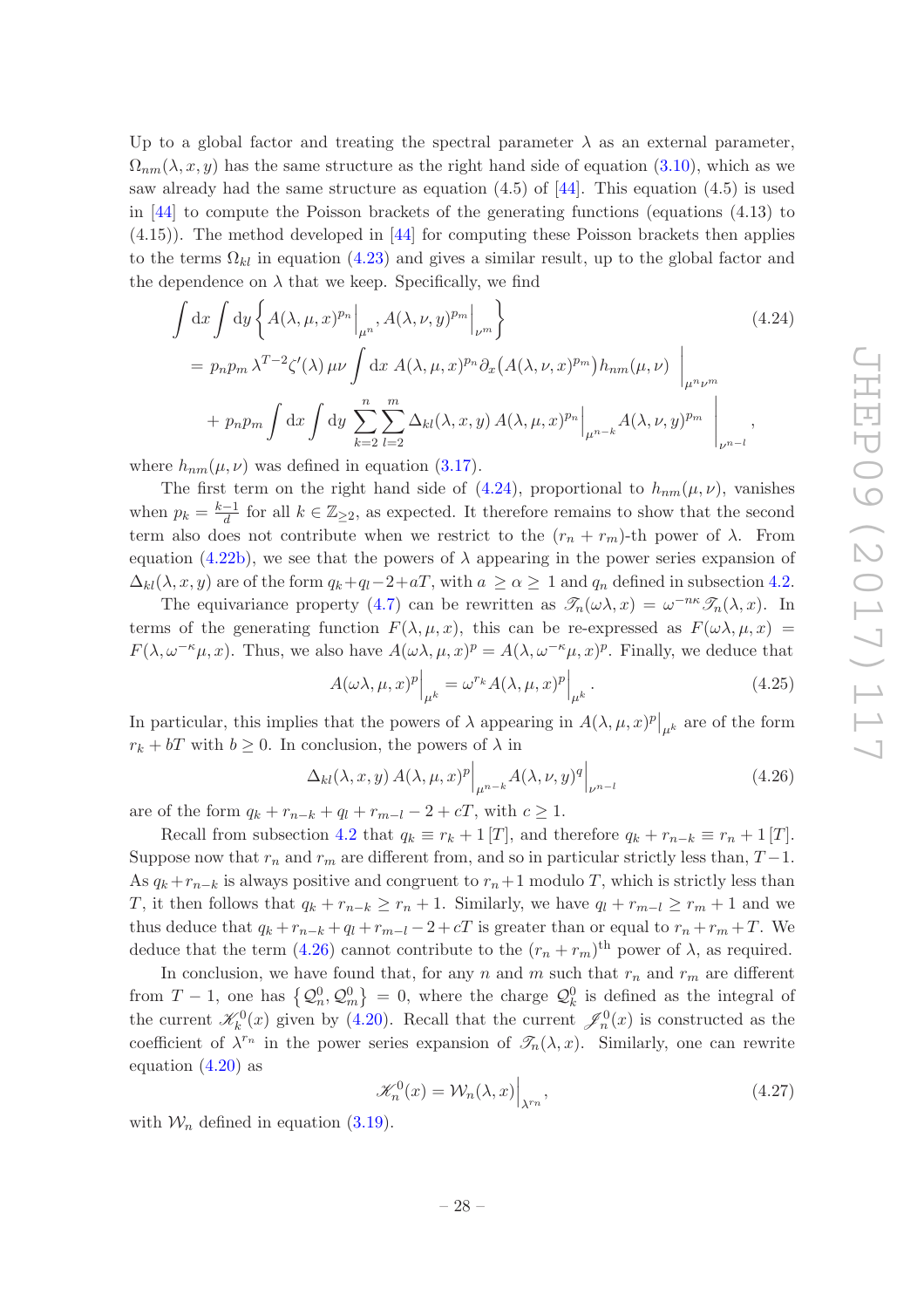#### <span id="page-31-0"></span>4.7 Summary

Let us summarise the results of this section, as we did for non-cyclotomic zeros in subsec-tion [3.5.](#page-22-0) In general, we define a charge  $\mathcal{Q}_n^0$ , associated with a current  $\mathscr{K}_n^0(x)$ , by

<span id="page-31-1"></span>
$$
\mathcal{Q}_n^0 = \int \mathrm{d}x \, \mathcal{K}_n^0(x), \qquad \text{with} \qquad \mathcal{K}_n^0(x) = \mathcal{W}_n(\lambda, x) \Big|_{\lambda^{r_n}}, \tag{4.28}
$$

where the definition of  $W_n(\lambda, x)$  and  $r_n$  depends on the type of  $\mathfrak g$  and whether  $\sigma$  is inner or not.

For  $\mathfrak g$  of type B, C or D (see subsection [4.3\)](#page-25-0) and for  $\mathfrak g$  of type A and  $\sigma$  inner (see subsection [4.4\)](#page-26-0), we simply choose  $\mathcal{W}_n(\lambda, x) = \mathcal{F}_n(\lambda, x)$ , so that  $\mathcal{K}_n^0(x) = \mathcal{J}_n^0(x)$ . In this case, we consider  $r_n$  as the remainder of the euclidian division of  $-n$  by T. When  $\mathfrak g$  is of type A and  $\sigma$  is not inner (the case discussed in subsections [4.5](#page-27-0) and [4.6\)](#page-28-0), we choose  $W_n(\lambda, x)$  as given by equation [\(3.20\)](#page-21-1). In this case,  $r_n$  is defined as the remainder of the euclidian division of  $-n(1+\frac{7}{2})$  $(\frac{T}{2})$  by T.

The equivariance properties [\(4.7\)](#page-24-5) and [\(4.25\)](#page-30-2) imply that, independently of the type of  $\mathfrak g$  and of  $\sigma$  being inner or not, we have

$$
\mathcal{W}_n(\omega \lambda, x) = \omega^{r_n} \mathcal{W}_n(\lambda, x), \tag{4.29}
$$

for  $\mathcal{W}_n$  defined as above. It therefore follows that the powers of  $\lambda$  appearing in  $\mathcal{W}_n(\lambda, x)$ are of the form  $r_n + kT$ , with  $k \in \mathbb{Z}_{\geq 0}$ . In particular, the current  $\mathscr{K}_n^0(x)$  of equation [\(4.28](#page-31-1)) is the coefficient of the smallest power of  $\lambda$  in  $\mathcal{W}_n(\lambda, x)$ .

As in the non-cyclotomic case, we restrict the degree n of the currents  $\mathscr{K}_n^0(x)$  to some subset  $\mathcal{E}_0$  of  $\mathbb{Z}_{\geq 2}$ . More precisely, *n* belongs to  $\mathcal{E}_0$  if  $n-1$  is an exponent of the affine algebra  $\hat{\mathfrak{g}}$  and  $r_n$  is different from  $T-1$  (with the exception of the exponents related to the Pfaffian in type D, as in subsection [3.5\)](#page-22-0). The results of this section can be summarised as the following theorem.

**Theorem 4.1.** Let  $n, m \in \mathcal{E}_0$ . Then the charges  $\mathcal{Q}_n^0$  and  $\mathcal{Q}_m^0$  are in involution, i.e. we have

$$
\left\{\mathcal{Q}_n^0,\mathcal{Q}_m^0\right\}=0.
$$

There is a subtlety in the definition of  $\mathcal{W}_n(\lambda, x)$  for g of type A and  $\sigma$  inner. Indeed, in this case the current  $\mathscr{K}_n^0(x)$  is extracted just from  $\mathscr{T}_n(\lambda,x)$  as recalled above. Yet in section [3,](#page-16-0) the current  $\mathscr{K}_n^{\lambda_0}$  at a non-cyclotomic point was extracted instead from  $\mathcal{W}_n(\lambda, x)$ which differs from  $\mathcal{T}_n(\lambda, x)$ . Thus, for this case, we choose the appropriate definition of  $\mathcal{W}_n(\lambda, x)$  depending on whether the regular zeros of the considered model are cyclotomic or not.

We end this section by an open question. For a non-cyclotomic regular zero  $\lambda_0$  and **g** of type B, C or D, we considered local charges in involution  $\mathcal{Q}_n^{\lambda_0}$  built as the integral of the currents  $\mathscr{J}_n^{\lambda_0}(x)$  (see subsection [3.2\)](#page-17-1). However, based on the results of [\[44](#page-63-4)], we also exhibited a more general family of local charges in involution  $\mathcal{Q}_n^{\lambda_0}(\xi)$ , depending on a free parameter  $\xi \in \mathbb{R}$  and whose corresponding currents  $\mathscr{K}_n^{\lambda_0}(\xi, x)$  are constructed as polynomials in the  $\mathscr{J}_k^{\lambda_0}$ 's.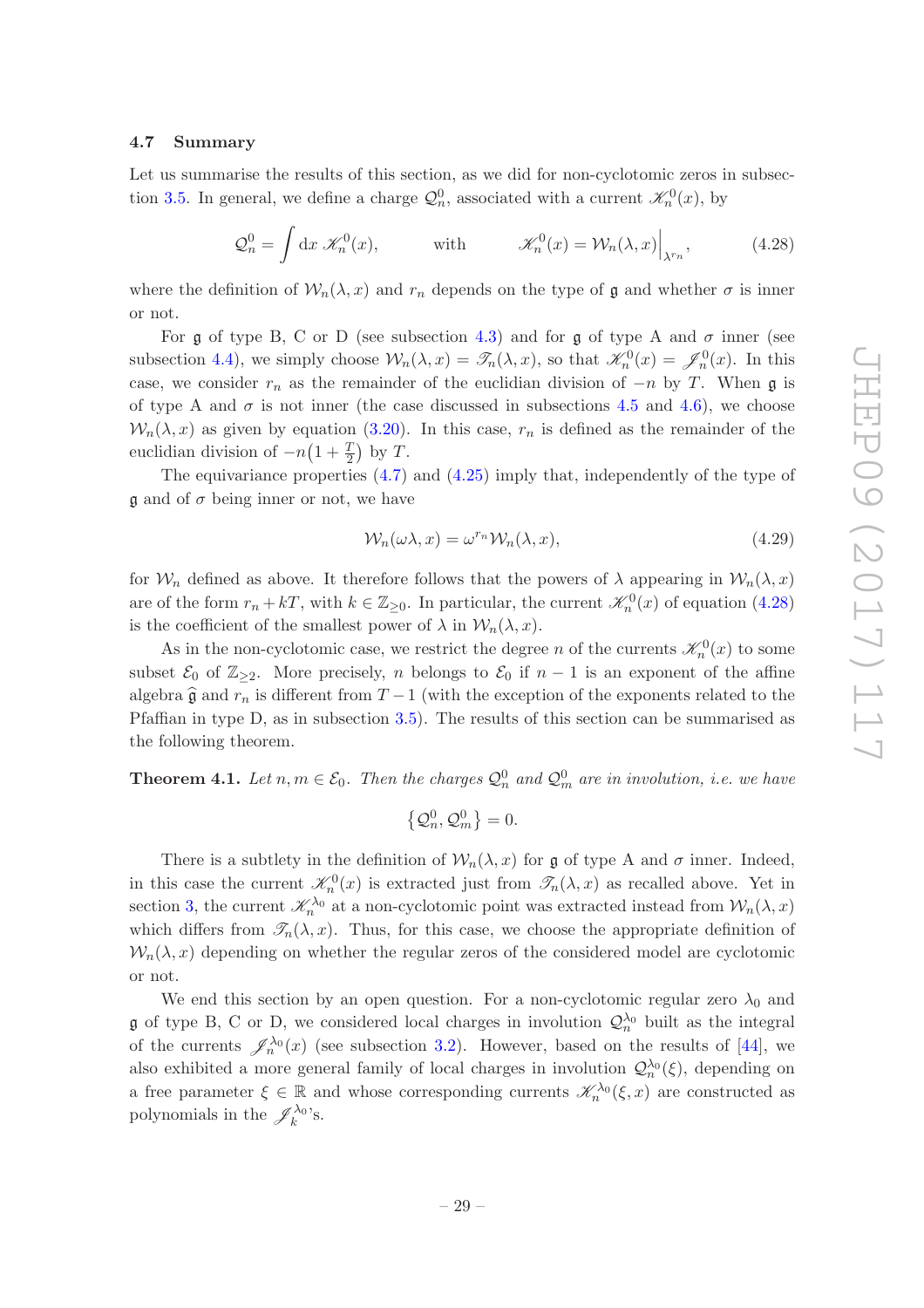In the subsection [4.3](#page-25-0) of the present section, where we deal with a cyclotomic regular zero at the origin for  $\mathfrak g$  of type B, C or D, the charges  $\mathcal Q_n^0$  are also constructed simply as integrals of the currents  $\mathscr{J}_n^0(x)$ . It is thus natural to ask if there exists in this case a more general family of charges  $\mathcal{Q}_n^0(\xi)$ , depending on a free parameter  $\xi$ , as for the noncyclotomic case. Moreover, for  $\mathfrak g$  of type A and  $\sigma$  inner (as treated in subsection [4.4\)](#page-26-0), the charges  $\mathcal{Q}_n^0$  are also integrals of the currents  $\mathscr{J}_n^0(x)$  (we do not need to construct more complicated currents to obtain charges in involution). It is thus also natural to look for a more general family of charges  $\mathcal{Q}_n^0(\xi)$ . This would be an interesting result, as it would exhibit an important qualitative difference between the non-cyclotomic case and the cyclotomic one (with  $\sigma$  inner), for  $\mathfrak g$  of type A.

We expect these one-parameter families (for  $\mathfrak g$  of type B, C and D or for  $\mathfrak g$  of type A with  $\sigma$  inner) to exist. More precisely, we expect them to be given by the first non-zero coefficient in the power series expansions of a suitable generating function, depending on  $\xi$ , around the cyclotomic regular zero  $\lambda = 0$ . As for the non-cyclotomic case, we will focus in this article on the local charges which do not depend on a free parameter  $\xi$  (as described at the beginning of this subsection), for the same reasons as the ones discussed at the end of subsection [3.2](#page-17-1) for a non-cyclotomic zero.

#### <span id="page-32-1"></span><span id="page-32-0"></span>5 Properties of the local charges

#### 5.1 Algebra of local charges in involution

In the previous sections, we constructed a tower of local charges in involution at every regular zero  $\lambda_0 \in \mathcal{Z}$ . More precisely, we constructed currents  $\mathscr{K}_n^{\lambda_0}(x)$ , with degrees n in some subset  $\mathcal{E}_{\lambda_0}$  of  $\mathbb{Z}_{\geq 2}$ , such that the charges  $\mathcal{Q}_n^{\lambda_0}$  defined as the integral of  $\mathscr{K}_n^{\lambda_0}(x)$  are in involution with one another. In this subsection, we study the whole algebra of local charges in involution, formed by all the  $\mathcal{Q}_n^{\lambda_0}$  for  $\lambda_0 \in \mathcal{Z}$  and  $n \in \mathcal{E}_{\lambda_0}$ . More precisely, we prove that currents  $\mathscr{K}_n^{\lambda_0}(x)$  and  $\mathscr{K}_m^{\mu_0}(y)$  extracted at different regular zeros are in involution. We establish this result for regular zeros in  $Z$ , excluding the point at infinity. If infinity is a regular zero then one can also extract charges in involution  $\mathcal{Q}_n^{\infty}$ , using the results of subsection [2.2.](#page-12-0) The Poisson brackets of the corresponding currents with the currents at finite regular zeros involve some subtleties and will be treated separately at the end of the subsection.

In general, the currents  $\mathscr{K}_n^{\lambda_0}(x)$  and  $\mathscr{K}_m^{\mu_0}(y)$  are constructed as polynomials of the currents  $\mathscr{J}^{\lambda_0}_n(x)$  and  $\mathscr{J}^{\mu_0}_m(y)$ . It is therefore sufficient to prove that the Poisson bracket of  $\mathscr{J}^{\lambda_0}_n(x)$  and  $\mathscr{J}^{\mu_0}_m(y)$  is zero. The currents  $\mathscr{J}^{\lambda_0}_n(x)$  and  $\mathscr{J}^{\mu_0}_m(y)$  are extracted from  $\mathscr{T}_n(\lambda,x)$ and  $\mathcal{T}_m(\mu, y)$ , whose Poisson bracket is given by equation  $(2.35)$ . We can suppose that  $\mu_0$ is different from 0 and thus is a non-cyclotomic point, so that  $\mathscr{J}_m^{\mu_0}(y) = \mathscr{T}_m(\mu_0, y)$ . Using the fact that  $U_{12}(\lambda, \mu_0) = \varphi(\lambda) \mathcal{R}_{12}^0(\lambda, \mu_0)$  since  $\varphi(\mu_0) = 0$ , we can evaluate equation  $(2.35)$ at  $\mu = \mu_0$  to find

<span id="page-32-2"></span>
$$
\{\mathcal{S}_n(\lambda, x), \mathcal{J}_m^{\mu_0}(y)\} = -nm\,\varphi(\lambda)\mathrm{Tr}_{\mathbf{12}}\Big(\mathcal{R}_{\mathbf{12}}^0(\lambda, \mu_0)S_{n-1}(\lambda, x) \mathbf{1}_{\mathbf{2}}S_{m-1}(\mu_0, y) \mathbf{2}\Big)\delta'_{xy}.\tag{5.1}
$$

We will now treat separately the cases  $\lambda_0$  cyclotomic or  $\lambda_0$  non-cyclotomic.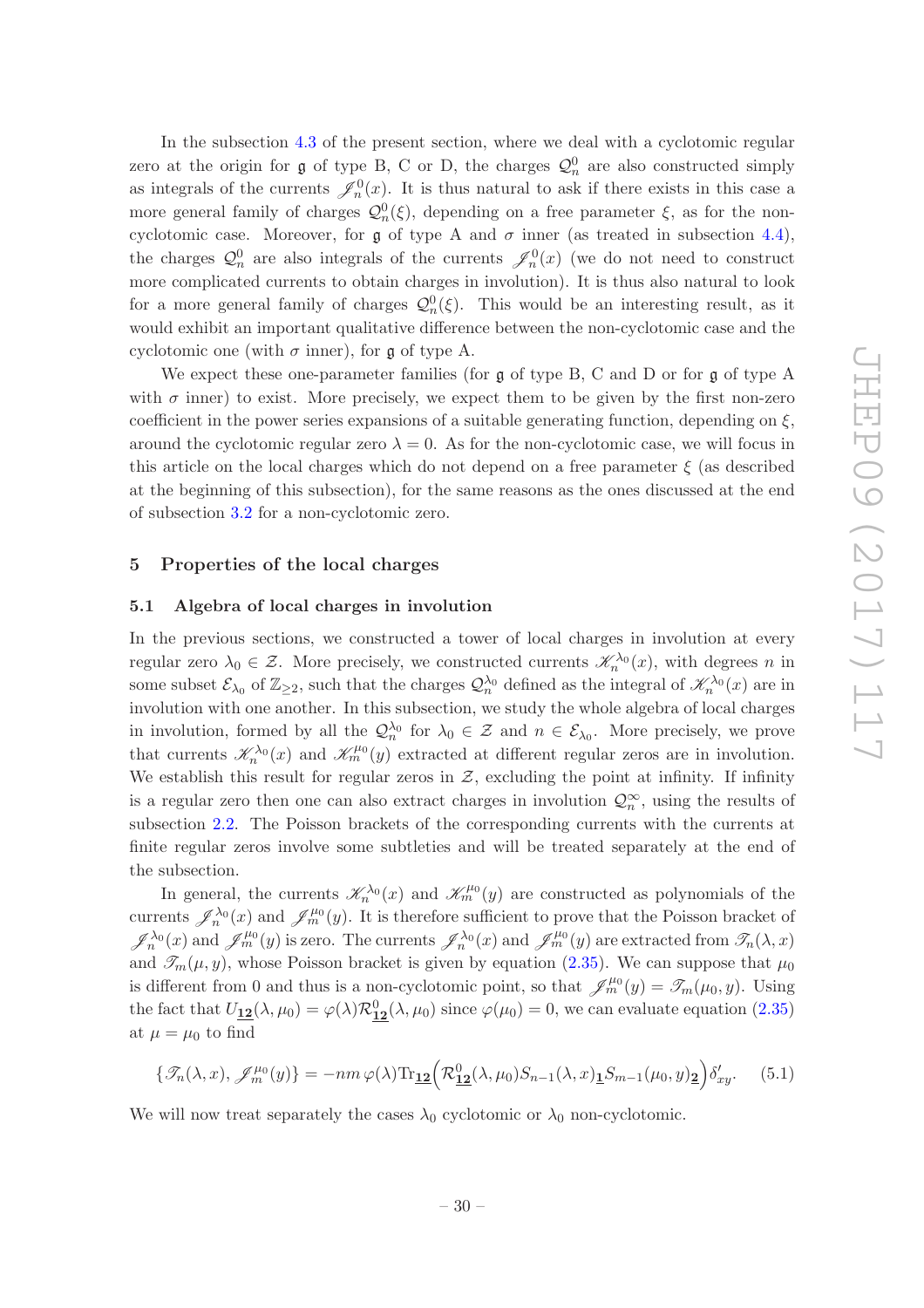Suppose that  $\lambda_0$  is non-cyclotomic so that  $\mathscr{J}_n^{\lambda_0}(x)$  is simply the evaluation of  $\mathscr{T}_n(\lambda, x)$ at  $\lambda = \lambda_0$ . Recall from paragraph [2.1.3](#page-9-0) that, by construction of the set Z, as  $\lambda_0$  and  $\mu_0$  are different elements of Z, the cyclotomic orbits  $\mathbb{Z}_T\lambda_0$  and  $\mathbb{Z}_T\mu_0$  are disjoint. In particular, this means that  $\mathcal{R}_{12}^0(\lambda, \mu_0)$  is regular at  $\lambda = \lambda_0$ . Indeed, by equation [\(2.4\)](#page-9-4) the poles of  $\mathcal{R}_{12}^0(\lambda,\mu_0)$  are the points of the orbit  $\mathbb{Z}_T\mu_0$ . Moreover,  $S_{n-1}(\lambda,x)$  is regular at  $\lambda=\lambda_0$  and we have  $\varphi(\lambda_0) = 0$ . Thus, evaluating equation  $(5.1)$  at  $\lambda = \lambda_0$  we find that the currents  $\mathscr{J}^{\lambda_0}_n(x)$  and  $\mathscr{J}^{\mu_0}_m(y)$  are in involution, as expected.

Let us now treat the cyclotomic case where  $\lambda_0 = 0$ . In this case,  $\mathscr{J}_n^0(x)$  is the coefficient of  $\lambda^{r_n}$  in the power series expansion of  $\mathcal{T}_n(\lambda, x)$  (cf. subsection [4.1\)](#page-23-0). The Poisson bracket of  $\mathscr{J}_n^0(x)$  with  $\mathscr{J}_m^{\mu_0}(y)$  is then the coefficient of  $\lambda^{r_n}$  in equation [\(5.1\)](#page-32-2). Recall from section [4](#page-22-1) that for  $n \in \mathcal{E}_0$ , we have  $r_n < T - 1$ . Yet, in equation [\(5.1\)](#page-32-2),  $\mathcal{R}_{12}^0(\lambda, \mu_0)$  and  $S_{n-1}(\lambda, x)$ are regular at  $\lambda = 0$  and  $\varphi(\lambda) = O(\lambda^{T-1})$ , hence the involution of  $\mathscr{J}_n^0(x)$  and  $\mathscr{J}_m^{\mu_0}(y)$ . In conclusion, we have proved

<span id="page-33-2"></span>**Theorem 5.1.** Let  $\lambda_0, \mu_0 \in \mathcal{Z}$  and let  $n \in \mathcal{E}_{\lambda_0}$  and  $m \in \mathcal{E}_{\mu_0}$ . Then, if  $\lambda_0 \neq \mu_0$ , we have

<span id="page-33-0"></span>
$$
\left\{\mathscr{J}_n^{\lambda_0}(x), \mathscr{J}_m^{\mu_0}(y)\right\} = 0.
$$

Combining this theorem with the results of previous sections, we conclude that the local charges  $\mathcal{Q}_n^{\lambda_0}$ , for all  $\lambda_0 \in \mathcal{Z}$  and  $n \in \mathcal{E}_{\lambda_0}$ , are in involution with one another.

We now turn to the case where one of the regular zeros is the point at infinity. In this case, the current  $\mathscr{J}_m^{\infty}(y)$  is extracted from the Lax matrix  $\mathcal{L}^{\infty}(\alpha, y)$ . From the Poisson brackets  $(2.1)$  and  $(2.24)$ , we get

$$
\left\{\mathcal{L}(\lambda,x)_{\mathbf{1}},\mathcal{L}^{\infty}(\alpha,y)_{\mathbf{2}}\right\} = \left[\widetilde{\mathcal{R}}_{\mathbf{12}}(\lambda,\alpha^{-1}),\mathcal{L}(\lambda,x)_{\mathbf{1}}\right]\delta_{xy} - \left[\mathcal{R}_{\mathbf{21}}(\alpha^{-1},\lambda),\mathcal{L}^{\infty}(\alpha,y)_{\mathbf{2}}\right]\delta_{xy} - \left(\widetilde{\mathcal{R}}_{\mathbf{12}}(\lambda,\alpha^{-1}) + \mathcal{R}_{\mathbf{21}}(\alpha^{-1},\lambda)\right)\delta'_{xy} + \alpha^{-1}\psi(\alpha)^{-1}\left[\mathcal{R}_{\mathbf{21}}(\alpha^{-1},\lambda),\mathcal{C}(x)_{\mathbf{2}}\right]\delta_{xy},\tag{5.2}
$$

with the matrix  $R$  defined in  $(2.27)$ .

In the following, we will say that an equation is true *weakly*, and we will then use the symbol  $\approx$  instead of  $=$ , if the equation holds when one puts the field  $\mathcal{C}(x)$  to zero. This denomination and its interest will be made clear when studying  $\mathbb{Z}_T$ -coset models, in which case the field  $\mathcal{C}(x)$  is interpreted as a gauge constraint. Note, in particular, that the last term of equation [\(5.2\)](#page-33-0) vanishes weakly. Using Corollary [2.3,](#page-15-2) we may then compute the Poisson brackets of  $\mathcal{I}_n(\lambda, x)$  with

$$
\mathcal{I}_m^{\infty}(\alpha, y) = \text{Tr}\big(S_n^{\infty}(\alpha, x)\big) = \text{Tr}\big(\psi(\alpha)^n \mathcal{L}^{\infty}(\alpha, x)^n\big)
$$

weakly, to find

<span id="page-33-1"></span>
$$
\{\mathcal{F}_n(\lambda, x), \mathcal{F}_m^{\infty}(\alpha, y)\} \approx -nm \operatorname{Tr}_{\mathbf{12}}\Big(V_{\mathbf{12}}(\lambda, \alpha)S_{n-1}(\lambda, x)\mathbf{1}_{S_{m-1}^{\infty}(\alpha, y)\mathbf{2}}\Big)\delta'_{xy},\tag{5.3}
$$

where

$$
V_{\mathbf{\underline{12}}}(\lambda,\alpha) = -\alpha^{-2} \varphi(\lambda) \widetilde{\mathcal{R}}_{\mathbf{\underline{12}}}^{0}(\lambda, \alpha^{-1}) + \psi(\alpha) \mathcal{R}_{\mathbf{\underline{21}}}^{0}(\alpha^{-1}, \lambda).
$$

Suppose first that  $\lambda_0 \in \mathcal{Z}$  is non-cyclotomic. We have  $\varphi(\lambda_0) = 0$ , and hence

$$
\left\{\mathscr{J}^{\lambda_0}_{n}(x),\mathscr{T}^{\infty}_m(\alpha,y)\right\} \approx -nm\,\psi(\alpha)\mathrm{Tr}_{\underline{\mathbf{12}}}\Big(\mathcal{R}^0_{\underline{\mathbf{21}}}(\alpha^{-1},\lambda_0)S_{n-1}(\lambda_0,x)\underline{\mathbf{1}}S^{\infty}_{m-1}(\alpha,y)\underline{\mathbf{2}}\Big)\delta'_{xy}.
$$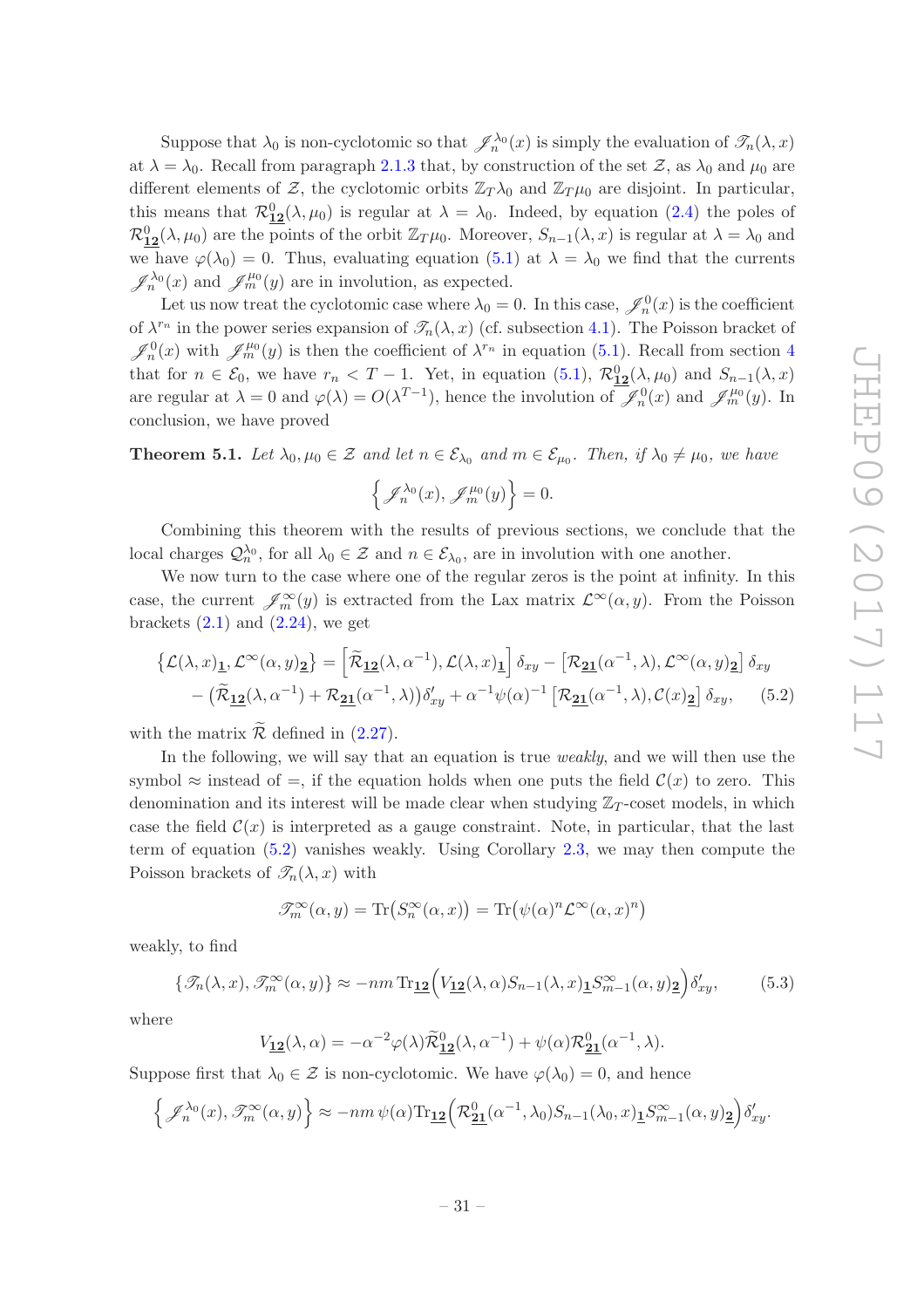The Poisson bracket between  $\mathscr{J}_m^{\lambda_0}(x)$  and  $\mathscr{J}_m^{\infty}(y)$  is then obtained, weakly, by extracting the coefficient of  $\alpha^{r_m}$  in the equation above. For  $m \in \mathcal{E}_{\infty}$ , we have  $r_m < T - 1$ . Yet  $\psi(\alpha) = O(\alpha^{T-1})$  and  $\mathcal{R}_{21}^0(\alpha^{-1}, \lambda_0)$  and  $S_{m-1}^{\infty}(\alpha, y)$  are regular at  $\alpha = 0$ . Thus  $\mathscr{J}_n^{\lambda_0}(x)$ and  $\mathscr{J}_m^{\infty}(y)$  are weakly in involution.

It remains to consider the case where  $\lambda_0 = 0$ . In this case,  $\mathscr{J}_n^0(x)$  is the coefficient of  $\lambda^{r_n}$  in  $\mathcal{T}_n(\lambda, x)$  and we restrict to n such that  $r_n < T-1$ . We have to find the coefficient of  $\lambda^{r_n} \alpha^{r_m}$  in equation [\(5.3\)](#page-33-1). Due to the presence of  $\varphi(\lambda)$  or  $\psi(\alpha)$  in the two terms appearing in  $V_{12}(\lambda, \alpha)$ , we see that either the power of  $\lambda$  or the power of  $\alpha$  is greater than  $T-1$  and thus cannot contribute to the term  $\lambda^{r_n} \alpha^{r_m}$ . In conclusion, we have the following theorem.

<span id="page-34-2"></span>**Theorem 5.2.** Suppose that infinity is a regular zero of the model. Let  $\lambda_0 \in \mathcal{Z}$ ,  $n \in \mathcal{E}_{\lambda_0}$ and  $m \in \mathcal{E}_{\infty}$ . Then we have

$$
\left\{\mathscr{J}_n^{\lambda_0}(x), \mathscr{J}_m^{\infty}(y)\right\} \approx 0.
$$

Combining this theorem with the results of previous sections, we see that the local charges  $\mathcal{Q}_n^{\lambda_0}$ , for all  $\lambda_0 \in \mathcal{Z} \cup \{\infty\}$  and  $n \in \mathcal{E}_{\lambda_0}$ , are (at least weakly) in involution with one another.

We thus constructed a large algebra of local charges in involution, composed of the charges  $\mathcal{Q}_n^{\lambda_0}$ , with  $\lambda_0$  regular zeros and  $n \in \mathcal{E}_{\lambda_0}$ . Since these charges are local, they are also in involution with the momentum  $P$  of the theory, whose Poisson bracket generates the derivative with respect to the spatial coordinate  $x$ . We have not yet discussed the conservation properties of these charges. For the models that we consider as examples in this article (listed in paragraph [2.1.4\)](#page-10-0), we will see in section [7](#page-46-0) that the Hamiltonian  $\mathcal{H}$ of the theory always belongs to the algebra of local charges described above. It therefore follows that all these charges are conserved. More precisely, we will see that  $\mathcal H$  is always a linear combination of the quadratic charges  $\mathcal{Q}_2^{\lambda_0}$  and the momentum  $\mathcal{P}$ .

#### <span id="page-34-0"></span>5.2 Gauge invariance

In this subsection, we anticipate the application of the construction developed in the previous sections to integrable  $\sigma$ -models on  $\mathbb{Z}_T$ -coset spaces. In those models, infinity is a regular zero and the corresponding field  $\mathcal{C}(x)$  (cf. subsection [2.2\)](#page-12-0) is a gauge constraint. We prove here that the currents  $\mathscr{K}_n^{\lambda_0}(x)$  constructed at regular zeros  $\lambda_0$  in the previous sections are gauge invariant, in the sense that they Poisson commute with the constraint  $\mathcal{C}(y)$ . As the  $\mathscr{K}_n^{\lambda_0}$ 's are polynomials of the  $\mathscr{J}_n^{\lambda_0}$ 's, it is enough to prove the following theorem.

<span id="page-34-1"></span>**Theorem 5.3.** Suppose that infinity is a regular zero. Let  $\lambda_0 \in \mathcal{Z} \cup \{\infty\}$  and  $n \in \mathcal{E}_{\lambda_0}$ . Then, we have

$$
\left\{\mathscr{J}^{\lambda_0}_n(x),\mathcal{C}(y)\right\}=0.
$$

*Proof.* Let us first suppose that  $\lambda_0$  is different from infinity. The current  $\mathscr{J}_n^{\lambda_0}(x)$  is extracted from  $\mathcal{T}_n(\lambda, x) = \varphi(\lambda)^n \mathcal{L}(\lambda, x)^n$ . Recall the Poisson bracket between the Lax matrix  $\mathcal{L}(\lambda, x)$  and  $\mathcal{C}(y)$ , given by equation [\(2.24\)](#page-13-0). By Corollary [2.3](#page-15-2) we then have

$$
\{\mathcal{T}_n(\lambda, x), \mathcal{C}(y)\} = -n \varphi(\lambda) \operatorname{Tr}_{\mathbf{\underline{1}}} \big(C_{\mathbf{\underline{12}}}^{(0)} S_{n-1}(\lambda, x) \mathbf{\underline{1}}\big) \delta_{xy}'.
$$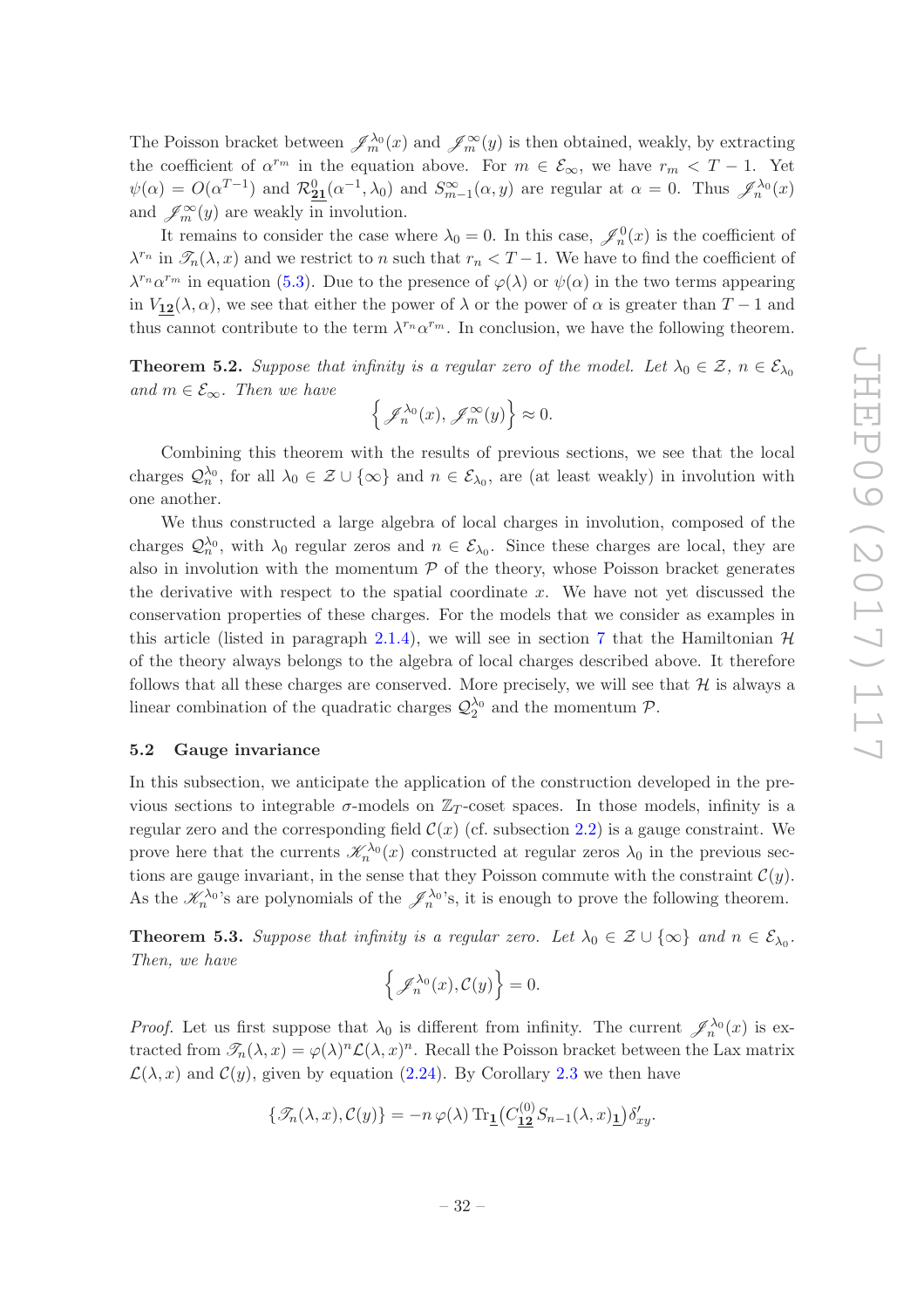If  $\lambda_0 \neq 0$ ,  $\mathscr{J}_n^{\lambda_0}(x)$  is simply  $\mathscr{T}_n(\lambda_0, x)$ . And since  $\lambda_0$  is a regular zero,  $S_{n-1}(\lambda, x)$  is regular at  $\lambda = \lambda_0$  and  $\varphi(\lambda_0) = 0$ . Evaluating the above Poisson bracket at  $\lambda = \lambda_0$ , we get the involution of  $\mathscr{J}_n^{\lambda_0}(x)$  and  $\mathcal{C}(y)$ . If  $\lambda_0 = 0$ ,  $\mathscr{J}_n^0(x)$  is the coefficient of  $\lambda^{r_n}$  in  $\mathscr{T}_n(\lambda, x)$ and, since  $n \in \mathcal{E}_0$ , we have  $r_n < T - 1$ . Moreover, since  $S_{n-1}(\lambda, x)$  is regular at  $\lambda = 0$  and  $\varphi(\lambda) = O(\lambda^{T-1})$ , the  $\lambda^{r_n}$ -term in the Poisson bracket above is then zero, as required.

Finally, let us treat the case  $\lambda_0 = \infty$ , for which  $\mathscr{J}_n^{\infty}(x)$  is given by the coefficient of  $\alpha^{r_n}$  in  $\mathscr{T}_n^{\infty}(\alpha,x) = \text{Tr}(\psi(\alpha)^n \mathcal{L}^{\infty}(\alpha,x)^n)$ . Using the definition of  $\mathcal{L}^{\infty}$  and the Poisson brackets  $(2.24)$  and  $(2.25)$ , we find

$$
\left\{\mathcal{L}^{\infty}(\alpha,x)_{\underline{1}},\mathcal{C}(y)_{\underline{2}}\right\}=\left[C_{\underline{1}\underline{2}}^{(0)},\mathcal{L}^{\infty}(\alpha,x)_{\underline{1}}\right]\delta_{xy}-C_{\underline{1}\underline{2}}^{(0)}\delta'_{xy}.
$$

This bracket has the same structure as equation [\(2.24\)](#page-13-0). Therefore, the case  $\lambda_0 = \infty$  is treated exactly in the same way than the case  $\lambda_0 = 0$ , which ends the proof.  $\Box$ 

#### <span id="page-35-0"></span>5.3 Reality conditions

To close this section let us discuss the reality conditions on the charges  $\mathcal{Q}_n^{\lambda_0}$  extracted at regular zeros in the previous sections. In the examples of paragraph [2.1.4,](#page-10-0) we consider integrable  $\sigma$ -models with target space  $G_0$  or a quotient of  $G_0$ , where  $G_0$  is a real Lie group. If  $\mathfrak{g}_0$  is the Lie algebra of  $G_0$ , then the Lax matrix of the model is a  $\mathfrak{g}\text{-valued field}$ , where  $\mathfrak{g}$ is the complexification of  $\mathfrak{g}_0$ . In other words,  $\mathfrak{g}_0$  is a real form of the complex Lie algebra **g**. The fact that the  $\sigma$ -models we consider are on the real form  $G_0$  (or one of its quotient) is encoded on the Lax matrix as the following reality condition:

<span id="page-35-1"></span>
$$
\tau(\mathcal{L}(\lambda, x)) = \mathcal{L}(\bar{\lambda}, x),\tag{5.4}
$$

where the bar denotes complex conjugation and  $\tau$  is the involutive semi-linear automorphism of  $\mathfrak g$  characterizing the real form  $\mathfrak g_0$ . Moreover, we also have a reality condition on the twist function, which simply reads

<span id="page-35-2"></span>
$$
\overline{\varphi(\lambda)} = \varphi(\overline{\lambda}).\tag{5.5}
$$

In particular, if  $\lambda_0$  is a zero of  $\varphi$ , its conjugate  $\bar{\lambda}_0$  is also a zero of  $\varphi$ . Combining the reality conditions [\(5.4\)](#page-35-1) and [\(5.5\)](#page-35-2), we also see that if  $\lambda_0$  is a regular zero (see paragraph [2.1.3\)](#page-9-0),  $\bar{\lambda}_0$ is also a regular zero. Thus, the regular zeros can be of two types: real ones  $\lambda_0 \in \mathbb{R}$  and conjugate pairs  $\lambda_0$ ,  $\bar{\lambda}_0$ .

We will use the reality condition  $(5.4)$  in a similar way to the way we used the equivariance property [\(2.8\)](#page-9-1) in subsection [4.1.](#page-23-0) In particular, as we consider powers of the Lax matrix, which are not in the Lie algebra g in general, we will need to extend "naturally" the automorphism  $\tau$  to the whole algebra  $F$  of matrices acting on the defining representation of  $\mathfrak g$ . This was done for the automorphism  $\sigma$  in subsection [4.1](#page-23-0) and appendix [A.](#page-55-0) One can apply similar ideas to  $\tau$ , using the classification of real forms of the classical Lie algebras A, B, C and D. We do not present the details here and just summarise the results.

There exists an extension of  $\tau$  on the whole algebra of matrices  $F$ , which coincides with  $\tau$  when restricted to the Lie algebra  $\mathfrak{g}$ , and that we shall still denote  $\tau$ . This extension is still an involutive semi-linear map of F to itself. However, it is not in general an algebra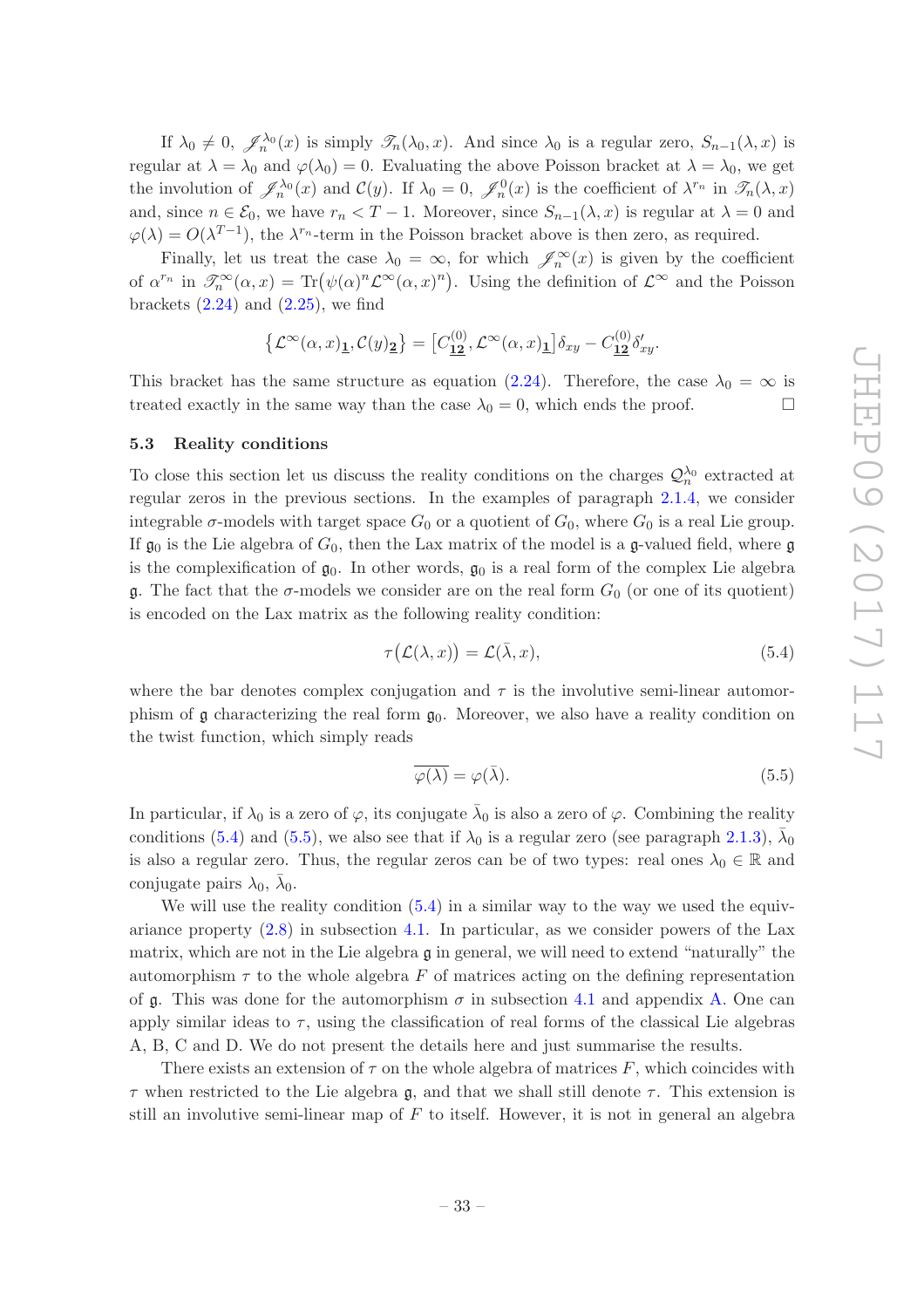homomorphism. The main properties of the extension  $\tau$  that we will need are the following. There exists  $\gamma \in \{1, -1\}$  such that

<span id="page-36-0"></span>
$$
\tau(Z^n) = \gamma^{n-1} \tau(Z)^n,\tag{5.6a}
$$

$$
\operatorname{Tr}(\tau(Z)) = \gamma \overline{\operatorname{Tr}(Z)},\tag{5.6b}
$$

for any  $Z \in F$ . For every real form  $\mathfrak{g}_0$  of a classical algebra  $\mathfrak{g}$  we have  $\gamma = 1$ , except for the real forms  $\mathfrak{su}(p,q,\mathbb{R})$  of  $\mathfrak{sl}(d,\mathbb{C})$  (with  $p+q=d$ ), for which  $\gamma=-1$ . Using the properties [\(5.6\)](#page-36-0) with the reality conditions [\(5.4\)](#page-35-1) and [\(5.5\)](#page-35-2), one finds that  $\tau(S_n(\lambda, x)) =$  $\gamma^{n-1} S_n(\bar{\lambda}, x)$  and that

<span id="page-36-1"></span>
$$
\overline{\mathcal{I}_n(\lambda, x)} = \gamma^n \mathcal{I}_n(\overline{\lambda}, x). \tag{5.7}
$$

Consider a regular zero  $\lambda_0$ . Suppose first that  $\lambda_0$  is complex: its conjugate  $\bar{\lambda}_0$  is then also a regular zero. According to the previous sections, we can extract two towers of (possibly complex) currents  $\mathscr{J}_n^{\lambda_0}(x)$  and  $\mathscr{J}_n^{\bar{\lambda}_0}(x)$  by evaluating  $\mathscr{T}_n(\lambda, x)$  at  $\lambda = \lambda_0$  or  $\lambda = \overline{\lambda}_0$  (note that  $\lambda_0$  cannot be a cyclotomic point as it is complex). However, according to equation [\(5.7\)](#page-36-1), these currents are not independent. Indeed, they are related by the reality condition

$$
\mathscr{J}_n^{\bar{\lambda}_0}(x) = \gamma^n \overline{\mathscr{J}_n^{\lambda_0}(x)}.
$$

Thus, considering linear combination of  $\mathcal{Q}_n^{\lambda_0}$  and  $\mathcal{Q}_n^{\overline{\lambda}_0}$ , we extract from each pair  $\lambda_0$ ,  $\bar{\lambda}_0$  of complex regular zeros two towers of real charges in involution:  $\mathcal{Q}_n^{\lambda_0} + \gamma^n \mathcal{Q}_n^{\bar{\lambda}_0}$  and  $i\big(\mathcal{Q}^{\lambda_0}_n-\gamma^n\mathcal{Q}^{\bar\lambda_0}_n\big).$ 

Suppose now that  $\lambda_0$  is a real and non-cyclotomic regular zero. Equation [\(5.7\)](#page-36-1) then imposes the reality condition

<span id="page-36-2"></span>
$$
\mathscr{J}_n^{\lambda_0}(x) = \gamma^n \overline{\mathscr{J}_n^{\lambda_0}(x)}.
$$
\n(5.8)

Thus, the current  $\mathscr{J}_n^{\lambda_0}$  is either real or pure imaginary. In each case, we can extract only one tower of real local charges. Consider now the case where  $\lambda_0$  is the origin and thus a cyclotomic real point. The current  $\mathscr{J}_n^0(x)$  is then the coefficient of  $\lambda^{r_n}$  in the power series expansion of  $\mathcal{T}_n(\lambda, x)$ . Yet, this coefficient is also the one of  $\bar{\lambda}^{r_n}$  in the power series expansion of  $\mathcal{T}_n(\bar{\lambda}, x)$ . The reality condition [\(5.7\)](#page-36-1) then implies that equation [\(5.8\)](#page-36-2) also holds for  $\lambda_0 = 0$ .

Finally, let us discuss the case where  $\lambda_0$  is infinity, which we consider as a real point. From the reality conditions [\(5.4\)](#page-35-1) and [\(5.5\)](#page-35-2), we find that the field  $\mathcal{C}(x)$  defined in subsec-tion [2.2](#page-12-0) is real, in the sense that  $\tau(\mathcal{C}(x)) = \mathcal{C}(x)$ . We then obtain reality conditions on the Lax matrix  $\mathcal{L}^{\infty}(\alpha, x)$  and the twist function  $\psi(\alpha)$  similar to equations [\(5.4\)](#page-35-1) and [\(5.5\)](#page-35-2). As a result we can apply the above discussion, since the point at infinity in the variable  $\lambda$  corresponds to the origin in the variable  $\alpha$ , and conclude that equation [\(5.8\)](#page-36-2) also holds for  $\lambda_0 = \infty$ .

To summarise this subsection, we have shown that one can extract:

- one tower of real local charges for each real regular zero  $\lambda_0$ ,
- two towers of real local charges for each pair  $\lambda_0$ ,  $\bar{\lambda}_0$  of complex regular zeros.

In other words, one can extract as many towers of real charges as there are regular zeros.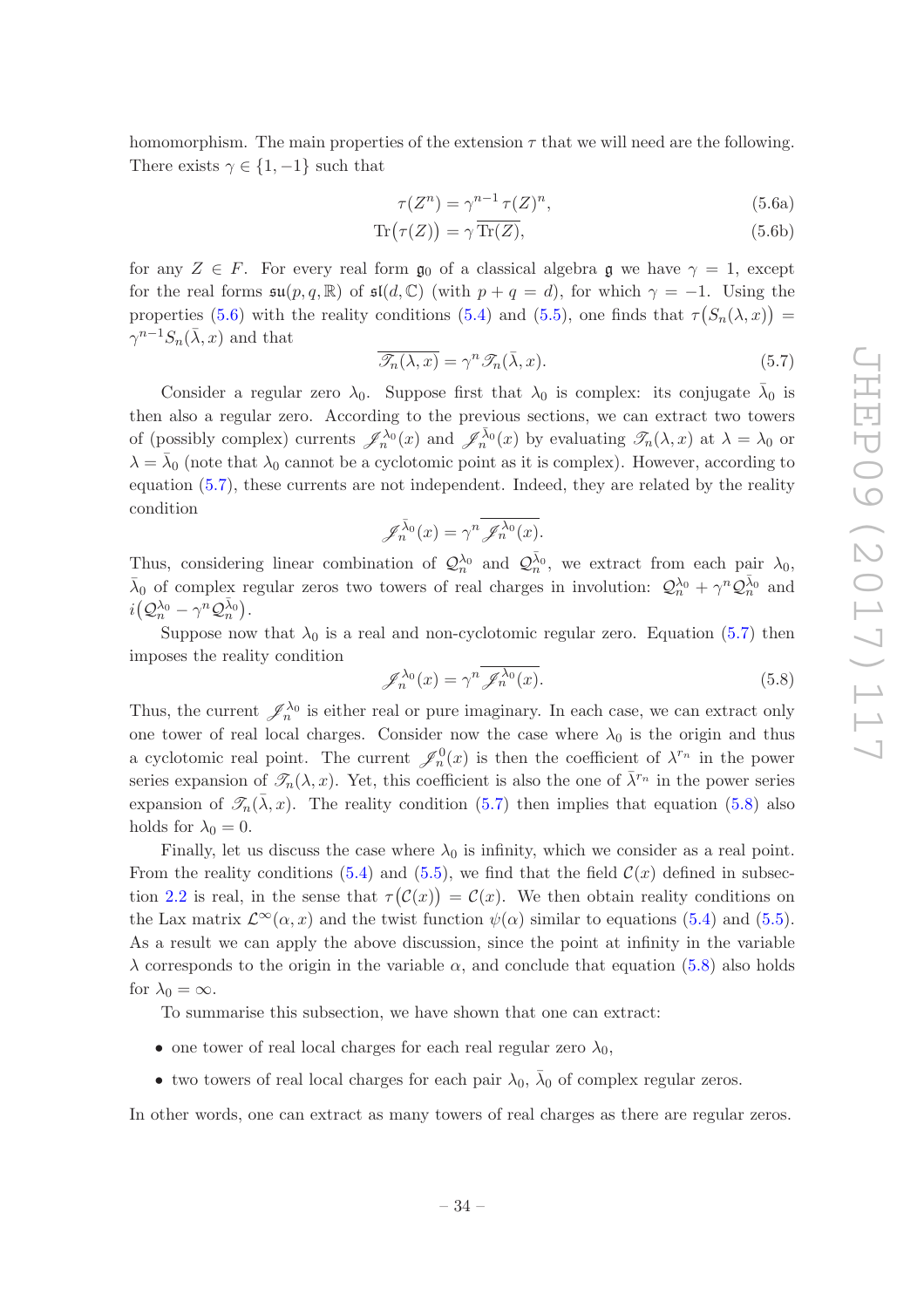#### <span id="page-37-0"></span>6 Integrable hierarchies and zero curvature equations

In the previous sections, we constructed a infinite set of local charges  $\mathcal{Q}_n^{\lambda_0}$  in involution, with  $\lambda_0$  regular zeros. It induces an infinite set of commuting Hamiltonian flows, defined by  $\{\mathcal{Q}_n^{\lambda_0},\cdot\}$ . In this section, we show that these flows generate a hierarchy of integrable equations. More precisely, we associate with each charge  $\mathcal{Q}_n^{\lambda_0}$  a connection

$$
\nabla_n^{\lambda_0} = \left\{ \mathcal{Q}_n^{\lambda_0}, \cdot \right\} + \mathcal{M}_n^{\lambda_0}(\lambda, x)
$$

which commutes with the connection  $\nabla_x = \partial_x + \mathcal{L}(\lambda, x)$ . We show that the connections  $\nabla_n^{\lambda_0}$  also commute with one another for finite regular zeros  $\lambda_0$ . The commutativity of these connections takes the form of zero curvature equations. In particular, we will use the zero curvature equations involving  $\mathcal{L}(\lambda, x)$  and the  $\mathcal{M}^{\lambda_0}_{n}(\lambda, x)$ 's to prove that the local charges  $\mathcal{Q}_n^{\lambda_0}$  are in involution with the non-local charges extracted from the monodromy of  $\mathcal{L}(\lambda, x)$ .

# <span id="page-37-1"></span>6.1 Zero curvature equations with  $\mathcal L$

The starting point of this article is an integrable system with Lax matrix  $\mathcal{L}(\lambda, x)$  and Hamiltonian  $H$ . The dynamical equations of this system are generated by the Poisson bracket with  $H$ . They are encoded in the form of a zero curvature equation

<span id="page-37-5"></span>
$$
\{\mathcal{H},\mathcal{L}(\lambda,x)\}-\partial_x\mathcal{M}(\lambda,x)+[\mathcal{M}(\lambda,x),\mathcal{L}(\lambda,x)]=0
$$
\n(6.1)

on the Lax matrix  $\mathcal{L}(\lambda, x)$  and a g-valued matrix  $\mathcal{M}(\lambda, x)$ . In this subsection, we study the dynamics of the Lax matrix under the Hamiltonian flows generated by the local charges  $\mathcal{Q}_n^{\lambda_0}$  constructed in the previous sections. More precisely, we show that these dynamics also take the form of a zero curvature equation on  $\mathcal{L}(\lambda, x)$ :

<span id="page-37-4"></span>**Theorem 6.1.** Let  $\lambda_0 \in \mathcal{Z}$  and  $n \in \mathcal{E}_{\lambda_0}$ . There exists a matrix  $\mathcal{M}_n^{\lambda_0}(\lambda, x)$  such that we have the zero curvature equation

$$
\left\{\mathcal{Q}_n^{\lambda_0},\mathcal{L}(\lambda,x)\right\}-\partial_x\mathcal{M}_n^{\lambda_0}(\lambda,x)+\left[\mathcal{M}_n^{\lambda_0}(\lambda,x),\mathcal{L}(\lambda,x)\right]=0.
$$

*Proof.* Let us apply the second result of Corollary [2.3](#page-15-2) to the  $r/s$ -system  $(2.1)$ . Using the form  $(2.5)$  of the R-matrix, we find

$$
\{\mathcal{L}(\lambda, x), \mathcal{F}_n(\mu, y)\} = n \left[ \text{Tr}_{\mathbf{\underline{2}}} \Big( \mathcal{R}_{\mathbf{\underline{12}}}^0(\lambda, \mu) S_{n-1}(\mu, y) \mathbf{I}(\lambda, x) \Big) \delta_{xy} \Big) \right] \delta_{xy} \tag{6.2}
$$

$$
- n \text{Tr}_{\mathbf{\underline{2}}} \Big( \mathcal{R}_{\mathbf{\underline{12}}}^0(\lambda, \mu) S_{n-1}(\mu, y) \mathbf{I}(\lambda, y) \Big) \delta'_{xy} - n \frac{\varphi(\mu)}{\varphi(\lambda)} \text{Tr}_{\mathbf{\underline{2}}} \Big( \mathcal{R}_{\mathbf{\underline{21}}}^0(\mu, \lambda) S_{n-1}(\mu, y) \mathbf{I}(\lambda, y) \Big) \delta'_{xy}.
$$

Consider first the case where  $\lambda_0$  is a non-cylotomic regular zero. Evaluating the equation above at  $\mu = \lambda_0$  and using  $\varphi(\lambda_0) = 0$ , we have

<span id="page-37-3"></span>
$$
\left\{\mathcal{L}(\lambda,x),\mathscr{J}_n^{\lambda_0}(y)\right\} = \left[\mathcal{N}_n^{\lambda_0}(\lambda,y),\mathcal{L}(\lambda,x)\right]\delta_{xy} - \mathcal{N}_n^{\lambda_0}(\lambda,y)\delta'_{xy},\tag{6.3}
$$

where

<span id="page-37-6"></span><span id="page-37-2"></span>
$$
\mathcal{N}_n^{\lambda_0}(\lambda, x) = n \operatorname{Tr}_{\mathbf{\underline{2}}} \Big( \mathcal{R}_{\mathbf{\underline{12}}}^0(\lambda, \lambda_0) S_{n-1}(\lambda_0, x)_{\mathbf{\underline{2}}} \Big). \tag{6.4}
$$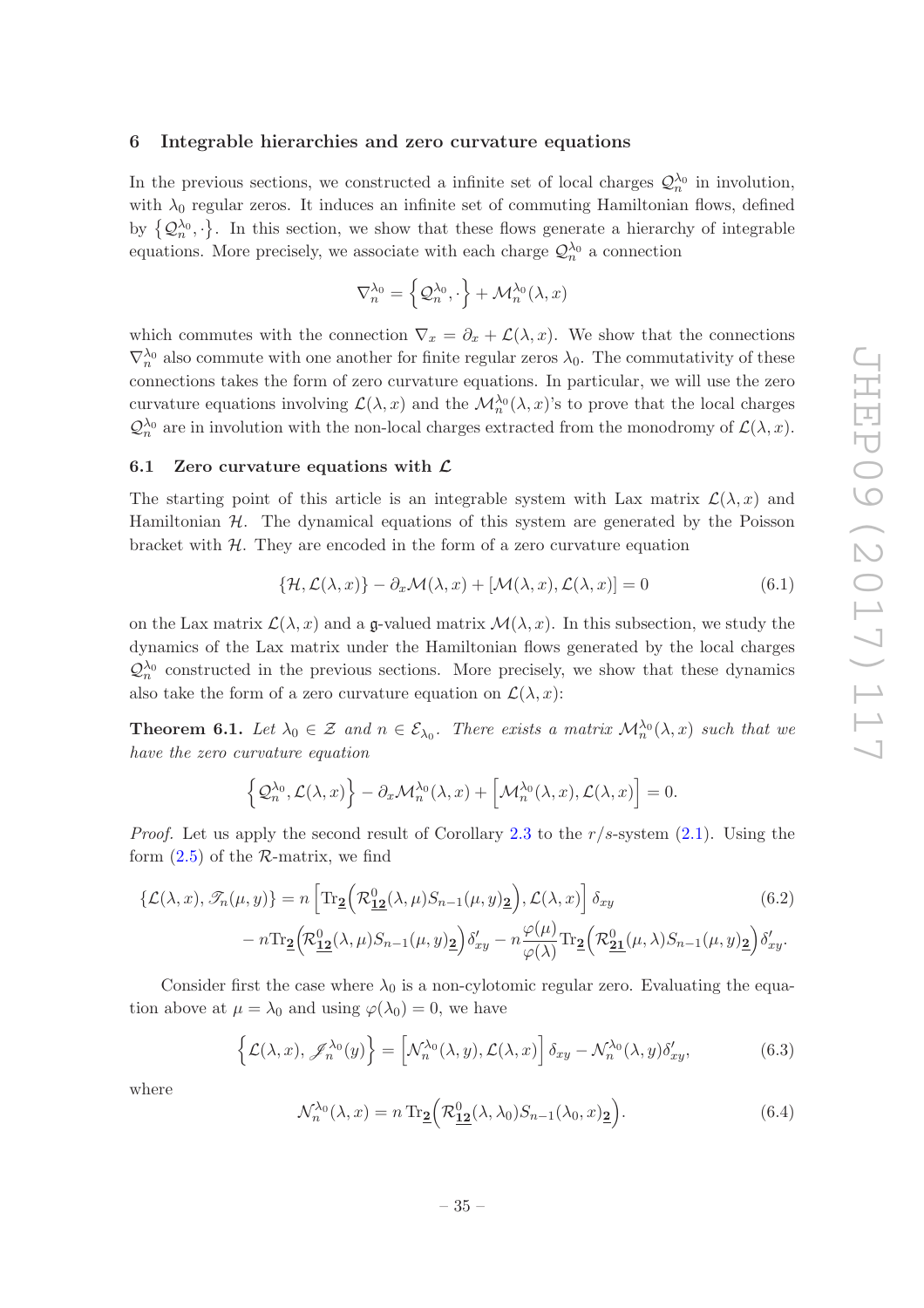$\Box$ 

Suppose now that  $\lambda_0$  is the origin, which is a cyclotomic point, in which case  $\mathscr{J}_n^0(y)$  is constructed as the coefficient of  $\mu^{r_n}$  in the power series expansion of  $\mathcal{T}_n(\mu, y)$ . Moreover, as  $n \in \mathcal{E}_0$ , we have  $r_n < T - 1$  (see section [4\)](#page-22-1). The Poisson bracket  $\{\mathcal{L}(\lambda, x), \mathcal{J}_n^0(y)\}\$ is thus the  $\mu^{r_n}$ -term in equation [\(6.2\)](#page-37-2). We have  $\varphi(\mu) = O(\mu^{T-1})$  and  $r_n < T-1$ , thus the last term of equation [\(6.2\)](#page-37-2) cannot contribute to  $\mu^{r_n}$ . Thus, we also have equation [\(6.3\)](#page-37-3) for  $\lambda_0 = 0$ , with

$$
\mathcal{N}_n^0(\lambda, x) = n \operatorname{Tr}_{\mathbf{\underline{2}}} \Big( \mathcal{R}_{\mathbf{\underline{12}}}^0(\lambda, \mu) S_{n-1}(\mu, x)_{\mathbf{\underline{2}}} \Big) \Big|_{\mu^{r_n}}.
$$

We will say that  $\mathcal{N}_n^{\lambda_0}$  is the Lax matrix associated with the charge defined as the integral of the current  $\mathscr{J}_n^{\lambda_0}$ . Equation [\(6.3\)](#page-37-3) implies a zero curvature equation for the evolution of  $\mathcal{L}(\lambda, x)$  under the Hamiltonian flow of this charge. In general, the charge  $\mathcal{Q}_n^{\lambda_0}$  is not the integral of  $\mathscr{J}_n^{\lambda_0}$  but of  $\mathscr{K}_n^{\lambda_0}$  (see previous sections). Recall that  $\mathscr{K}_n^{\lambda_0}$  is a polynomial in the  $\mathscr{J}_m^{\lambda_0}$ 's. We construct the Lax matrix  $\mathcal{M}_n^{\lambda_0}(\lambda,x)$  associated with  $\mathcal{Q}_n^{\lambda_0}$  by assigning any monomial  $\mathscr{J}_{m_1}^{\lambda_0} \cdots \mathscr{J}_{m_p}^{\lambda_0}$  in this polynomial to the matrix

$$
\sum_{k=1}^p \left( \prod_{j \neq k} \mathcal{J}_{m_j}^{\lambda_0}(x) \right) \mathcal{N}_{m_k}^{\lambda_0}(\lambda, x).
$$

Using the fact that the Poisson bracket is a derivation, we find from equation  $(6.3)$  that

$$
\left\{\mathcal{L}(\lambda,x), \mathscr{K}_n^{\lambda_0}(y)\right\} = \left[\mathcal{M}_n^{\lambda_0}(\lambda,y), \mathcal{L}(\lambda,x)\right] \delta_{xy} - \mathcal{M}_n^{\lambda_0}(\lambda,y) \delta'_{xy}.
$$
 (6.5)

After integration over y, we get the required zero curvature equation.

Thus, the Hamiltonian flows of the charges  $\mathcal{Q}_n^{\lambda_0}$  generate dynamical equations that can be recast in the form of zero curvature equations. In conclusion, we have constructed a hierarchy of integrable systems with Lax matrix  $\mathcal{L}(\lambda, x)$  and Hamiltonians  $\mathcal{Q}_n^{\lambda_0}$ . The zero curvature equations of Theorem [6.1](#page-37-4) can be seen as the commutativity of the connections

<span id="page-38-0"></span>
$$
\nabla_n^{\lambda_0} = \left\{ \mathcal{Q}_n^{\lambda_0}, \cdot \right\} + \mathcal{M}_n^{\lambda_0}(\lambda, x) \tag{6.6}
$$

with  $\nabla_x = \partial_x + \mathcal{L}(\lambda, x)$ . This connection  $\nabla_x$  can be thought of as the connection associated with the local momentum  $P$  of the theory. As already mentioned, we will see in section [7](#page-46-0) that for the models we consider, the Hamiltonian is given by a linear combination  $\mathcal{H} = \sum_{\lambda_0 \in \mathcal{Z}} a_{\lambda_0} \mathcal{Q}_2^{\lambda_0} + b\mathcal{P}$  of the quadratic charges  $\mathcal{Q}_2^{\lambda_0}$  and the momentum  $\mathcal{P}$ . Therefore, the matrix  $\mathcal{M}(\lambda, x)$  of equation [\(6.1\)](#page-37-5) can be constructed as  $\sum_{\lambda_0 \in \mathcal{Z}} a_{\lambda_0} \mathcal{M}_2^{\lambda_0}(\lambda, x) + b\mathcal{L}(\lambda, x)$ .

Theorem [6.1](#page-37-4) only treats the case of finite regular zeros  $\lambda_0$ . Let us also briefly discuss what happens when  $\lambda_0 = \infty$ . In this case,  $\mathscr{J}_n^{\infty}(x)$  is extracted from the Lax matrix  $\mathcal{L}^{\infty}(\alpha, x)$ . Since this matrix satisfies an r/s-system with twist function  $\psi(\alpha)$ , one can apply the method developed here. Doing so we find that the dynamics of  $\mathcal{L}^{\infty}(\alpha, x)$  under the Hamiltonian flow of  $\mathcal{Q}_n^{\infty}$  takes the form of a zero curvature equation. Moreover, starting with the Poisson bracket  $(5.2)$  and working weakly, we also find a weak curvature equation

$$
\{\mathcal{Q}_n^\infty,\mathcal{L}(\lambda,x)\}-\partial_x\mathcal{M}_n^\infty(\lambda,x)+[\mathcal{M}_n^\infty(\lambda,x),\mathcal{L}(\lambda,x)]\approx 0,
$$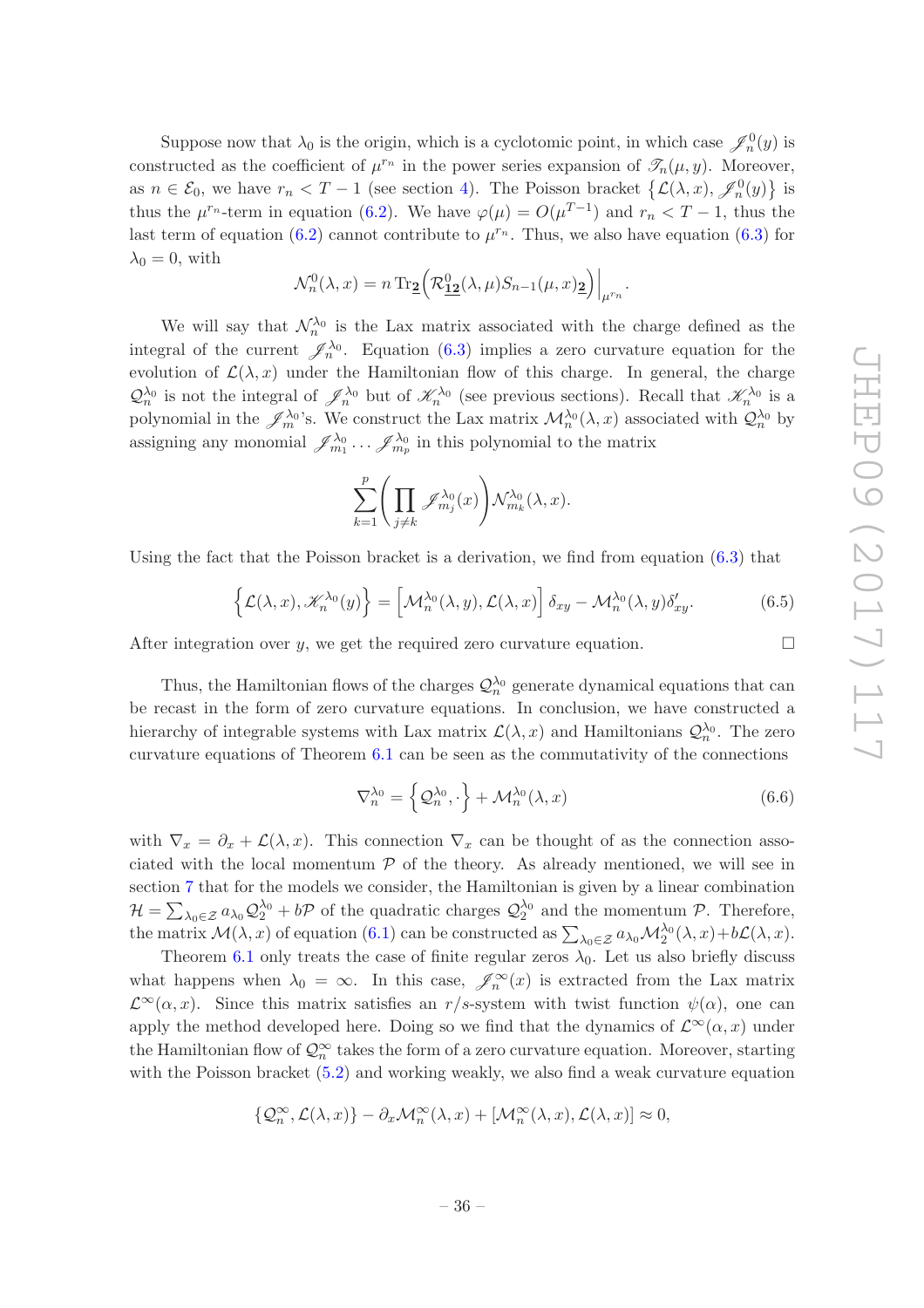where the matrix  $\mathcal{M}_n^{\infty}(\lambda, x)$  is constructed from

$$
\mathcal{N}_n^{\infty}(\lambda, x) = -n \alpha^{-2} \operatorname{Tr}_{\mathbf{\underline{2}}} \left( \widetilde{\mathcal{R}}_{\mathbf{\underline{12}}}^0(\lambda, \alpha^{-1}) S_{n-1}^{\infty}(\alpha, x)_{\mathbf{\underline{2}}} \right) \Big|_{\alpha^{r_n}}
$$

in the same way as  $\mathcal{M}^{\lambda_0}_{n}(\lambda,x)$  was built from  $\mathcal{N}^{\lambda_0}_{n}(\lambda,x)$  for a finite regular zero  $\lambda_0$ . In other words, Theorem [6.1](#page-37-4) also applies for  $\lambda_0 = \infty$  when Poisson brackets are considered weakly.

Let us end this subsection by stating a few properties of the Lax matrix  $\mathcal{M}_n^{\lambda_0}(\lambda, x)$ . Using the equivariance property  $(2.7)$ , we find that

$$
\sigma\left(\mathcal{M}^{\lambda_0}_n(\lambda,x)\right)=\mathcal{M}^{\lambda_0}_n(\omega\lambda,x).
$$

The Lax matrix  $\mathcal{M}_n^{\lambda_0}$  thus satisfies the same equivariance property [\(2.8\)](#page-9-1) as  $\mathcal{L}$ . Recall that the Lax matrix  $\mathcal{N}_n^0(\lambda, x)$  is extracted as the  $\mu^{r_n}$ -term in

<span id="page-39-2"></span>
$$
\mathcal{N}_n(\mu; \lambda, x) = n \operatorname{Tr}_{\mathbf{\underline{2}}} \Big( \mathcal{R}_{\mathbf{\underline{12}}}^0(\lambda, \mu) S_{n-1}(\mu, x)_{\mathbf{\underline{2}}} \Big). \tag{6.7}
$$

Consider the equivariance properties [\(4.3\)](#page-23-5) and

$$
\sigma_{\underline{2}} \mathcal{R}_{\underline{1}\underline{2}}^{0}(\lambda,\mu) = \omega \mathcal{R}_{\underline{1}\underline{2}}^{0}(\lambda,\omega\mu).
$$

Combining it with the fact that  $\text{Tr}(\sigma(Y)\sigma(Z)) = \text{Tr}(YZ)$  for any matrices  $Y, Z \in F$  (see appendix [A\)](#page-55-0), we find that

<span id="page-39-1"></span>
$$
\mathcal{N}_n(\omega\mu; \lambda, x) = \omega^{r_n} \mathcal{N}_n(\mu; \lambda, x).
$$
\n(6.8)

Therefore, the power series expansion of  $\mathcal{N}_n(\mu;\lambda,x)$  in  $\mu$  contains powers of the form  $r_n + kT$ , with  $k \in \mathbb{Z}_{\geq 0}$ . In particular,  $\mathcal{N}_n^0(\lambda, x)$  is the coefficient of the smallest power in this expansion, in the same way as  $\mathscr{J}_n^0(x)$  is in the expansion of  $\mathscr{T}_n(\mu, x)$ .

Let us define  $\mathcal{M}_n(\mu; \lambda, x)$  from  $\mathcal{N}_n(\mu; \lambda, x)$  and  $\mathcal{I}_n(\mu, x)$  in the same way we constructed  $\mathcal{M}_{n}^{\lambda_{0}}(\lambda,x)$  from  $\mathcal{N}_{n}^{\lambda_{0}}(\lambda,x)$  and  $\mathscr{J}_{n}^{\lambda_{0}}(x)$ . In particular,  $\mathcal{M}_{n}^{\lambda_{0}}(\lambda,x)$  is the evaluation of  $\mathcal{M}_n(\mu; \lambda, x)$  at  $\mu = \lambda_0$ . From equations [\(4.6\)](#page-24-1) and [\(6.8\)](#page-39-1), we find the following equivariance property

$$
\mathcal{M}_n(\omega\mu;\lambda,x) = \omega^{r_n} \mathcal{M}_n(\mu;\lambda,x). \tag{6.9}
$$

So  $\mathcal{M}_n^0(\lambda, x)$  is the coefficient of the first term  $\mu^{r_n}$  in the power series expansion of  $\mathcal{M}_n(\mu\,;\lambda,x).$ 

#### <span id="page-39-0"></span>6.2 Involution with non-local charges

In this subsection, we use the result of the previous one to prove that the local charges  $\mathcal{Q}_n^{\lambda_0}$  are in involution with the non-local charges extracted from the monodromy of the Lax matrix  $\mathcal{L}(\lambda, x)$ . This monodromy is defined as the path-ordered exponential

$$
T(\lambda) = P \overleftarrow{\exp} \left( - \int dz \, \mathcal{L}(\lambda, z) \right),
$$

where the integral is taken on the real line  $\mathbb R$  or the circle  $S^1$ , depending on the coordinate space of the model. Consider also the partial transfer matrices

$$
T(\lambda; x, y) = P \overleftarrow{\exp} \left( - \int_y^x dz \, \mathcal{L}(\lambda, z) \right).
$$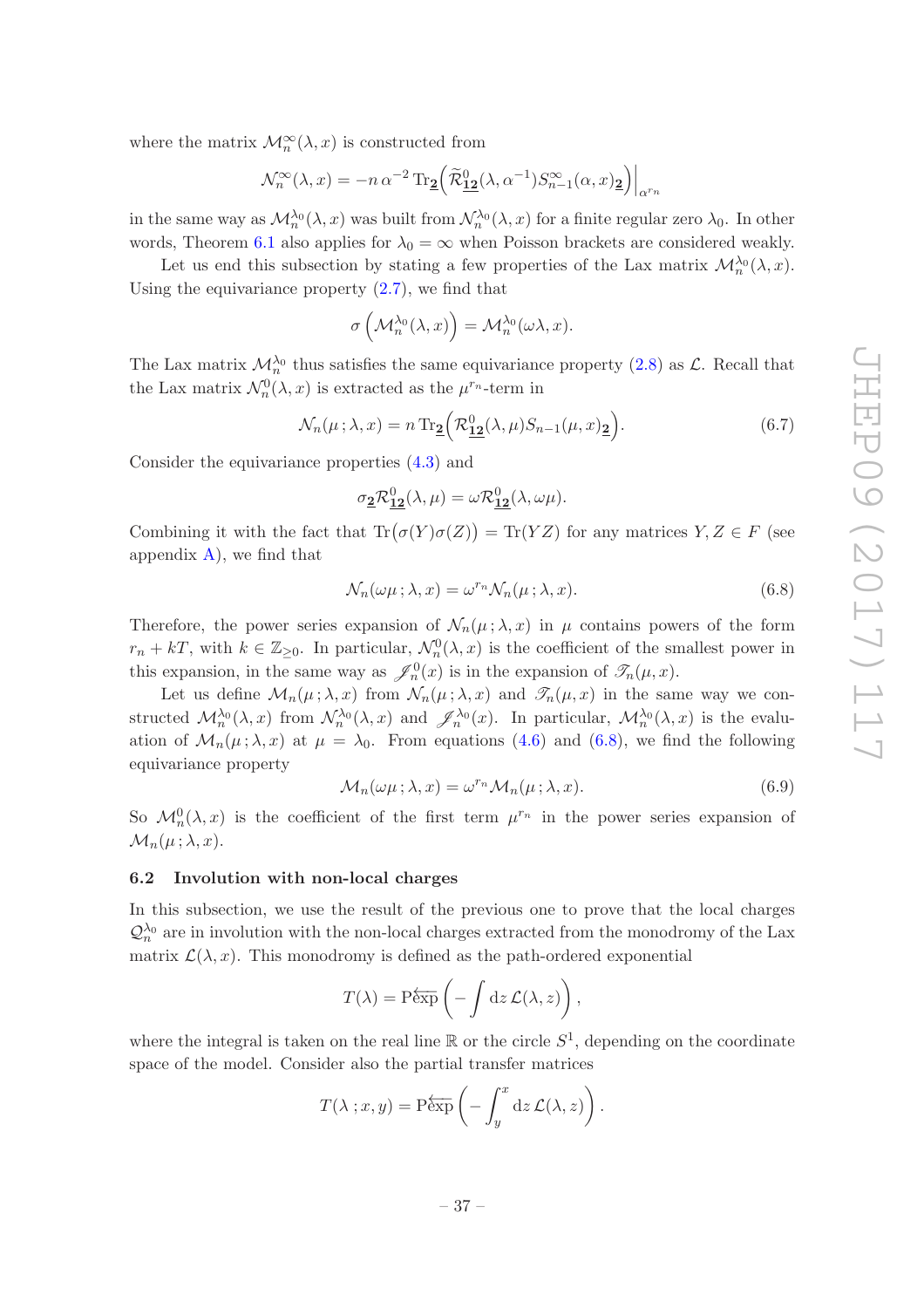These matrices satisfy the initial condition  $T(\lambda; x, x) =$  Id and the differential equations

<span id="page-40-0"></span>
$$
\partial_x T(\lambda; x, y) = -\mathcal{L}(\lambda, x) T(\lambda; x, y), \qquad (6.10a)
$$

$$
\partial_y T(\lambda; x, y) = T(\lambda; x, y) \mathcal{L}(\lambda, y). \tag{6.10b}
$$

Moreover, the variation of T under a infinitesimal variation  $\delta \mathcal{L}$  of  $\mathcal{L}$  is given by

$$
\delta T(\lambda \; ; x, y) = -\int_y^x dz \, T(\lambda \; ; x, z) \delta \mathcal{L}(\lambda, z) T(\lambda \; ; z, y).
$$

This formula allows one to compute derivatives of T and in particular its Poisson bracket with the local charge  $\mathcal{Q}_n^{\lambda_0}$ , for  $\lambda_0 \in \mathcal{Z}$  and  $n \in \mathcal{E}_{\lambda_0}$ . Specifically, we have

<span id="page-40-1"></span>
$$
\left\{\mathcal{Q}_n^{\lambda_0}, T(\lambda; x, y)\right\} = -\int_y^x \mathrm{d}z \, T(\lambda; x, z) \left\{\mathcal{Q}_n^{\lambda_0}, \mathcal{L}(\lambda, z)\right\} T(\lambda; z, y). \tag{6.11}
$$

The Poisson bracket of  $\mathcal{Q}_n^{\lambda_0}$  and  $\mathcal{L}(\lambda, z)$  is given by Theorem [6.1.](#page-37-4) Using this together with the equations  $(6.10)$  and  $(6.11)$ , we find

$$
\left\{\mathcal{Q}_n^{\lambda_0}, T(\lambda; x, y)\right\} = T(\lambda; x, y) \mathcal{M}_n^{\lambda_0}(\lambda, y) - \mathcal{M}_n^{\lambda_0}(\lambda, x) T(\lambda; x, y).
$$

If the spatial coordinate is taken on the real line (from  $-\infty$  to  $\infty$ ) and the fields are assumed to be decreasing at infinity fast enough, we get

$$
\Big\{\mathcal{Q}_{n}^{\lambda_{0}},T(\lambda)\Big\}=0,
$$

i.e. the whole monodromy  $T(\lambda)$  is in involution with  $\mathcal{Q}_n^{\lambda_0}$ . If the spatial coordinate is taken on the circle (from 0 to  $2\pi$ ) and the fields are assumed to be periodic, we get

$$
\left\{\mathcal{Q}_n^{\lambda_0},T(\lambda)\right\} = \left[T(\lambda),\mathcal{M}_n^{\lambda_0}(\lambda,0)\right].
$$

<span id="page-40-2"></span>In this case,  $\mathcal{Q}_n^{\lambda_0}$  Poisson commutes with any central function of  $T(\lambda)$ , e.g. the traces  $\text{Tr}(T(\lambda)^k)$  and the determinant  $\det(T(\lambda))$ . Thus, we have

**Theorem 6.2.** The monodromy  $T(\lambda)$  (resp. the central functions of  $T(\lambda)$ ) is in involution with the local charges  $Q_n^{\lambda_0}$  for  $\lambda_0 \in \mathcal{Z}$  and  $n \in \mathcal{E}_{\lambda_0}$ , if the spatial coordinate is taken on the real line (resp. the circle). In particular, it is conserved .

Proof. It just remains to prove the conservation of the non-local charges. This follows from the fact that the Hamiltonian  $H$  can be expressed as a linear combination of the quadratic charges  $\mathcal{Q}_2^{\lambda_0}$  and the momentum  $\mathcal{P}$ .  $\Box$ 

Once again, this theorem applies only for finite regular zeros  $\lambda_0$ . Following a similar argument to the one given in the previous subsection, it also holds for the charges  $\mathcal{Q}_n^{\infty}$  if we consider Poisson brackets only weakly.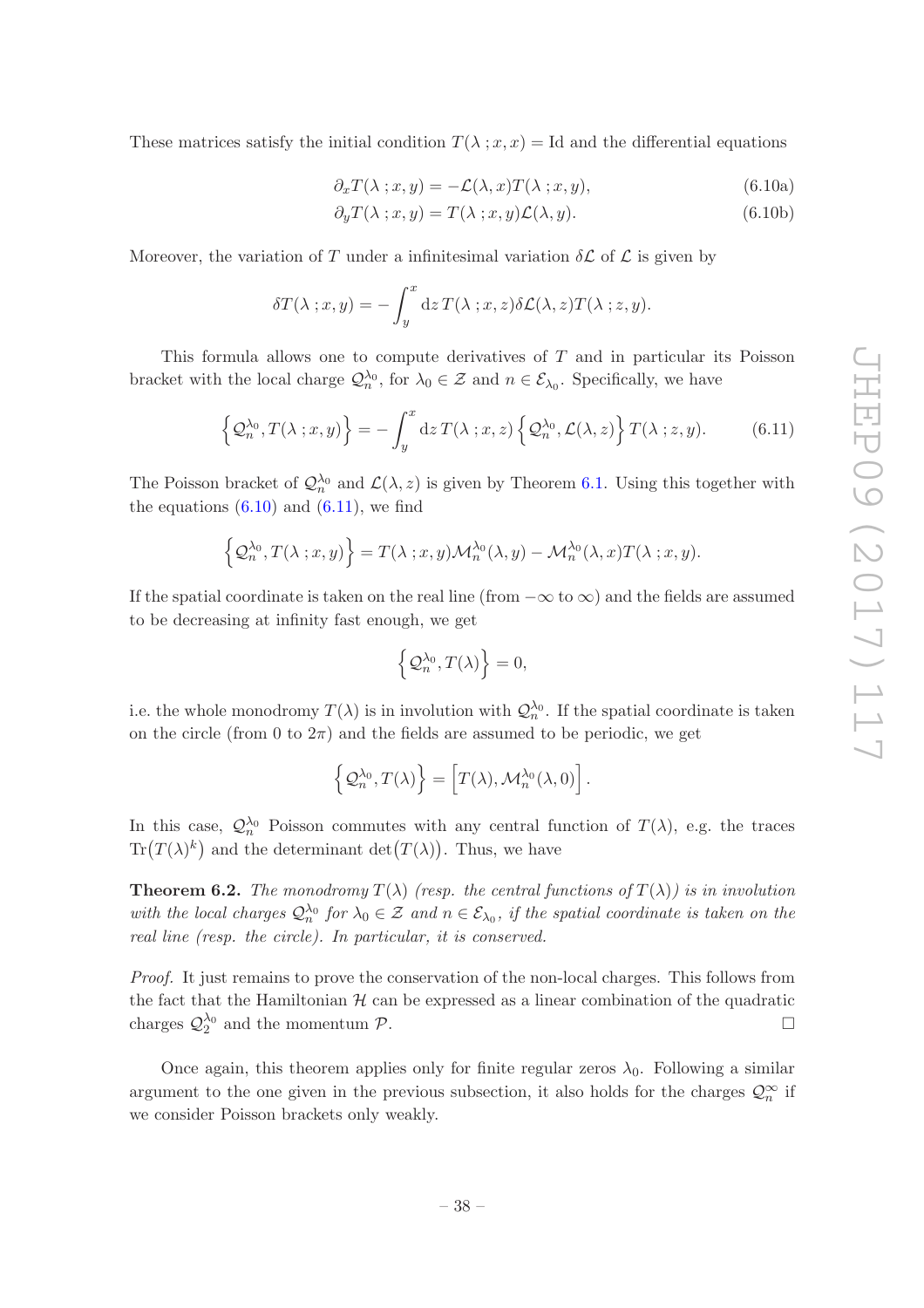# <span id="page-41-0"></span>6.3 Zero curvature equations between the  $\mathcal{M}^{\lambda_0 \prime}_n$ 's

In subsection [6.1,](#page-37-1) we showed that the dynamics of the Lax matrix  $\mathcal{L}(\lambda, x)$  under the Hamiltonian flow of the local charge  $\mathcal{Q}_n^{\lambda_0}$  takes the form of a zero curvature equation with a matrix  $\mathcal{M}_n^{\lambda_0}(\lambda, x)$ . We thus exhibited a hierarchy of integrable equations, corresponding to the commutativity of the connections  $\nabla_n^{\lambda_0}$  with  $\nabla_x$ . This can be seen as the compatibility condition of the two auxiliary linear problems  $\nabla_x \Psi = 0$  and  $\nabla_n^{\lambda_0} \Psi = 0$ , with  $\Psi$  a function on the phase space, valued in the connected and simply connected Lie group with Lie algebra g. In this subsection, we prove that the connections  $\nabla_n^{\lambda_0}$  and  $\nabla_m^{\mu_0}$  also commute with one another (except when  $\lambda_0$  is finite and  $\mu_0 = \infty$ ). This can be seen as the simultaneous compatibility of all auxiliary linear problems  $\nabla_n^{\lambda_0} \Psi = 0$  and it takes the form of zero curvature equations:

<span id="page-41-2"></span>**Theorem 6.3.** Let  $\lambda_0, \mu_0 \in \mathcal{Z}$ ,  $n \in \mathcal{E}_{\lambda_0}$  and  $m \in \mathcal{E}_{\mu_0}$ . We have the zero curvature equation

$$
\Big\{\mathcal{Q}_{n}^{\lambda_{0}},\mathcal{M}_{m}^{\mu_{0}}(\lambda,x)\Big\}-\Big\{\mathcal{Q}_{m}^{\mu_{0}},\mathcal{M}_{n}^{\lambda_{0}}(\lambda,x)\Big\}+\Big[\mathcal{M}_{n}^{\lambda_{0}}(\lambda,x),\mathcal{M}_{m}^{\mu_{0}}(\lambda,x)\Big]=0.
$$

This subsection is entirely devoted to the proof of Theorem [6.3.](#page-41-2) After stating some general results, we will treat separately the cases  $\lambda_0 \neq \mu_0$  and  $\lambda_0 = \mu_0$ . Note that for the latter, we only have a complete proof for an algebra g of type B, C and D. For g of type A, we verified Theorem [6.3](#page-41-2) for the first degrees  $n$  and  $m$  and conjecture that it holds more generally for any n and m. To improve the clarity of the subsection, some technical details of the proof are presented in appendix [B](#page-56-1) .

Here also the theorem concerns the finite regular zeros  $\lambda_0$  and  $\mu_0$ . The method presented in this subsection also applies for  $\lambda_0 = \mu_0 = \infty$  as  $\mathcal{L}^{\infty}(\lambda, x)$  also satisfies an  $r/s$ -system with twist function (Theorem [2.1\)](#page-13-3). However, the theorem does not hold when  $\lambda_0$ is finite and  $\mu_0 = \infty$ , even if Poisson brackets are considered only weakly.

#### <span id="page-41-1"></span>6.3.1 Some general results

Let us consider the Poisson bracket  $(6.2)$ . It can be rewritten

$$
\{S(\lambda, x), \mathcal{F}_m(\mu, y)\} = -m \operatorname{Tr}_{\mathbf{\underline{2}}} \Big( U_{\mathbf{\underline{12}}}(\lambda, \mu) S_{m-1}(\mu, y) \mathbf{\underline{2}} \Big) \delta'_{xy} + m \left[ \operatorname{Tr}_{\mathbf{\underline{2}}} \Big( \mathcal{R}_{\mathbf{\underline{12}}}^0(\lambda, \mu) S_{m-1}(\mu, x) \mathbf{\underline{2}} \Big), S(\lambda, x) \right] \delta_{xy},
$$

with  $S(\lambda, x) = S_1(\lambda, x) = \varphi(\lambda) \mathcal{L}(\lambda, x)$ . Starting from this Poisson bracket, we elevate  $S(\lambda, x)$  to the power  $n-1$  and find, using the fact that the Poisson bracket and the commutator are derivations, that

$$
\{S_{n-1}(\lambda, x), \mathcal{I}_m(\mu, y)\} = m \left[ \text{Tr}_{\mathbf{\underline{2}}} \Big( \mathcal{R}_{\mathbf{\underline{12}}}^0(\lambda, \mu) S_{m-1}(\mu, x) \mathbf{I}_2 \Big), S_{n-1}(\lambda, x) \right] \delta_{xy} \tag{6.12}
$$

$$
- m \sum_{k=0}^{n-2} S_k(\lambda, x) \text{Tr}_{\mathbf{\underline{2}}} \Big( U_{\mathbf{\underline{12}}}(\lambda, \mu) S_{m-1}(\mu, y) \mathbf{I}_2 \Big) S_{n-2-k}(\lambda, x) \delta'_{xy}.
$$

Recall the definition [\(6.7\)](#page-39-2) of  $\mathcal{N}_n(\lambda;\rho,x)$ . From the Poisson bracket [\(6.12\)](#page-41-3), using the cyclicity of the trace, we find

<span id="page-41-3"></span>
$$
\{\mathcal{N}_n(\lambda;\rho,x),\mathcal{I}_m(\mu,y)\}=\Gamma^{\lambda\mu}_{nm}(\rho,x)\delta_{xy}+\Xi^{\lambda\mu}_{nm}(\rho,x,y),
$$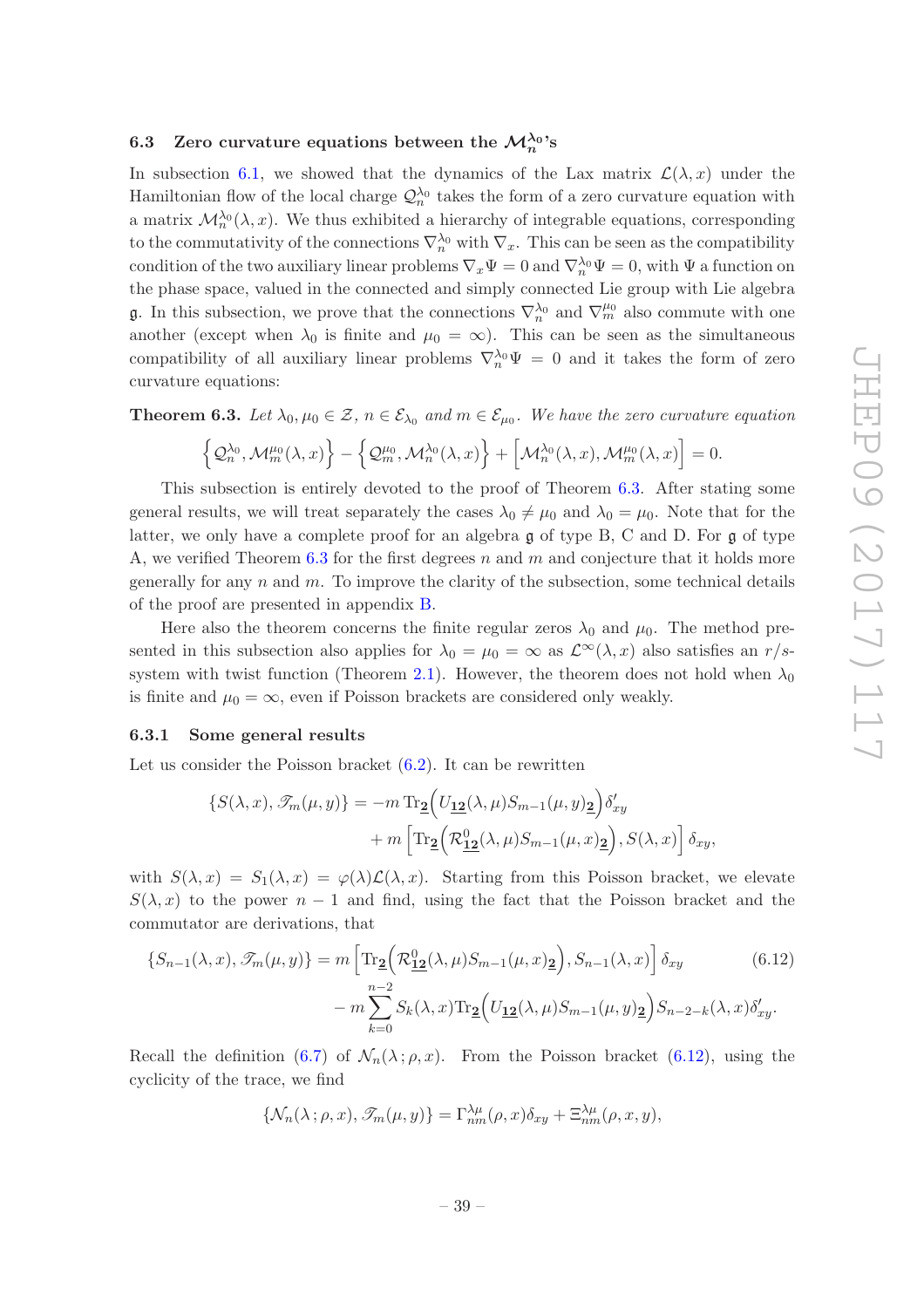<span id="page-42-2"></span><span id="page-42-0"></span>(6.14)

where

$$
\Gamma_{nm}^{\lambda\mu}(\rho,x) = nm \text{Tr}_{\mathbf{23}}\Big(\Big[\mathcal{R}_{\mathbf{12}}^{0}(\rho,\lambda),\mathcal{R}_{\mathbf{23}}^{0}(\lambda,\mu)\Big]S_{n-1}(\lambda,x)_{\mathbf{2}}S_{m-1}(\mu,y)_{\mathbf{3}}\Big),\tag{6.13}
$$
\n
$$
\Xi_{nm}^{\lambda\mu}(\rho,x,y) = nm \text{Tr}_{\mathbf{23}}\left(\mathcal{R}_{\mathbf{12}}^{0}(\rho,\lambda)S_{m-1}(\mu,y)_{\mathbf{3}}\sum_{k=0}^{n-2}S_{k}(\lambda,x)_{\mathbf{2}}U_{\mathbf{23}}(\lambda,\mu)S_{n-2-k}(\lambda,x)_{\mathbf{2}}\right)\delta_{xy}',
$$

with  $U$  defined in equation  $(2.36)$ . Let us introduce

$$
\mathcal{Y}_{nm}^{\lambda\mu}(\rho, x, y) = [\mathcal{N}_n(\lambda; \rho, x), \mathcal{N}_m(\mu; \rho, x)] \, \delta_{xy} \n+ \{ \mathcal{I}_n(\lambda, y), \mathcal{N}_m(\mu; \rho, x) \} - \{ \mathcal{I}_m(\mu, y), \mathcal{N}_n(\lambda; \rho, x) \}.
$$

It contains a term equal to  $\delta_{xy}$  times

$$
[\mathcal{N}_n(\lambda;\rho,x),\mathcal{N}_m(\mu;\rho,x)] + \Gamma^{\lambda\mu}_{nm}(\rho,x) - \Gamma^{\mu\lambda}_{mn}(\rho,x).
$$

One can show from equations  $(6.7)$  and  $(6.13)$  that this is equal to

$$
\mathrm{Tr}_{\underline{\mathbf{33}}} \Big( \Upsilon_{\underline{\mathbf{123}}}(\rho, \lambda, \mu) S_{n-1}(\lambda, x) \underline{\mathbf{2}} S_{m-1}(\mu, x) \underline{\mathbf{3}} \Big),
$$

with

$$
\Upsilon_{\underline{123}}(\rho,\lambda,\mu)=\left[\mathcal{R}_{\underline{12}}^0(\rho,\lambda),\mathcal{R}_{\underline{13}}^0(\rho,\mu)\right]+\left[\mathcal{R}_{\underline{12}}^0(\rho,\lambda),\mathcal{R}_{\underline{23}}^0(\lambda,\mu)\right]+\left[\mathcal{R}_{\underline{32}}^0(\mu,\lambda),\mathcal{R}_{\underline{13}}^0(\rho,\mu)\right].
$$

This terms vanishes as  $\mathcal{R}^0$  is a solution of the classical Yang-Baxter equation [\(2.2\)](#page-8-6). We are therefore simply left with

<span id="page-42-1"></span>
$$
\mathcal{Y}_{nm}^{\lambda\mu}(\rho, x, y) = \Xi_{nm}^{\lambda\mu}(\rho, x, y) - \Xi_{mn}^{\mu\lambda}(\rho, x, y). \tag{6.15}
$$

The currents  $\mathscr{J}_k$  are extracted from  $\mathscr{T}_k$ . But in general, the charges are constructed from currents  $\mathscr{K}_k$  which are extracted from  $\mathcal{W}_k$ , where the definition of  $\mathcal{W}_k$  depends on  $\mathfrak g$ and  $\sigma$  (see subsections [3.5](#page-22-0) and [4.7\)](#page-31-0). In particular, we have  $\mathscr{K}_k^{\lambda_0}(x) = \mathcal{W}_k(\lambda_0, x)$  for a noncyclotomic regular zero  $\lambda_0$ . For the origin, which is cyclotomic,  $\mathscr{K}_k^0(x)$  is the coefficient of  $\lambda^{r_k}$  in  $\mathcal{W}_k(\lambda, x)$ . Let us define

$$
\mathcal{Z}_{nm}^{\lambda\mu}(\rho, x, y) = [\mathcal{M}_n(\lambda; \rho, x), \mathcal{M}_m(\mu; \rho, x)] \, \delta_{xy} \n+ \{\mathcal{W}_n(\lambda, y), \mathcal{M}_m(\mu; \rho, x)\} - \{\mathcal{W}_m(\mu, y), \mathcal{M}_n(\lambda; \rho, x)\}.
$$
\n(6.16)

Using the expression of  $\mathcal{W}_k$  and  $\mathcal{M}_k$  in terms of  $\mathcal{T}_k$  and  $\mathcal{N}_k$ , we see that  $\mathcal{Z}_{nm}^{\lambda\mu}(\rho,x,y)$ contains several types of terms:

- 1. commutators  $[\mathcal{N}_k(\lambda; \rho, x), \mathcal{N}_l(\mu; \rho, x)]$ , multiplied by polynomials in the  $\mathscr{T}_j$ 's,
- 2.  $\Gamma_{kl}^{\lambda\mu}(\rho,x)$  and  $\Gamma_{lk}^{\mu\lambda}(\rho,x)$ , multiplied by polynomials in the  $\mathscr{T}_j$ 's,
- 3.  $\Xi_{kl}^{\lambda\mu}(\rho,x,y)$  and  $\Xi_{lk}^{\mu\lambda}(\rho,x,y)$ , multiplied by polynomials in the  $\mathscr{T}_j$ 's,
- 4.  $\{\mathcal{T}_k(\lambda, x), \mathcal{T}_l(\mu, y)\}\$ and  $\{\mathcal{T}_k(\mu, x), \mathcal{T}_l(\lambda, y)\}\$ , multiplied by polynomials in  $\mathcal{T}_j$ 's and  $\mathcal{N}_j$ 's.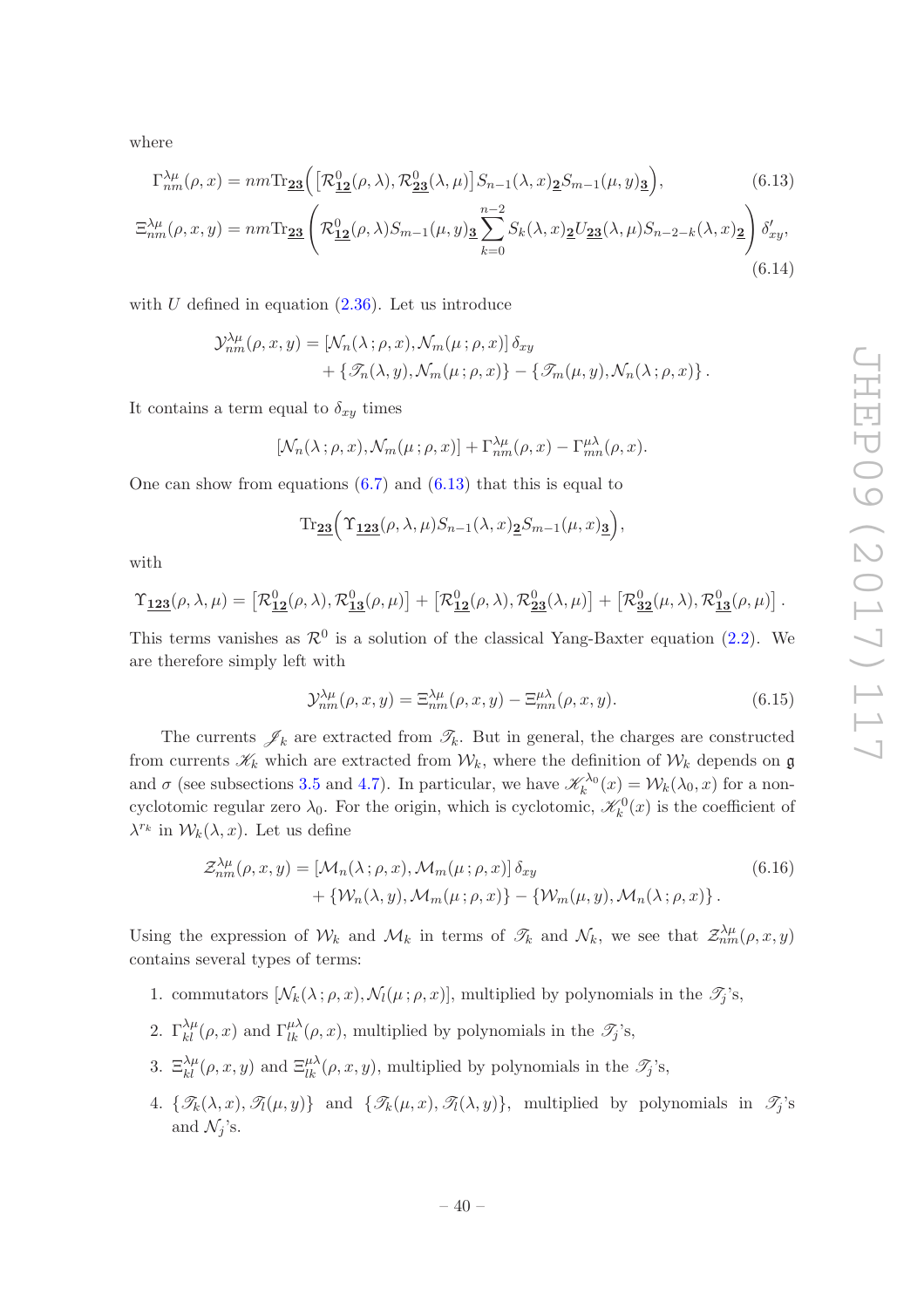Moreover, the terms of type 1 and 2 are always ultralocal, i.e. proportional to  $\delta_{xy}$ . It can be seen that these terms always combine into polynomials of  $\mathcal{I}_j$  multiplied by

$$
[\mathcal{N}_k(\lambda;\rho,x),\mathcal{N}_l(\mu;\rho,x)] + \Gamma_{kl}^{\lambda\mu}(\rho,x) - \Gamma_{lk}^{\mu\lambda}(\rho,x).
$$

As explained above, this vanishes by virtue of the classical Yang-Baxter equation. Therefore,  $\mathcal{Z}_{nm}^{\lambda\mu}(\rho,x,y)$  is composed only of terms of type 3 and 4.

#### <span id="page-43-0"></span>6.3.2 Zero curvature equation at different regular zeros

Let us now prove Theorem [6.3](#page-41-2) when  $\lambda_0$  and  $\mu_0$  are different regular zeros. Since we are not considering here the point at infinity (see discussion after Theorem [6.3\)](#page-41-2), at least one of them is non-cyclotomic, say  $\mu_0$ . Recall that  $U_{23}(\lambda, \mu_0) = \varphi(\lambda) \mathcal{R}^0(\lambda, \mu_0)$ , as  $\varphi(\mu_0) = 0$ .

Consider first the case where  $\lambda_0$  is also non-cyclotomic. We will prove the that zero curvature equation of Theorem [6.3](#page-41-2) holds by showing that  $\mathcal{Z}_{nm}^{\lambda_0\mu_0}(\rho,x,y)$  vanishes. As explained above, it contains two types of terms. The ones of types 4 contain Poisson brackets between currents  $\mathscr{J}_k^{\lambda_0}$  and  $\mathscr{J}_l^{\mu_0}$ . According to Theorem [5.1,](#page-33-2) these brackets are all zeros. As  $\lambda_0$  and  $\mu_0$  are two distinct elements of Z, the cyclotomic orbits  $\mathbb{Z}_T\lambda_0$  and  $\mathbb{Z}_T\mu_0$  are disjoint and thus  $\mathcal{R}^0(\lambda,\mu_0)$  is regular at  $\lambda = \lambda_0$ . We then have  $U_{23}(\lambda_0,\mu_0) = 0$ , as  $\varphi(\lambda_0) = 0$ . We deduce from this that  $\Xi_{kl}^{\lambda_0 \mu_0}(\rho, x, y) = 0$  and similarly  $\Xi_{lk}^{\mu_0 \lambda_0}(\rho, x, y) = 0$ , i.e. the terms of type 3 also vanish. Thus  $\mathcal{Z}_{nm}^{\lambda_0\mu_0}(\rho,x,y)=0$ , as required.

Suppose now that  $\lambda_0$  is the origin and hence a cyclotomic point. Recall that  $\mathscr{K}_n^0(x)$ and  $\mathcal{M}_n^0(\rho, x)$  are the coefficients of  $\lambda^{r_n}$  in respectively  $\mathcal{W}_n(\lambda, x)$  and  $\mathcal{M}_n(\lambda; \rho, x)$ . Thus, it is enough to show that there is no term  $\lambda^{r_n}$  in  $\mathcal{Z}_{nm}^{\lambda\mu_0}(\rho,x,y)$  to prove Theorem [6.3](#page-41-2) in this case. Recall that  $\mathcal{T}_k(\lambda, x)$  and  $\mathcal{N}_k(\lambda; \rho, x)$  contain powers of  $\lambda$  of the form  $r_k + aT$ with  $a \in \mathbb{Z}_{\geq 0}$ . As  $r_n \leq T-2 < T$  for  $n \in \mathcal{E}_{\lambda_0}$ , the powers with  $a \geq 1$  cannot contribute to the  $\lambda^{r_n}$ -term. Following the discussion at the end of paragraph [6.3.1,](#page-41-1) the term  $\lambda^{r_n}$  of  $\mathcal{Z}_{nm}^{\lambda\mu_0}(\rho,x,y)$  is thus composed of polynomials in the  $\mathcal{J}_k^{0}$ 's and  $\mathcal{N}_k^{0}$ 's times Poisson brackets of  $\mathcal{J}_k^0$  with  $\mathcal{J}_l^{\mu_0}$  or terms of the form

$$
\left. \Xi^{\lambda\mu_0}_{kl}(\rho, x, y) \right|_{\lambda^{r_k}} \quad \text{or} \quad \left. \Xi^{\mu_0\lambda}_{lk}(\rho, x, y) \right|_{\lambda^{r_k}},
$$

for k such that  $r_k < T - 1$ . According to Theorem [5.1,](#page-33-2) the Poisson brackets of such  $\mathscr{J}_k^0$  with  $\mathscr{J}_l^{\mu_0}$  vanish. Moreover,  $\Xi_{kl}^{\lambda\mu_0}(\rho,x,y)$  is proportional to  $\varphi(\lambda)\mathcal{R}^0(\lambda,\mu_0)$ . Yet,  $\varphi(\lambda) = O(\lambda^{T-1})$  and  $r_k < T-1$ , hence  $\frac{\partial \lambda \mu_0}{\partial r_k}(\rho, x, y) \Big|_{\lambda^{r_k}} = 0$ . Similarly  $\Xi_{lk}^{\mu_0 \lambda}$  $\left.\frac{\mu_0\lambda}{lk}(\rho,x,y)\right|_{\lambda^{r_k}}=0.$ Thus, the coefficient of  $\lambda^{r_n}$  in  $\mathcal{Z}_{nm}^{\lambda\mu_0}(\rho,x,y)$  vanishes, as required. This ends the proof of Theorem [6.3](#page-41-2) for different regular zeros  $\lambda_0$  and  $\mu_0$ .

#### <span id="page-43-1"></span>6.3.3 Zero curvature equations at a non-cyclotomic regular zero

Let us now prove Theorem [6.3](#page-41-2) for  $\lambda_0 = \mu_0$ . We start with the case where  $\lambda_0$  is a noncyclotomic point. We then want to show that  $\int dy \mathcal{Z}_{nm}^{\lambda_0\lambda_0}(\rho, x, y) = 0.$ 

As in section [3,](#page-16-0) we treat separately the Lie algebras of type B, C and D and the Lie algebras of type A. Suppose first that g is of type B, C or D. In this case, the currents  $\mathscr{K}_{2n}^{\lambda_0}$  are equal to the currents  $\mathscr{J}_{2n}^{\lambda_0}$  (see subsections [3.2](#page-17-1) and [3.5\)](#page-22-0) and the corresponding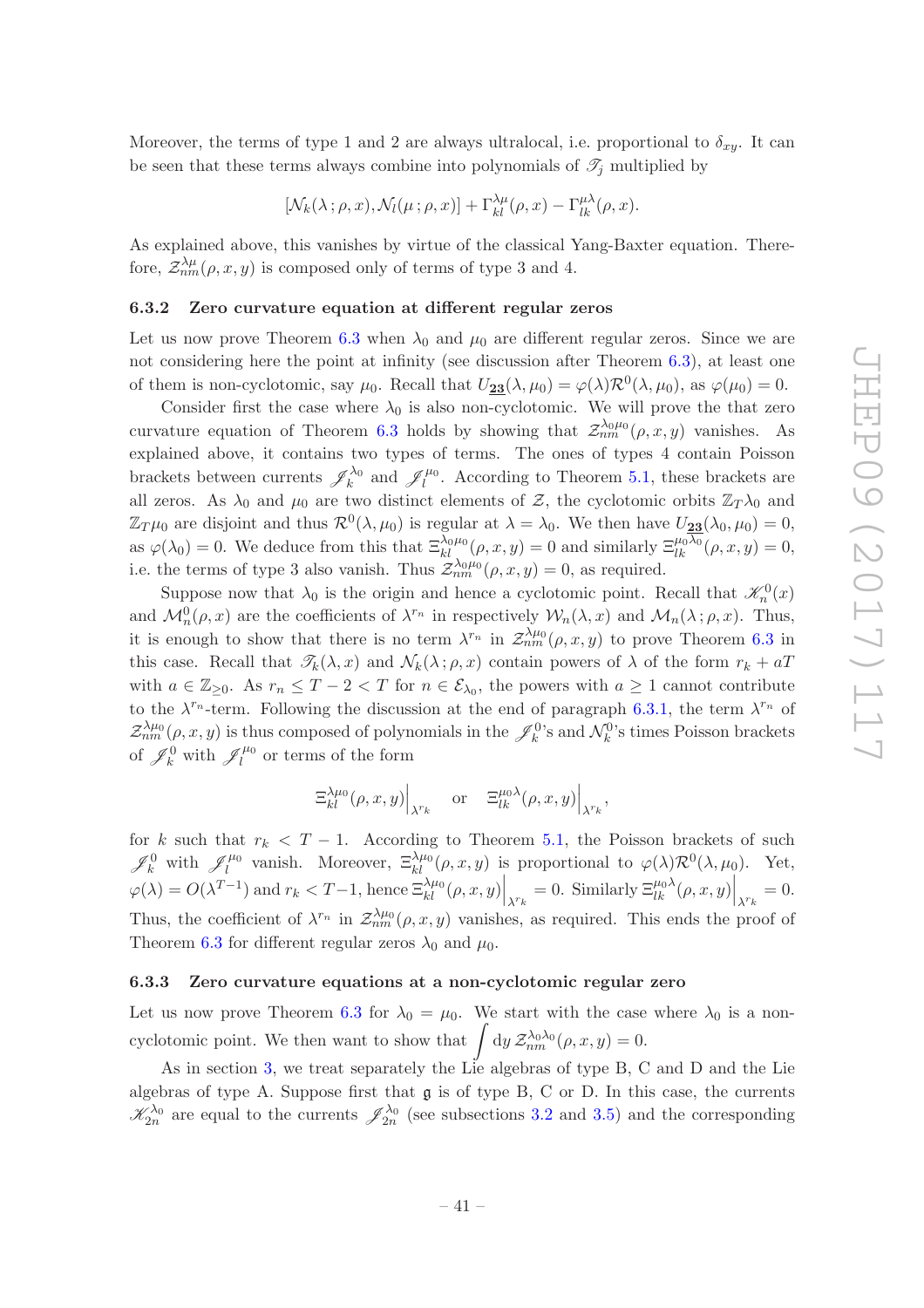Lax matrices  $\mathcal{M}_{2n}^{\lambda_0}$  are equal to the matrices  $\mathcal{N}_{2n}^{\lambda_0}$ . Thus,  $\mathcal{Z}_{2n 2m}^{\lambda_0 \lambda_0}(\rho, x, y)$  is simply equal to  $\mathcal{Y}_{2n\,2m}^{\lambda_0\lambda_0}(\rho,x,y)$  (see paragraph [6.3.1\)](#page-41-1). According to equation [\(6.15\)](#page-42-1), we have

$$
\mathcal{Y}_{2n 2m}^{\lambda_0 \lambda_0}(\rho, x, y) = \Xi_{2n 2m}^{\lambda_0 \lambda_0}(\rho, x, y) - \Xi_{2m 2n}^{\lambda_0 \lambda_0}(\rho, x, y),
$$

where  $\Xi$  was defined in equation [\(6.14\)](#page-42-2). To avoid cluttering the argument in the present paragraph with too many technicalities, we postpone the details of the computation of  $\Xi_{2n,2m}^{\lambda_0\lambda_0}(\rho,x,y)$  in appendix [B.1.](#page-57-0) We find

$$
\Xi_{2n\,2m}^{\lambda_0\lambda_0}(\rho,x,y) = \frac{\varphi'(\lambda_0)}{T} \frac{4nm(1-2n)}{2n+2m-2} \mathcal{N}_{2n+2m-2}^{\lambda_0}(\rho,x) \delta'_{xy} + f_{2n\,2m}^{\lambda_0}(\rho,x) \delta_{xy},
$$

where the function  $f_{2n\,2m}^{\lambda_0}$  satisfies  $f_{2n\,2m}^{\lambda_0} = f_{2m\,2n}^{\lambda_0}$  (cf. appendix [B.1\)](#page-57-0). It then follows that

$$
\mathcal{Y}_{2n\,2m}^{\lambda_0\lambda_0}(\rho,x,y) = \frac{\varphi'(\lambda_0)}{T} \frac{8nm(m-n)}{2n+2m-2} \mathcal{N}_{2n+2m-2}^{\lambda_0}(\rho,x) \delta_{xy}',
$$

from which we deduce that z  $dy \mathcal{Y}_{2n 2m}^{\lambda_0 \lambda_0}(\rho, x, y) = 0$ , as required.

Suppose now that  $\mathfrak g$  is of type A. In this case, the currents  $\mathscr K_n^{\lambda_0}$  are different from the currents  $\mathscr{J}_n^{\lambda_0}$  and we therefore have to consider  $\mathcal{Z}_{nm}^{\lambda_0\lambda_0}$  rather than simply  $\mathcal{Y}_{nm}^{\lambda_0\lambda_0}$ . According to the discussion at the end of paragraph [6.3.1,](#page-41-1) it contains polynomials in the  $\mathscr{J}_p^{\lambda_0}$ 's and  $\mathcal{N}_p^{\lambda_0}$ 's, multiplied by either  $\Xi_{kl}^{\lambda_0\lambda_0}(\rho,x,y)$  or  $\{\mathscr{J}_k^{\lambda_0}(x),\mathscr{J}_l^{\lambda_0}(y)\}\$ . This last Poisson bracket is given by equation [\(3.10\)](#page-19-1) and is expressed in terms of the  $\mathscr{J}_p^{\lambda_0}$ 's. As for type B, C and D, we compute the expression of  $\Xi_{kl}^{\lambda_0\lambda_0}$  in appendix [B.1.](#page-57-0) We find

$$
\begin{split} \Xi_{kl}^{\lambda_0\lambda_0}(\rho,x,y) &= -\frac{\varphi'(\lambda_0)}{T} \frac{kl(k-1)}{k+l-2} \mathcal{N}_{k+l-2}^{\lambda_0}(\rho,x) \delta_{xy}' \\ &+ \frac{\varphi'(\lambda_0)}{dT} kl \mathscr{J}_{l-1}^{\lambda_0}(y) \mathcal{N}_{k-1}^{\lambda_0}(\rho,x) \delta_{xy}' + f_{kl}^{\lambda_0}(\rho,x) \delta_{xy}, \end{split}
$$

for some function  $f_{kl}^{\lambda_0}$  such that  $f_{kl}^{\lambda_0} = f_{lk}^{\lambda_0}$ .

Hence  $\mathcal{Z}_{nm}^{\lambda_0\lambda_0}$  can be expressed in terms of the  $\mathcal{J}_p^{\lambda_0}$ 's and  $\mathcal{N}_p^{\lambda_0}$ 's, up to terms involving  $f_{kl}^{\lambda_0}$ . The latter are always of the form

$$
\alpha \mathscr{J}_{p_1}^{\lambda_0}(x) \dots \mathscr{J}_{p_q}^{\lambda_0}(x) f_{kl}^{\lambda_0}(\rho,x) \delta_{xy},
$$

with  $\alpha$  a constant. Moreover, one can check that for any such term, there is also a similar one but with an opposite sign and k and l interchanged. Using the symmetry property  $f_{kl}^{\lambda_0} = f_{lk}^{\lambda_0}$ , one can then conclude that these terms always vanish.

Therefore  $\mathcal{Z}_{nm}^{\lambda_0\lambda_0}$  can be expressed in terms of the  $\mathscr{J}_p^{\lambda_0}$ 's and  $\mathcal{N}_p^{\lambda_0}$ 's. Using the first explicit expressions [\(3.12\)](#page-19-2) for the current  $\mathscr{K}_n^{\lambda_0}$  and the corresponding expressions for the matrices  $\mathcal{M}_n^{\lambda_0}$ , it can be check directly that Z  $dy \mathcal{Z}_{nm}^{\lambda_0\lambda_0}(\rho,x,y) = 0$  for the first few degrees  $n, m$ . Specifically, we have checked this for degrees  $n$  and  $m$  up to 7. In particular, we observed that we could not have chosen different coefficients in equation [\(3.12\)](#page-19-2) for these zero curvature equations to hold (in the same way that these coefficients were uniquely fixed by requiring the involution of  $\mathcal{Q}_n^{\lambda_0}$  and  $\mathcal{Q}_m^{\lambda_0}$ . Based on these strong observations, we conjecture that it holds for any  $n, m \in \mathcal{E}_{\lambda_0}$ .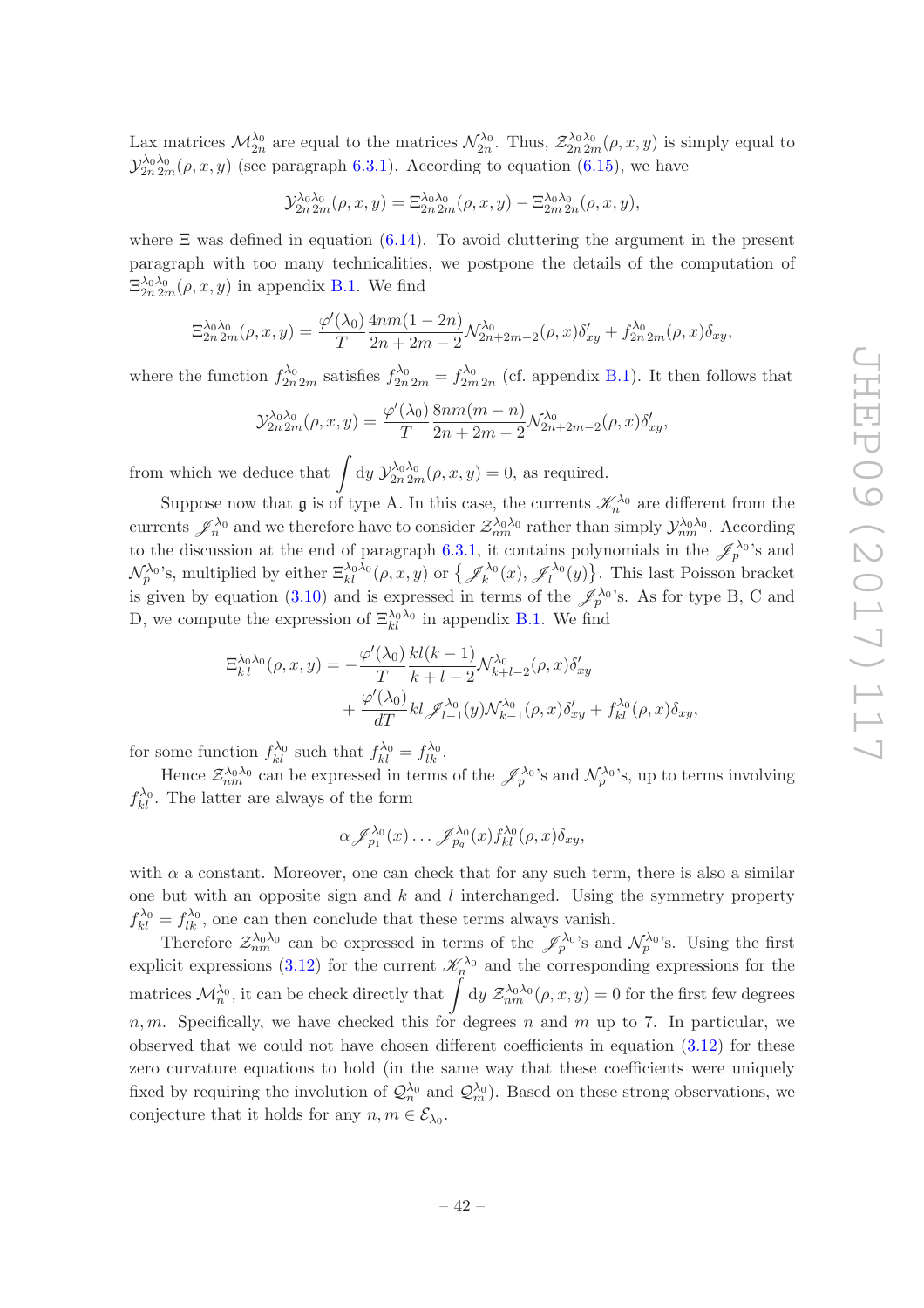#### <span id="page-45-0"></span>6.3.4 Zero curvature equations at a cyclotomic regular zero

Finally, let us prove Theorem [6.3](#page-41-2) for  $\lambda_0 = \mu_0 = 0$ , which is a cyclotomic point. Remember that  $\mathscr{K}_n^0(x)$  and  $\mathcal{M}_n^0(\rho,x)$  are extracted as the coefficient of  $\lambda^{r_n}$  in the power series expansion of  $\mathcal{W}_n(\lambda, x)$  and  $\mathcal{M}_n(\lambda; \rho, x)$  where  $r_n$  is the smallest power appearing in these expansions. That is, Theorem [6.3](#page-41-2) for  $\lambda_0 = \mu_0 = 0$  is equivalent to the statement that

$$
\int dy \mathcal{Z}_{nm}^{\lambda\lambda}(\rho,x,y)\Big|_{\lambda^{r_n+r_m}}=0.
$$

Let us start with the case of a Lie algebra  $\mathfrak g$  of type B, C or D, for which  $\mathcal Z_{2n2m}^{\lambda\lambda}=\mathcal Y_{2n2m}^{\lambda\lambda}$ . According to equation  $(6.15)$ , we have

$$
\mathcal{Y}_{2n 2m}^{\lambda \lambda}(\rho, x, y) = \Xi_{2n 2m}^{\lambda \lambda}(\rho, x, y) - \Xi_{2m 2n}^{\lambda \lambda}(\rho, x, y).
$$

The computation of  $\Xi_{2n2m}^{\lambda\lambda}|_{\lambda^{r_n+r_m}}$  is performed in appendix [B.2.](#page-58-0) The final result is

$$
\Xi_{2n\,2m}^{\lambda\lambda}(\rho,x,y)\Big|_{\lambda^{r_{2n}+r_{2m}}}=f^{(0)}_{2n\,2m}(\rho,x)\delta_{xy}-\theta_{r_{2n}+r_{2m}+2-T}\,\zeta'(0)\frac{4nm(2n-1)}{2n+2m-2}\mathcal{N}^{0}_{2n+2m-2}(\rho,x)\delta'_{xy},
$$

with  $f_{2n}^{(0)}$  $2n \n\geq m$  a function symmetric under the exchange of n and m. By virtue of this symmetry we find that the terms involving f disappear in  $\mathcal{Y}_{2n 2m}^{\lambda \lambda}(\rho, x, y) \big|_{\lambda^{r_n + r_m}}$ , while the other terms vanish when integrated over y, as required.

Consider now  $\mathfrak{g} = \mathfrak{sl}(d, \mathbb{C})$  of type A. The construction of the currents  $\mathcal{K}_k^0$  depends on σ being inner or not (see subsections [4.4](#page-26-0), [4.5](#page-27-0) and [4.7\)](#page-31-0). If σ is inner, then the currents  $\mathcal{K}_k^0$ and  $\mathcal{W}_k$  are equal to the currents  $\mathcal{J}_k^0$  and  $\mathcal{I}_k$ . In this case, we have

$$
\mathcal{Z}_{nm}^{\lambda\lambda}(\rho,x,y)=\mathcal{Y}_{nm}^{\lambda\lambda}(\rho,x,y)=\Xi_{nm}^{\lambda\lambda}(\rho,x,y)-\Xi_{mn}^{\lambda\lambda}(\rho,x,y).
$$

The expression for  $\Xi_{nm}^{\lambda\lambda}(\rho,x,y)|_{\lambda^{r_n+r_m}}$  is given by equation [\(B.7\)](#page-60-0) of appendix [B.2.](#page-58-0) It has the same structure as in the case of types B, C and D: the same arguments then apply and we conclude that the integration of  $\mathcal{Y}_{nm}^{\lambda\lambda}(\rho,x,y)\big|_{\lambda^{r_n+r_m}}$  over y vanishes.

Finally, consider  $\mathfrak{g} = \mathfrak{sl}(d, \mathbb{C})$  of type A with  $\sigma$  not inner. In this case, the currents  $\mathscr{K}_k^0(x)$  and  $\mathcal{W}_k(\lambda, x)$  are constructed as polynomials of respectively  $\mathscr{J}_k^0(x)$  and  $\mathscr{T}_k(\lambda, x)$ . The corresponding structure of  $\mathcal{Z}_{nm}^{\lambda\mu}$  is discussed at the end of paragraph [6.3.1.](#page-41-1) In particular,  $\mathcal{Z}_{nm}^{\lambda\lambda}(\rho,x,y)$  is composed of two types of terms:

- $\Xi_{kl}^{\lambda\lambda}(\rho,x,y)$ , multiplied by polynomials in the  $\mathscr{T}_j(\lambda,\cdot)$ 's,
- $\{\mathcal{T}_k(\lambda,x), \mathcal{T}_l(\lambda,y)\}\$ , multiplied by polynomials in the  $\mathcal{T}_j(\lambda,\cdot)$ 's and  $\mathcal{N}_j(\lambda;\rho,\cdot)$ 's.

We want to extract the coefficient of  $\lambda^{r_n+r_m}$  in  $\mathcal{Z}_{nm}^{\lambda\lambda}(\rho,x,y)$ . Recall that the powers of  $\lambda$  appearing in  $\mathcal{T}_j(\lambda, \cdot)$  and  $\mathcal{N}_j(\lambda; \rho, \cdot)$  are of the form  $r_j + aT$ , with  $a \in \mathbb{Z}_{\geq 0}$ , and that the coefficients corresponding to  $a = 0$  are  $\mathscr{J}_j^0(\cdot)$  and  $\mathcal{N}_j^0(\rho, \cdot)$ . In the two types of terms mentioned above, one can check that the terms with  $a > 0$  will not contribute to the coefficient of  $\lambda^{r_n+r_m}$ . More precisely,  $\mathcal{Z}_{nm}^{\lambda\lambda}(\rho,x,y)|_{\lambda^{r_n+r_m}}$  is composed of two types of terms:

- $\mathbb{E}_{kl}^{\lambda\lambda}(\rho,x,y)|_{\lambda^{r_k+r_l}}$ , multiplied by polynomials in the  $\mathscr{J}_j^0(\cdot)$ 's,
- $\{\mathscr{J}_k^0(x), \mathscr{J}_l^0(y)\}\$ , multiplied by polynomials in the  $\mathscr{J}_j(\cdot)$ 's and  $\mathcal{N}_j^0(\rho, \cdot)$ 's.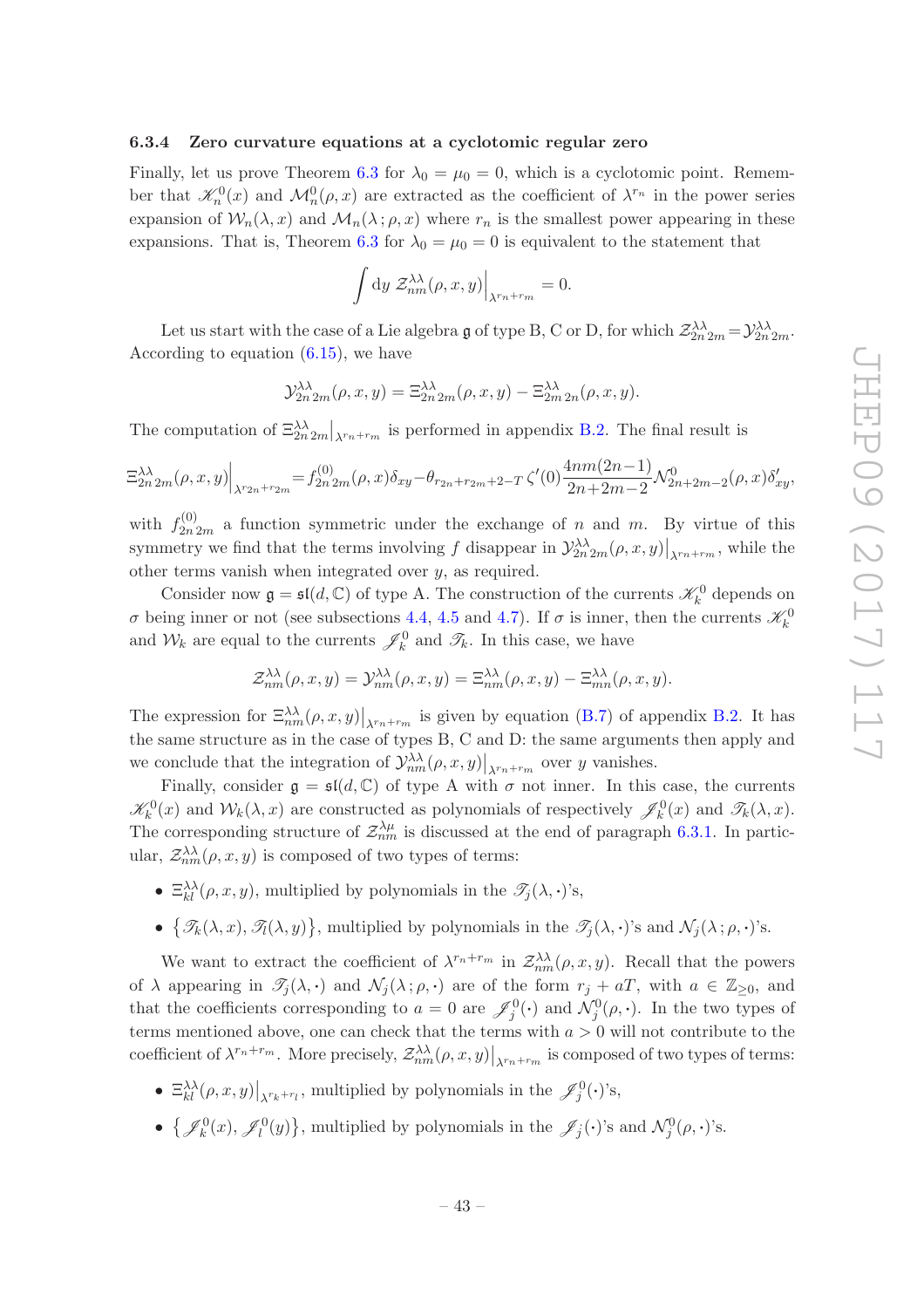The Poisson brackets  $\{\mathcal{J}_k^0(x), \mathcal{J}_l^0(y)\}\$  are given by equation [\(4.16\)](#page-27-2). The expression for  $\left. \Xi_{kl}^{\lambda\lambda}(\rho,x,y)\right|_{\lambda^{r_k+r_l}}$  is worked out in appendix [B.2](#page-58-0) and reads

$$
\left. \begin{aligned} \left. \Xi_{kl}^{\lambda\lambda}(\rho,x,y) \right|_{\lambda^{r_k+r_l}} &= f_{kl}^{(0)}(\rho,x)\delta_{xy} - \theta_{r_k+r_l+2-T} \,\zeta'(0) \frac{kl(k-1)}{k+l-2} \mathcal{N}_{k+l-2}^0(\rho,x) \delta_{xy}' \\ &- \theta_{r_k+1-S} \theta_{r_l+1-S} \frac{\zeta'(0)}{d} \, kl \, \mathscr{J}_{l-1}^0(y) \mathcal{N}_{k-1}^0(\rho,x) \delta_{xy}', \end{aligned} \right.
$$

where  $f_{kl}^{(0)}$  is a function invariant under the interchange of k and l.

The rest of the argument follows closely that given in the non-cyclotomic case. Specifically, the terms containing  $f_{kl}^{(0)}$  are seen to vanish by virtue of this symmetry property. We can thus express  $\mathcal{Z}_{nm}^{\lambda\lambda}(\rho,x,y)|_{\lambda^{r_n+r_m}}$  in terms of the  $\mathcal{J}_k^{0,s}$  and  $\mathcal{N}_k^{0,s}$  only. One then can check explicitly that this expression vanishes when integrated over  $y$ , as required. We verified this for the first few degrees  $n$  and  $m$  (up to 8) and different values of  $T$  (from 2) to 6). We therefore conjecture that this is also true for any  $n, m \in \mathcal{E}_0$  and any T.

# <span id="page-46-0"></span>7 Applications

In paragraph [2.1.4,](#page-10-0) we gave a list of integrable  $\sigma$ -models which fit the framework of the present article. In this section, we apply the methods developed in the previous sections to these particular examples, analyse the results and compare them to some existing work in the literature. These models were recently re-interpreted as particular examples of socalled dihedral affine Gaudin models [\[8\]](#page-61-6). We explain in the last part of this section how the framework of dihedral affine Gaudin models is particularly suited to apply the methods of the present article.

#### <span id="page-46-1"></span>7.1 Principal chiral model and its deformations

Let us start with the simplest integrable  $\sigma$ -model, the Principal Chiral Model (PCM). The study of local charges of the PCM is already well known and was treated in the reference [\[44](#page-63-4)]: these results were the principal motivation and guideline for the present article. In particular, one of the aims was to generalise the construction of [\[44\]](#page-63-4) to a wider class of models, among which are the integrable two-parameters deformations of the PCM (dPCM). We shall discuss the latter in this subsection.

The integrable structure of the dPCM was discussed in subsection [2.1.4.](#page-10-0) In this case,  $\sigma =$ Id so that  $T = 1$ . Their Lax matrix and twist function are given by equations [\(2.13](#page-10-1)) and [\(2.15\)](#page-11-0) respectively. In the language of this article, the regular zeros of these deformed models are +1 and -1. The evaluation of  $\varphi(\lambda) \mathcal{L}(\lambda, x)$  at these zeros gives the fields  $J_{\pm}(x)$ of equation [\(2.17\)](#page-11-1).

The local charges  $\mathcal{Q}_n^{\pm 1}$  constructed in the present article are related to the traces of powers of these fields. In the undeformed case, i.e. for the PCM, these fields coincide with the fields  $j_{\pm} = -g^{-1}\partial_{\pm}g$  used in reference [\[44\]](#page-63-4) to construct the local charges. Thus, the method presented in this article gives back the results of [\[44\]](#page-63-4) for the PCM, as expected. In the deformed case, it generalises these results, while keeping a similar structure in the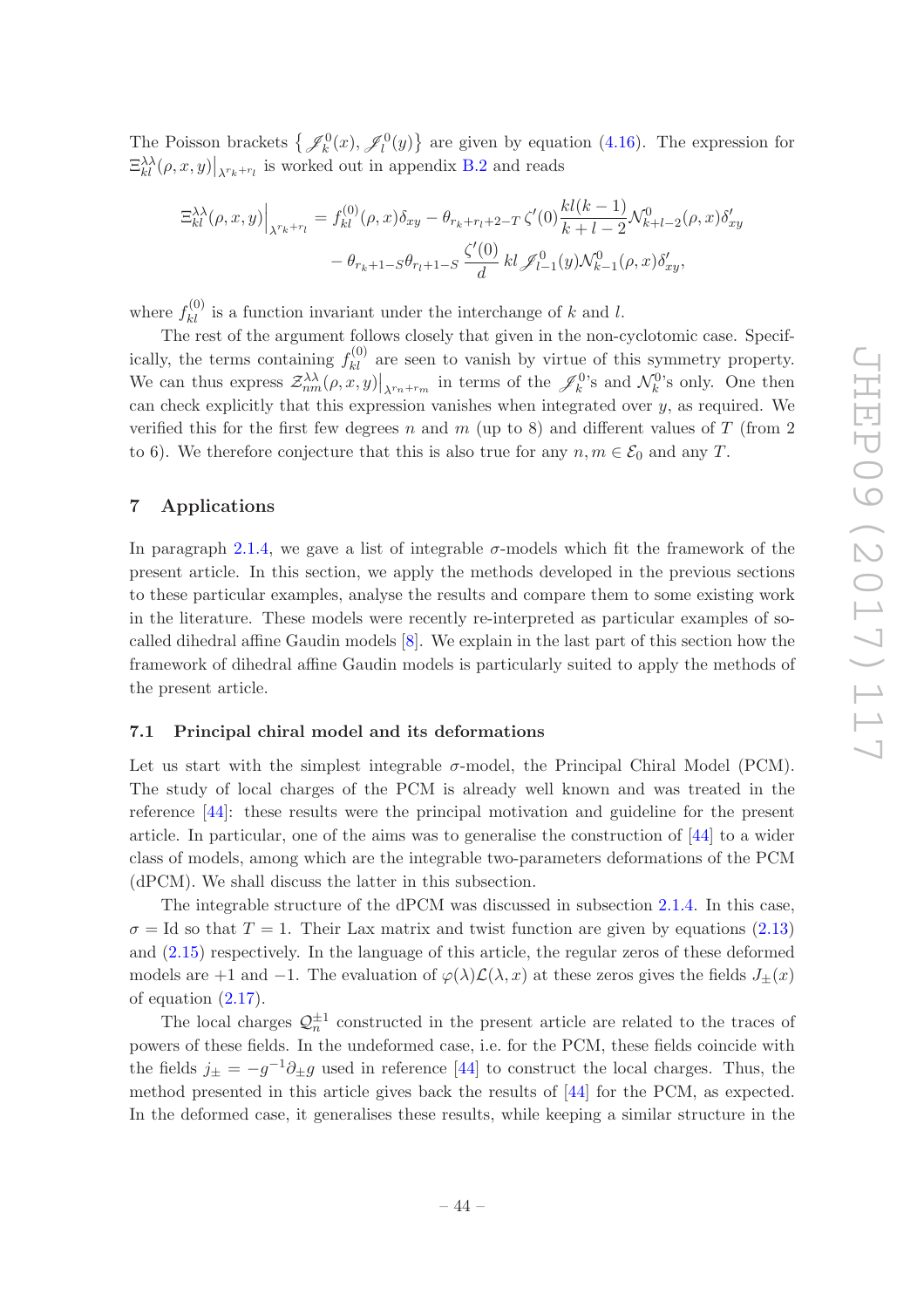construction: in particular, we obtain two towers of local charges in involution, corresponding to the two chiralities of the model, and the spin of these charges is still related to the exponents of the affine Kac-Moody algebra  $\widehat{\mathfrak{g}}$ , as it was in the PCM case [\[44](#page-63-4)].

The Hamiltonian and momentum of the deformed PCM are given by equations [\(2.16\)](#page-11-2). One can check that these are related to the quadratic charges  $\mathcal{Q}_2^{\pm 1}$  as follows

$$
\begin{aligned} \mathcal{H}_{\mathrm{dPCM}} &= -\frac{\mathcal{Q}_{2}^{+1}}{2\varphi_{\mathrm{dPCM}}'(+1)} + \frac{\mathcal{Q}_{2}^{-1}}{2\varphi_{\mathrm{dPCM}}'(-1)}, \\ \mathcal{P}_{\mathrm{dPCM}} &= -\frac{\mathcal{Q}_{2}^{+1}}{2\varphi_{\mathrm{dPCM}}'(+1)} - \frac{\mathcal{Q}_{2}^{-1}}{2\varphi_{\mathrm{dPCM}}'(-1)}. \end{aligned}
$$

In particular, the Hamiltonian belongs to the algebra of local charges in involution so that these charges are conserved (see also the discussion at the end of subsection [5.1\)](#page-32-1).

This observation also allows one to recover the temporal component  $\mathcal{M}(\lambda, x)$  of the Lax pair of the model (see the paragraph below equation  $(6.6)$ ). More precisely, the equation of motion of the dPCM can be recast as the Lax equation  $(6.1)$ , where

$$
\mathcal{M}_{\text{dPCM}}(\lambda, x) = -\frac{\mathcal{M}_2^{+1}(\lambda, x)}{2\varphi_{\text{dPCM}}'(+1)} + \frac{\mathcal{M}_2^{-1}(\lambda, x)}{2\varphi_{\text{dPCM}}'(-1)} = \frac{j_0(x) + \lambda j_1(x)}{1 - \lambda^2}.
$$

This zero curvature equation  $(6.1)$  is the first among a whole hierarchy of integrable equations generated by the local charges  $\mathcal{Q}_n^{\pm 1}$  (cf. subsection [6.1\)](#page-37-1).

In particular, this result was used in subsection [6.2](#page-39-0) to show that the local charges  $\mathcal{Q}_n^{\pm 1}$  are in involution with the non-local charges extracted from the monodromy of the Lax matrix  $\mathcal{L}(\lambda, x)$  (see Theorem [6.2\)](#page-40-2). In [\[44\]](#page-63-4), it was shown that the local charges of the undeformed PCM Poisson commute with the non-local charges generating the classical Yangian symmetry of the model. In the framework of this article, if we consider the model on the real line R, we expect these non-local charges to be extracted from the expansion of (a gauge transformation of) the monodromy around the pole  $\lambda = 0$  of the twist function of the PCM.

For Yang-Baxter deformations ( $k = 0$  and  $\eta \neq 0$ , see paragraph [2.1.4\)](#page-10-0), this Yangian symmetry gets deformed to a quantum affine symmetry [\[42](#page-63-2) , [43\]](#page-63-3). In particular, studying the monodromy around the poles  $\pm i\eta$  of the twist function of the Yang-Baxter model, one can extract a q-deformed affine Poisson-Hopf algebra  $\mathscr{U}_q(\widehat{\mathfrak{g}})$ . We have therefore proved that this algebra of non-local charges is in involution with the algebra of local charges consisting of the  $\mathcal{Q}_n^{\pm 1}$ 's.

As mentioned in the paragraph [2.1.4,](#page-10-0) the PCM and its deformation are defined on a real Lie group  $G_0$ , whose Lie algebra  $\mathfrak{g}_0$  is a real form of  $\mathfrak{g}$ . This real form is characterised by a semi-linear involutive automorphism  $\tau$ . The Lax matrix  $(2.13)$  of these models satisfies the reality condition  $(5.4)$ . Moreover, the twist function  $(2.15)$  verifies the reality condition  $(5.5)$  and the regular zeros of the model  $(+1 \text{ and } -1)$  are real. Thus, the discus-sion of the subsection [5.3](#page-35-0) applies to these models and the charges  $\mathcal{Q}_n^{\pm 1}$  are real (possibly up to a redefinition of some  $\mathcal{Q}_n^{\pm 1}$  by a factor of *i*, depending on  $\tau$ ).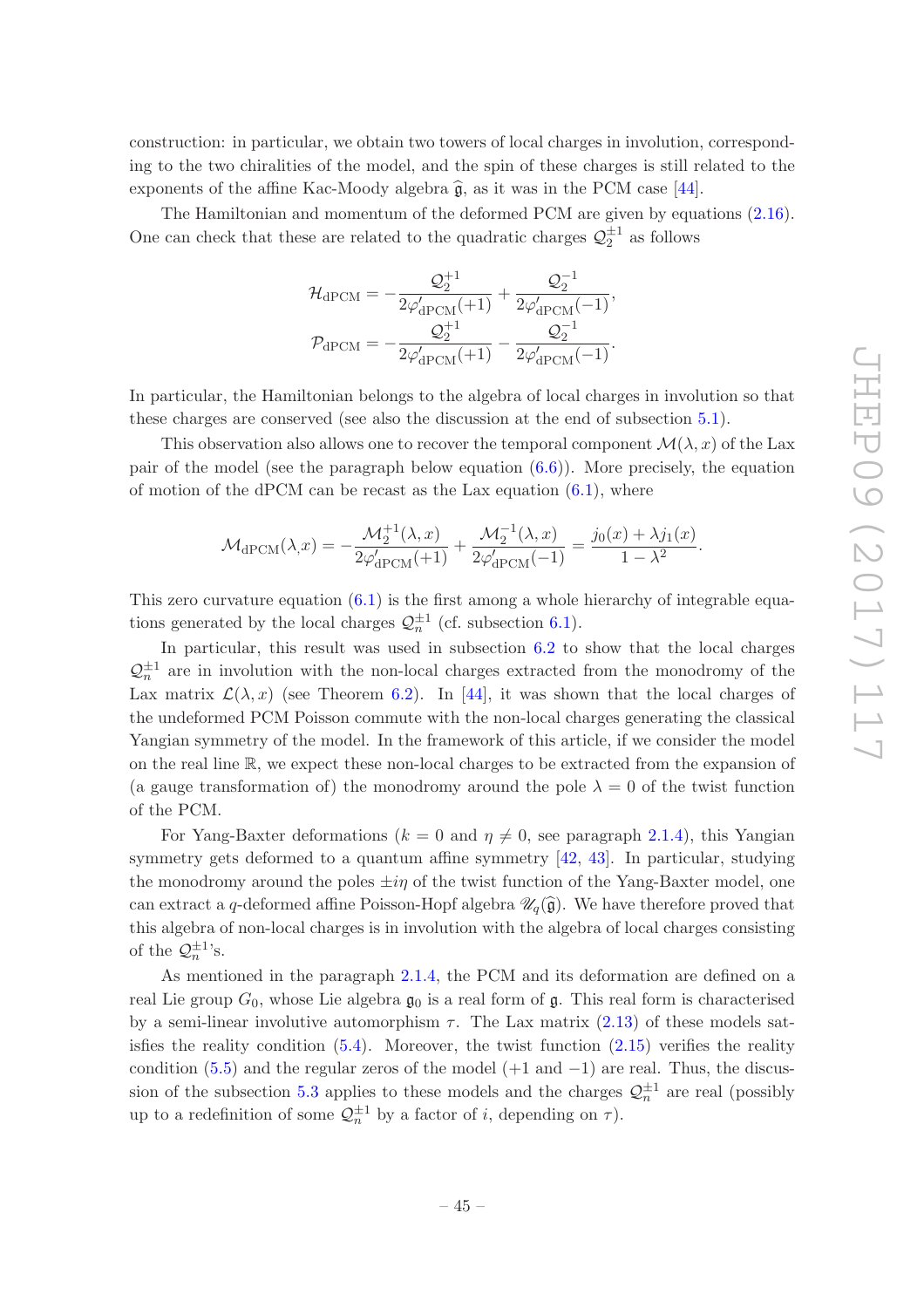# <span id="page-48-0"></span>7.2 Bi-Yang-Baxter  $\sigma$ -model

There exists another two-parameter deformation of the PCM, the so-called bi-Yang-Baxter (bYB)  $\sigma$ -model [\[17](#page-61-17), [29\]](#page-62-3). Its Hamiltonian integrability was established in [\[30](#page-62-4)], by viewing it as a deformation of the  $\mathbb{Z}_2$ -coset model  $G_0 \times G_0/G_{0,\text{diag}}$ . In this formulation, the bYB model falls into the framework of the present article but has to be considered as a model with a gauge constraint (this is also the approach of the reference [[8](#page-61-6)]). This can be treated with the methods developed here, using the results of subsections [2.2](#page-12-0) and [5.2](#page-34-0) to take into account the gauge constraint. The analysis of the local charges for this model would then be close to the one for the Z <sup>2</sup>-coset model that we perform in the next subsection.

In this subsection, we choose to treat the bYB model in its gauge fixed formulation, which is more natural if we see it as a deformation of the PCM. As we will see, this formulation does not fit exactly within the framework of this article, but we will explain how one can overcome this difficulty by further relaxing the general assumptions we made. Even though this generalisation could have been done throughout the entire article, we chose here to work in a more restricting but more common framework for clarity and simplicity. In this regard, the present subsection is also used to illustrate, a posteriori, how the methods and results we found apply under the generalised conditions.

The Hamiltonian integrability of the bYB model in its gauge fixed formulation was studied in the last section of the article [\[30](#page-62-4)]. In order to see this model as a deformation of the PCM, one should first perform a change of variables from the conventions of [\[30\]](#page-62-4): more precisely, we relate the spectral parameter z of  $[30]$  with the spectral parameter  $\lambda$  of this article by the involutive transformation

$$
z = \frac{1 - \lambda}{1 + \lambda}.
$$

In particular, after this change of spectral parameter, the Lax matrix of the gauge fixedmodel takes the form

<span id="page-48-1"></span>
$$
\mathcal{L}_{bYB}(\lambda, x) = \frac{j_1(x) + \lambda j_0(x)}{1 - \lambda^2} + j_\infty(x),\tag{7.2}
$$

for some g-valued fields  $j_0$ ,  $j_1$  and  $j_{\infty}$ . In particular, the field  $j_{\infty}$  vanishes when the deformation parameters  $\eta$  and  $\tilde{\eta}$  go to zero. We then recover the Lax matrix [\(2.13\)](#page-10-1) of the undeformed PCM. In this sense, the gauge fixed model with spectral parameter  $\lambda$  describes an integrable deformation of the PCM.

The equation (3.8) of [\[30\]](#page-62-4) gives the twist function of the bYB model in terms of the spectral parameter z, which we shall denote  $\chi_{\text{bYB}}(z)$  here. We define a corresponding function  $\varphi_{\text{bYB}}(\lambda)$  of the spectral parameter  $\lambda$  by the relation

$$
\chi_{\rm bYB}(z) dz = \varphi_{\rm bYB}(\lambda) d\lambda.
$$

It is found to be of the form

$$
\varphi_{\rm bYB}(\lambda) = 8K \frac{1 - \lambda^2}{(a\lambda^2 + b)(c\lambda^2 + d)},
$$

where a, b, c and d depend on the deformation parameters  $\eta$  and  $\tilde{\eta}$ . This is to be compared with the twist function  $(2.15)$  (where  $k = A = 0$ ) of the PCM. The presence of a global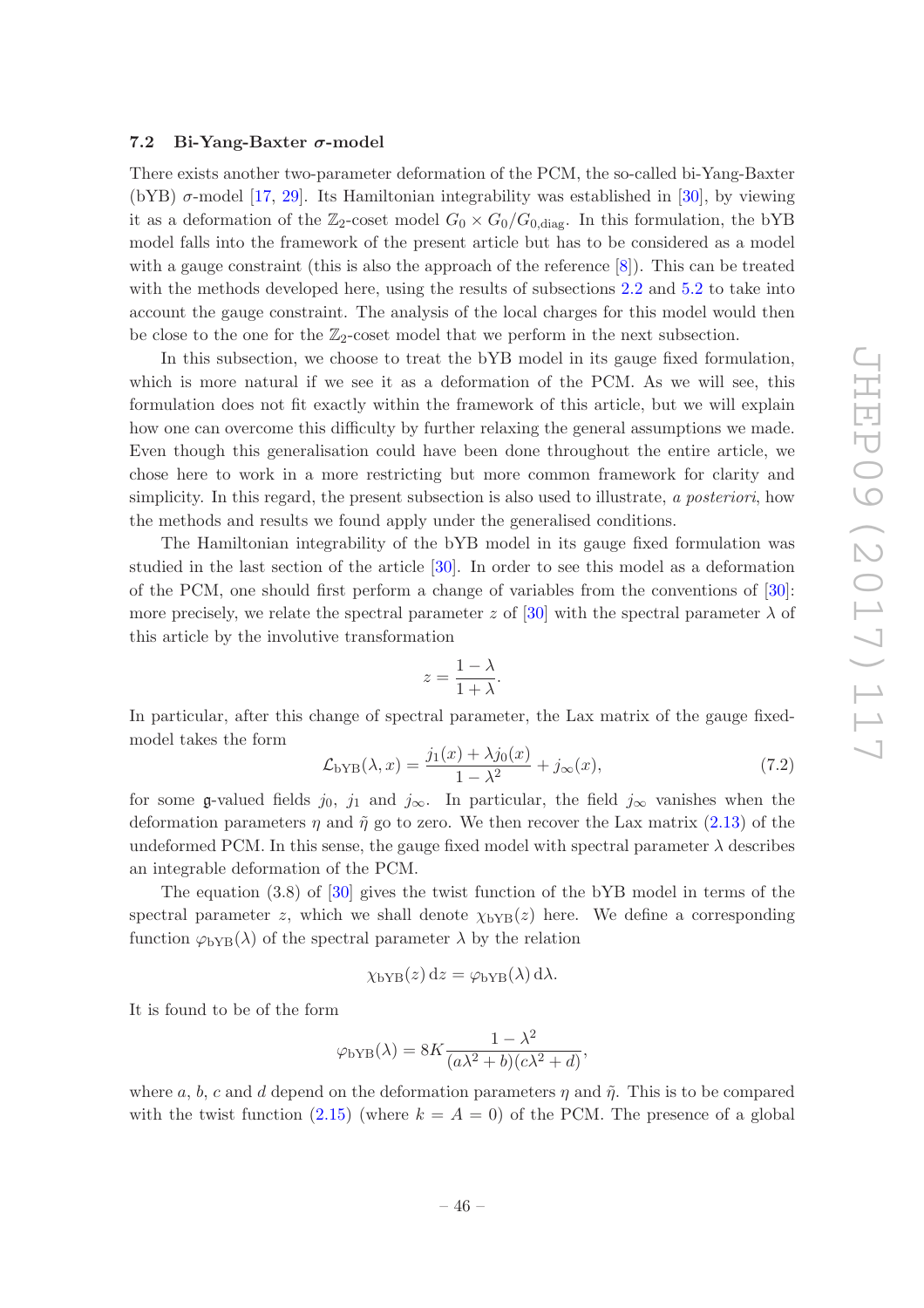factor in the twist function is directly related to the global factor K in the definition of the action of the model: it can be reabsorbed by setting  $K$  to a particular value.

In the undeformed case  $\eta = \tilde{\eta} = 0$ , one has  $b = c = 0$ . Thus, up to the global factor, the function  $\varphi_{\text{bYB}}(\lambda)$  coincides with the twist function of the PCM in this case. The bi-Yang-Baxter deformation thus has for effect to deform the poles of the twist function of the PCM: the two double poles at 0 and  $\infty$  in  $\varphi_{\rm{PCM}}(\lambda) d\lambda$  split into four simple poles on the imaginary axis. The zeros of the twist function stay undeformed in this procedure: indeed, the zeros of  $\varphi_{\text{bYB}}$  are +1 and -1, as for the PCM and its deformations. Considering the expression [\(7.2\)](#page-48-1) of the Lax matrix of the bYB model, we see that these zeros are regular.

It was shown in [\[30\]](#page-62-4) that the Lax matrix of the gauge fixed model satisfies a nonultralocal Poisson bracket of the form  $(2.1)$ . Using the parameters of  $[30]$  and after performing the change of spectral parameter described above, we find that the R-matrix describing this Poisson bracket takes the form

$$
\mathcal{R}_{\mathbf{12}}(\lambda,\mu) = \varphi_{\mathrm{bYB}}(\mu)^{-1} \mathcal{R}_{\mathbf{12}}^{\mathrm{bYB}}(\lambda,\mu),
$$

where

<span id="page-49-0"></span>
$$
\mathcal{R}_{\underline{12}}^{\text{bYB}}(\lambda,\mu) = \mathcal{R}_{\underline{12}}^0(\lambda,\mu) - \frac{c\mu}{c\mu^2 + d}C_{\underline{12}} - \frac{\tilde{\eta}}{c\mu^2 + d}\tilde{R}_{\underline{12}}.
$$
\n(7.3)

In the above equation,  $R$  is the non-split solution of the modified CYBE considered in [\[30](#page-62-4)] and we use the standard  $\mathcal{R}^0$ -matrix

$$
\mathcal{R}_{\mathbf{\underline{12}}}^{0}(\lambda,\mu)=\frac{C_{\mathbf{\underline{12}}}}{\mu-\lambda}.
$$

In the undeformed case,  $\tilde{\eta}$  and c vanishes and we recover the integrable structure of the PCM, as described in paragraph [2.1.4.](#page-10-0) However, in general, the matrix  $\mathcal{R}^{bYB}$  is different from  $\mathcal{R}^0$ . Thus, the bYB model does not fit exactly within the framework described in subsection [2.1](#page-8-1).

Let us note that  $\mathcal{R}^{bYB}$  is still a solution of the classical Yang-Baxter equation (CYBE)  $(2.2)$ , using the fact that R is a non-split solution of the modified classical Yang-Baxter equation (see [\[30\]](#page-62-4)) and the identity

$$
\left[C_{\underline{\textbf{\textit{i}}\underline{\textbf{\textit{j}}}},X_{\underline{\textbf{\textit{i}}}}+X_{\underline{\textbf{\textit{j}}}}\right]=0,
$$

true for any  $X \in \mathfrak{g}$ . Note that the coefficients of  $C_{12}$  and  $R_{12}$  in equation [\(7.3\)](#page-49-0) are strongly constrained by the requirement that  $\mathcal{R}^{bYB}$  fulfils the CYBE.

As explained above,  $\mathcal{R}^{bYB}$  is different from  $\mathcal{R}^0$  and therefore we cannot directly apply the results of this article. However, going through the details of the proofs of these results for a non-constrained model with  $T = 1$ , we see that the only properties of the matrix  $\mathcal{R}^0$ that we used are the CYBE (for the zero curvature equations), the fact that  $\mathcal{R}_{12}^0(\lambda,\mu)$  is holomorphic at pairs  $(\lambda_0, \mu_0)$  of distinct regular zeros and the asymptotic property  $(3.2)$ near a regular zero  $\mu = \lambda_0$ . The matrix  $\mathcal{R}^{bYB}$  also satisfies the CYBE, as explained above. Moreover, one easily checks that it also verifies the holomorphy condition and the asymptotic property mentioned above. Thus, the results we found in this article also apply to the bYB model.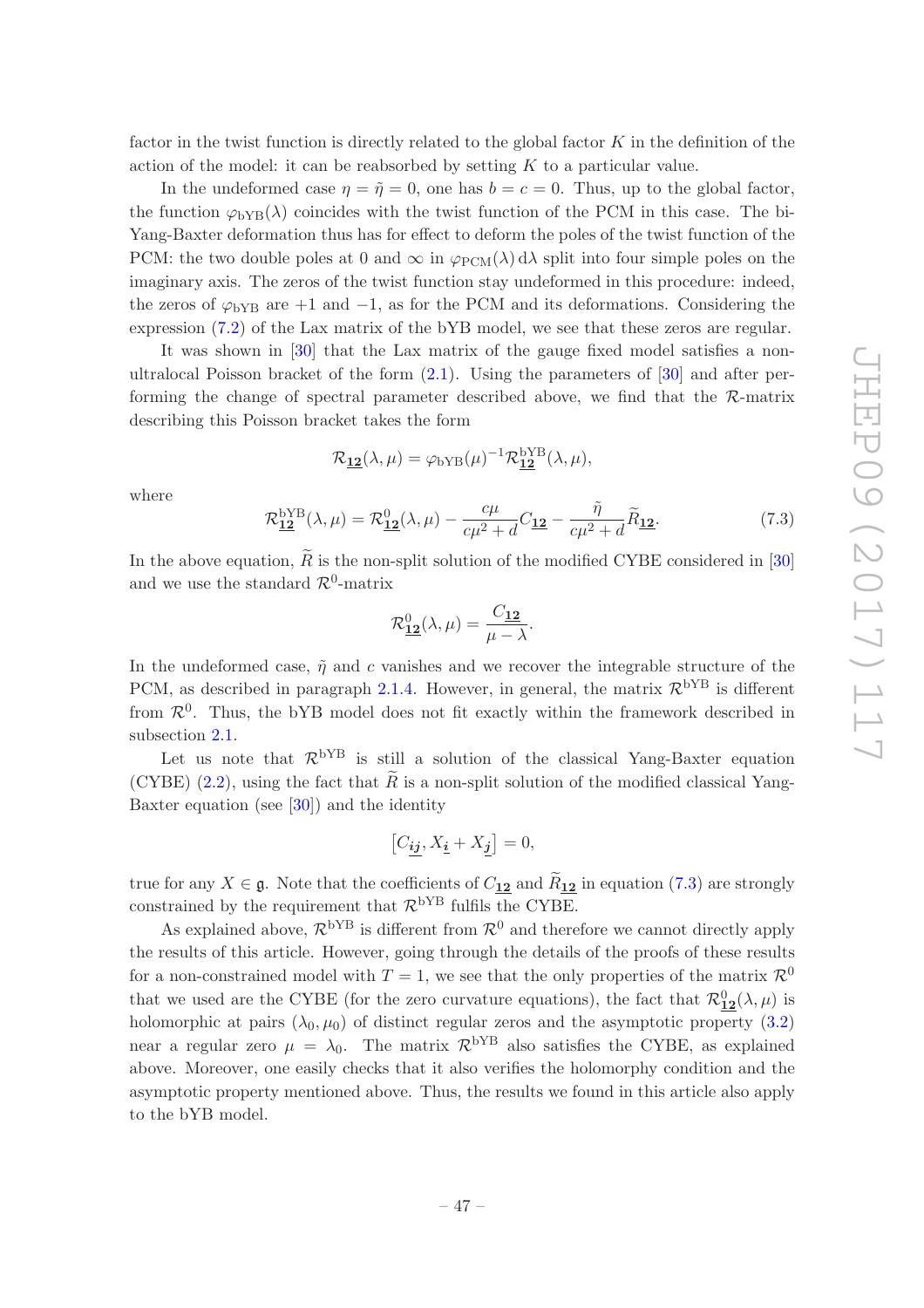This is a general observation: we can also treat the models where the matrix  $\mathcal{R}^0$  is replaced by a matrix  $\mathcal{R}'$  satisfying some similar properties. More precisely, we require that  $\mathcal{R}'$ 

- obeys the CYBE  $(2.2)$ ,
- is holomorphic at  $(\lambda_0, \mu_0)$  with  $\lambda_0$  and  $\mu_0$  different regular zeros in  $\mathcal{Z}$ ,
- verifies the asymptotic property  $(3.2)$  around non-cyclotomic regular zeros,
- satisfies the equation [\(4.8\)](#page-24-6) for  $U_{12}(\lambda, \lambda)$  around a cyclotomic regular zero, up to a term  $O(\lambda^{2T-3})$  (which would not contribute to some  $(r_n + r_m)^{\text{th}}$  power of  $\lambda$  in [\(4.9\)](#page-24-2)).

In particular, let us consider a matrix  $\mathcal{R}'$  of the form

<span id="page-50-1"></span>
$$
\mathcal{R}_{12}'(\lambda,\mu) = \mathcal{R}_{12}^0(\lambda,\mu) + \mathcal{D}_{12}(\mu),\tag{7.4}
$$

like the matrix  $\mathcal{R}^{bYB}$ . Then  $\mathcal{R}'_{12}(\lambda,\mu)$  is holomorphic for  $\lambda$  and  $\mu$  going to different regular zeros if  $D$  is holomorphic at any regular zero (this is for example the case for the bYB model). This condition also ensures that the asymptotic property  $(3.2)$  is satisfied by  $\mathcal{R}'$ . In the same way the condition on  $U_{12}(\lambda, \lambda)$  is satisfied by  $\mathcal{R}'$  if  $\mathcal{D}_{12}(\lambda)+\mathcal{D}_{21}(\lambda)=O(\lambda^{T-2})$ .

Let us note, however, that these conditions do not allow to treat the case where infinity is a regular zero in the same way that we did in this article (subsections [2.2](#page-12-0) and [4\)](#page-22-1). This would require, among other conditions, that the asymptotic properties [\(2.23\)](#page-13-5) at infinity are also satisfied by the matrix  $\mathcal{R}'$ . One can check that a matrix  $\mathcal{R}'$  of the form [\(7.4\)](#page-50-1) can never satisfy the second property of equation  $(2.23)$ .

As explained above, we can apply the construction of local charges in involution to the bYB model. These local charges will be very similar to the ones of the PCM and its deformations, described in the previous subsection, so we shall not enter into much details here. Let us note that these charges are related to traces of powers of  $j_0(x) \pm j_1(x)$ , where  $j_0$  and  $j_1$  are the fields appearing in the Lax matrix [\(7.2\)](#page-48-1). As in the case of the PCM (see previous subsection), the Hamiltonian and the momentum of the bYB model are related to the quadratic charges  $\mathcal{Q}_2^{\pm 1}$  by the relation

$$
\begin{aligned} \mathcal{H}_{bYB} &= -\frac{\mathcal{Q}_{2}^{+1}}{2\varphi_{bYB}^{\prime}(+1)} + \frac{\mathcal{Q}_{2}^{-1}}{2\varphi_{bYB}^{\prime}(-1)}, \\ \mathcal{P}_{bYB} &= -\frac{\mathcal{Q}_{2}^{+1}}{2\varphi_{bYB}^{\prime}(+1)} - \frac{\mathcal{Q}_{2}^{-1}}{2\varphi_{bYB}^{\prime}(-1)}. \end{aligned}
$$

<span id="page-50-0"></span>In particular, the local charges constructed above are all conserved.

#### 7.3  $\mathbb{Z}_T$ -coset models and their deformations

In this subsection, we discuss the construction of local charges in involution for  $\mathbb{Z}_T$ -coset models (and the deformations of  $\mathbb{Z}_2$ -coset models). These models were described in para-graph [2.1.4.](#page-10-0) The order T of  $\sigma$  is strictly greater than one. Their twist function and Lax matrix are given by equations  $(2.20)$  and  $(2.19)$ . Such local charges were constructed for symmetric spaces, i.e.  $\mathbb{Z}_2$ -cosets, in references [\[46](#page-63-6)] and [\[47\]](#page-63-7): we shall compare these results with the ones of this article.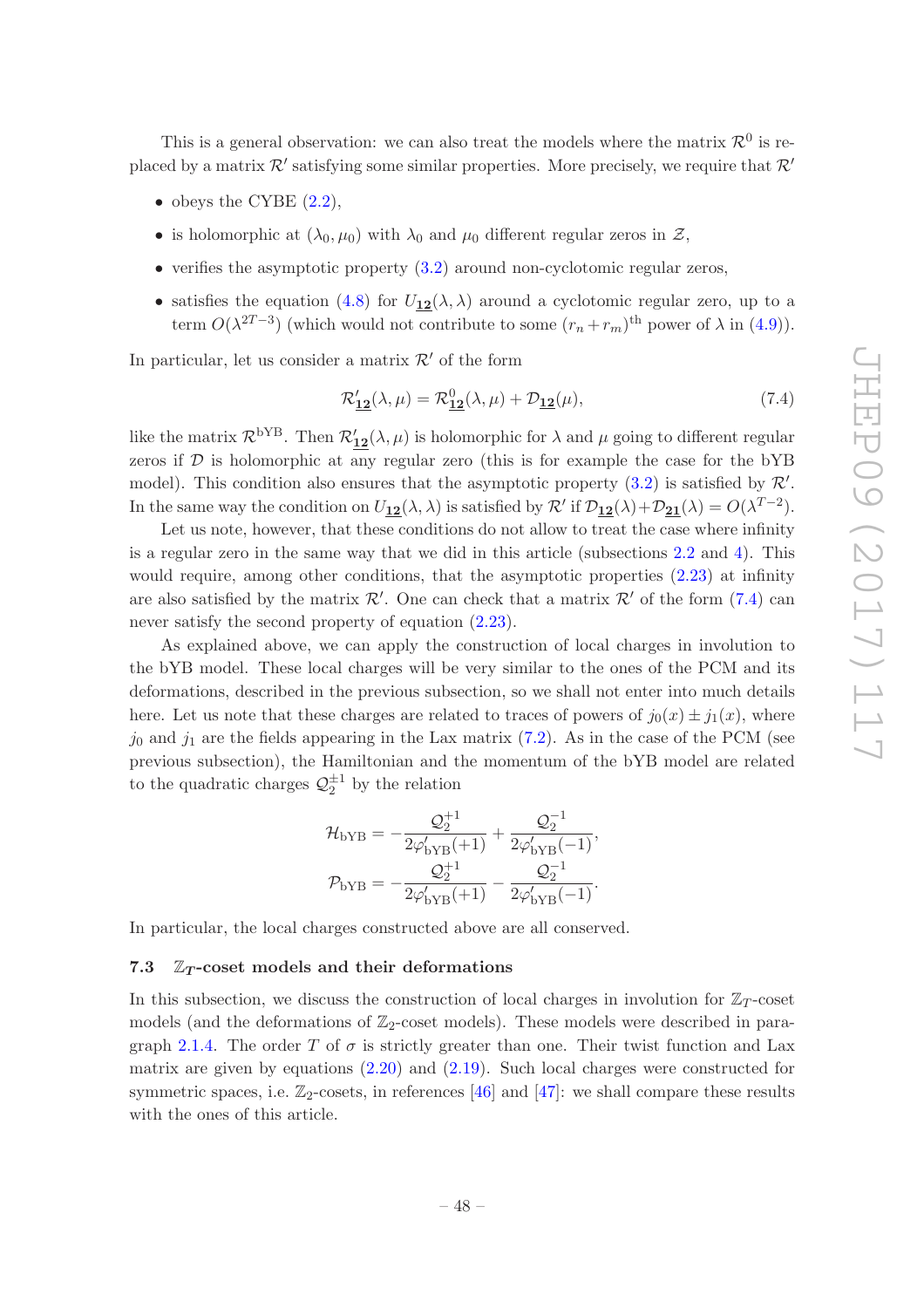As already mentioned in the paragraph [2.1.4,](#page-10-0) the regular zeros of these models are the origin and infinity, which are both cyclotomic points. We shall therefore apply here the construction of section [4.](#page-22-1) Moreover, all these models possess a gauge constraint  $\Pi^{(0)}$ (see paragraph [2.1.4\)](#page-10-0), which is identified with the field at infinity  $\mathcal{C}(x)$  described in subsection [2.2.](#page-12-0) The results of subsection [5.2](#page-34-0) ensure that the densities of the local charges that we construct here are gauge invariant. Indeed, by Theorem [5.3,](#page-34-1) these densities Poisson commute with the constraint  $\mathcal{C}$ .

As in the case of the PCM (see subsection [7.1\)](#page-46-1), the degrees of the local charges are related to the exponents of the affine Kac-Moody algebra  $\hat{\mathfrak{g}}$  plus one (here also, we do not consider the exponents corresponding to the Pfaffian for type D). However, as explained in section [4,](#page-22-1) the fact that the regular zeros of the model are cyclotomic makes some of the exponents 'drop out', in the sense that we cannot construct a charge of the corresponding degree. Recall that a degree n (corresponding to an exponent  $n-1$ ) drops out if  $r_n$  is equal to  $T-1$  (where  $r_n$  was defined in subsection [4.1\)](#page-23-0).

Let us study this in more detail for the case of  $\mathbb{Z}_2$ -cosets. In particular, we shall compare this phenomenon of exponents dropping out with some results of reference [\[46\]](#page-63-6). Indeed, in this reference, some local charges in involution were constructed for symmetric spaces (i.e.  $\mathbb{Z}_2$ -cosets). These symmetric spaces correspond to quotients  $G_0/G_0^{\sigma}$  of the real Lie group  $G_0$  by the subgroup of fixed points under the involutive automorphism  $\sigma$  (see paragraph [2.1.4\)](#page-10-0). Such spaces were classified, up to isomorphism, for classical compact groups  $G_0$ .

In particular, the possible exponents (i.e. the degrees minus one) of the local charges for each symmetric space of this classification were listed in table 1 of [\[46\]](#page-63-6): they form a (potentially proper) subset of the exponents of  $\hat{\mathfrak{g}}$ . A simple case by case computation of the integers  $r_n$  for these symmetric spaces, and thus these automorphisms  $\sigma$ , shows that the exponents of  $\hat{\mathfrak{g}}$  which do not appear in this list are exactly the exponents that drop out in the formalism of the present article. We therefore recover the structure of the degrees of local charges found in  $[46]$  (except for the integer h of  $[46]$ , which we could not interpret in the present formalism).

An explicit computation of the traces of powers of  $\varphi_{\mathbb{Z}_2}(\lambda)\mathcal{L}_{\mathbb{Z}_2}(\lambda,x)$  around the origin  $\lambda = 0$  shows that the charges constructed in this article coincide, up to some factors, with the ones constructed in reference [\[46\]](#page-63-6). The two regular zeros 0 and  $\infty$  correspond to the two chiralities of the model. The article [\[46](#page-63-6)] focused on one particular chirality. Here, we also have the Poisson brackets between the two towers of local charges constructed in this way. Indeed, according to Theorem [5.2,](#page-34-2) we show that these two towers of charges Poisson commute weakly.

This article also generalises the results of [\[46](#page-63-6)] in different directions. First of all, the present formalism also allows to treat the integrable deformations of the Z <sup>2</sup>-coset model. Indeed, as explained in paragraph [2.1.4,](#page-10-0) the regular zeros of these models are still 0 and  $\infty$ and so the methods developed here still apply. The main generalisation is that this article does not restrict to (compact) symmetric spaces and also generalises the construction to any  $\mathbb{Z}_T$ -coset model. Finally, in this article we have also studied the hierarchy of equations induced by the flow of these local charges.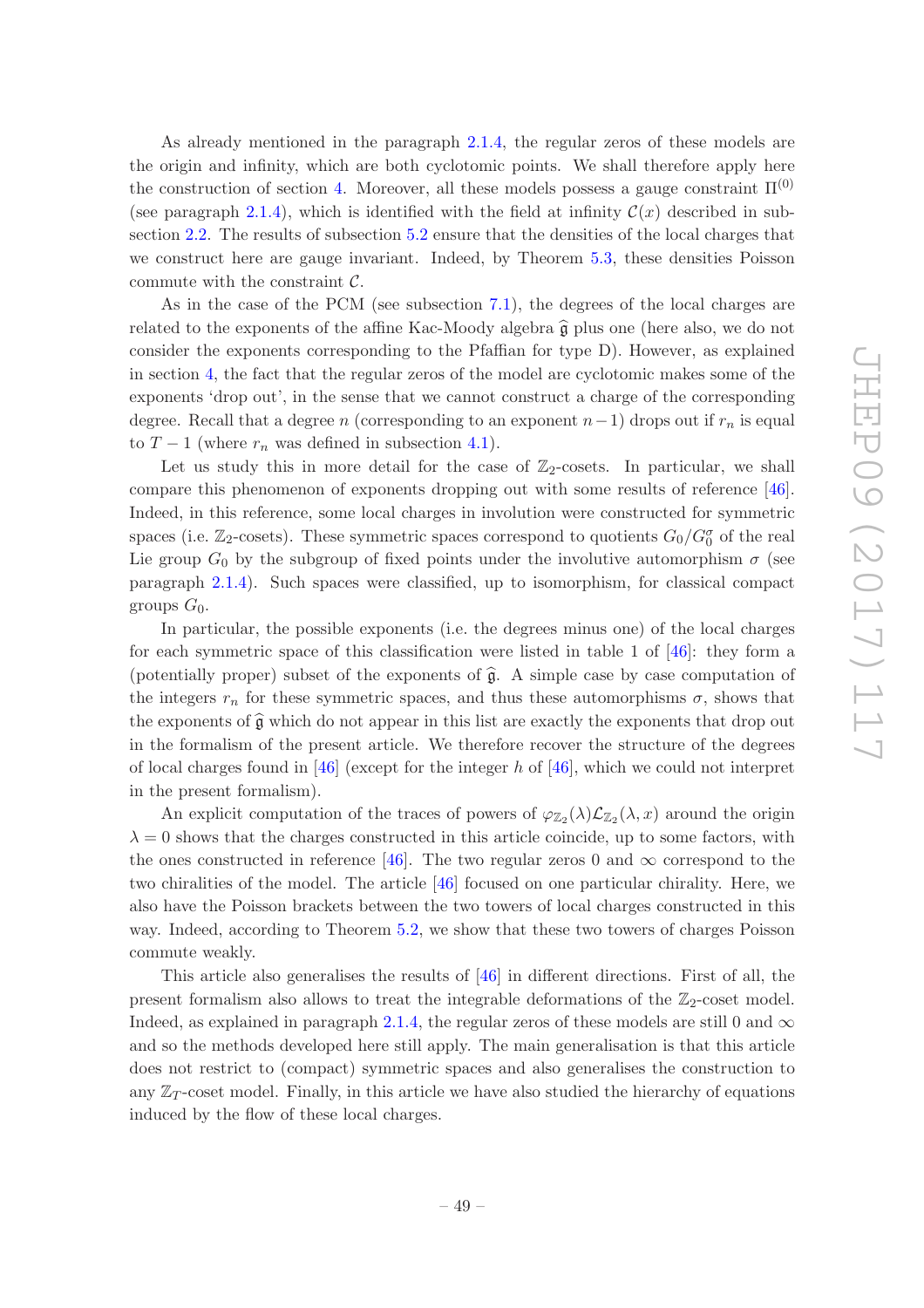The reference [\[47](#page-63-7)] deals with the local charges in involution for the supersymmetric models on symmetric spaces, working with a superalgebra g. Although we did not consider such models in this article, we expect the construction to extend to these theories, by working with the Grassmann envelope of g and replacing all traces by supertraces. One should however be careful about how the automorphism  $\sigma$  is extented to the whole matrix algebra (see appendix [A\)](#page-55-0) in these supersymmetric cases. Such considerations could allow the construction of local charges in involution for supersymmetric  $\sigma$ -models whose target space includes AdS manifolds, with possible applications to the hybrid formulations of string theory.

We end this subsection by observing that the Hamiltonian of the  $\mathbb{Z}_T$ -coset model is related to the quadratic charge  $\mathcal{Q}_2^0$  at the origin and the momentum  $\mathcal{P}_{\mathbb{Z}_T}$  of the theory by

$$
\mathcal{H}_{\mathbb{Z}_T} = \frac{\mathcal{Q}_2^0}{\zeta'(0)} + \mathcal{P}_{\mathbb{Z}_T},
$$

where  $\zeta$  was defined in equation  $(2.10)$  (note that this expression also holds for the deformed  $\mathbb{Z}_2$  model). Thus, we conclude that the local charges constructed above are conserved, as they commute (at least weakly) with the Hamiltonian.

As the  $\mathbb{Z}_T$ -coset models are constrained models, their Hamiltonian is defined up to a term Tr $(\mu(x)\mathcal{C}(x))$ , where  $\mu$  is a g-valued Lagrange multiplier. In this sense,  $\mathcal{H}_{\mathbb{Z}_T}$  defined above is a particular choice of such a Hamiltonian, which generates a strong zero curvature equation  $(6.1)$  on the Lax matrix  $\mathcal{L}$ . Another choice of Hamiltonian involves the quadratic charge  $\mathcal{Q}_2^{\infty}$  extracted at infinity, namely

$$
\widetilde{\mathcal{H}}_{\mathbb{Z}_T} = -\frac{\mathcal{Q}_2^{\infty}}{\zeta_{\infty}'(0)} - \mathcal{P}_{\mathbb{Z}_T},
$$

where  $\zeta_{\infty}$  is defined in the same way than  $\zeta$  by  $\zeta_{\infty}(\alpha^T) = \alpha \psi(\alpha)$ . This Hamiltonian is weakly equal to  $\mathcal{H}_{\mathbb{Z}_T}$  and generates a strong curvature equation on the Lax matrix  $\mathcal{L}^{\infty}$ .

#### <span id="page-52-0"></span>7.4 Dihedral affine Gaudin models

Let us end this section by discussing briefly dihedral affine Gaudin models (DAGM) and their relation to the present article. These models were defined and studied recently in reference [ [8\]](#page-61-6), extending the notion of cyclotomic Gaudin models of [\[50](#page-63-10)]. In particular, it was shown that all the integrable  $\sigma$ -models mentioned in the previous subsections and paragraph [2.1.4](#page-10-0) are examples of such DAGM. In fact, we will argue in this subsection that the construction of local charges of the present article automatically applies to a broader class of DAGM than just these integrable  $\sigma$ -models. We use the notations of [[8](#page-61-6)] and refer the interested reader to the original article for the details.

Reference [ [8\]](#page-61-6) defines a DAGM as a Hamiltonian field theory with a Poisson algebra of local observables  $\widehat{S}_{\ell}(\widehat{\mathfrak{g}}_{\mathbb{C}}^{\mathcal{D}})$ , depending on the following data:

- a semi-simple Lie algebra  $\mathfrak{g}$ ;
- an automorphism  $\sigma$  of  $\mathfrak g$  of order T and a semi-linear involutive automorphism  $\tau$ , forming the dihedral group  $\Pi = D_{2T}$ ;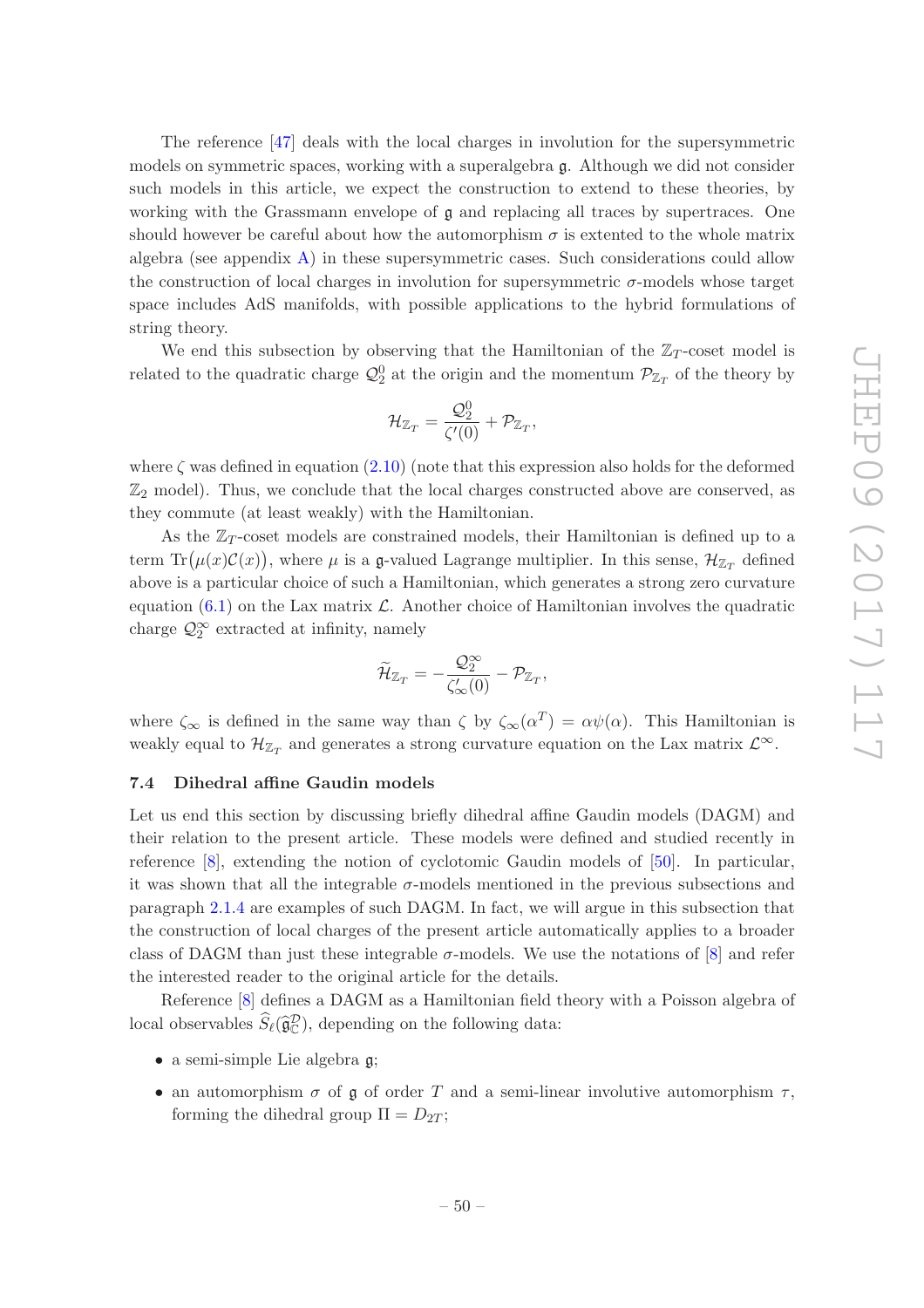- a set of points  $z \subset \mathbb{P}^1$  containing infinity (not to be confused with the set of regular zeros  $\mathcal Z$  of this article), associated with positive integers  $n_x$   $(x \in \mathbf z)$ , encoded as a divisor  $\mathcal{D} = \sum n_x x;$ x∈z
- complex numbers  $\ell_p^x$   $(p = 0, \ldots, n_x 1)$  for all  $x \in \mathbf{z} \setminus \{\infty\}$  and  $\ell_q^{\infty}$   $(q = 1, \ldots, n_{\infty} 1)$ , called the levels of the DAGM.

The dihedral group  $\Pi$  acts on  $\mathbb{P}^1$  via the multiplication by  $\omega$  and complex conjugation. The set z is chosen such that any two points of z are in disjoints orbits under the action of Π. We define the Gaudin poles Πz as the set of all images of points in z by Π. For this article, we shall restrict the discussion to the case where the highest levels  $\ell_{n_x-1}^x$  are all non-zero (this is the main case treated in article  $[8]$  $[8]$  $[8]$ ).

The twist function  $\varphi$  and Lax matrix  $\mathcal L$  of the DAGM are introduced in the form of a "natural" connection  $\nabla = \varphi(\lambda)\partial_x + \varphi(\lambda)\mathcal{L}(\lambda, x)$ . In particular, the twist function is uniquely defined by the levels  $\ell_p^x$  of the model (see equation (4.44) of [[8](#page-61-6)] and below). The Lax matrix  $\mathcal{L}(\lambda, x)$  then naturally satisfies an  $r/s$ -type Poisson bracket  $(2.1)$  with twist function  $\varphi(\lambda)$ . Moreover, the Lax matrix and the twist function of the DAGM are shown in  $[8]$  $[8]$  to verify the equivariance properties  $(2.8)$  and  $(2.9)$  and the reality conditions  $(5.4)$ and [\(5.5\)](#page-35-2). Hence the DAGM automatically fits in the framework of the present article, described in subsection [2.1](#page-8-1) .

Let us now look at the zeros of the twist function. In the construction of  $[8]$  $[8]$ , the connection  $\nabla$  defined above (and so in particular the twist function) has poles exactly at the Gaudin poles Π z. The zeros of the twist function then do not belong to Π z. Yet, the matrix component  $S(\lambda, x) = \varphi(\lambda) \mathcal{L}(\lambda, x)$  of  $\nabla$  has poles only at the points  $\Pi z$ . Thus, all zeros of the twist function are regular zeros. The methods developed in this article thus apply naturally to the DAGM.

Finally, let us relate the discussion of the point at infinity in the present article, based on the results of subsection [2.2,](#page-12-0) to its treatment in a DAGM given in [ [8\]](#page-61-6). We will argue that the notions studied in that subsection can naturally be transposed to the DAGM setting. For that, we restrict attention to the case where  $n_{\infty} = 1$ . As one can check from [[8\]](#page-61-6), this hypothesis is equivalent to the condition that  $P(\alpha, x)$ , defined in equation [\(2.21\)](#page-12-4), is regular at  $\alpha = 0$ . With this condition fulfilled, we can then define the field  $\mathcal{C}(x)$  as in equation [\(2.22\)](#page-13-6). Throughout the present article, based on the examples of  $\mathbb{Z}_T$ -coset models, this field  $\mathcal{C}(x)$  was seen as a gauge constraint (with Theorem [5.3](#page-34-1) stating that the local charges  $\mathcal{Q}_n^{\lambda_0}$  are gauge invariant). This interpretation generalises to any DAGM, as the field  $\mathcal{C}(x)$  computed above can be seen to coincide with the constraint defined in the paragraph 4.5.3 of the reference [ [8](#page-61-6)].

In order to define a constrained DAGM, it is required in [[8](#page-61-6)] that the levels  $\ell_0^x$  satisfy some additional relation (4.64). In the context of this article, this relation ensures the regularity of the twist function  $\psi(\alpha)$ , defined in equation  $(2.11)$ , at  $\alpha = 0$ . If we suppose that the DAGM is such that  $T > 1$ , then this regularity, combined with the equivariance property  $(2.31)$ , implies that  $\psi(0) = 0$ . In this case, the point at infinity is then a regular zero of the model and the methods developed in the present article apply.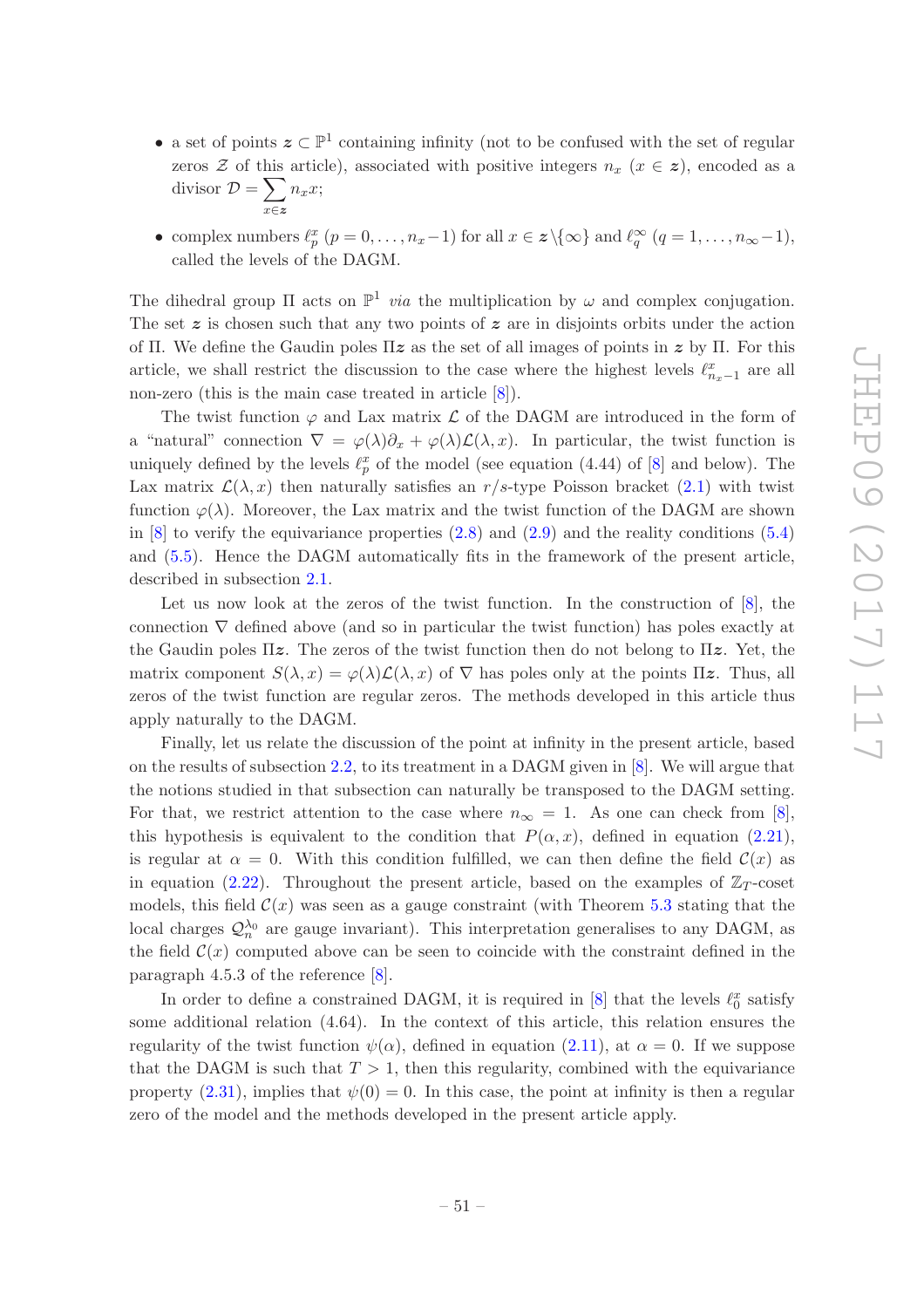#### <span id="page-54-0"></span>8 Outlook

In the present paper we showed how, in any integrable field theory described by an  $r/s$ system with twist function  $\varphi(\lambda)$  and underlying finite-dimensional Lie algebra  $\mathfrak g$  of classical type, one can assign an infinite tower of local conserved charges  $\mathcal{Q}_n^{\lambda_0}, n \in \mathcal{E}_{\lambda_0}$ , in involution to each regular zero  $\lambda_0$  of  $\varphi(\lambda)$ . If the regular zero  $\lambda_0$  is non-cyclotomic then the set of degrees  $\mathcal{E}_{\lambda_0}$  of these charges consists of one plus the exponents of the untwisted affine Kac-Moody algebra  $\hat{\mathfrak{g}}$  associated with g (excluding the Pfaffian in the case of type D). This generalises the results established in [\[44](#page-63-4) , [45\]](#page-63-5) for the principal chiral model, with or without a Wess-Zumino term, on a real Lie group  $G_0$  of classical type. On the other hand, if  $\lambda_0$ is cyclotomic then some exponents may 'drop' and the set of degrees  $\mathcal{E}_{\lambda_0}$  forms a subset of the set of exponents of  $\hat{\mathfrak{g}}$  plus one. In the case where the order of the cyclotomy is  $T=2$ , a simple computation reveals that the 'drops' occur precisely when  $\mathfrak g$  is of type A and the automorphism  $\sigma$  is inner. In particular, by performing a direct comparison with the results of [\[46](#page-63-6)] we find perfect agreement with the set of exponents naturally associated with a compact symmetric space  $G_0/G_0^{\sigma}$  listed in table 1 of that paper (see also [\[51\]](#page-63-11)) describing the degrees of the local charges in involution in a symmetric space  $\sigma$ -model. We were, however, unable to interpret the Coxeter number of the compact symmetric space  $G_0/G_0^{\sigma}$  in our present formalism. It would be interesting to understand whether there is a more fundamental connection between these two descriptions of the degrees of local charges in involution for symmetric space  $\sigma$ -models. This would also provide insight into the extension of the definition of the exponents to the case of  $\mathbb{Z}_T$ -cosets.

As noted in subsection [7.4,](#page-52-0) the regularity assumption on the zeros of the twist function is intimately related to a condition imposed on the levels of a dihedral affine Gaudin model in  $[8]$  $[8]$ , so that the results of the present paper automatically apply to  $r/s$ -systems arising in the latter framework. In light of this fact, a noteworthy feature of the densities of the local charges  $\mathcal{Q}_n^{\lambda_0}$  is that they were all obtained from the particular combination  $\varphi(\lambda)\mathcal{L}(\lambda,x)$  of the twist function and Lax matrix of the model. Indeed, the significance of this expression is that it forms the matrix component of the connection  $\nabla = \varphi(\lambda)\partial_x + \varphi(\lambda)\mathcal{L}(\lambda, x)$ characterising the dihedral affine Gaudin model. As argued in [\[51\]](#page-63-11), the invariant tensors used to build local charges in involution in the principal chiral model and symmetric space  $\sigma$ -models can be obtained directly from the Weyl-invariant tensors appearing in the leading derivative-free terms of the local charges in involution of  $\hat{\mathfrak{g}}$ -mKdV theory, given by the Drinfel'd-Sokolov construction. On the other hand, it follows from the results of [ [8\]](#page-61-6) that  $\widehat{\mathfrak{g}}$ -mKdV theory is itself a cyclotomic affine Gaudin model whose corresponding connection  $\nabla$  is the starting point in the construction of Drinfel'd-Sokolov. It is therefore natural to speculate that a more general tower of local charges in involution, involving derivatives of the fields appearing in the Lax matrix  $\mathcal{L}(\lambda, x)$ , may be constructed starting from the dihedral affine Gaudin model connection  $\nabla$  itself.

With the application to dihedral affine Gaudin models in mind, it is also interesting to note that the results of the present paper bear a strong resemblance to the structure of commuting integrals of motion in a (quantum) Gaudin model for a finite-dimensional Lie algebra g. Indeed, it is well known from the work of Feigin, Frenkel and Reshetikhin [\[52](#page-63-12) ]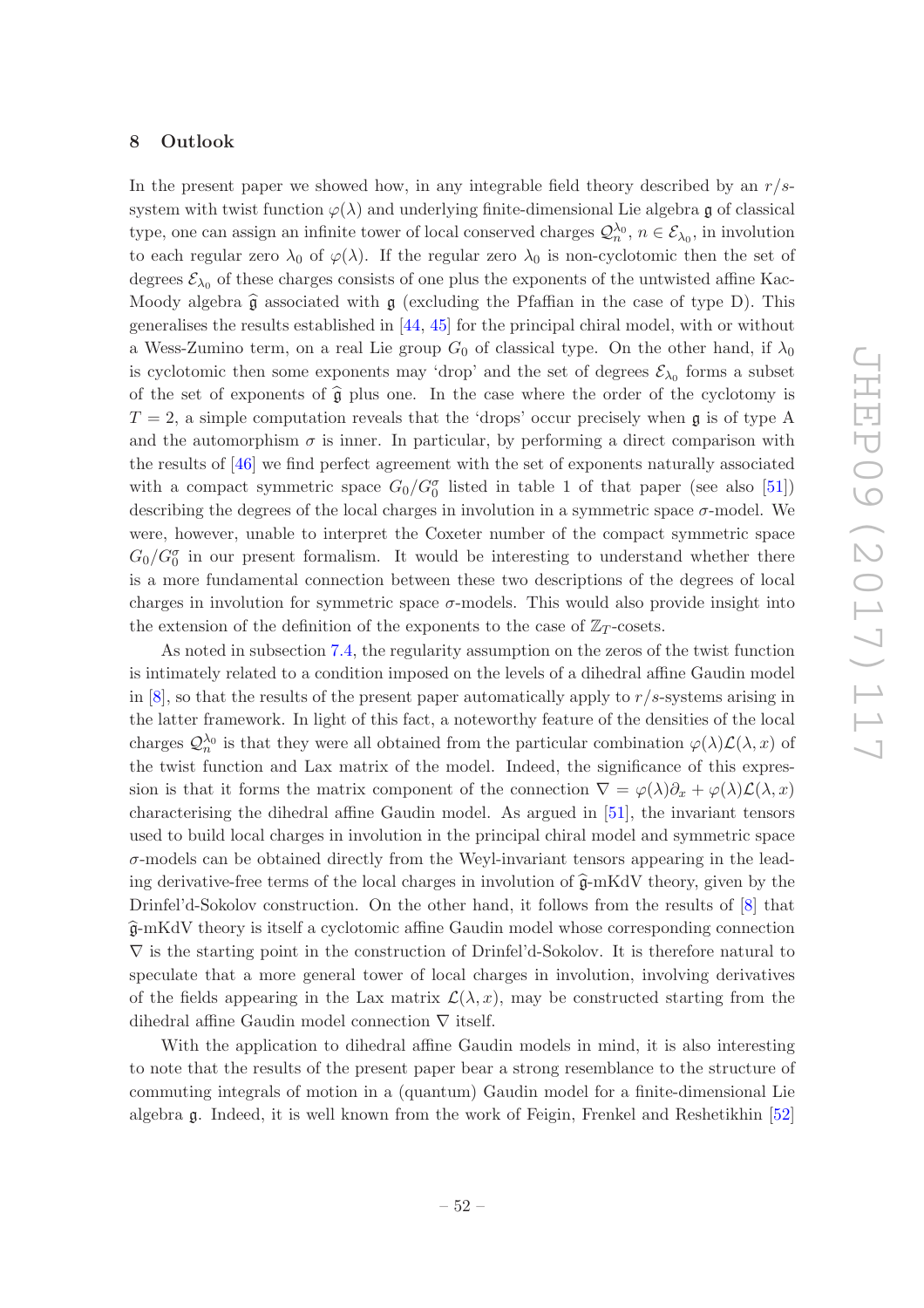(see also [\[53](#page-63-13) , [54\]](#page-63-14)) that the algebra of commuting integrals of motion in a Gaudin model with  $N \in \mathbb{Z}_{\geq 1}$  sites, known as the Gaudin algebra, is generated by elements of the algebra of quantum observables  $\mathrm{U}(\mathfrak{g})^{\otimes N}$  whose degrees are given by exponents of  $\mathfrak g$  plus one. An important open problem is to obtain an analogue of this result in the case of quantum Gaudin models associated with affine Kac-Moody algebras. Although this is still currently out of reach, the results of the present article may furnish useful hints in this direction by providing a similar description of local Poisson commuting integrals of motion in classical (dihedral) affine Gaudin models.

# Acknowledgments

This work is partially supported by the French Agence Nationale de la Recherche (ANR) under grant ANR-15-CE31-0006 DefIS. S.L. acknowledges funding provided by a grant from Région Auvergne-Rhône-Alpes.

# <span id="page-55-0"></span>A Extension of the automorphism to the whole space of matrice s

We consider a Lie algebra  $\mathfrak g$  of classical type A, B, C or D, in its defining matricial representation. We therefore regard elements of  $\mathfrak g$  as acting linearly on a vector space V, i.e. as element of the space  $F$  of endomorphisms of  $V$ . Note that we can consider some connected matrix group  $G \subset F$  whose Lie algebra is  $\mathfrak{g}$ . Let  $\sigma$  be an automorphism of  $\mathfrak{g}$ , of finite order T. In this article, we are considering powers of elements of g, which do not belong to g in general but are elements of F. Thus, we want to extend the automorphism  $\sigma$  to the whole space of matrices  $F$ , in a "natural way".

## <span id="page-55-1"></span>A.1 The conjugacy case

Let us begin with the case where  $\sigma$  is inner, i.e. when  $\sigma : X \in \mathfrak{g} \mapsto QXQ^{-1}$  for some  $Q \in G$ . Then the extension of  $\sigma$  to F, which by a slight abuse of notation we still denote as  $\sigma$ , can be naturally defined as

<span id="page-55-2"></span>
$$
\sigma: F \longmapsto F
$$
  

$$
X \longrightarrow QXQ^{-1}
$$
  
(A.1)

This covers the case of types B and C, as they do not have any non trivial diagram automorphism.

Let us now consider the algebra  $D_n$ , i.e.  $\mathfrak{g} = \mathfrak{so}(2n, \mathbb{C})$ , for  $n \geq 5$ . In this case, there always exists one non trivial diagram automorphism. However, this automorphism can be realised on the defining representation as an external conjugation:  $\sigma: X \in \mathfrak{g} \mapsto QXQ^{-1}$ where Q is not in the group  $SO(2n, \mathbb{C})$  but belongs to  $O(2n, \mathbb{C})$ . In this case, the endomorphism  $\sigma$  as defined in equation [\(A.1\)](#page-55-2) still naturally extends  $\sigma$  on F.

Let us say a few words on the algebra  $D_4 = \mathfrak{so}(8, \mathbb{C})$ . It is known to have 6 diagram automorphisms, forming the *triality*, isomorphic to the symmetric group  $S_3$ . One of them, of order 2, can also be realised as conjugation by a matrix  $Q \in O(8, \mathbb{C})$  and so extends to  $F = M_8(\mathbb{C})$  by equation [\(A.1\)](#page-55-2). The other non-trivial ones cannot be realised in any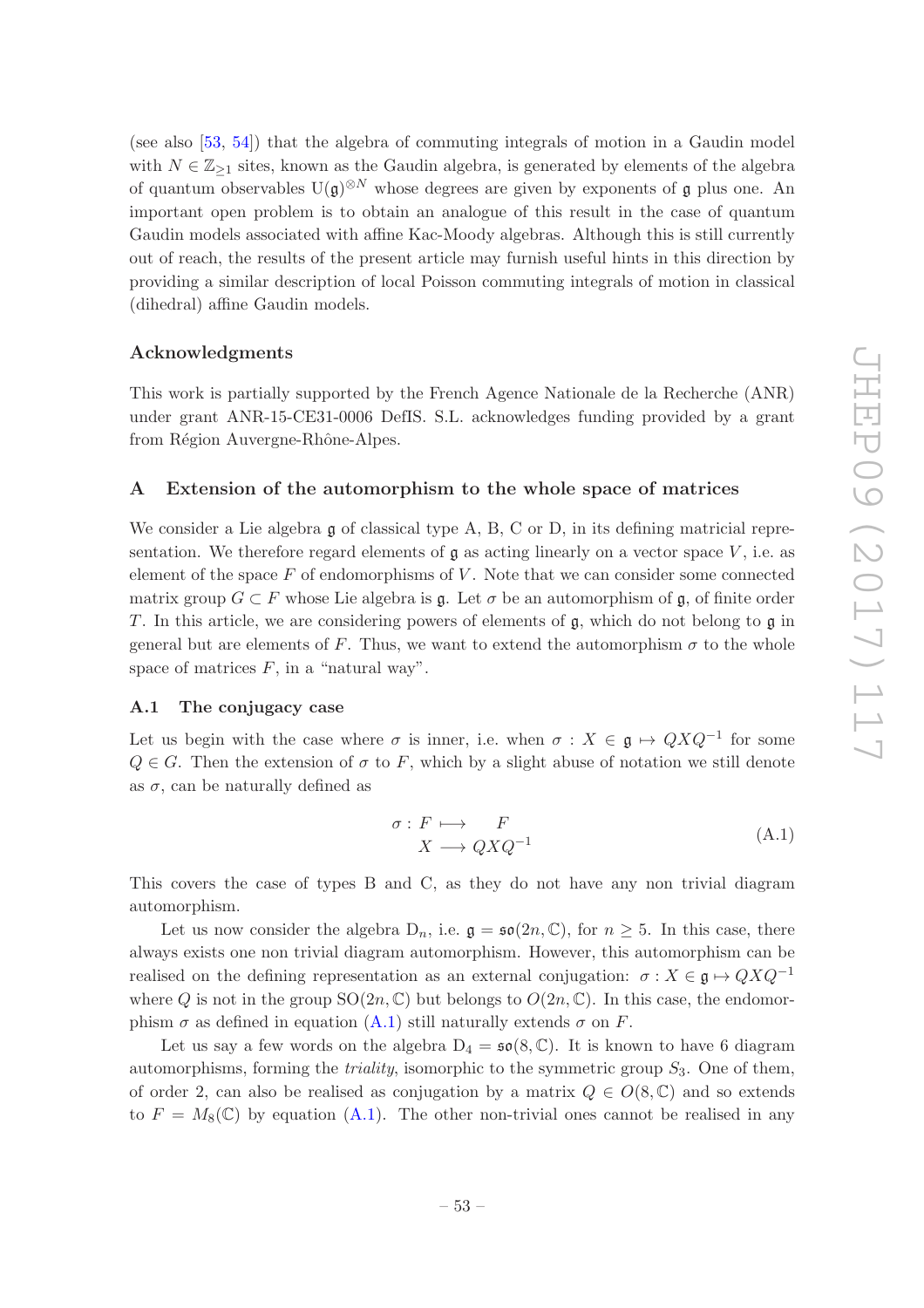"natural way" on the defining representation and thus cannot easily be extended to the whole space  $M_8(\mathbb{C})$ . We shall not consider them in this article.

We now describe the properties of the extension  $\sigma$  defined in  $(A.1)$ . The fact that the automorphism  $\sigma$  of  $\mathfrak g$  is of order T is equivalent to the fact that  $Q^T$  belongs to the centraliser of  $\mathfrak g$  in  $F$ ,

$$
Z_F(\mathfrak{g}) = \{ X \in F \text{ s.t. } [X, Y] = 0, \ \forall Y \in \mathfrak{g} \}.
$$

By Schur's lemma, this implies that  $Q^T = \lambda \operatorname{Id}$  for some  $\lambda \in \mathbb{C}$ . Therefore  $\sigma$  on F defined by  $(A.1)$  is also of order T. We shall make extensive use of the following five obvious properties of  $\sigma$  as defined in  $(A.1)$ :

$$
\sigma(XY) = \sigma(X)\sigma(Y), \qquad \sigma(X^n) = \sigma(X)^n, \qquad \sigma(\text{Id}) = \text{Id},
$$
  
Tr $(\sigma(X)) = \text{Tr}(X), \qquad \text{Tr}(\sigma(X)\sigma(Y)) = \text{Tr}(XY),$ 

<span id="page-56-0"></span>for any  $X, Y$  in  $F$ .

#### A.2 The transpose case

The last case that we have to treat is the one of a type A algebra, with  $\sigma$  being not inner. We thus consider the defining representation  $\mathfrak{g} = \mathfrak{sl}(d, \mathbb{C})$ . The action of  $\sigma$  on  $\mathfrak{g}$  can then always be expressed as  $\sigma : X \in \mathfrak{g} \mapsto -QX^{\mathsf{T}}Q^{-1}$ , where  $X^{\mathsf{T}}$  is the transpose of X and Q is a matrix in  $SL(d, \mathbb{C})$ . Here also we can naturally extend  $\sigma$  to an endomorphism of  $F = M_d(\mathbb{C})$ , which we still denote  $\sigma$ , by letting

<span id="page-56-2"></span>
$$
\begin{aligned}\n\sigma: F &\longmapsto \qquad F \\
X &\longrightarrow -Q X^{\mathsf{T}} Q^{-1} \n\end{aligned} \tag{A.2}
$$

Once again, let us investigate the properties of  $\sigma$ . As the automorphism  $\sigma$  of  $\mathfrak g$  is not inner, its order T must be even, and we shall write  $T = 2S$ . We note that  $\sigma^2$  acts as conjugation by  $R = Q(Q^{\mathsf{T}})^{-1}$ . The fact that  $\sigma^T = (\sigma^2)^S = \mathrm{Id}_{\vert \mathfrak{g}}$  is thus equivalent to the fact that  $R^S$  belongs to the centraliser  $Z_F(\mathfrak{g})$ . Thus  $R^S = \lambda \text{Id}$  for some  $\lambda \in \mathbb{C}$  and so  $\sigma$  defined in  $(A.2)$  is also of order T. We end the subsection by noting the following five properties of  $\sigma$ :

$$
\sigma(XY) = -\sigma(Y)\sigma(X), \qquad \sigma(X^n) = (-1)^{n-1}\sigma(X)^n, \qquad \sigma(\text{Id}) = -\text{Id},
$$
  
\n
$$
\text{Tr}(\sigma(X)) = -\text{Tr}(X), \qquad \text{Tr}(\sigma(X)\sigma(Y)) = \text{Tr}(XY),
$$

for any  $X, Y$  in  $F$ .

# <span id="page-56-1"></span>B Computation of Ξ

In this appendix, we give the details of the computation in some particular cases of the term  $\Xi_{nm}^{\lambda\mu}(\rho,x,y)$ , defined by [\(6.14\)](#page-42-2).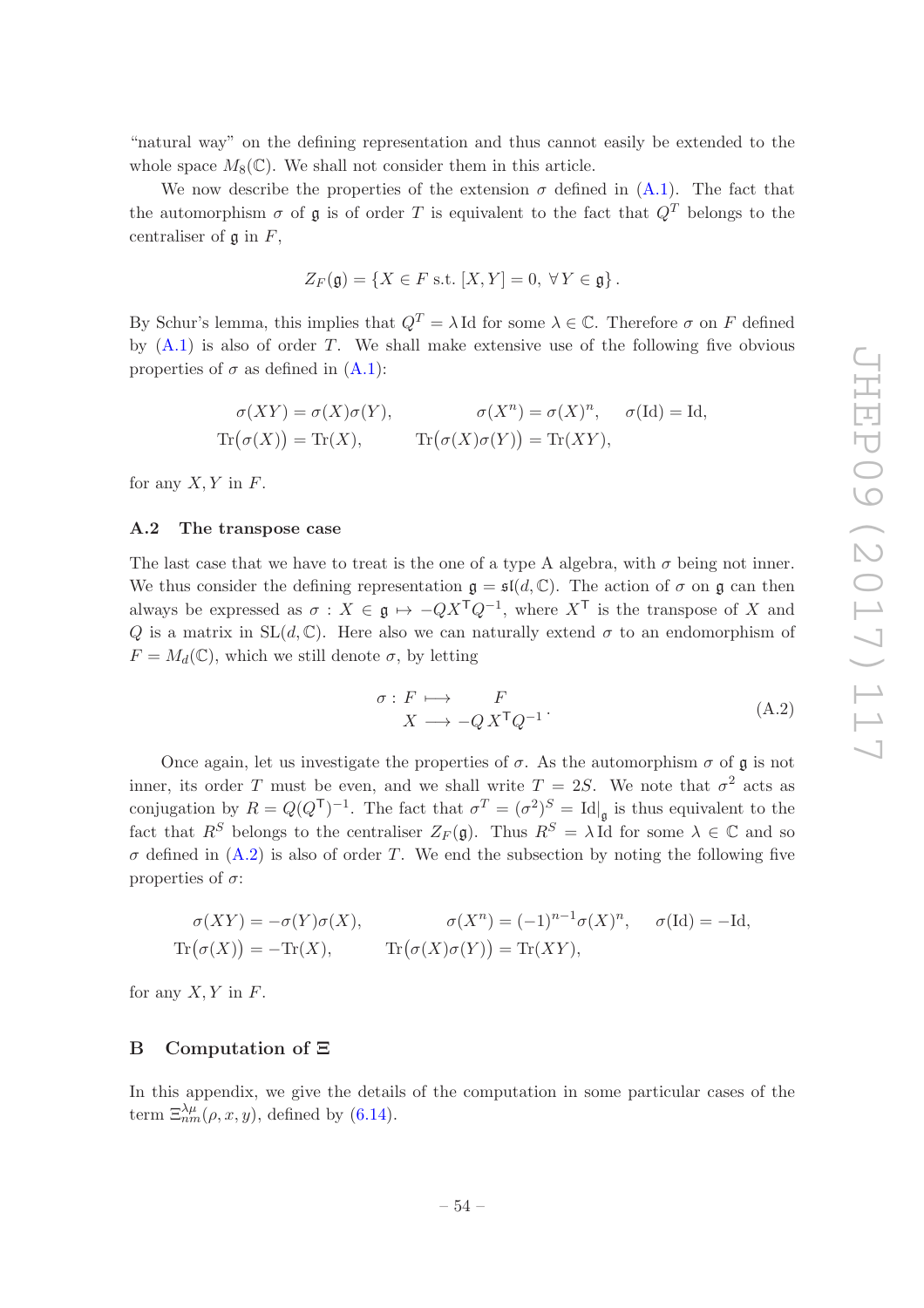#### <span id="page-57-0"></span>B.1 At a non-cyclotomic regular zero

We first suppose that  $\lambda_0$  is a non-cyclotomic regular zero and that  $\mathfrak g$  is of type B, C or D. Recall that in this case, we constructed currents  $\mathscr{K}_{2n}^{\lambda_0} = \mathscr{J}_{2n}^{\lambda_0}$  and the associated Lax matrices  $\mathcal{M}_{2n}^{\lambda_0} = \mathcal{N}_{2n}^{\lambda_0}$ . We want to compute  $\Xi_{2n}^{\lambda_0\lambda_0}(\rho, x, y)$ , starting from equation [\(6.14\)](#page-42-2). Recall from section [3](#page-16-0) that for a non-cyclotomic zero  $\lambda_0$ , one has  $U_{23}(\lambda_0, \lambda_0) = -\frac{1}{7}$  $\frac{1}{T}\varphi'(\lambda_0)C_{\mathbf{\underline{12}}}.$ Recall also from subsection [3.2](#page-17-1) that  $S_{2m-1}(\lambda_0, x)$  belongs to the Lie algebra  $\mathfrak{g}$ , as it is an odd power of a matrix in g. Using the completeness relation [\(3.4\)](#page-17-3), we find

<span id="page-57-1"></span>
$$
\begin{split} \Xi_{2n\,2m}^{\lambda_0\lambda_0}(\rho,x,y) & \qquad \qquad (\text{B.1})\\ = -\frac{4nm\varphi'(\lambda_0)}{T} \text{Tr}_{\mathbf{\underline{2}}} \left( \mathcal{R}_{\mathbf{\underline{12}}}^0(\rho,\lambda_0) \sum_{k=0}^{2n-2} S_k(\lambda_0,x) \mathbf{2} S_{2m-1}(\lambda_0,y) \mathbf{2} S_{2n-2-k}(\lambda_0,x) \mathbf{2} \right) \delta'_{xy}, \end{split}
$$

Using the identity  $f(y)\delta'_{xy} = f(x)\delta'_{xy} + (\partial_x f(x))\delta_{xy}$  and the fact that  $S_p(\lambda, x)S_q(\lambda, x) =$  $S_{p+q}(\lambda, x)$ , we get

$$
\Xi_{2n\,2m}^{\lambda_0\lambda_0}(\rho,x,y)=f_{2n\,2m}^{\lambda_0}(\rho,x)\delta_{xy}-\frac{4nm\varphi'(\lambda_0)(2n-1)}{T}\text{Tr}_{\mathbf{\underline{2}}}(\mathcal{R}_{\mathbf{\underline{12}}}^0(\rho,\lambda_0)S_{2n+2m-3}(\lambda_0,x)\mathbf{\underline{2}})\delta'_{xy},
$$

where

$$
f_{2n\,2m}^{\lambda_0}(\rho, x) = -\frac{4nm\varphi'(\lambda_0)}{T} \text{Tr}_{\mathbf{\mathbf{2}}} \left( \mathcal{R}_{\mathbf{12}}^0(\rho, \lambda_0) \sum_{k=0}^{2n-2} S_k(\lambda_0, x) \mathbf{2} \partial_x (S_{2m-1}(\lambda_0, x) \mathbf{2}) S_{2n-2-k}(\lambda_0, x) \mathbf{2} \right).
$$

Recalling the definition  $(6.4)$  of  $\mathcal{N}_p^{\lambda_0}$ , we obtain

<span id="page-57-2"></span>
$$
\Xi_{2n\,2m}^{\lambda_0\lambda_0}(\rho,x,y) = \frac{\varphi'(\lambda_0)}{T} \frac{4nm(1-2n)}{2n+2m-2} \mathcal{N}_{2n+2m-2}^{\lambda_0}(\rho,x) \delta'_{xy} + f_{2n\,2m}^{\lambda_0}(\rho,x) \delta_{xy}.
$$
 (B.2)

As  $\partial_x S_p(\lambda, x) = \sum_{l=0}^{p-1}$  $\int_{l=0}^{p-1} S_l(\lambda, x) \partial_x (S(\lambda, x)) S_{p-1-l}(\lambda, x)$ , one can rewrite the function  $f^{\lambda_0}_{2n\,2m}$  as

$$
f_{2n\,2m}^{\lambda_0}(\rho,x) = -\frac{4nm\varphi'(\lambda_0)}{T} \sum_{k=0}^{2n-2} \sum_{l=0}^{2m-2} \text{Tr}_{\mathbf{\mathbf{2}}}(\mathcal{R}_{\mathbf{\mathbf{12}}}^0(\rho,\lambda_0)
$$
  

$$
S_{k+l}(\lambda_0,x)_{\mathbf{\mathbf{2}}} \partial_x (S(\lambda_0,x)_{\mathbf{\mathbf{2}}}) S_{2n+2m-4-k-l}(\lambda_0,x)_{\mathbf{\mathbf{2}}}).
$$

In particular, note that  $f_{2n\,2m}^{\lambda_0} = f_{2m\,2n}^{\lambda_0}$ .

Let us now compute  $\Xi_{nm}^{\lambda_0\lambda_0}$  for a non-cyclotomic regular zero  $\lambda_0$  and an algebra  $\mathfrak g$  of type A. As in the case of type B, C or D, we have  $U_{23}(\lambda_0, \lambda_0) = -\frac{1}{7}$  $\frac{1}{T}\varphi'(\lambda_0)C_{\underline{23}}$ . Using the generalised completeness relation [\(3.9\)](#page-19-4) and the fact that  $\mathscr{J}_p^{\lambda_0}(x) = \text{Tr}(S_p(\lambda_0, x))$ , we find from equation  $(6.14)$  that

$$
\Xi_{nm}^{\lambda_0\lambda_0}(\rho,x,y) = -\frac{nm\varphi'(\lambda_0)}{T} \text{Tr}_{\mathbf{\mathbf{2}}} \left( \mathcal{R}_{\mathbf{\mathbf{12}}}^0(\rho,\lambda_0) \sum_{k=0}^{n-2} S_k(\lambda_0,x) \mathbf{2} S_{m-1}(\lambda_0,y) \mathbf{2} S_{n-2-k}(\lambda_0,x) \mathbf{2} \right) \delta'_{xy} \n+ \frac{nm(n-1)\varphi'(\lambda_0)}{dT} \mathcal{J}_{m-1}^{\lambda_0}(y) \text{Tr}_{\mathbf{\mathbf{2}}} \left( \mathcal{R}_{\mathbf{\mathbf{12}}}^0(\rho,\lambda_0) S_{n-2}(\lambda_0,x) \right) \delta'_{xy}.
$$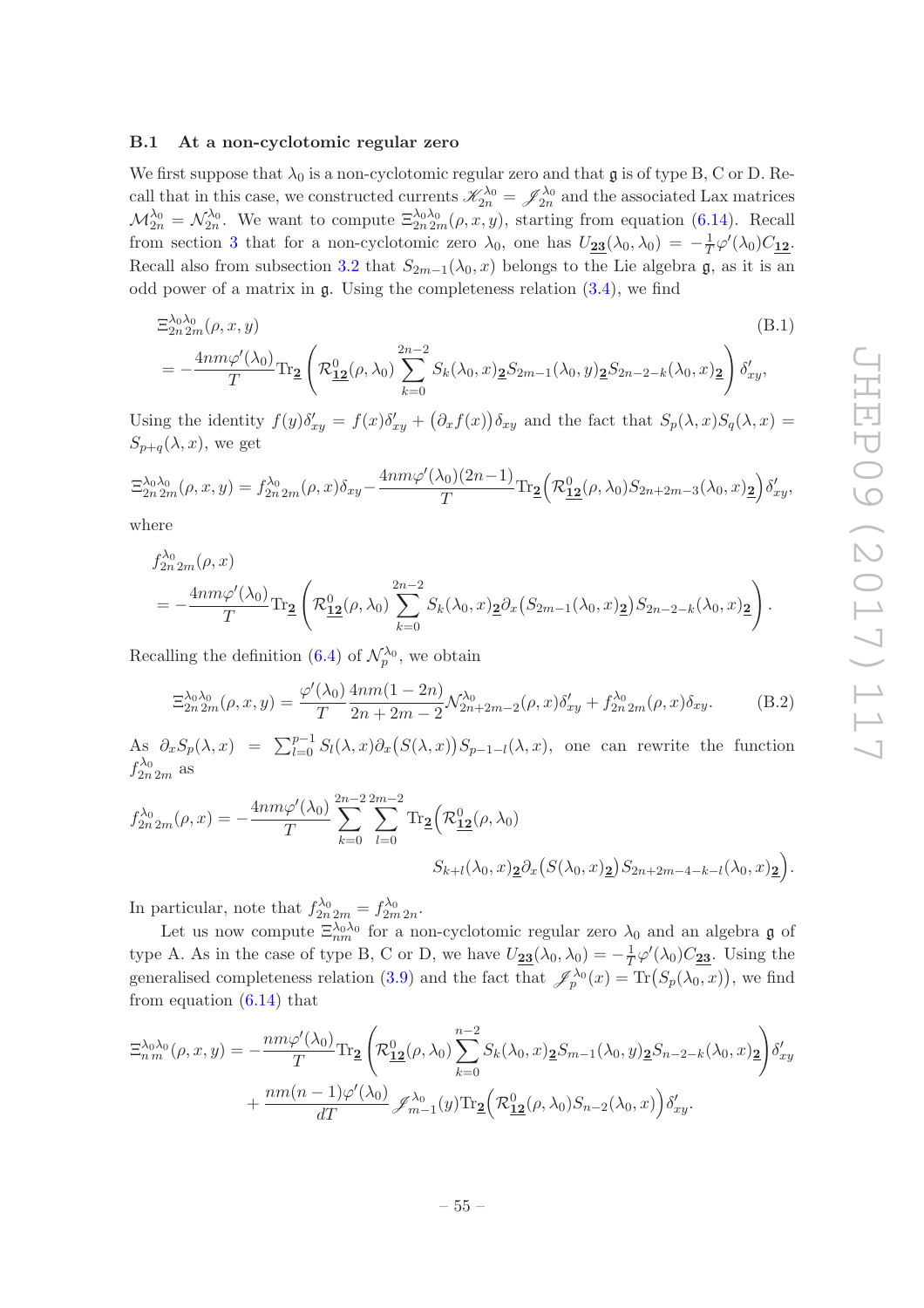From the identity  $f(y)\delta'_{xy} = f(x)\delta'_{xy} + (\partial_x f(x))\delta_{xy}$  and equation [\(6.4\)](#page-37-6), we find

$$
\begin{split} \Xi^{\lambda_0\lambda_0}_{nm}(\rho,x,y) &= -\frac{\varphi'(\lambda_0)}{T} \frac{nm(n-1)}{n+m-2} \mathcal{N}^{\lambda_0}_{n+m-2}(\rho,x) \delta'_{xy} \\ &+ \frac{\varphi'(\lambda_0)}{dT} nm \mathscr{J}^{\lambda_0}_{m-1}(y) \mathcal{N}^{\lambda_0}_{n-1}(\rho,x) \delta'_{xy} + f^{\lambda_0}_{nm}(\rho,x) \delta_{xy}, \end{split}
$$

with

$$
f_{nm}^{\lambda_0}(\rho,x) = -\frac{nm\varphi'(\lambda_0)}{T} \text{Tr}_{\mathbf{\underline{2}}} \left( \mathcal{R}_{\mathbf{\underline{12}}}^0(\rho,\lambda_0) \sum_{k=0}^{n-2} S_k(\lambda_0,x) \mathbf{2} \partial_x (S_{m-1}(\lambda_0,x) \mathbf{2}) S_{n-2-k}(\lambda_0,x) \mathbf{2} \right).
$$

As in the case of type B, C or D, we can re-express  $f_{nm}^{\lambda_0}$  as

$$
f_{nm}^{\lambda_0}(\rho, x)
$$
  
= 
$$
-\frac{nm\varphi'(\lambda_0)}{T}\sum_{k=0}^{n-2}\sum_{l=0}^{m-2}\text{Tr}_{\mathbf{2}}\Big(\mathcal{R}_{\mathbf{12}}^0(\rho, \lambda_0)S_{k+l}(\lambda_0, x)_{\mathbf{2}}\partial_x\big(S(\lambda_0, x)_{\mathbf{2}}\big)S_{n+m-4-k-l}(\lambda_0, x)_{\mathbf{2}}\Big).
$$

<span id="page-58-0"></span>In particular, note that  $f_{nm}^{\lambda_0} = f_{mn}^{\lambda_0}$ .

# B.2 Around a cyclotomic regular zero

This subsection is devoted to the computation of  $\Xi_{nm}^{\lambda\lambda}(\rho,x,y)$  around the origin  $\lambda=0$  and more precisely to the computation of the coefficient of  $\lambda^{r_n+r_m}$  in its series expansion. Our starting point is the definition [\(6.14\)](#page-42-2) of  $\Xi_{nm}^{\lambda\mu}$ . To evaluate this equation at  $\mu = \lambda$ , we will need the expression of  $U_{12}(\lambda, \lambda)$ . We saw in section [4](#page-22-1) that this is given by equation [\(4.8\)](#page-24-6).

The presence of the partial Casimir  $C_{12}^{(0)}$  in this equation will gives rise to projections of  $S_{m-1}(\lambda, y)$  onto the grading  $F^{(0)} = \{ Z \in F \mid \sigma(Z) = Z \}$  of the matrix algebra. More precisely, the calculations will involve

<span id="page-58-1"></span>
$$
g_{mn}^{\lambda}(\rho,x,y) = nm\lambda^{-2}\zeta(\lambda^T)\text{Tr}_{\mathbf{\underline{2}}} \left(\mathcal{R}_{\mathbf{\underline{12}}}^0(\rho,\lambda)\sum_{k=0}^{n-2} S_k(\lambda,x)\mathbf{2}S_{m-1}^{(0)}(\lambda,y)\mathbf{2}S_{n-2-k}(\lambda,x)\mathbf{2}\right)\delta_{xy}',
$$
\n(B.3)

where  $S_p^{(0)}$  denotes the projection of  $S_p$  on  $F^{(0)}$ . As we are computing the coefficient of  $\lambda^{r_n+r_m}$  in  $\Xi_{nm}^{\lambda\lambda}$ , we will consider the  $\lambda^{r_n+r_m}$ -term of  $g_{nm}^{\lambda}$ . Let us show that this term is actually always zero. Using the conventions and results of the subsections [4.1](#page-23-0) and [4.2,](#page-24-0) in particular the integers  $\alpha$  and  $q_m$ , we see that the smallest power of  $\lambda$  appearing in  $g_{nm}^{\lambda}$  is  $a = \alpha T - 2 + q_m$ , as the  $S_p(\lambda, x)$ 's are regular at  $\lambda = 0$ . Recall that  $r_n$  and  $r_m$  are both strictly less than  $T-1$  when  $n, m \in \mathcal{E}_0$  and that in this case, we have  $q_m = r_m + 1$  (see subsection [4.2\)](#page-24-0). Thus  $a = \alpha T - 1 + r_m$  and hence  $a > r_n + r_m$  since  $\alpha \ge 1$  and  $T - 1 > r_n$ . We can then conclude that the coefficient of  $\lambda^{r_n+r_m}$  in  $g_{nm}^{\lambda}$  vanishes, as announced.

We will also need the function

$$
f_{nm}^{\lambda}(\rho, x)
$$
  
=  $-nm\lambda^{T-2}\zeta'(\lambda)\sum_{k=0}^{n-2}\sum_{l=0}^{m-2}\text{Tr}_{\mathbf{2}}\Big(\mathcal{R}_{\mathbf{\mathbf{12}}}^{0}(\rho, \lambda)S_{k+l}(\lambda, x)_{\mathbf{\mathbf{2}}}\partial_{x}\big(S(\lambda, x)_{\mathbf{\mathbf{2}}}\big)S_{n+m-4-k-l}(\lambda, x)_{\mathbf{\mathbf{2}}}\Big),$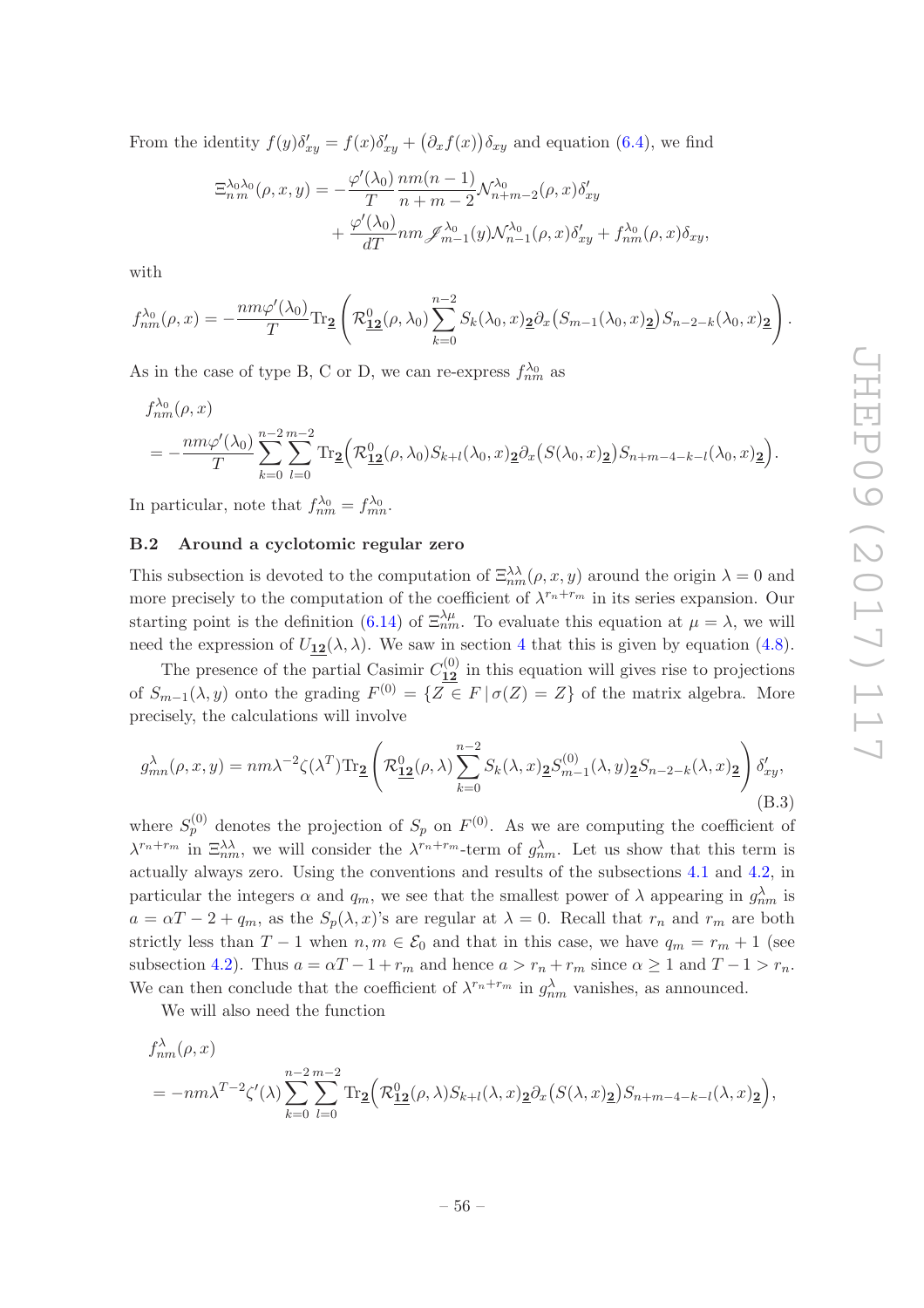similar to the function  $f_{nm}^{\lambda_0}$  defined in the non-cyclotomic case (see previous subsection) and which possesses the same symmetry property  $f_{nm}^{\lambda} = f_{mn}^{\lambda}$ . As for  $g_{nm}^{\lambda}$ , we will use more precisely the function  $f_{nm}^{(0)} = f_{nm}^{\lambda} \vert_{\lambda^{r_n+r_m}}$ , which is also symmetric under the exchange of  $n$  and  $m$ .

To go further in the computation, we will need to distinguish between the algebras of type B, C and D and the ones of type A. Let us start with types B, C and D. In this case, we restrict to degrees  $2n$  and  $2m$  (see subsections [3.2](#page-17-1) and [4.3\)](#page-25-0) and thus compute  $\Xi_{2n}^{\lambda\lambda}$ <sub>2m</sub>. Recall that  $S_{2m-1}(\lambda, y)$  belongs to the Lie algebra  $\mathfrak{g}$ , so that we can apply the completeness relations  $(3.4)$  and  $(4.10)$  to it. One then gets

$$
\Xi_{2n\,2m}^{\lambda\lambda}(\rho,x,y) = \widetilde{\Xi}_{2n\,2m}^{\lambda\lambda}(\rho,x,y) + g_{2n\,2m}^{\lambda}(\rho,x,y)
$$

<span id="page-59-0"></span>,

with  $g_{2n2m}^{\lambda}$  defined in equation [\(B.3\)](#page-58-1) and

$$
\begin{split} &\widetilde{\Xi}_{2n\, 2m}^{\lambda\lambda}(\rho,x,y)\\ &=-4nm\lambda^{T-2}\zeta'(\lambda^T)\mathrm{Tr}_{\underline{\bf 2}}\left(\mathcal{R}_{\underline{\bf 1}\underline{\bf 2}}^0(\rho,\lambda)\sum_{k=0}^{2n-2}S_k(\lambda,x)\underline{\bf 2}S_{2m-1}(\lambda,y)\underline{\bf 2}S_{2n-2-k}(\lambda,x)\underline{\bf 2}\right)\delta'_{xy}. \end{split}
$$

The first term  $\tilde{\Xi}_{2n2m}^{\lambda\lambda}$  has the same structure as  $\Xi_{2n2m}^{\lambda_0\lambda_0}$  studied in the previous subsection (see equation  $(B.1)$ ). Thus, the calculations of that subsection apply here and we get to an equation similar to [\(B.2\)](#page-57-2) for  $\Xi_{2n,2m}^{\lambda\lambda}$ . Namely, we have

$$
\begin{split} \Xi_{2n\,2m}^{\lambda\lambda}(\rho,x,y) \\ &= f_{2n\,2m}^{\lambda}(\rho,x)\delta_{xy} + g_{2n\,2m}^{\lambda}(\rho,x,y) - \lambda^{T-2}\zeta'(\lambda^{T})\frac{4nm(2n-1)}{2n+2m-2}\mathcal{N}_{2n+2m-2}(\lambda\,;\rho,x)\delta'_{xy}, \end{split} \tag{B.4}
$$

where  $f_{2n 2m}^{\lambda}$  is defined above.

We now compute the coefficient of  $\lambda^{r_{2n}+r_{2m}}$  in this expression. We showed above that  $g_{2n\,2m}^{\lambda}$  does not contribute to this term and we have defined  $f_{2n}^{(0)}$  $\frac{2n}{2n}$  as its contribution from  $f_{2n2m}^{\lambda}$ . Recall also that  $\mathcal{N}_k(\lambda;\rho,x)$  has the same equivariance property as  $\mathcal{T}_k(\lambda,x)$ (equation [\(6.8\)](#page-39-1)) so that its power series expansion starts with  $\lambda^{r_k}$ . Thus, the smallest power of  $\lambda$  in the second line of equation [\(B.4\)](#page-59-0) is greater than or equal to  $T-2+r_{2n+2m-2}$ . We have shown in subsection [4.5](#page-27-0) that this is equal to  $r_{2n} + r_{2m}$  or  $r_{2n} + r_{2m} + T$ , depending on whether  $r_{2n} + r_{2m}$  is greater than or strictly less than  $T - 2$ . We find

$$
\Xi_{2n\,2m}^{\lambda\lambda}(\rho,x,y)\Big|_{\lambda^{r_{2n}+r_{2m}}} \tag{B.5}
$$
\n
$$
= f_{2n\,2m}^{(0)}(\rho,x)\delta_{xy} - \theta_{r_{2n}+r_{2m}+2-T}\,\zeta'(0)\frac{4nm(2n-1)}{2n+2m-2}\mathcal{N}_{2n+2m-2}^{0}(\rho,x)\delta'_{xy}.
$$

Finally, let us study the case of a Lie algebra of type A, i.e. of  $\mathfrak{g} = \mathfrak{sl}(d, \mathbb{C})$ . The term in  $\Xi_{nm}^{\lambda\lambda}$  involving the Casimir  $C_{12}$  is treated with the generalised completeness relation [\(3.9\)](#page-19-4). In the same way, one has a generalised completeness relation for the partial Casimir  $C_{12}^{(0)}$ . This relation depends on whether the extension of  $\sigma$  to the whole algebra of matrices fixes the identity Id or not, and thus whether  $\sigma$  is inner or not (see appendix [A](#page-55-0) and subsections [4.4](#page-26-0) and [4.5\)](#page-27-0). In general, one can write

$$
\mathrm{Tr}_{\underline{\mathbf{12}}}\left(C_{\underline{\mathbf{12}}}^{(0)}Z_{\underline{\mathbf{2}}}\right)=\pi^{(0)}(Z)-\frac{a}{d}\mathrm{Tr}(Z),
$$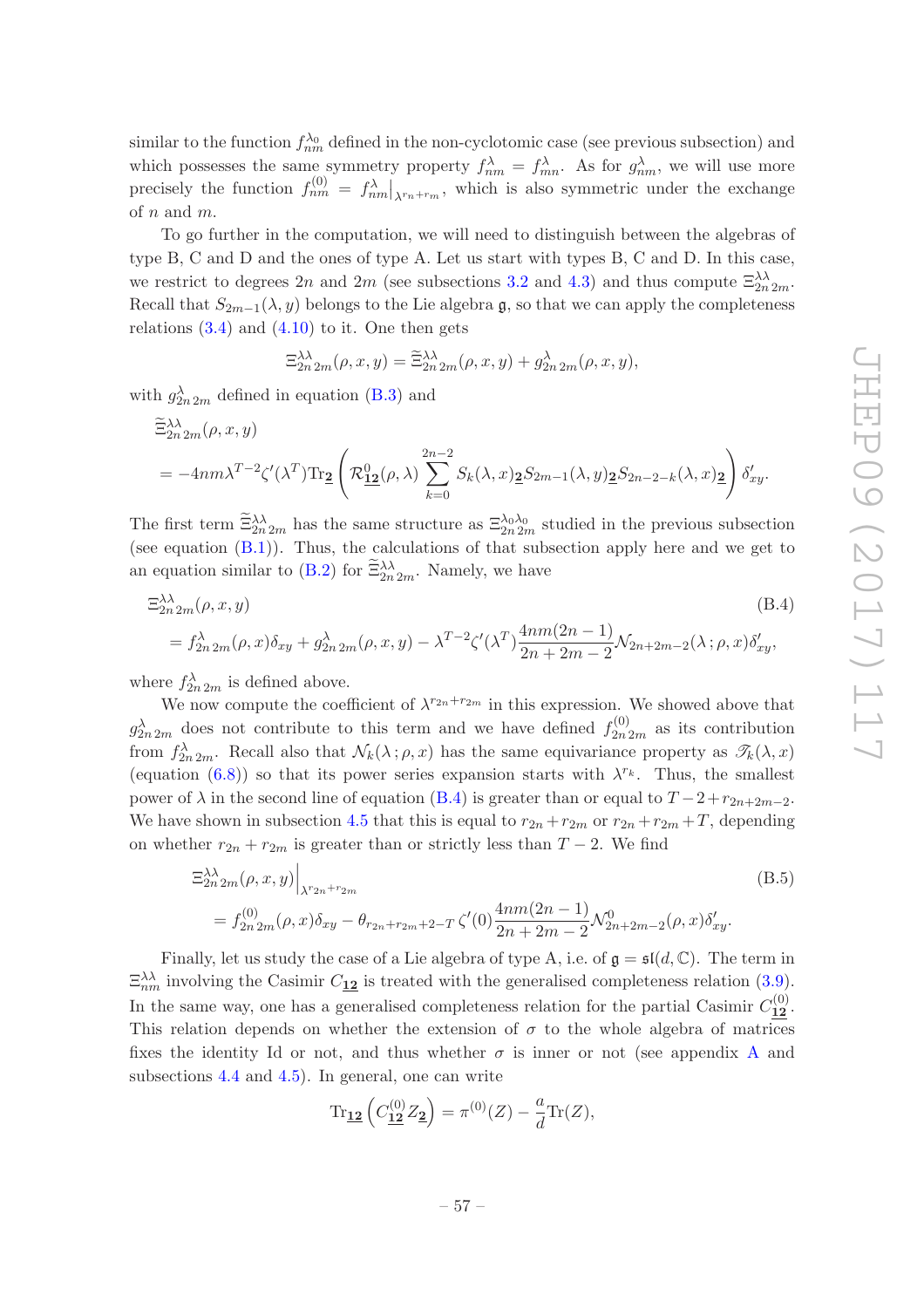for any  $Z \in M_d(\mathbb{C})$ , with  $a = 1$  if  $\sigma$  is inner and  $a = 0$  if not. Using this relation and the relation [\(3.9\)](#page-19-4), one finds

<span id="page-60-1"></span>
$$
\Xi_{nm}^{\lambda\lambda}(\rho,x,y)=\widetilde{\Xi}_{nm}^{\lambda\lambda}(\rho,x,y)+g_{nm}^{\lambda}(\rho,x,y),
$$

with  $g_{nm}^{\lambda}$  defined in equation [\(B.3\)](#page-58-1) and

$$
\widetilde{\Xi}_{nm}^{\lambda\lambda}(\rho,x,y) = -nm\lambda^{T-2}\zeta'(\lambda^T)\mathrm{Tr}_{\mathbf{\underline{2}}}(\mathcal{R}_{\mathbf{\underline{12}}}^0(\rho,\lambda)\sum_{k=0}^{n-2}S_k(\lambda,x)\mathbf{\underline{2}}S_{m-1}(\lambda,y)\mathbf{\underline{2}}S_{n-2-k}(\lambda,x)\mathbf{\underline{2}})\delta'_{xy} \n+ \frac{nm(n-1)}{d}\frac{\lambda^T\zeta'(\lambda^T) - a\zeta(\lambda^T)}{\lambda^2}\mathcal{I}_{m-1}(\lambda,y)\mathrm{Tr}_{\mathbf{\underline{2}}}(\mathcal{R}_{\mathbf{\underline{12}}}^0(\rho,\lambda)S_{n-2}(\lambda,x)\mathbf{\underline{2}})\delta'_{xy}.
$$

The first term in this expression is treated in the same way as in the case of types B, C and D. Moreover, we recognise in the second term the definition of  $\mathcal{N}_{n-1}(\lambda;\rho,x)$ . Finally, we obtain

$$
\Xi_{nm}^{\lambda\lambda}(\rho,x,y) = f_{nm}^{\lambda}(\rho,x)\delta_{xy} + g_{nm}^{\lambda}(\rho,x,y) - \lambda^{T-2}\zeta'(\lambda^T)\frac{nm(n-1)}{n+m-2}\mathcal{N}_{n+m-2}(\lambda;\rho,x)\delta'_{xy},
$$

$$
+ \frac{nm}{d}\frac{\lambda^T\zeta'(\lambda^T) - a\zeta(\lambda^T)}{\lambda^2}\mathcal{F}_{m-1}(\lambda,y)\mathcal{N}_{n-1}(\lambda;\rho,x)\delta'_{xy}.
$$
(B.6)

We now compute the coefficient of  $\lambda^{r_n+r_m}$  in  $\Xi_{nm}^{\lambda\lambda}$ . As explained at the beginning of this subsection,  $g_{nm}^{\lambda}$  does not contribute to this term and the contribution of  $f_{nm}^{\lambda}$  is defined as  $f_{nm}^{(0)}$ . The contribution from the third term is calculated as in the case of types B, C and D. In particular, it vanishes when  $r_n + r_m$  is strictly less than  $T - 2$ .

Finally, let us discuss the contribution of the last term. First of all, we note that if  $a = 1, \lambda^T \zeta'(\lambda^T) - a\zeta(\lambda^T) = O(\lambda^{2T}).$  Thus the powers of  $\lambda$  in this term are greater than  $2T-2$ . Yet, we have  $r_n+r_m < 2T-2$  for  $n,m \in \mathcal{E}_0$ , so this term does not contribute to the  $\lambda^{r_n+r_m}$ -term in this case. Hence for  $\sigma$  inner, we have

<span id="page-60-0"></span>
$$
\Xi_{nm}^{\lambda\lambda}(\rho,x,y)\Big|_{\lambda^{r_n+r_m}} = f_{nm}^{(0)}(\rho,x)\delta_{xy} - \theta_{r_n+r_m+2-T} \zeta'(0)\frac{nm(n-1)}{n+m-2}\mathcal{N}_{n+m-2}^0(\rho,x)\delta'_{xy},\tag{B.7}
$$

as in the case of types B, C and D.

Suppose now that  $\sigma$  is not inner, so that  $a = 0$ . Then the smallest power of  $\lambda$  in the last term of equation [\(B.6\)](#page-60-1) is greater than or equal to  $T-2+r_{n-1}+r_{m-1}$ . In subsection [4.5](#page-27-0), we have shown that this is equal to  $r_n + r_m$  if both  $r_n$  and  $r_m$  are greater than  $S-1$  and that it is strictly greater than  $r_n + r_m$  otherwise. In conclusion, we find

$$
\Xi_{nm}^{\lambda\lambda}(\rho,x,y)\Big|_{\lambda^{r_n+r_m}} = f_{nm}^{(0)}(\rho,x)\delta_{xy} - \theta_{r_n+r_m+2-T}\zeta'(0)\frac{nm(n-1)}{n+m-2}\mathcal{N}_{n+m-2}^0(\rho,x)\delta'_{xy} + \theta_{r_n+1-S}\theta_{r_m+1-S}\zeta'(0)\frac{nm}{d}\mathscr{J}_{m-1}^0(y)\mathcal{N}_{n-1}^0(\rho,x)\delta'_{xy}.
$$
 (B.8)

Open Access. This article is distributed under the terms of the Creative Commons Attribution License [\(CC-BY 4.0\)](https://creativecommons.org/licenses/by/4.0/), which permits any use, distribution and reproduction in any medium, provided the original author(s) and source are credited.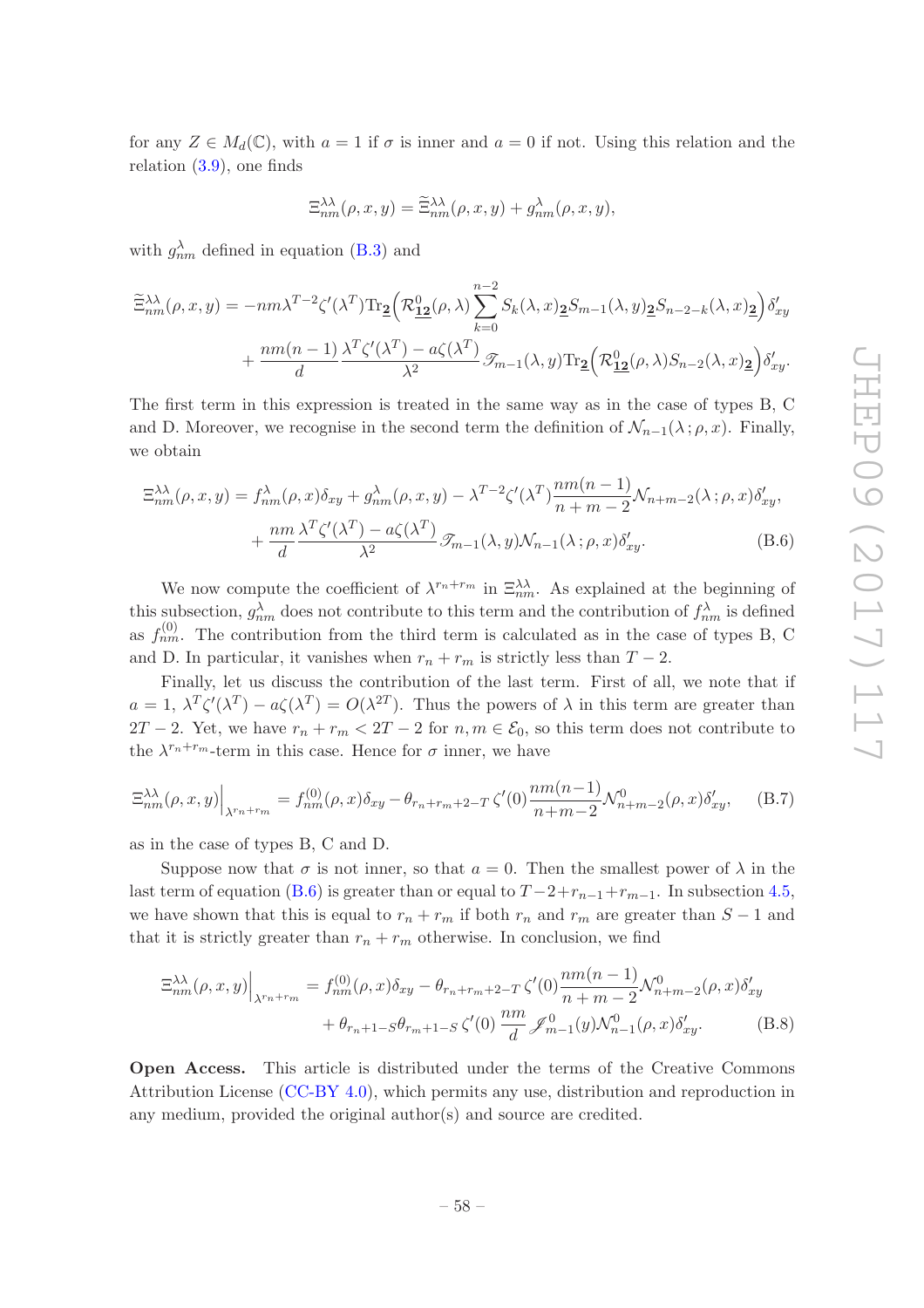#### References

- <span id="page-61-0"></span>[1] J.M. Maillet, Kac-Moody Algebra and Extended Yang-Baxter Relations in the  $O(N)$ Nonlinear  $\sigma$  Model, [Phys. Lett.](https://doi.org/10.1016/0370-2693(85)91075-5) **B 162** (1985) 137 [IN[SPIRE](https://inspirehep.net/search?p=find+J+%22Phys.Lett.,B162,137%22)].
- <span id="page-61-1"></span>[2] J.M. Maillet, New Integrable Canonical Structures in Two-dimensional Models, [Nucl. Phys.](https://doi.org/10.1016/0550-3213(86)90365-2) **B 269** (1986) 54 [IN[SPIRE](https://inspirehep.net/search?p=find+J+%22Nucl.Phys.,B269,54%22)].
- <span id="page-61-2"></span>[3] M.A. Semenov-Tian-Shansky, What is a classical r-matrix?, [Funct. Anal. Appl.](https://doi.org/10.1007/BF01076717) 17 (1983) 259 [IN[SPIRE](https://inspirehep.net/search?p=find+J+%22Funct.Anal.Appl.,17,259%22)].
- <span id="page-61-3"></span>[4] M. Semenov-Tian-Shansky and A. Sevostyanov, Classical and quantum nonultralocal systems on the lattice, [hep-th/9509029](https://arxiv.org/abs/hep-th/9509029) [IN[SPIRE](https://inspirehep.net/search?p=find+EPRINT+hep-th/9509029)].
- <span id="page-61-7"></span>[5] A. Sevostyanov, The classical R matrix method for nonlinear  $\sigma$ -model, [Int. J. Mod. Phys.](https://doi.org/10.1142/S0217751X96001978) **A 11** (1996) 4241 [[hep-th/9509030](https://arxiv.org/abs/hep-th/9509030)] [IN[SPIRE](https://inspirehep.net/search?p=find+EPRINT+hep-th/9509030)].
- <span id="page-61-4"></span>[6] B. Vicedo, The classical R-matrix of AdS/CFT and its Lie dialgebra structure, [Lett. Math. Phys.](https://doi.org/10.1007/s11005-010-0446-9) **95** (2011) 249 [[arXiv:1003.1192](https://arxiv.org/abs/1003.1192)] [IN[SPIRE](https://inspirehep.net/search?p=find+EPRINT+arXiv:1003.1192)].
- <span id="page-61-5"></span>[7] J.M. Maillet, Hamiltonian Structures for Integrable Classical Theories From Graded Kac-Moody Algebras, [Phys. Lett.](https://doi.org/10.1016/0370-2693(86)91289-X)  $\bf{B}$  167 (1986) 401 [IN[SPIRE](https://inspirehep.net/search?p=find+J+%22Phys.Lett.,B167,401%22)].
- <span id="page-61-6"></span>[8] B. Vicedo, On integrable field theories as dihedral affine Gaudin models , [arXiv:1701.04856](https://arxiv.org/abs/1701.04856) [IN[SPIRE](https://inspirehep.net/search?p=find+EPRINT+arXiv:1701.04856)].
- <span id="page-61-8"></span>[9] L. Faddeev, Integrable models in  $(1+1)$ -dimensional quantum field theory, in Recent advances in field theory and statistical mechanics, Les Houches Lectures (1982), J. Zuber and R. Stora eds., North-Holland (1984) [IN[SPIRE](https://inspirehep.net/search?p=find+IRN+1005979)].
- <span id="page-61-9"></span>[10] F. Delduc, M. Magro and B. Vicedo, *Alleviating the non-ultralocality of coset*  $\sigma$ -models through a generalized Faddeev-Reshetikhin procedure, JHEP 08 [\(2012\) 019](https://doi.org/10.1007/JHEP08(2012)019) [[arXiv:1204.0766](https://arxiv.org/abs/1204.0766)] [IN[SPIRE](https://inspirehep.net/search?p=find+EPRINT+arXiv:1204.0766)].
- <span id="page-61-10"></span>[11] F. Delduc, M. Magro and B. Vicedo, Alleviating the non-ultralocality of the  $AdS_5 \times S^5$ superstring, JHEP 10 [\(2012\) 061](https://doi.org/10.1007/JHEP10(2012)061) [[arXiv:1206.6050](https://arxiv.org/abs/1206.6050)] [IN[SPIRE](https://inspirehep.net/search?p=find+EPRINT+arXiv:1206.6050)].
- <span id="page-61-11"></span>[12] M. Magro, *The Classical Exchange Algebra of AdS*<sub>5</sub>  $\times$   $S^5$ , *JHEP* **01** [\(2009\) 021](https://doi.org/10.1088/1126-6708/2009/01/021) [[arXiv:0810.4136](https://arxiv.org/abs/0810.4136)] [IN[SPIRE](https://inspirehep.net/search?p=find+EPRINT+arXiv:0810.4136)].
- <span id="page-61-12"></span>[13] B. Vicedo, *Hamiltonian dynamics and the hidden symmetries of the AdS*<sub>5</sub>  $\times$  S<sup>5</sup> superstring, JHEP 01 [\(2010\) 102](https://doi.org/10.1007/JHEP01(2010)102) [[arXiv:0910.0221](https://arxiv.org/abs/0910.0221)] [IN[SPIRE](https://inspirehep.net/search?p=find+EPRINT+arXiv:0910.0221)].
- <span id="page-61-13"></span>[14] R.R. Metsaev and A.A. Tseytlin, Type IIB superstring action in  $AdS_5 \times S^5$  background, [Nucl. Phys.](https://doi.org/10.1016/S0550-3213(98)00570-7) **B 533** (1998) 109 [[hep-th/9805028](https://arxiv.org/abs/hep-th/9805028)] [IN[SPIRE](https://inspirehep.net/search?p=find+EPRINT+hep-th/9805028)].
- <span id="page-61-14"></span>[15] N. Berkovits, Super Poincaré covariant quantization of the superstring, JHEP 04 [\(2000\) 018](https://doi.org/10.1088/1126-6708/2000/04/018) [[hep-th/0001035](https://arxiv.org/abs/hep-th/0001035)] [IN[SPIRE](https://inspirehep.net/search?p=find+EPRINT+hep-th/0001035)].
- <span id="page-61-15"></span>[16] C. Klimčík, Yang-Baxter  $\sigma$ -models and dS/AdS T duality, JHEP 12 [\(2002\) 051](https://doi.org/10.1088/1126-6708/2002/12/051) [[hep-th/0210095](https://arxiv.org/abs/hep-th/0210095)] [IN[SPIRE](https://inspirehep.net/search?p=find+EPRINT+hep-th/0210095)].
- <span id="page-61-17"></span>[17] C. Klimčík, On integrability of the Yang-Baxter  $\sigma$ -model, [J. Math. Phys.](https://doi.org/10.1063/1.3116242) 50 (2009) 043508 [[arXiv:0802.3518](https://arxiv.org/abs/0802.3518)] [IN[SPIRE](https://inspirehep.net/search?p=find+EPRINT+arXiv:0802.3518)].
- <span id="page-61-16"></span>[18] F. Delduc, M. Magro and B. Vicedo, *On classical q-deformations of integrable*  $\sigma$ -models, JHEP 11 [\(2013\) 192](https://doi.org/10.1007/JHEP11(2013)192) [[arXiv:1308.3581](https://arxiv.org/abs/1308.3581)] [IN[SPIRE](https://inspirehep.net/search?p=find+EPRINT+arXiv:1308.3581)].
- [19] F. Delduc, M. Magro and B. Vicedo, An integrable deformation of the  $AdS_5 \times S^5$  superstring action, *[Phys. Rev. Lett.](https://doi.org/10.1103/PhysRevLett.112.051601)* **112** (2014) 051601 [[arXiv:1309.5850](https://arxiv.org/abs/1309.5850)] [IN[SPIRE](https://inspirehep.net/search?p=find+EPRINT+arXiv:1309.5850)].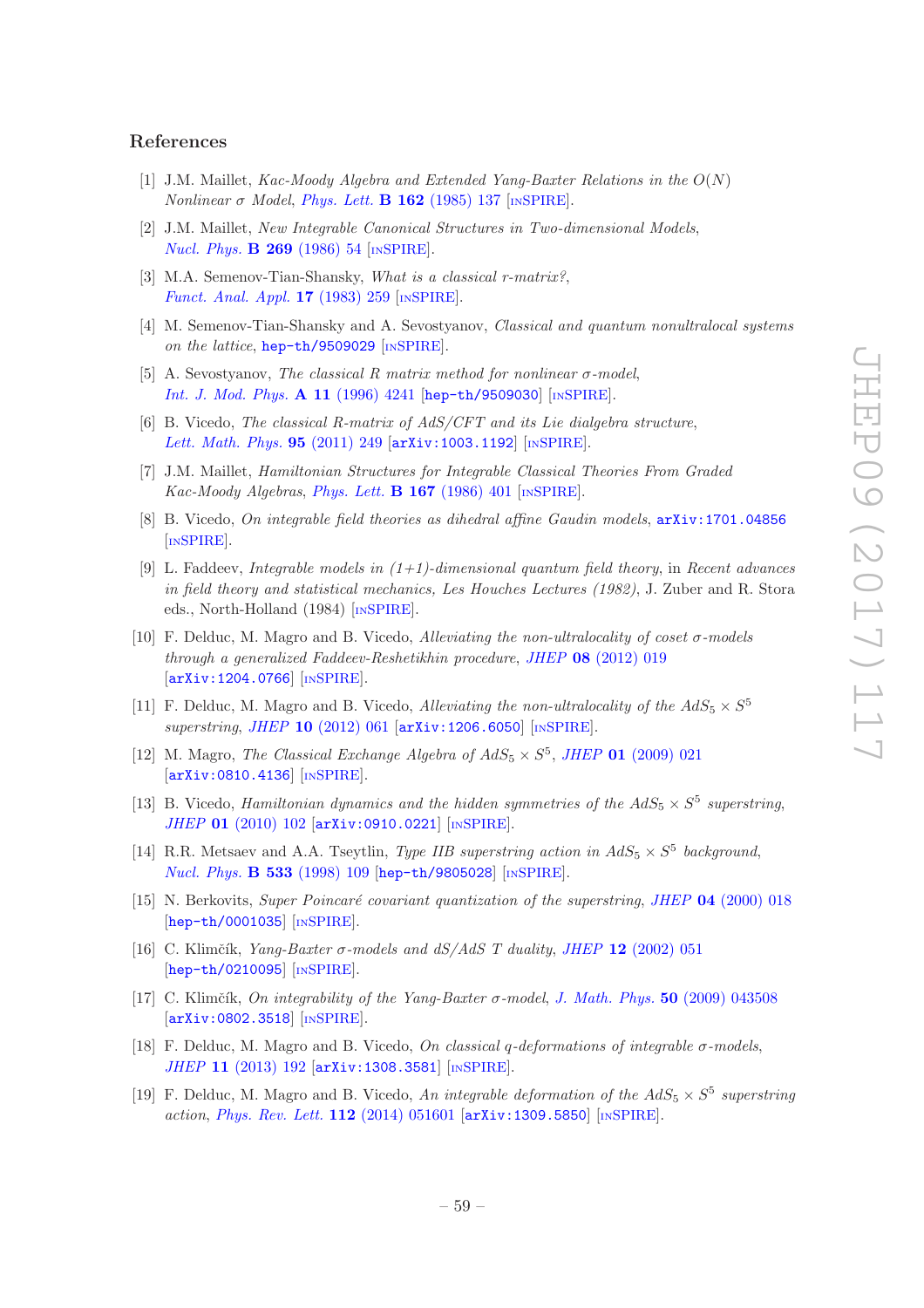- [20] K. Sfetsos, Integrable interpolations: From exact CFTs to non-Abelian T-duals , [Nucl. Phys.](https://doi.org/10.1016/j.nuclphysb.2014.01.004) **B 880** (2014) 225 [[arXiv:1312.4560](https://arxiv.org/abs/1312.4560)] [IN[SPIRE](https://inspirehep.net/search?p=find+EPRINT+arXiv:1312.4560)].
- <span id="page-62-1"></span>[21] F. Delduc, M. Magro and B. Vicedo, Derivation of the action and symmetries of the q-deformed  $AdS_5 \times S^5$  superstring, JHEP 10 [\(2014\) 132](https://doi.org/10.1007/JHEP10(2014)132)  $\overline{a}$ xiv:1406.6286] [IN[SPIRE](https://inspirehep.net/search?p=find+EPRINT+arXiv:1406.6286)].
- [22] I. Kawaguchi, T. Matsumoto and K. Yoshida, Jordanian deformations of the  $AdS_5xS^5$ superstring, JHEP 04 [\(2014\) 153](https://doi.org/10.1007/JHEP04(2014)153) [[arXiv:1401.4855](https://arxiv.org/abs/1401.4855)] [IN[SPIRE](https://inspirehep.net/search?p=find+EPRINT+arXiv:1401.4855)].
- <span id="page-62-7"></span>[23] F. Delduc, M. Magro and B. Vicedo, Integrable double deformation of the principal chiral model, [Nucl. Phys.](https://doi.org/10.1016/j.nuclphysb.2014.12.018) **B 891** (2015) 312 [[arXiv:1410.8066](https://arxiv.org/abs/1410.8066)] [IN[SPIRE](https://inspirehep.net/search?p=find+EPRINT+arXiv:1410.8066)].
- [24] T.J. Hollowood, J.L. Miramontes and D.M. Schmidtt, Integrable Deformations of Strings on Symmetric Spaces, JHEP 11 [\(2014\) 009](https://doi.org/10.1007/JHEP11(2014)009) [[arXiv:1407.2840](https://arxiv.org/abs/1407.2840)] [IN[SPIRE](https://inspirehep.net/search?p=find+EPRINT+arXiv:1407.2840)].
- [25] T.J. Hollowood, J.L. Miramontes and D.M. Schmidtt, An Integrable Deformation of the  $AdS_5 \times S^5$  Superstring, J. Phys. A 47 [\(2014\) 495402](https://doi.org/10.1088/1751-8113/47/49/495402) [[arXiv:1409.1538](https://arxiv.org/abs/1409.1538)] [IN[SPIRE](https://inspirehep.net/search?p=find+EPRINT+arXiv:1409.1538)].
- [26] B. Hoare, Towards a two-parameter q-deformation of  $AdS_3 \times S^3 \times M^4$  superstrings, *[Nucl. Phys.](https://doi.org/10.1016/j.nuclphysb.2014.12.012)* **B** 891 (2015) 259  $arXiv:1411.1266$  [IN[SPIRE](https://inspirehep.net/search?p=find+EPRINT+arXiv:1411.1266)].
- <span id="page-62-0"></span>[27] K. Sfetsos, K. Siampos and D.C. Thompson, *Generalised integrable*  $\lambda$ - and  $\eta$ -deformations and their relation, [Nucl. Phys.](https://doi.org/10.1016/j.nuclphysb.2015.08.015) **B 899** (2015) 489 [[arXiv:1506.05784](https://arxiv.org/abs/1506.05784)] [IN[SPIRE](https://inspirehep.net/search?p=find+EPRINT+arXiv:1506.05784)].
- <span id="page-62-2"></span>[28] B. Vicedo, *Deformed integrable*  $\sigma$ -models, classical R-matrices and classical exchange algebra on Drinfel'd doubles, J. Phys. A 48 [\(2015\) 355203](https://doi.org/10.1088/1751-8113/48/35/355203) [[arXiv:1504.06303](https://arxiv.org/abs/1504.06303)] [IN[SPIRE](https://inspirehep.net/search?p=find+EPRINT+arXiv:1504.06303)].
- <span id="page-62-3"></span>[29] C. Klimčík, *Integrability of the bi-Yang-Baxter*  $\sigma$ *-model, [Lett. Math. Phys.](https://doi.org/10.1007/s11005-014-0709-y)* **104** (2014) 1095 [[arXiv:1402.2105](https://arxiv.org/abs/1402.2105)] [IN[SPIRE](https://inspirehep.net/search?p=find+EPRINT+arXiv:1402.2105)].
- <span id="page-62-4"></span>[30] F. Delduc, S. Lacroix, M. Magro and B. Vicedo, On the Hamiltonian integrability of the  $bi\text{-}Yang\text{-}Baster$  σ $\text{-}model$ , JHEP 03 [\(2016\) 104](https://doi.org/10.1007/JHEP03(2016)104)  $[\text{arXiv:1512.02462}]$  $[\text{arXiv:1512.02462}]$  $[\text{arXiv:1512.02462}]$   $[\text{INSPIRE}]$  $[\text{INSPIRE}]$  $[\text{INSPIRE}]$ .
- <span id="page-62-5"></span>[31] I. Kawaguchi and K. Yoshida, *Hidden Yangian symmetry in*  $\sigma$ -model on squashed sphere, JHEP 11 [\(2010\) 032](https://doi.org/10.1007/JHEP11(2010)032) [[arXiv:1008.0776](https://arxiv.org/abs/1008.0776)] [IN[SPIRE](https://inspirehep.net/search?p=find+EPRINT+arXiv:1008.0776)].
- [32] D. Orlando, S. Reffert and L.I. Uruchurtu, Classical Integrability of the Squashed Three-sphere, Warped AdS3 and Schroedinger Spacetime via T-duality , J. Phys. A 44 [\(2011\) 115401](https://doi.org/10.1088/1751-8113/44/11/115401) [[arXiv:1011.1771](https://arxiv.org/abs/1011.1771)] [IN[SPIRE](https://inspirehep.net/search?p=find+EPRINT+arXiv:1011.1771)].
- [33] I. Kawaguchi, D. Orlando and K. Yoshida, Yangian symmetry in deformed WZNW models on squashed spheres, [Phys. Lett.](https://doi.org/10.1016/j.physletb.2011.06.007)  $\bf{B}$  701 (2011) 475  $\left[$ [arXiv:1104.0738](https://arxiv.org/abs/1104.0738) $\right]$   $\left[$ IN[SPIRE](https://inspirehep.net/search?p=find+EPRINT+arXiv:1104.0738) $\right]$ .
- [34] I. Kawaguchi and K. Yoshida, *Hybrid classical integrability in squashed*  $\sigma$ -models, *[Phys. Lett.](https://doi.org/10.1016/j.physletb.2011.09.117)* **B** 705  $(2011)$  251  $[\text{arXiv:1107.3662}]$  $[\text{arXiv:1107.3662}]$  $[\text{arXiv:1107.3662}]$   $[\text{nsPIRE}]$ .
- [35] I. Kawaguchi, T. Matsumoto and K. Yoshida, The classical origin of quantum affine algebra in squashed  $\sigma$ -models, JHEP 04 [\(2012\) 115](https://doi.org/10.1007/JHEP04(2012)115)  $\left[$ [arXiv:1201.3058](https://arxiv.org/abs/1201.3058)]  $\left[$ IN[SPIRE](https://inspirehep.net/search?p=find+EPRINT+arXiv:1201.3058)].
- [36] I. Kawaguchi, T. Matsumoto and K. Yoshida, On the classical equivalence of monodromy matrices in squashed  $\sigma$ -model, JHEP 06 [\(2012\) 082](https://doi.org/10.1007/JHEP06(2012)082)  $\left[$ [arXiv:1203.3400](https://arxiv.org/abs/1203.3400)]  $\left[$ IN[SPIRE](https://inspirehep.net/search?p=find+EPRINT+arXiv:1203.3400)].
- [37] D. Orlando and L.I. Uruchurtu, *Integrable Superstrings on the Squashed Three-sphere*,  $JHEP$  10  $(2012)$  007  $[$ [arXiv:1208.3680](https://arxiv.org/abs/1208.3680)]  $[$ IN[SPIRE](https://inspirehep.net/search?p=find+EPRINT+arXiv:1208.3680)].
- <span id="page-62-6"></span>[38] I. Kawaguchi and K. Yoshida, A deformation of quantum affine algebra in squashed Wess-Zumino-Novikov-Witten models, [J. Math. Phys.](https://doi.org/10.1063/1.4880341) 55 (2014) 062302 [[arXiv:1311.4696](https://arxiv.org/abs/1311.4696)] [IN[SPIRE](https://inspirehep.net/search?p=find+EPRINT+arXiv:1311.4696)].